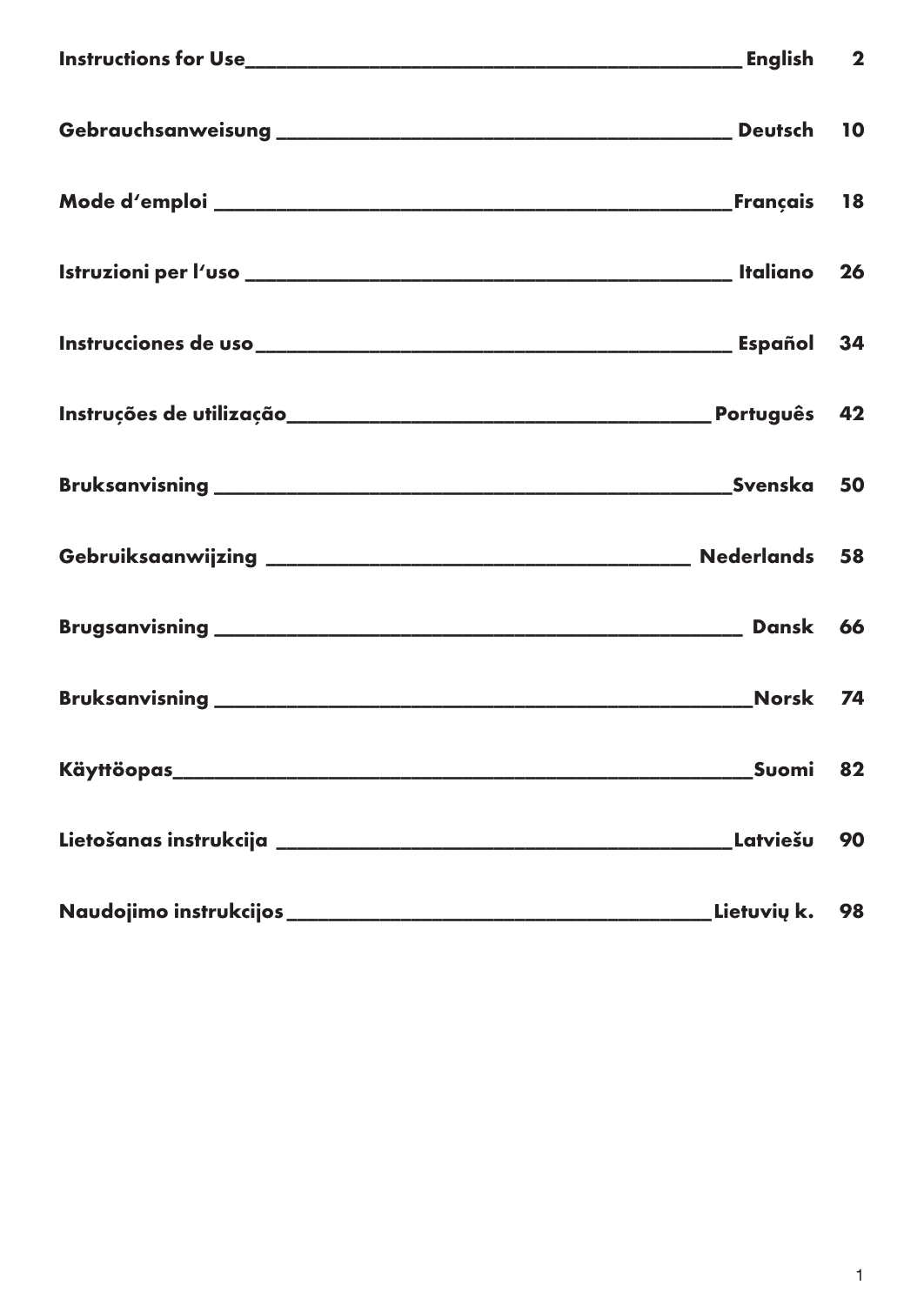<span id="page-2-0"></span>

# Universal Nano-Ceramic Restorative

CAUTION: For dental use only. USA: Rx only.

| Content | Page |
|---------|------|
|         |      |
|         |      |
|         |      |
|         |      |
|         |      |

# 1 Product description

ceram.x® is a nano-ceramic, light-cured, radiopaque, universal composite based on the novel SphereTEC™ filler technology indicated for both, direct and indirect restorations.

The spherical, granulated filler technology called SphereTEC™ leads to a ball-bearing effect that takes the handling properties of ceram.x® to the next level:

- ceram.x® easily adapts to cavity surfaces but does not stick to hand instruments.
- ceram.x® is easy to sculpt precisely and has a high slump resistance.
- ceram.x® provides a firm consistency but is at the same time easy to extrude from Compules® Tips.

ceram. $x^{\circ}$  comprises of five universal CLOUD shades of intermediate translucency named  $\overrightarrow{A1}$ to  $\widehat{AA}$ .

Each CLOUD shade is designed to achieve shade match with a range of VITA®1 shades. As a whole, the five CLOUD shades cover all 16 VITA® classic shades and allow for aesthetic clinical results. Additionally, one bleach shade (BW) is available for bleached teeth.

The spherical, granulated fillers consisting of submicron primary glass fillers, provide a fast and easy polishing procedure resulting in an outstanding gloss.

## 1.1 Delivery forms

- Predosed Compules® Tips
- Syringes (except BW shade)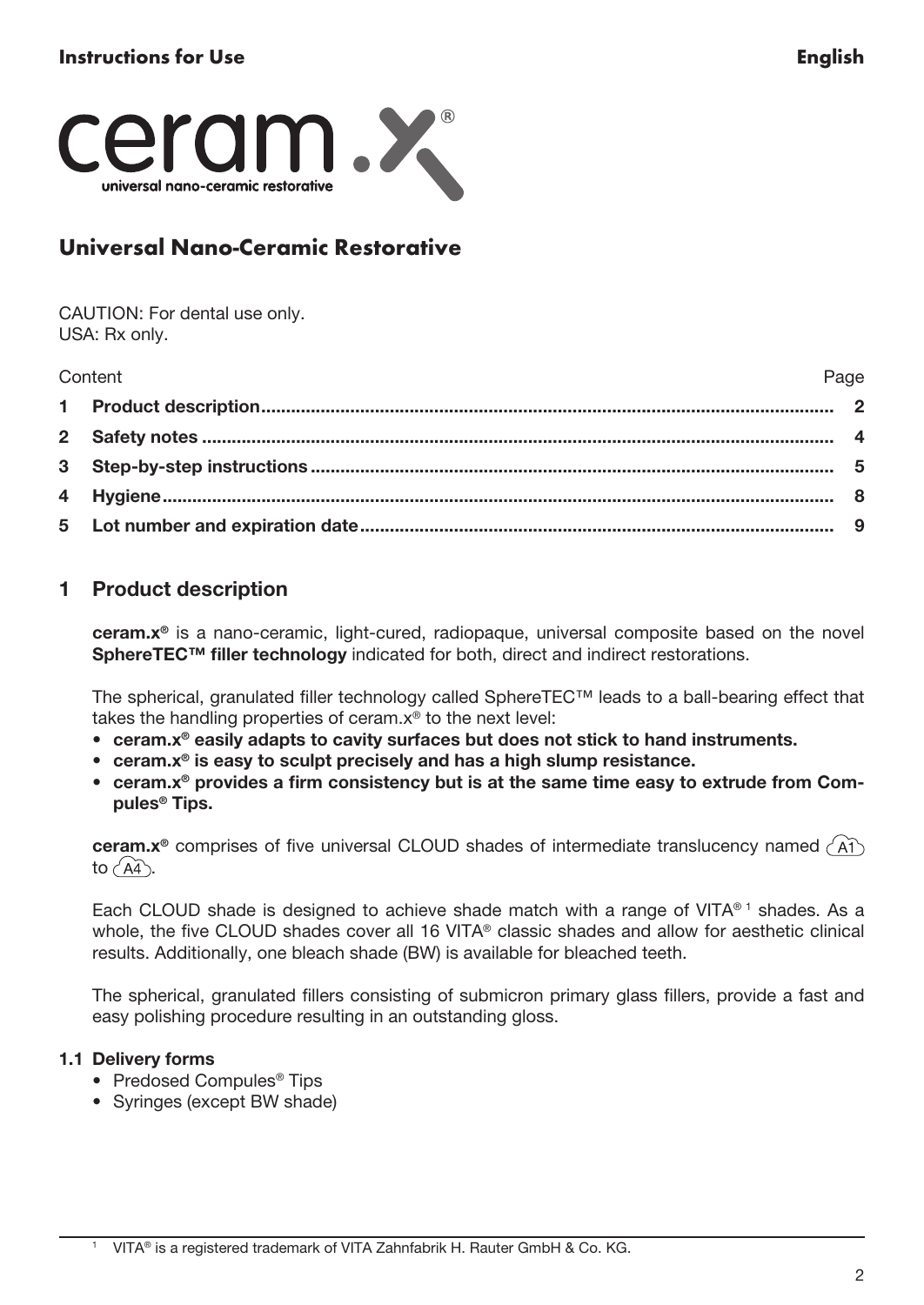## 1.2 Composition

- Methacrylate modified polysiloxane (organically modified ceramic)
- Dimethacrylate resins
- Fluorescent pigment
- UV stabilizer
- Stabilizer
- Camphorquinone
- Ethyl-4(dimethylamino)benzoate
- Bis(4-methyl-phenyl)iodonium hexafluorophosphate
- Barium-aluminum-borosilicate glass
- Ytterbium fluoride
- Iron oxide pigments and titanium oxide pigments according to shade

#### Filler system based on SphereTEC™.



The filler system comprises barium glass, pre-polymerized filler and ytterbium fluoride (77-79 weight-% or 59-61 volume-%). Additional ingredients are catalysts, additives, stabilizers and pigments (~1 weight-%, according to shade). The total amount of inorganic fillers is 72-73 weight-% (48-50 volume-%). The particle size of the inorganic fillers ranges from 0.1 to 3.0 μm.

## 1.3 Indications

- Direct restorations of all cavity classes in anterior and posterior teeth.
- Indirect fabrication of inlays, onlays and veneers.

## 1.4 Contraindications

• Use with patients who have a history of severe allergic reaction to methacrylate resins or any of the other components.

### 1.5 Compatible adhesives

The material is to be used in combination with a (meth)acrylate-based dentin/enamel adhesive such as the DENTSPLY Prime&Bond and Xeno range of adhesives.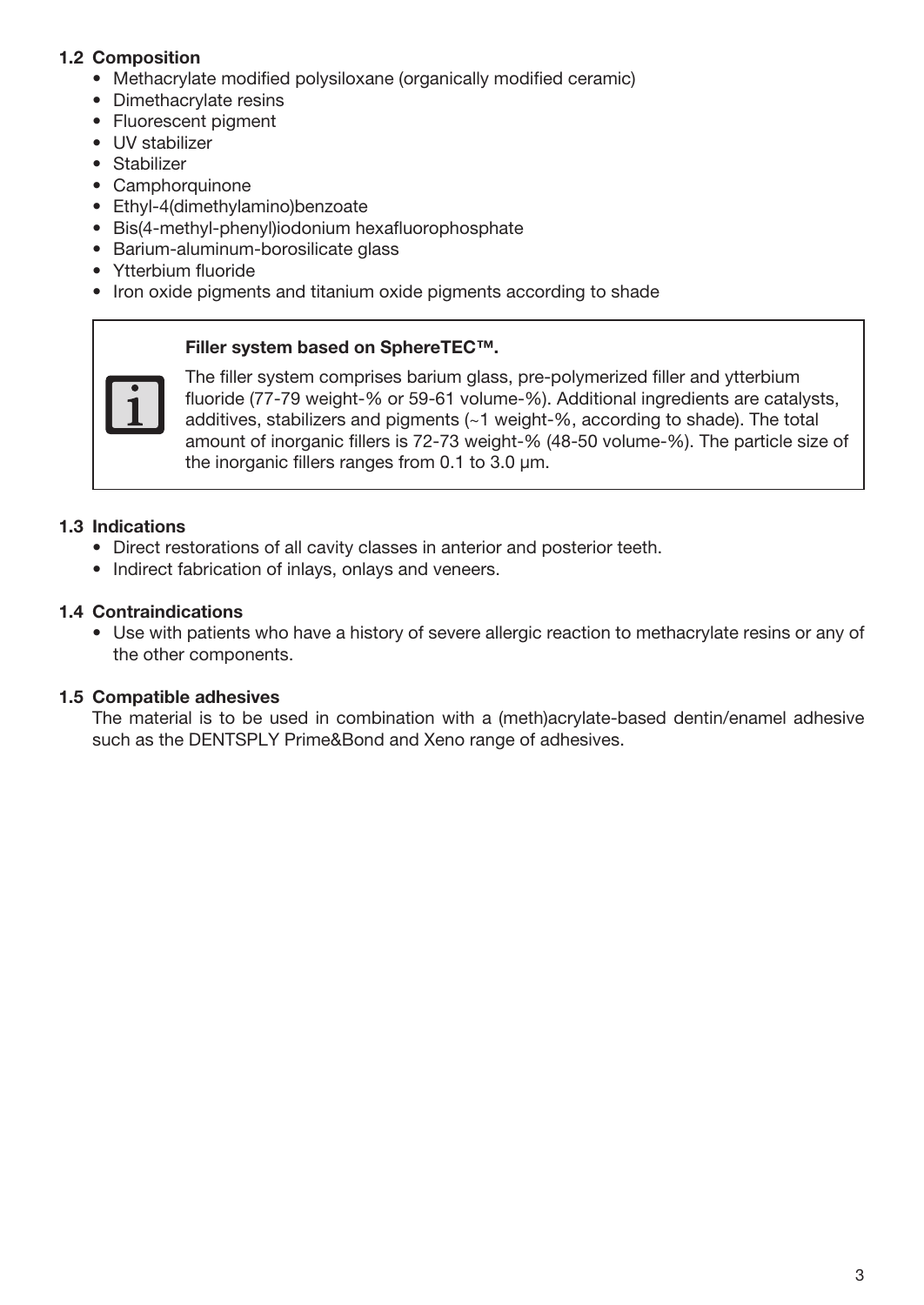# 2 Safety notes

Be aware of the following general safety notes and the special safety notes in other chapters of these Instructions for Use.

## Safety alert symbol.

- This is the safety alert symbol. It is used to alert you to potential personal injury hazards.
- Obey all safety messages that follow this symbol to avoid possible injury.

## 2.1 Warnings

The material contains methacrylates and polymerizable monomers which may be irritating to skin, eyes and oral mucosa and may cause sensitization by skin contact and allergic contact dermatitis in susceptible persons.

- Avoid eye contact to prevent irritation and possible corneal damage. In case of contact with eyes, rinse with plenty of water and seek medical attention.
- Avoid skin contact to prevent irritation and possible allergic response. In case of contact, reddish rashes may be seen on the skin. If contact with skin occurs, remove material with cotton and alcohol and wash thoroughly with soap and water. In case of skin sensitization or rash, discontinue use and seek medical attention.
- Avoid contact with oral soft tissues/mucosa to prevent inflammation. If accidental contact occurs, remove material from the tissues. Flush mucosa with plenty of water and expectorate/ evacuate the water. If inflammation of mucosa persists, seek medical attention.

## 2.2 Precautions

This product is intended to be used only as specifically outlined in these Instructions for Use. Any use of this product inconsistent with these Instructions for Use is at the discretion and sole responsibility of the dental practitioner.

- If refrigerated, allow material to reach room temperature prior to use.
- Use protective measures for the dental team and patients such as glasses and rubber dam in accordance with local best practice.
- The syringes and Compules® Tips cannot be reprocessed. To prevent syringes (and Compules®) Tips when used for indirect application) from exposure to spatter or spray of body fluids or contaminated hands it is mandatory that the devices are handled offside the dental unit with clean/ disinfected gloves. Discard devices if contaminated.
- Compules® Tips may be used for direct intraoral application of restorative material into a cavity or for indirect application by first placing the restorative material on a pad. After intraoral use, discard Compules® Tips and do not reuse in other patients in order to prevent cross-contamination.
- Use of Compules® Tips with the Compules® Tips Gun is recommended.
- The Compules® Tips Gun is only intended to be used with DENTSPLY Compules® or Compula® Tips.
- For further information please refer to the Compules® Tips Gun Instructions for Use.
- The shade guide and the individual shade guide tabs cannot be reprocessed. To prevent the shade guide and the individual shade guide tabs from exposure to spatter or spray of body fluids or contaminated hands it is mandatory that the shade guide and the individual shade guide tabs are handled with clean/disinfected gloves.
- The material should extrude easily. DO NOT USE EXCESSIVE FORCE. Excessive pressure may cause the Compules® Tip to rupture or to eject from the Compules® Tips Gun.
- Tightly close syringes immediately after use.
- Contact with saliva, blood and sulcus fluid during application may cause failure of the restoration. Use adequate isolation such as rubber dam.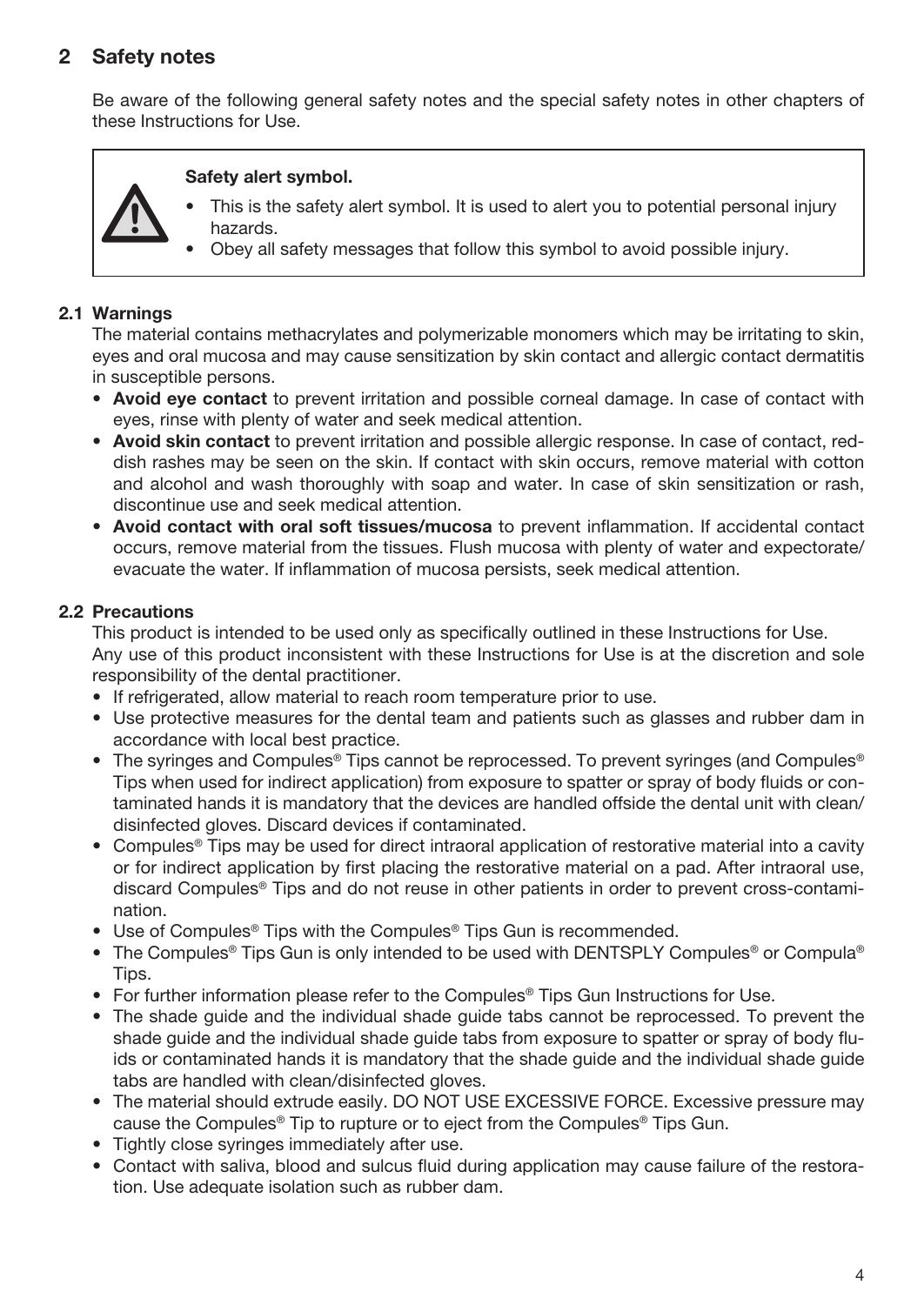- Interactions:
	- Do not use eugenol- or hydrogen peroxide-containing materials in conjunction with this product since they may interfere with hardening of the product.

# 2.3 Adverse reactions

- Eye contact: Irritation and possible corneal damage.
- Skin contact: Irritation or possible allergic response. Reddish rashes may be seen on the skin.
- Contact with mucous membranes: Inflammation (see Warnings).

# 2.4 Storage conditions

Inadequate storage conditions may shorten the shelf life and may lead to malfunction of the product.

- Store at temperatures between 2 °C and 28 °C (36 °F and 82 °F).
- Keep out of direct sunlight and protect from moisture.
- Do not freeze.
- Do not use after expiration date.

# 3 Step-by-step instructions

# 3.1 Shade selection

- 1. Prior to shade selection, clean the tooth surface with prophylaxis paste to remove plaque or surface stain.
- 2. Select the shade while teeth are hydrated.

For shade selection, there are two tools that may be used:

- The ceram. $x^{\circ}$  shade quide. The ceram. $x^{\circ}$  shade quide consists of tabs, which are manufactured from composite with optical properties close to those of ceram.x®.
- The VITA® classical shade guide in combination with the i-shade label. The ceram.x® i-shade label facilitates shade selection by assigning one of the five CLOUD shades to each of the 16 VITA® shades.

## 3.1.1 Shade selection with the ceram. $x^{\circ}$  shade guide

1. Use the shade tabs of the ceram.x® shade guide to select the CLOUD shade closest to the shade of the area to be restored.



# Avoid contamination of the shade guide.

To prevent the shade guide from exposure to spatter or spray of body fluids or contaminated hands it is mandatory that the shade guide is handled offside the dental unit with clean/disinfected gloves. For shade selection, remove individual tabs from shade guide holder.

## 3.1.2 Shade selection with VITA® classical shade guide and i-shade label



## Have the i-shade label ready.

To make sure that the i-shade label is available chairside, we recommend sticking it on the rear side of the VITA® classical shade guide.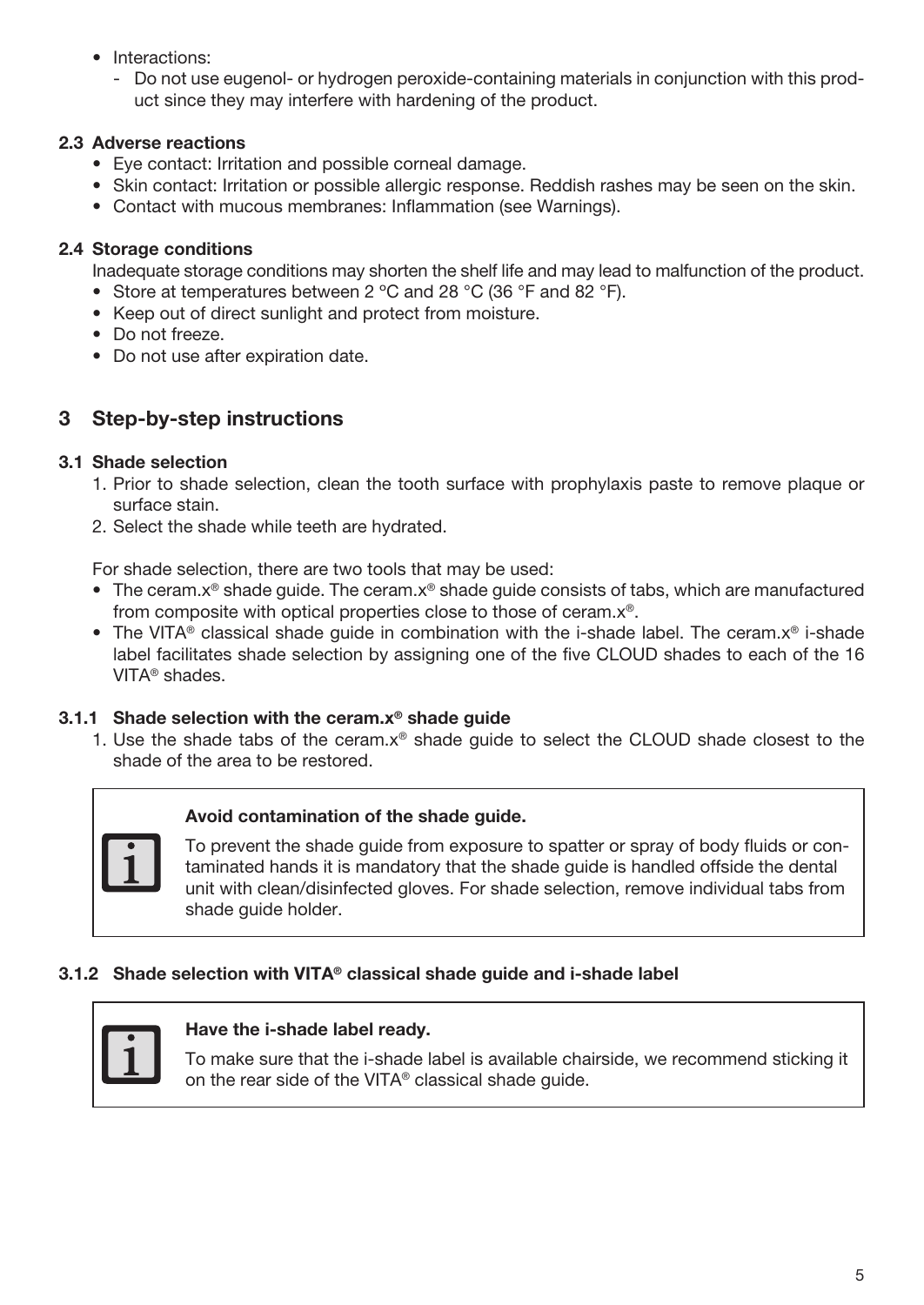- 1. Select the VITA® classical reference tooth, the central part of which best matches the area of the tooth to be restored.
- 2. Use the i-shade label (see table below) to identify the matching ceram.x® CLOUD shade.

|                | Tooth shade according to the VITA® Classical Shade Guide |  |                                                        |  |             |  |                                                                                                 |  |  |  |                  |                |  |
|----------------|----------------------------------------------------------|--|--------------------------------------------------------|--|-------------|--|-------------------------------------------------------------------------------------------------|--|--|--|------------------|----------------|--|
| A <sub>1</sub> |                                                          |  | A3   A3,5   A4   B1   B2   B3   B4   C1   C2   C3   C4 |  |             |  |                                                                                                 |  |  |  |                  | D <sub>2</sub> |  |
|                |                                                          |  |                                                        |  | $\sqrt{AT}$ |  | $ \langle$ A2 $ \rangle$ (A3,5 $ \langle$ A3,5 $ \langle$ A1 $\rangle$ ( $\rangle$ A3 $\rangle$ |  |  |  | $\widehat{A3.5}$ | A <sup>2</sup> |  |
|                | Recommended ceram.x <sup>®</sup> CLOUD shade             |  |                                                        |  |             |  |                                                                                                 |  |  |  |                  |                |  |

## 3.2 Cavity preparation

- 1. Clean the tooth surface with a fluoride free prophylaxis paste (e.g. NUPRO® prophylaxis paste).
- 2. Prepare cavity (unless not necessary, e.g. cervical lesion).
- 3. Use adequate isolation such as rubber dam.
- 4. Rinse surface with water spray and carefully remove rinsing water. Do not desiccate the tooth structure.

## 3.2.1 Matrix placement and wedging (Class II restorations)

1. Place a matrix (e.g. AutoMatrix® or Palodent® Matrix System) and wedge. Burnishing of the matrix band will improve contact and contour. Pre-wedging or BiTine® ring placement is recommended.

## 3.3 Pulp protection, tooth conditioning/dentin pre-treatment, adhesive application

Refer to adhesive manufacturer's Instructions for Use for pulp protection, tooth conditioning and/ or adhesive application. Once the surfaces have been properly treated, they must be kept uncontaminated. Proceed immediately to placement of the material.

## 3.4 Application

Apply material in increments immediately after the application of the adhesive. The material is designed to be cured in increments up to a 2 mm depth/thickness.

## Using Compules® Tips

- 1. Insert Compules® Tip into the notched opening of the Compules® Tips Gun. Be certain that the collar on the Compules® Tip is inserted first.
- 2. Remove the colored cap from the Compules® Tip. The Compules® Tip may be rotated 360° to gain the proper angle of entrance into the cavity or to the mixing pad.

DO NOT USE EXCESSIVE FORCE.

Indirect use: to prevent Compules® Tip from exposure to spatter or spray of body fluids or contaminated hands it is mandatory that the Compules® Tip is handled offside the dental unit with clean/disinfected gloves. Dispense the necessary amount of material onto a mixing pad and protect against light. Apply material into the cavity with a plastic instrument.

- or -

Direct intraoral use: dispense the material directly into the cavity preparation using a slow, steady pressure.

3. To remove the used Compules® Tip, be sure that the Compules® Tips Gun plunger is pulled back completely by allowing the handle to open to its widest position. Apply a downward motion to the front end of the Compules® Tip and remove.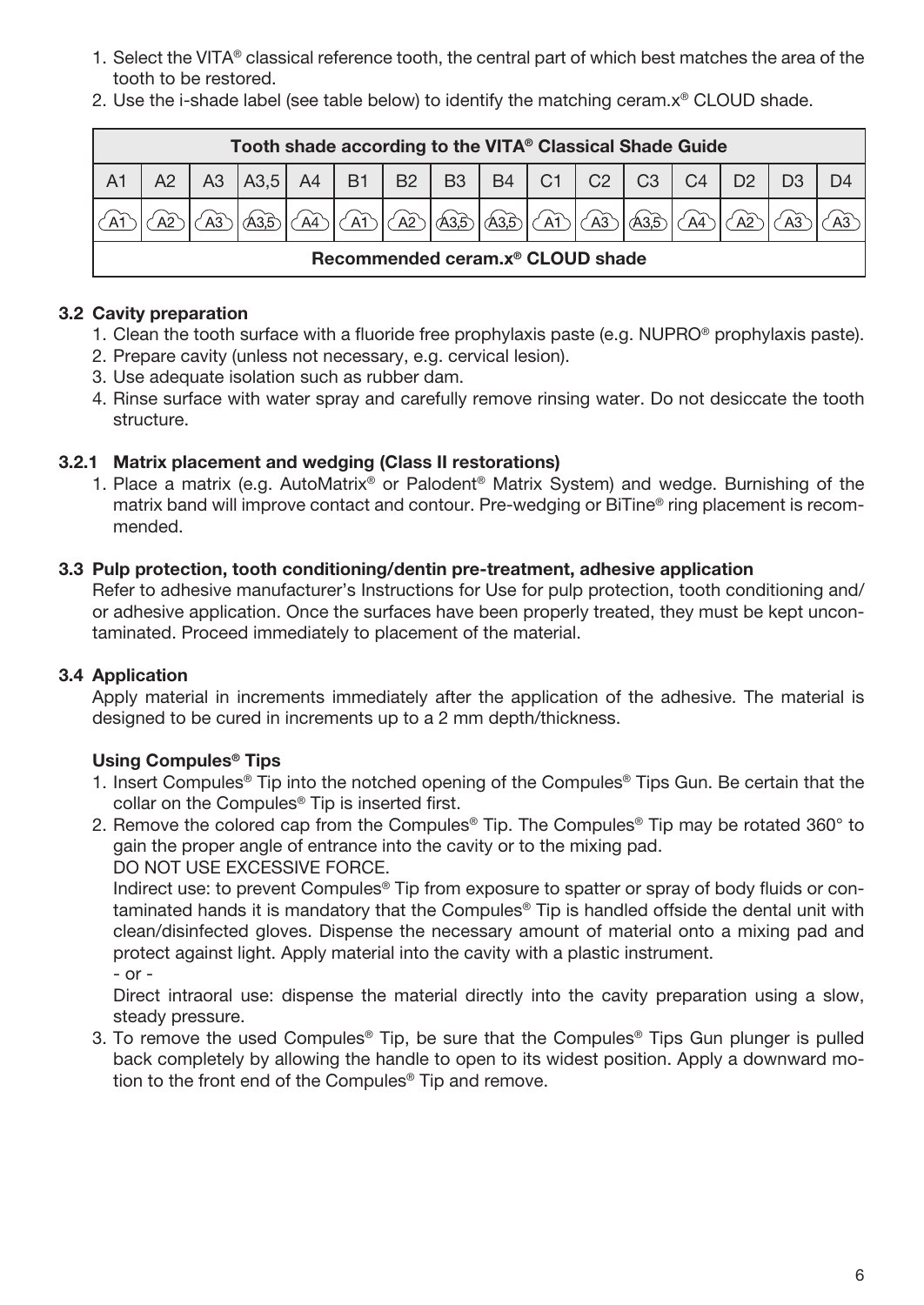## Excessive force.

Injury.

- 1. Apply slow and steady pressure on the Compules® Tips Gun.
- 2. Do not use excessive force. Compules<sup>®</sup> Tip rupture or ejection from Compules<sup>®</sup> Tips Gun may result.

#### Using syringes



## Avoid contamination of the syringe.

To prevent the syringe from exposure to spatter or spray of body fluids or contaminated hands it is mandatory that the syringe is handled offside the dental unit with clean/disinfected gloves.

- 1. Remove the cap.
- 2. Turn the handle of the syringe slowly in a clockwise direction and dispense the necessary amount of the material onto a mixing pad.
- 3. Point the front tip of the syringe upwards and turn the handle anti-clockwise to prevent oozing of the material.
- 4. Immediately close the syringe with the cap.
- 5. Protect the restorative material on the mixing pad against light.

## 3.4.1 Applying ceram.x® restorative

- 1. Fill the whole cavity incrementally. Each layer ≤ 2 mm.
- 2. Cure each layer according to the table below [3.5 Light-curing].

## 3.5 Light-curing

1. Light-cure each increment with a suitable curing light<sup>2</sup>. Cure each increment for 10 seconds when using a curing light as DENTSPLY SmartLite® PS or SmartLite® FOCUS® that has a minimum irradiance of 800 mW/cm<sup>2</sup>.

Cure composite for 20 seconds when minimum irradiance is between 500 mW/cm<sup>2</sup> and 800 mW/cm².

Refer to curing light manufacturer's Instructions for Use for compatibility and curing recommendations.

#### Curing time for 2 mm increments

| Shade     | mW/cm <sup>2</sup> | sec |   |
|-----------|--------------------|-----|---|
| A1 - A4,  | $\geq 500$         | 20  | っ |
| <b>BW</b> | $\geq 800$         | 10  |   |



#### Curing time table.

The curing time table above also appears on all outer packages.

<sup>2</sup> Curing light designed to cure materials containing camphorquinone (CQ) initiator. Peak of spectrum in the range of 440-480 nm.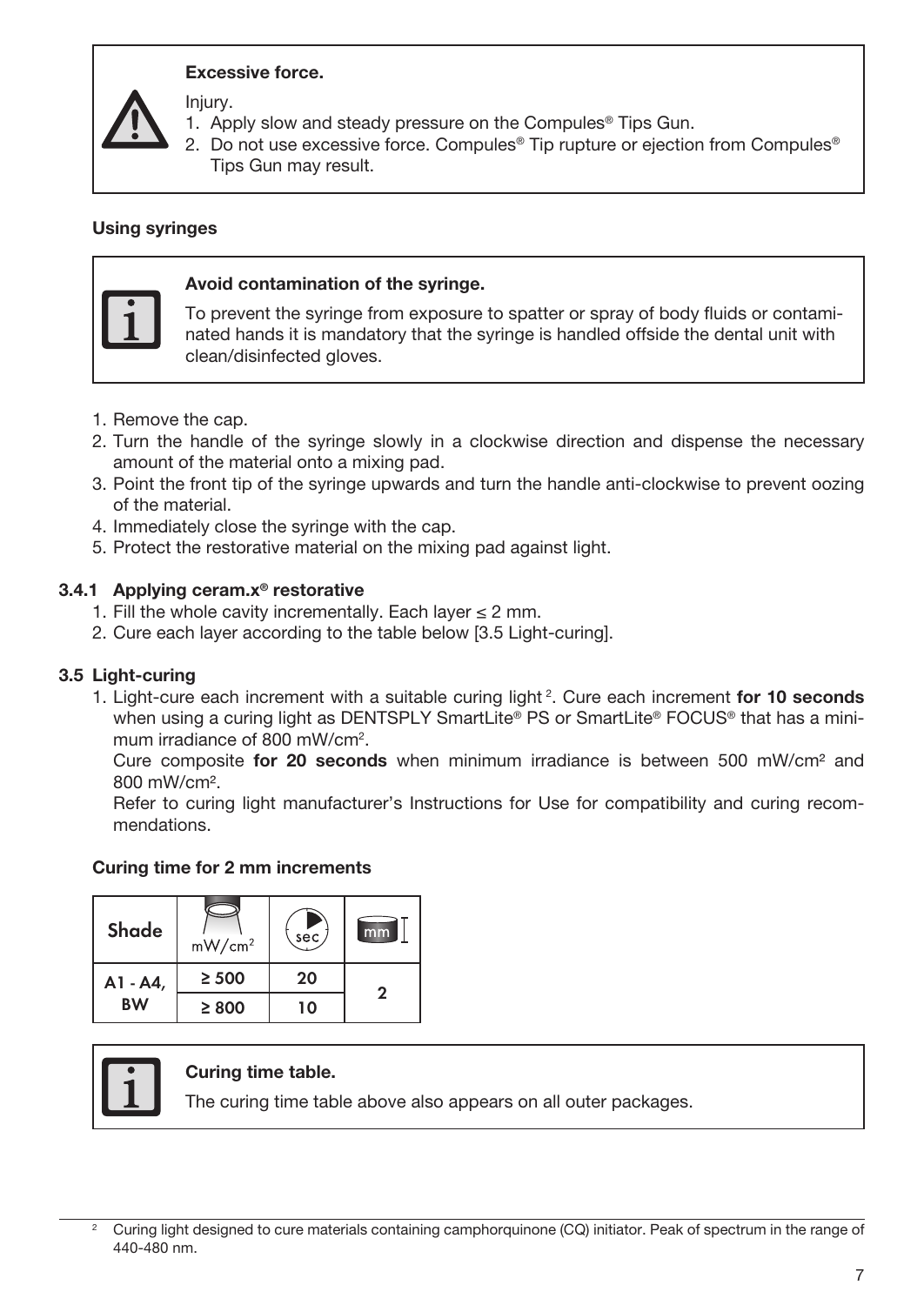## Insufficient curing.

Inadequate polymerization.

- 1. Check compatibility of curing light.
- 2. Check curing cycle.
- 3. Check minimum irradiance.
- 4. Cure each area of each increment for the recommended curing time.

## 3.6 Finishing and polishing

- 1. Contour the restoration using finishing burs or diamonds.
- 2. Use Enhance® finishing devices for additional finishing.
- 3. Prior to polishing, check that surface is smooth and free of defects.
- 4. For achieving a very high luster of the restoration, we recommend ceram.x® gloss, Enhance® and PoGo®, finishing and polishing instruments, Prisma® Gloss™ Regular and Extrafine polishing paste.

For contouring, finishing, and/or polishing, follow the manufacturer's Instructions for Use.

# 4 Hygiene

## 4.1 Compules® Tips Gun

For reprocessing instructions please refer to the Instructions for Use of the Compules<sup>®</sup> Tips Gun, which is available on our webpage at www.dentsply.eu/IFU. If requested, we will send you a free printed copy of the Instructions for Use in the language you require within 7 days. You can use the order form provided on our webpage for this purpose.

## 4.2 Compules® Tips – cross-contamination



## Cross-contamination.

Infection.

- 1. Do not reuse Compules® Tips after intraoral use and/or if contaminated.
- 2. Dispose the intraorally used and/or contaminated Compules® Tips in accordance with local regulations.

## 4.3 Syringes – cross-contamination

## Cross-contamination. Infection.

- 1. The syringes cannot be reprocessed.
- 2. To prevent the syringes from exposure to spatter or spray of body fluids or contaminated hands it is mandatory that the syringes are handled with clean/ disinfected gloves. Do not reuse syringes if contaminated.
- 3. Dispose contaminated syringes in accordance with local regulations.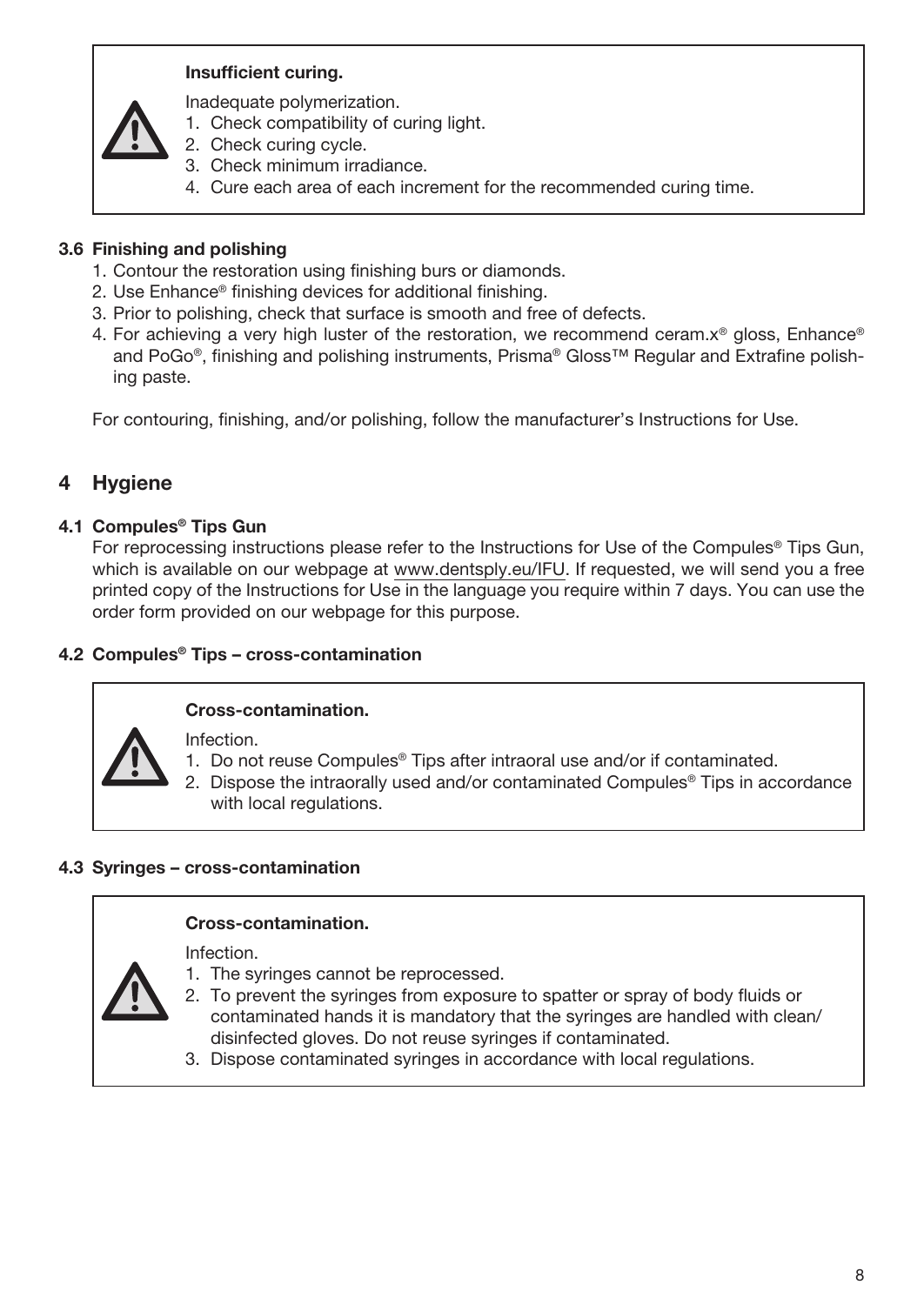#### Cross-contamination.

Infection.

1. The shade guide and the individual shade guide tabs cannot be reprocessed.



- 2. To prevent the shade guide and the individual shade guide tabs from exposure to spatter or spray of body fluids or contaminated hands it is mandatory that the shade guide and the individual shade guide tabs are handled with clean/disinfected gloves. Do not reuse shade guide and the individual shade guide tabs if contaminated.
- 3. Dispose contaminated shade guide and the individual shade guide tabs in accordance with local regulations.

# 5 LOT number  $(\Box)$  and expiration date  $(\Box)$

- 1. Do not use after expiration date. ISO standard is used: "YYYY-MM"
- 2. The following numbers should be quoted in all correspondence:
	- Reorder number
	- Lot number
	- Expiration date

## © DENTSPLY DeTrey 2016-04-15

[These Instructions for Use are based on Master Version 08]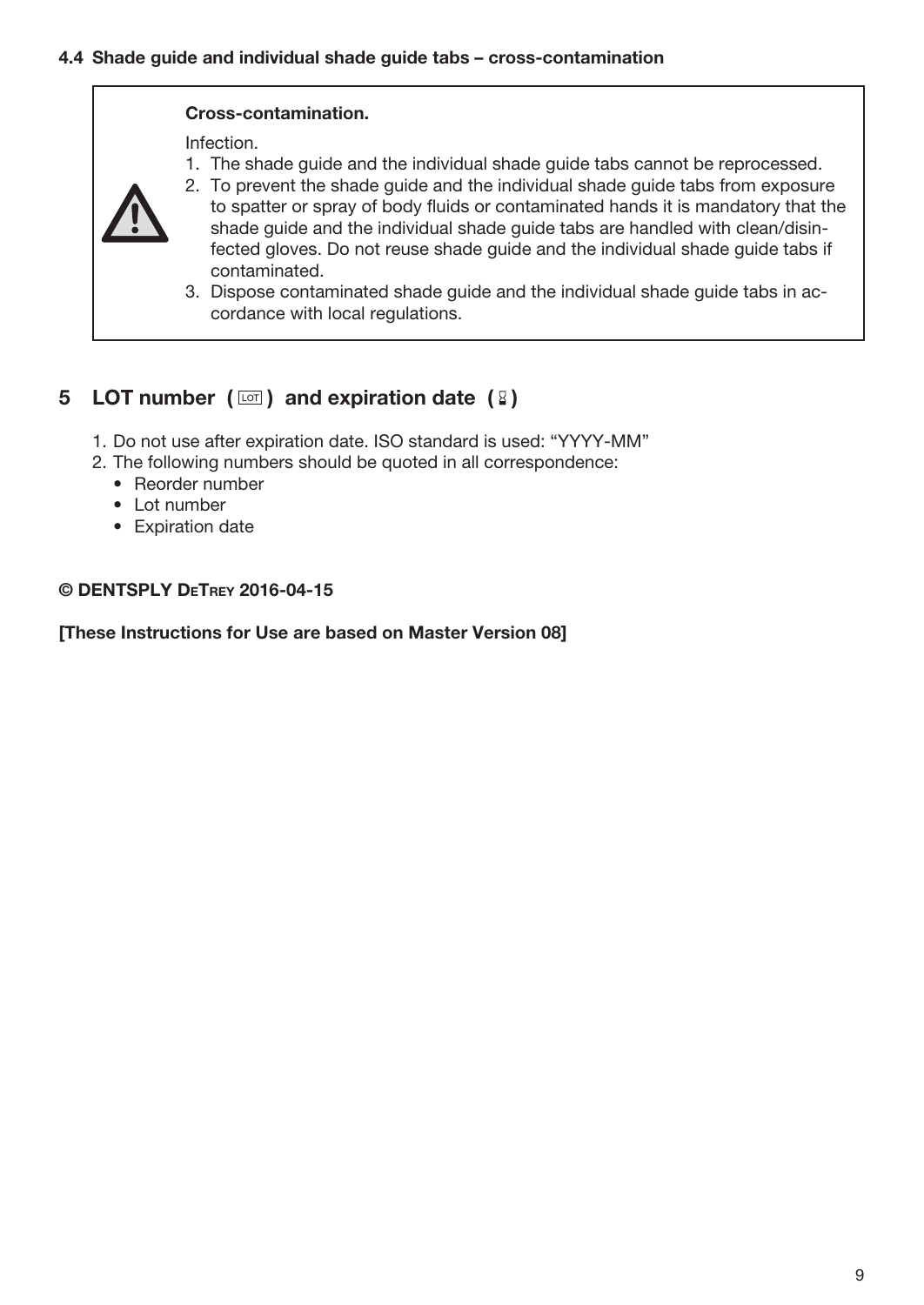<span id="page-10-0"></span>

# Universelles Nanokeramisches Füllungsmaterial

WARNHINWEIS: Nur für den zahnmedizinischen Gebrauch.

| Inhaltsverzeichnis<br>Seite |  |
|-----------------------------|--|
|                             |  |
|                             |  |
|                             |  |
|                             |  |
|                             |  |

# 1 Produktbeschreibung

ceram.x® ist ein nanokeramisches, lichthärtendes, röntgenopakes, auf der neuartigen Sphere-TEC™ Füllertechnologie basierendes und für direkte wie auch indirekte Restaurationen indiziertes Universalkomposit.

Die SphereTEC™ Technologie mit kugelförmigen, granulierten Füllern sorgt für einen Kugellagereffekt, der die Verarbeitungseigenschaften von ceram.x® auf ein neues Niveau hebt:

- ceram.x® adaptiert sich gut an die Kavitätenflächen, ohne an den Handinstrumenten zu kleben.
- ceram.x® ist einfach und präzise modellierbar und äußerst standfest.
- ceram.x® hat eine feste Konsistenz und lässt sich dennoch leicht aus den Compules® Tips ausbringen.

ceram. $x^{\circ}$  besteht aus fünf universellen CLOUD Farben mittlerer Transluzenz genannt  $\overrightarrow{AB}$  bis  $\angle$ A4

Mit einer CLOUD Farbe lassen sich jeweils mehrere VITA® 1 Farben reproduzieren. Insgesamt decken die fünf CLOUD Farben alle 16 VITA® Classic Farben ab und ermöglichen so ästhetische klinische Resultate. Für gebleichte Zähne steht zusätzlich eine Bleach-Farbe (BW) zur Verfügung.

Dank der kugelförmigen, granulierten Füller aus primären Submikron-Glaspartikeln ist das Material schnell und einfach auf exzellenten Hochglanz polierbar.

## 1.1 Darreichungsform

- Vordosierte Compules® Tips
- Spritzen (außer Farbe BW)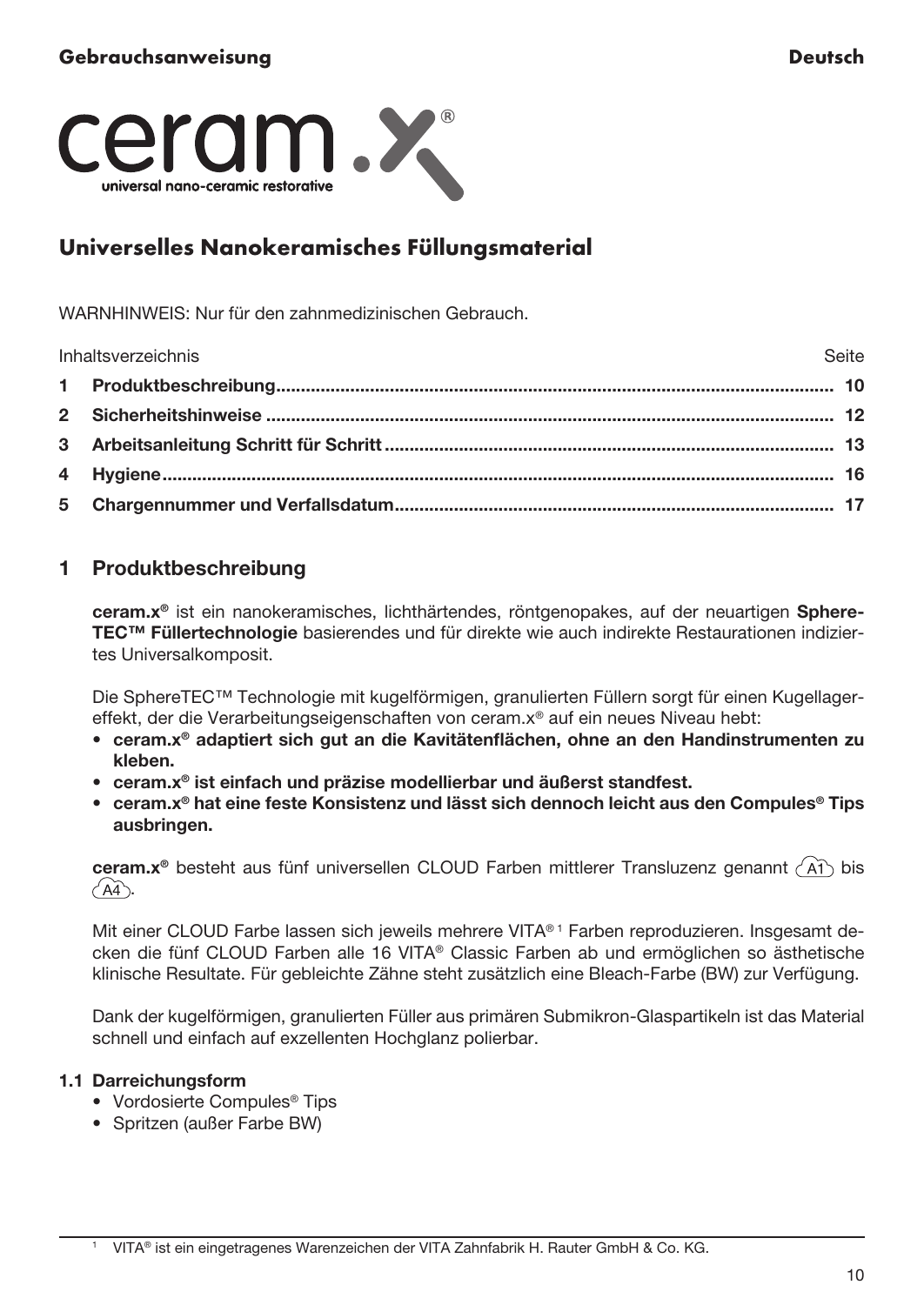## 1.2 Zusammensetzung

- Methacrylat-modifiziertes Polysiloxan (organisch modifizierte Keramik)
- Dimethacrylat-Harze
- Fluoreszenzpigment
- UV-Stabilisator
- Stabilisator
- Kampferchinon
- Ethyl-4(dimethylamino)benzoat
- Bis(4-Methyl-Phenyl)Iodonium Hexafluorophosphat
- Barium-Aluminium-Borosilikat-Glas
- Ytterbiumfluorid
- Eisenoxid- und Titanoxid-Pigmente je nach Farbe

#### Auf SphereTEC™ basierendes Füllersystem.



Das Füllersystem besteht aus Bariumglas, vorpolymerisiertem Füller und Ytterbiumfluorid (77-79 Gewichtsprozent oder 59-61 Volumenprozent). Weitere Inhaltsstoffe sind Katalysatoren, Zusatzstoffe, Stabilisatoren und Pigmente (~1 Gewichtsprozent, je nach Farbton). Die Gesamtmenge der anorganischen Füller beträgt 72-73 Gewichtsprozent (48-50 Volumenprozent). Die Partikelgröße des anorganischen Füllers reicht von 0.1 bis 3.0 um.

## 1.3 Indikationen

- Direkte Restaurationen bei allen Kavitätenklassen im Front- und Seitenzahnbereich.
- Indirekte Fertigung von Inlays, Onlays und Veneers.

## 1.4 Kontraindikationen

• Bei Patienten, deren Anamnese schwere allergische Reaktionen auf Methacrylate oder andere Bestandteile aufweist.

## 1.5 Kompatible Adhäsive

Das Material ist in Kombination mit Dentin-/Schmelzadhäsiven auf (Meth-)Acrylatbasis verwendbar, z. B. mit den Adhäsiv-Familien Prime&Bond und Xeno von DENTSPLY.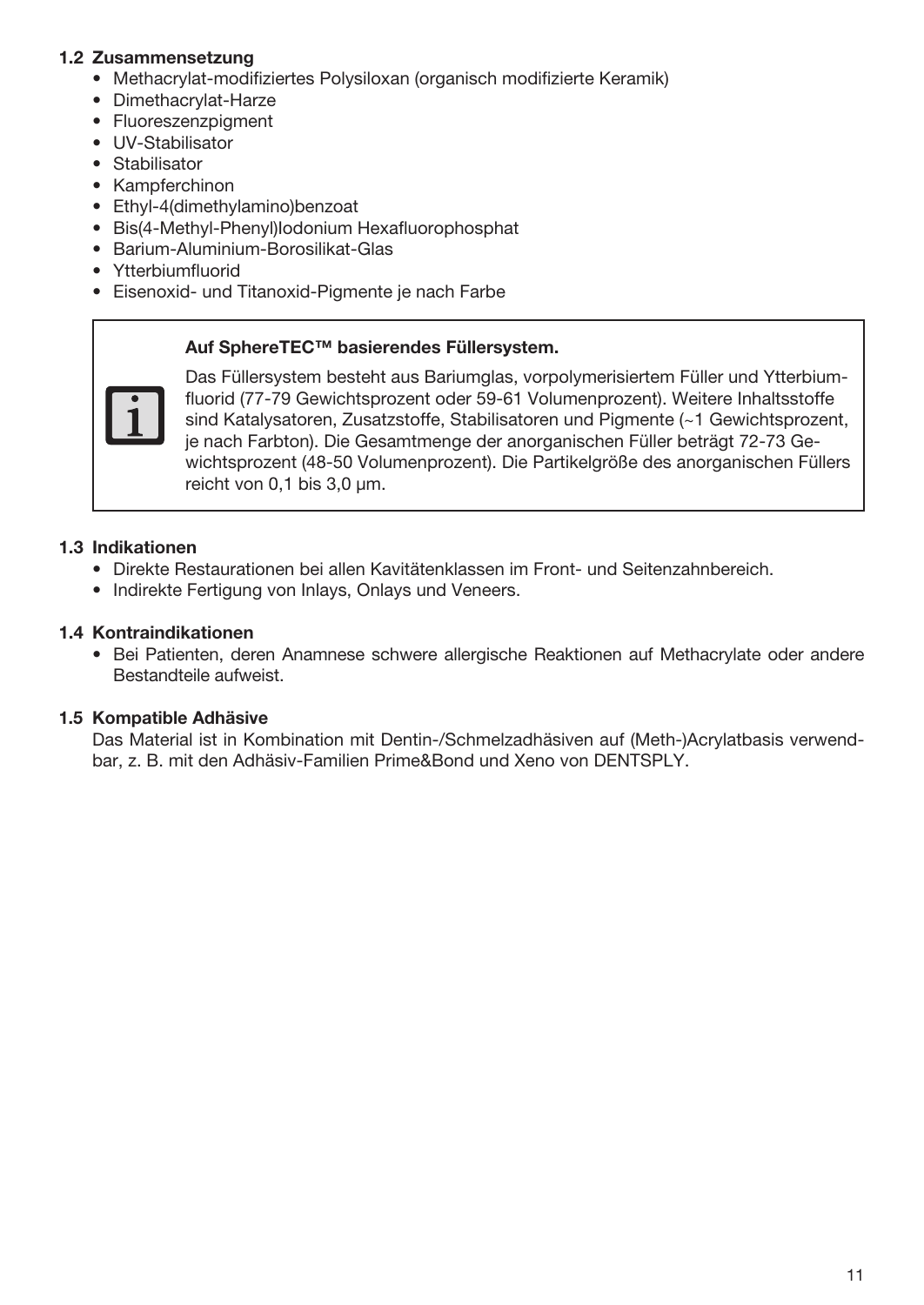# 2 Sicherheitshinweise

Bitte beachten Sie die folgenden generellen Sicherheitshinweise und die speziellen Sicherheitshinweise in anderen Kapiteln der vorliegenden Gebrauchsanweisung.

### Sicherheitssymbol.

- Dies ist das Sicherheitssymbol. Es weist auf die Gefahr von Personenschäden hin.
- Um Verletzungen zu vermeiden, alle Sicherheitshinweise, die diesem Symbol folgen, unbedingt beachten!

## 2.1 Warnhinweise

Das Material enthält Methacrylate und polymerisierbare Monomere, die Haut, Augen und Mundschleimhaut reizen und die Sensibilisierung durch Hautkontakt und allergische Kontaktdermatitis bei empfindlichen Personen verursachen können.

- Augenkontakt vermeiden, um Reizungen und möglichen Hornhautschäden vorzubeugen. Im Falle eines Kontaktes mit den Augen mit reichlich Wasser spülen und medizinische Hilfe in Anspruch nehmen.
- Hautkontakt vermeiden, um Reizungen und einer möglichen allergischen Reaktion vorzubeugen. Im Falle eines Kontaktes mit der Haut kann sich ein rötlicher Ausschlag entwickeln. Bei Hautkontakt das Material mit Hilfe eines Tuches und Alkohol entfernen und gründlich mit Seife und Wasser abwaschen. Im Falle des Auftretens von Überempfindlichkeitsreaktionen der Haut oder eines Ausschlags, die Anwendung abbrechen und medizinische Hilfe in Anspruch nehmen.
- Kontakt mit oralen Weichgeweben/Mucosa vermeiden, um Entzündungsreaktionen vorzubeugen. Kommt es zu einem unbeabsichtigten Kontakt, das Material vom Gewebe entfernen. Die Schleimhaut mit reichlich Wasser spülen. Spülwasser absaugen bzw. ausspucken lassen. Sollte die Reizung der Schleimhaut anhalten, medizinische Hilfe in Anspruch nehmen.

## 2.2 Vorsichtsmaßnahmen

Dieses Produkt nur nach Gebrauchsanweisung verarbeiten.

Jeglicher Gebrauch unter Nichtbeachtung dieser Gebrauchsanweisung unterliegt der alleinigen Verantwortung des behandelnden Zahnarztes.

- Wurde das Produkt im Kühlschrank gelagert, vor Gebrauch auf Raumtemperatur erwärmen lassen.
- Behandler, Assistenzpersonal und Patienten mit z. B. Schutzbrillen und Kofferdam entsprechend den lokalen Best-Practice-Standards schützen.
- Die Spritzen und Compules® Tips können nicht wieder aufbereitet werden. Um eine Kontamination der Spritzen (und Compules® Tips bei der Verwendung für indirekte Restaurationen) mit Spritzern, Sprühnebel von Körperflüssigkeiten oder kontaminierten Händen zu vermeiden, ist der Umgang abseits des Behandlungsstuhles mit sauberen/desinfizierten Handschuhen erforderlich. Kontaminiertes Material verwerfen.
- Compules® Tips können zum direkten Einbringen des Füllungsmaterials in die Kavität oder indirekt über das Ausbringen auf einen Mischblock verwendet werden. Nach direkter intraoraler Anwendung Compules® Tips entsorgen und nicht bei anderen Patienten wiederverwenden, um Kreuzkontaminationen zu verhindern.
- Es wird empfohlen, Compules® Tips zusammen mit der Compules® Tips-Pistole einzusetzen.
- Die Compules® Tips-Pistole ist dafür vorgesehen, ausschließlich mit DENTSPLY Compules® oder Compula® Tips verwendet zu werden.
- Weitere Informationen siehe Gebrauchsanweisung für die Compules® Tips-Pistole.
- Der Farbschlüssel und die individuellen Farbfinger können nicht wiederaufbereitet werden. Um eine Kontamination des Farbschlüssels und der individuellen Farbfinger mit Spritzern, Sprühnebel von Körperflüssigkeiten oder kontaminierten Händen zu vermeiden, ist der Umgang mit sauberen/desinfizierten Handschuhen erforderlich.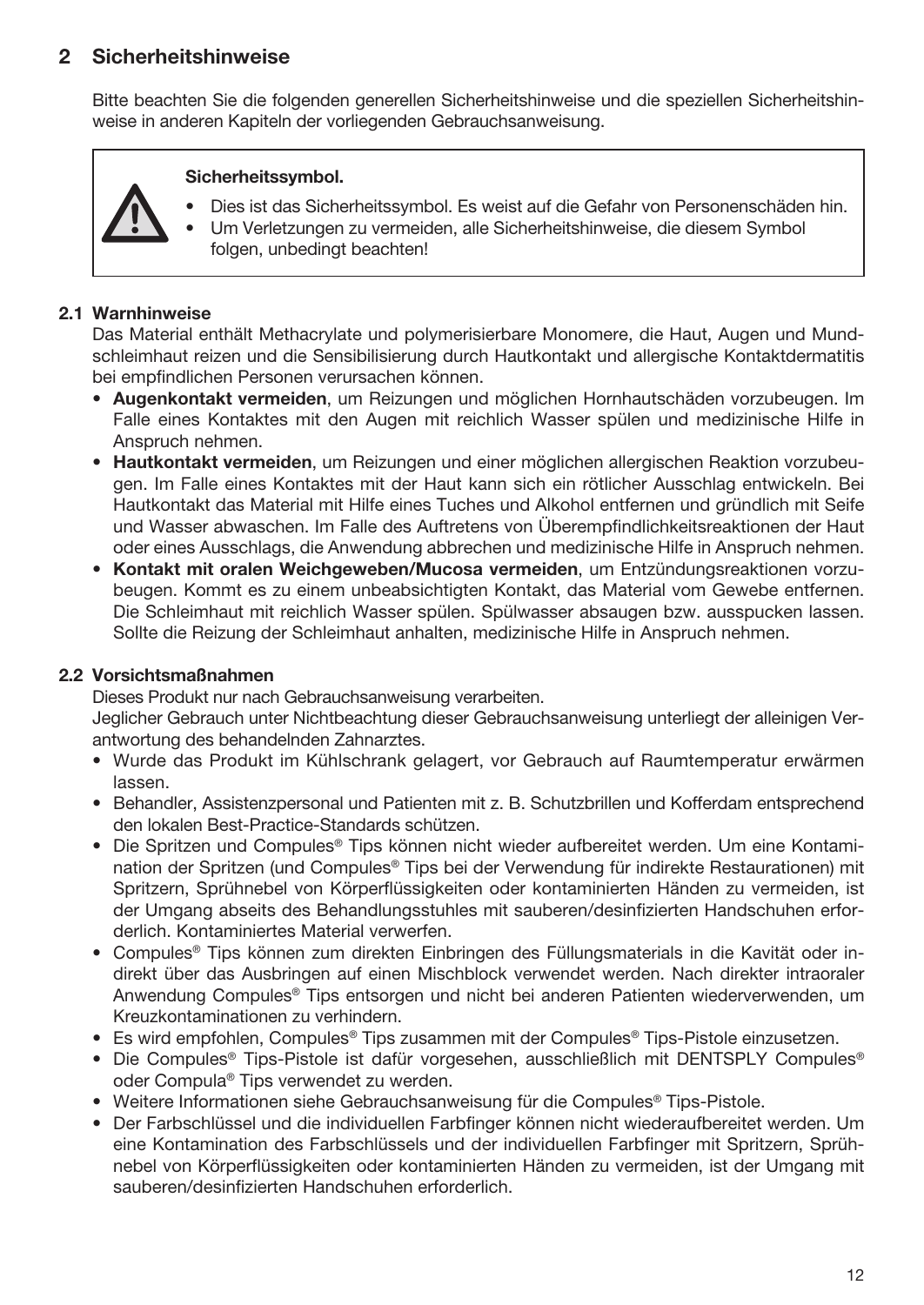- Das Füllungsmaterial sollte sich leicht extrudieren lassen. KEINE ÜBERMÄSSIGE KRAFT AN-WENDEN. Bei übermäßigem Druck können Compules® Tips brechen oder sich aus der Compules® Tips-Pistole lösen.
- Spritzen nach Gebrauch sofort fest verschließen.
- Der Kontakt mit Speichel, Blut oder Sulkusflüssigkeit während der Applikation kann zum Versagen der Füllung führen. Adäquat trocken legen (z. B. mit Kofferdam).
- Wechselwirkungen:
	- Keine eugenol- oder wasserstoffperoxidhaltigen Materialien zusammen mit diesem Produkt verwenden, da sie das Aushärten beeinträchtigen können.

## 2.3 Nebenwirkungen

- Augenkontakt: Reizungen und mögliche Hornhautschäden.
- Hautkontakt: Reizungen oder mögliche allergische Reaktion. Hautausschläge können auftreten.
- Kontakt mit der Schleimhaut: Entzündung (siehe Warnhinweise).

#### 2.4 Lagerungsbedingungen

Ungeeignete Lagerbedingungen können die Haltbarkeit verkürzen und zu Fehlfunktionen des Produktes führen.

- Bei Temperaturen zwischen 2 °C und 28 °C lagern.
- Keiner direkten Sonnenbestrahlung aussetzen und vor Feuchtigkeit schützen.
- Nicht einfrieren.
- Nicht nach Ablauf des Verfallsdatums verwenden.

# 3 Arbeitsanleitung Schritt für Schritt

## 3.1 Farbauswahl

- 1. Vor der Farbauswahl die Zahnoberfläche mit Prophylaxepaste reinigen, um Plaque oder Verfärbungen zu entfernen.
- 2. Die Farbe auswählen, solange die Zähne hydriert sind.

Bei der Farbauswahl können zwei Werkzeuge verwendet werden:

- Der ceram.x® Farbschlüssel. Der ceram.x® Farbschlüssel besteht aus Farbfingern aus Komposit, die optische Eigenschaften aufweisen, die denen von ceram.x® nahe kommen.
- Der VITA® Classical Farbschlüssel in Kombination mit dem i-shade-Label. Das ceram.x® i-shade-Label erleichtert die Farbauswahl durch die Zuweisung von einer der fünf CLOUD Farben zu jeder der 16 VITA® Farben.

## 3.1.1 Farbauswahl mittels ceram.x® Farbschlüssel

1. Mit den Farbfingern des ceram.x® Farbschlüssels kann die CLOUD Farbe ausgewählt werden, die der Farbe des zu versorgenden Bereichs am nächsten kommt.

## Verunreinigung des Farbschlüssels vermeiden.



Um eine Kontamination des Farbschlüssels mit Spritzern, Sprühnebel von Körperflüssigkeiten oder kontaminierten Händen zu vermeiden, ist der Umgang abseits des Behandlungsstuhls mit sauberen/desinfizierten Handschuhen erforderlich. Die einzelnen Farbfinger aus dem Farbschlüssel entfernen, um die Farbe auszuwählen.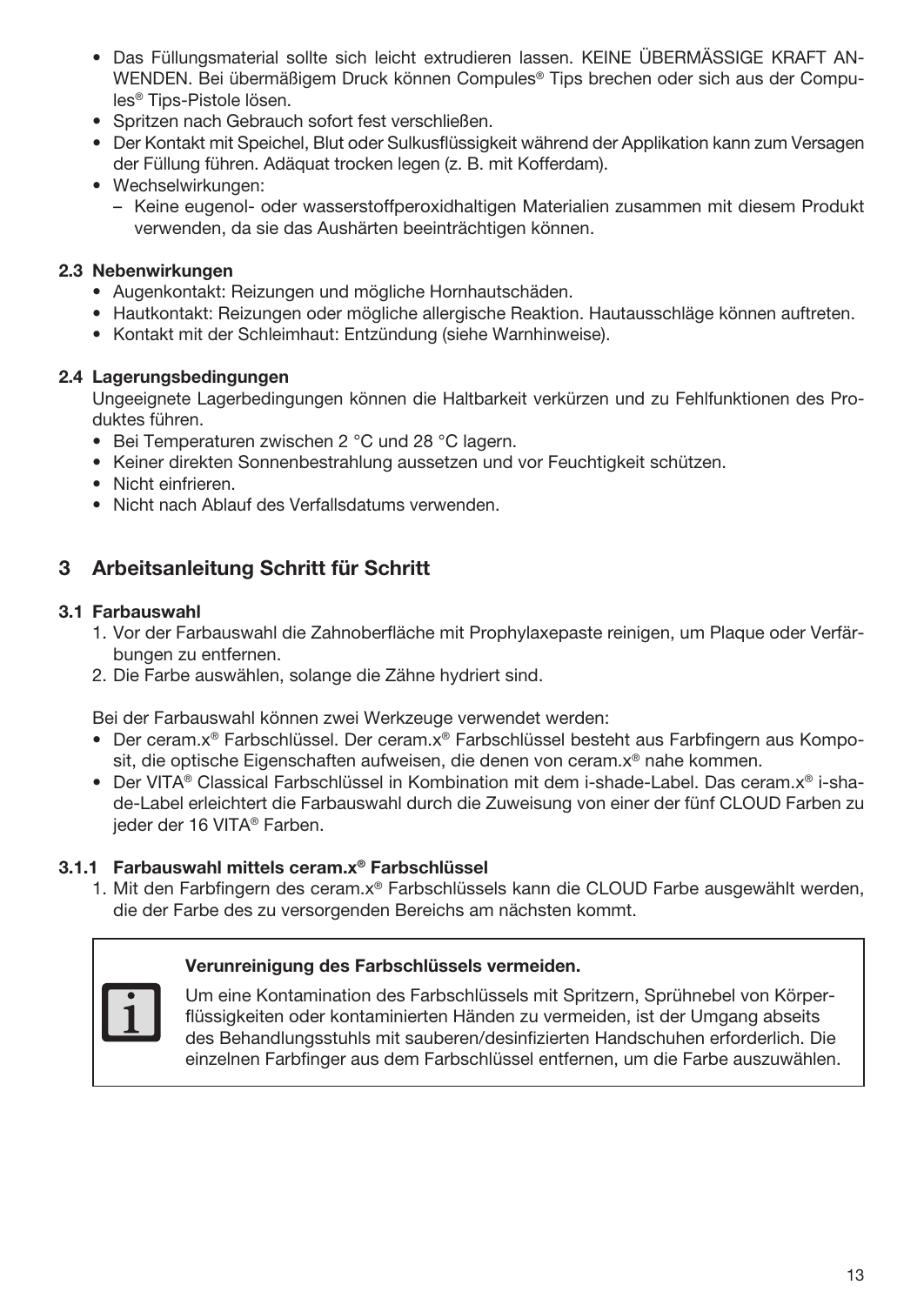

#### Das i-shade-Label bereithalten.

Um sicherzustellen, dass das i-shade-Label am Behandlungsstuhl verfügbar ist, empfehlen wir, es auf der Rückseite des VITA® Classical Farbschlüssels aufzukleben.

- 1. Den VITA® Classical Referenzzahn wählen, dessen zentraler Teil dem zu restaurierenden Zahnbereich farblich am nächsten kommt.
- 2. Mit dem i-shade-Label (siehe folgende Tabelle) kann die passende ceram.x® CLOUD Farbe ausgewählt werden.

| Zahnfarbe gemäß VITA® Classical Farbschlüssel      |  |                                              |  |  |  |  |  |  |  |    |                |    |  |  |
|----------------------------------------------------|--|----------------------------------------------|--|--|--|--|--|--|--|----|----------------|----|--|--|
|                                                    |  | A3   A3,5   A4   B1   B2   B3   B4   C1   C2 |  |  |  |  |  |  |  | C3 | C <sub>4</sub> | D2 |  |  |
| 1 (AD (AD 1 AB 1 AB 1 AB 1 (AD 1 (AB 1<br>A4<br>A2 |  |                                              |  |  |  |  |  |  |  |    |                |    |  |  |
| Empfohlene ceram.x <sup>®</sup> CLOUD Farbe        |  |                                              |  |  |  |  |  |  |  |    |                |    |  |  |

## 3.2 Kavitätenpräparation

- 1. Zahnoberfläche mit einer fluoridfreien Prophylaxepaste (z. B. NUPRO® Prophylaxepaste) reinigen.
- 2. Kavität präparieren (es sei denn, dies ist wie bei einer Zervikalläsion nicht erforderlich).
- 3. Mit geeigneter Isolierung arbeiten (z. B. Kofferdam).
- 4. Oberfläche mit dem Wasserspray reinigen und Spülwasser vorsichtig entfernen. Zahnsubstanz nicht dehydrieren.

## 3.2.1 Anlegen von Matrize und Keil (Füllungen Klasse II)

1. Matrize (z. B. AutoMatrix® oder Palodent® Matrizensystem) und Keil anlegen. Kontakt und Kontur durch Brünieren des Matrizenbands verbessern. Vorverkeilen oder das Einsetzen eines BiTine®- Rings wird empfohlen.

## 3.3 Schutz der Pulpa, Zahn-Konditionierung/Dentin-Vorbehandlung, Adhäsiv-Applikation

Zum Pulpaschutz, zur Konditionierung des Zahns bzw. zum Aufbringen des Dentaladhäsivs die Gebrauchsanleitung beachten, die den entsprechenden Produkten beiliegt. Die ordnungsgemäß vorbereiteten Oberflächen vor Kontamination schützen. Füllungsmaterial sofort einbringen.

## 3.4 Applikation

Unmittelbar nach Auftragen des Adhäsivs das Füllungsmaterial in Schichten aufbringen. Das Material ist für die Polymerisation von Schichten bis zu 2 mm Tiefe ausgelegt.

## Verwendung von Compules® Tips

- 1. Compules® Tip in die Öffnung der Compules® Tips-Pistole einlegen. Dabei darauf achten, dass der Flansch des Compules® Tip zuerst eingesetzt wird.
- 2. Farbiges Käppchen des Compules® Tip entfernen. Der Compules® Tip kann um bis zu 360° rotiert werden, damit das Material im richtigen Winkel in die Kavität ein- oder auf den Mischblock ausgebracht werden kann.

KEINE ÜBERMÄSSIGE KRAFT ANWENDEN.

Indirekte Anwendung: Um eine Kontamination der Compules® Tips mit Spritzern, Sprühnebel von Körperflüssigkeiten oder kontaminierten Händen zu vermeiden, ist der Umgang abseits des Behandlungsstuhls mit sauberen/desinfizierten Handschuhen erforderlich. Eine ausreichende Menge Füllungsmaterial auf einen Mischblock ausbringen und vor Licht schützen. Das Füllungsmaterial mit einem Kunststoffinstrument in die Kavität einbringen.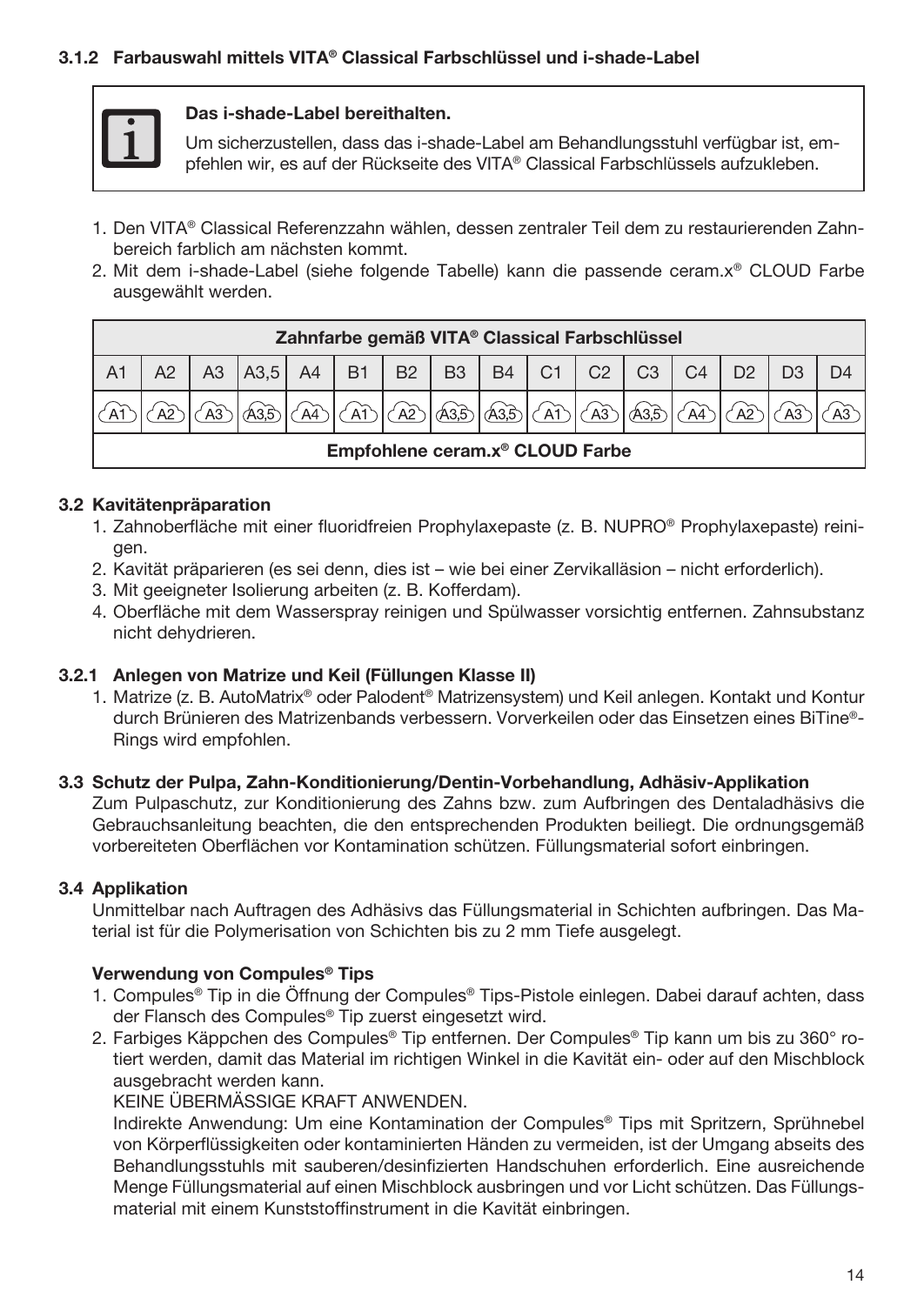- oder -

Direkte intraorale Anwendung: Das Füllungsmaterial unter gleichmäßigem Druck langsam direkt aus dem Compules® Tip in die präparierte Kavität einbringen.

3. Zum Entfernen des gebrauchten Compules® Tip den Kolben der Compules® Tips-Pistole vollständig zurückziehen. Hierzu den Griff in seine am weitesten geöffnete Position bringen. Das vordere Ende des Compules® Tip nach unten drücken und Compules® Tip aus der Pistole lösen.

# Übermäßige Kraftanwendung.

Verletzung.

- 1. Druck auf die Compules® Tips-Pistole nur langsam und gleichmäßig ausüben.
- 2. Keine übermäßige Kraft anwenden. Compules® Tips können sonst brechen oder sich aus der Compules® Tips-Pistole lösen.

## Verwendung von Spritzen



## Kontamination der Spritze vermeiden.

Um eine Kontamination der Spritze mit Spritzern, Sprühnebel von Körperflüssigkeiten oder kontaminierten Händen zu vermeiden, ist der Umgang abseits des Behandlungsstuhls mit sauberen/desinfizierten Handschuhen erforderlich.

- 1. Die Kappe abnehmen.
- 2. Durch langsames Drehen des Spritzengriffs im Uhrzeigersinn die benötigte Materialmenge auf einen Mischblock ausbringen.
- 3. Die Spritze mit der Öffnung nach oben halten und den Griff gegen den Uhrzeigersinn drehen, um ein Nachfließen des Materials zu verhindern.
- 4. Die Spritze sofort wieder mit der Kappe verschließen.
- 5. Das Füllungsmaterial auf dem Mischblock vor Licht schützen.

## 3.4.1 Applikation von ceram.x® Füllungsmaterial

- 1. Die gesamte Kavität in der Inkrementtechnik füllen. Schichtstärke jeweils ≤ 2 mm.
- 2. Die einzelnen Schichten gemäß der Tabelle unten aushärten [3.5 Lichthärtung].

## 3.5 Lichthärtung

1. Das Material inkrementell mit einer geeigneten Polymerisationslampe<sup>2</sup> lichthärten. Bei Lampen mit einer Mindestlichtleistung von 800 mW/cm2 , z. B. SmartLite® PS oder SmartLite® FOCUS® von DENTSPLY, jedes Inkrement 10 Sekunden belichten.

Bei Lampen mit einer Mindestlichtleistung von 500 mW/cm² bis 800 mW/cm² die Inkremente jeweils 20 Sekunden belichten.

Die Gebrauchsanleitung der Polymerisationslampe bei Fragen zur Kompatibilität und Aushärtetechnik heranziehen.

## Belichtungszeiten bei Inkrementstärke 2 mm

| Farbe     | mW/cm <sup>2</sup> | sec | mm |
|-----------|--------------------|-----|----|
| A1 - A4,  | $\geq$ 500         | 20  | 2  |
| <b>BW</b> | $\geq 800$         | 10  |    |

<sup>2</sup> Geeignet zur Polymerisation von Materialien mit dem Photoinitiator Campherchinon (CQ). Emissionsmaximum im Bereich von 440-480 nm.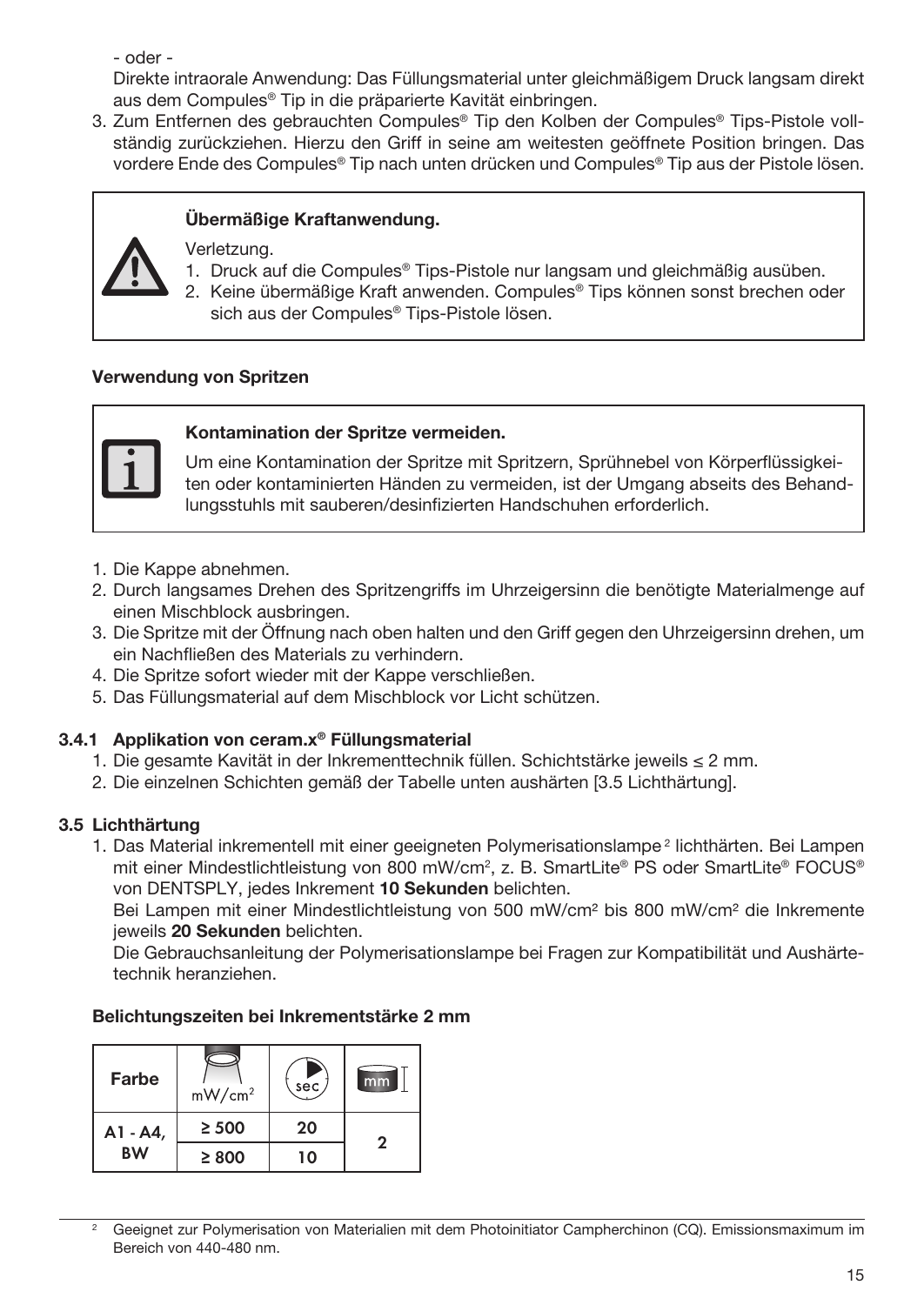

## Belichtungszeiten-Tabelle.

Die obige Tabelle zu den Belichtungszeiten erscheint auch auf allen Außenverpackungen.

## Insuffiziente Lichthärtung.

Unzureichende Polymerisation.

- 1. Prüfen Sie die Kompatibilität der Polymerisationslampe.
- 2. Achten Sie auf ausreichende Polymerisationszeit.
- 3. Mindestlichtleistung prüfen.
- 4. Jeden Bereich jedes Inkrements mit der empfohlenen Belichtungszeit polymerisieren.

## 3.6 Ausarbeitung und Politur

- 1. Die Füllung mit Finierbohrern oder Diamanten ausarbeiten.
- 2. Zur Feinbearbeitung Enhance® Finierinstrumente verwenden.
- 3. Vor dem Polieren prüfen, ob die Oberfläche glatt und fehlerfrei ist.
- 4. Für eine optimale Hochglanzpolitur empfehlen wir ceram.x® gloss, Enhance® und PoGo® Finierund Polierinstrumente sowie Prisma® Gloss™ Regular und Extrafine Polierpasten.

Für die Anwendung der Instrumente zum Ausarbeiten, Finieren und Polieren die Gebrauchsanleitungen der jeweiligen Hersteller beachten.

## **Hygiene**

#### 4.1 Compules® Tips-Pistole

Zur Wiederaufbereitung bitte die Gebrauchsanweisung für die Compules® Tips-Pistole beachten, die auf unserer Website unter www.dentsply.eu/IFU verfügbar ist. Auf Anfrage senden wir Ihnen auch gratis innerhalb von 7 Tagen eine gedruckte Gebrauchsanweisung in der gewünschten Sprache. Diese können Sie mit dem entsprechenden Bestellformular auf unserer Website anfordern.

#### 4.2 Compules® Tips – Kreuzkontamination

#### Kreuzkontamination.

Infektion.



- 1. Compules® Tips nach intraoraler Anwendung und/oder falls kontaminiert nicht wiederverwenden.
- 2. Intraoral verwendete oder kontaminierte Compules® Tips nach den geltenden Vorschriften entsorgen.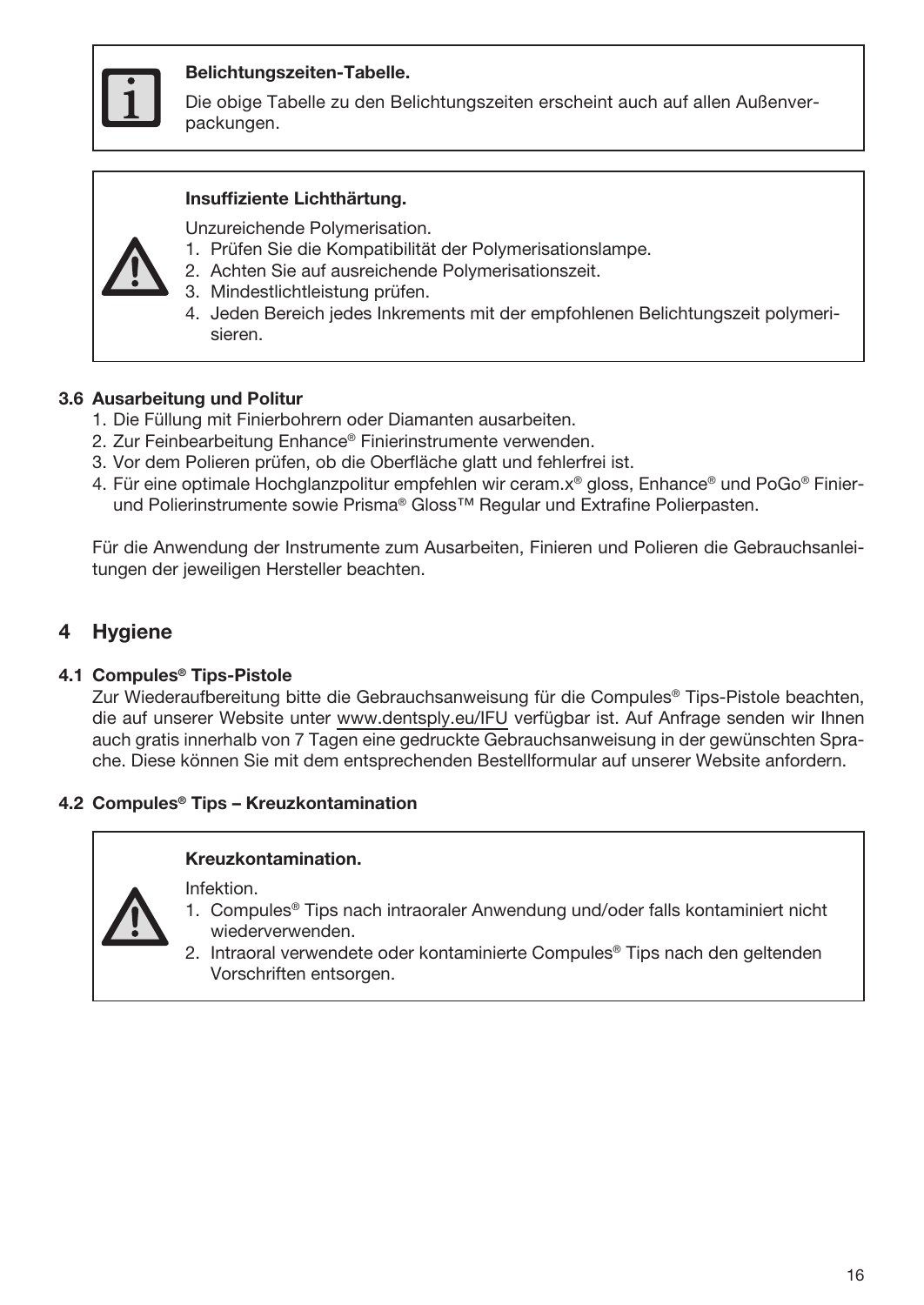## Kreuzkontamination.

Infektion.

- 1. Die Spritzen können nicht wieder aufbereitet werden.
- 2. Um eine Kontamination der Spritzen mit Spritzern, Sprühnebel von Körperflüssigkeiten oder kontaminierten Händen zu vermeiden, ist der Umgang mit sauberen/desinfizierten Handschuhen erforderlich. Spritze nicht wiederverwenden, falls
	- kontaminiert.
- 3. Kontaminierte Spritzen nach den geltenden Vorschriften entsorgen.

## 4.4 Farbschlüssel und individuelle Farbfinger – Kreuzkontamination

#### Kreuzkontamination.

Infektion.

1. Der Farbschlüssel und die individuellen Farbfinger können nicht wiederaufbereitet werden.



- 2. Um eine Kontamination des Farbschlüssels und der individuellen Farbfinger mit Spritzern, Sprühnebel von Körperflüssigkeiten oder kontaminierten Händen zu vermeiden, ist der Umgang mit sauberen/desinfizierten Handschuhen erforderlich. Farbschlüssel und individuelle Farbfinger nicht wiederverwenden, falls kontaminiert.
- 3. Kontaminierte Farbschlüssel und individuelle Farbfinger nach den geltenden Vorschriften entsorgen.

# 5 Chargennummer ( $\text{cm}$ ) und Verfallsdatum (2)

- 1. Nicht nach Ablauf des Verfallsdatums verwenden. Angegeben nach ISO Standard: "JJJJ-MM"
- 2. Bei Schriftwechsel sollten die folgenden Nummern angegeben werden:
	- Bestellnummer
	- Chargennummer
	- Verfallsdatum

© DENTSPLY DeTrey 2016-04-15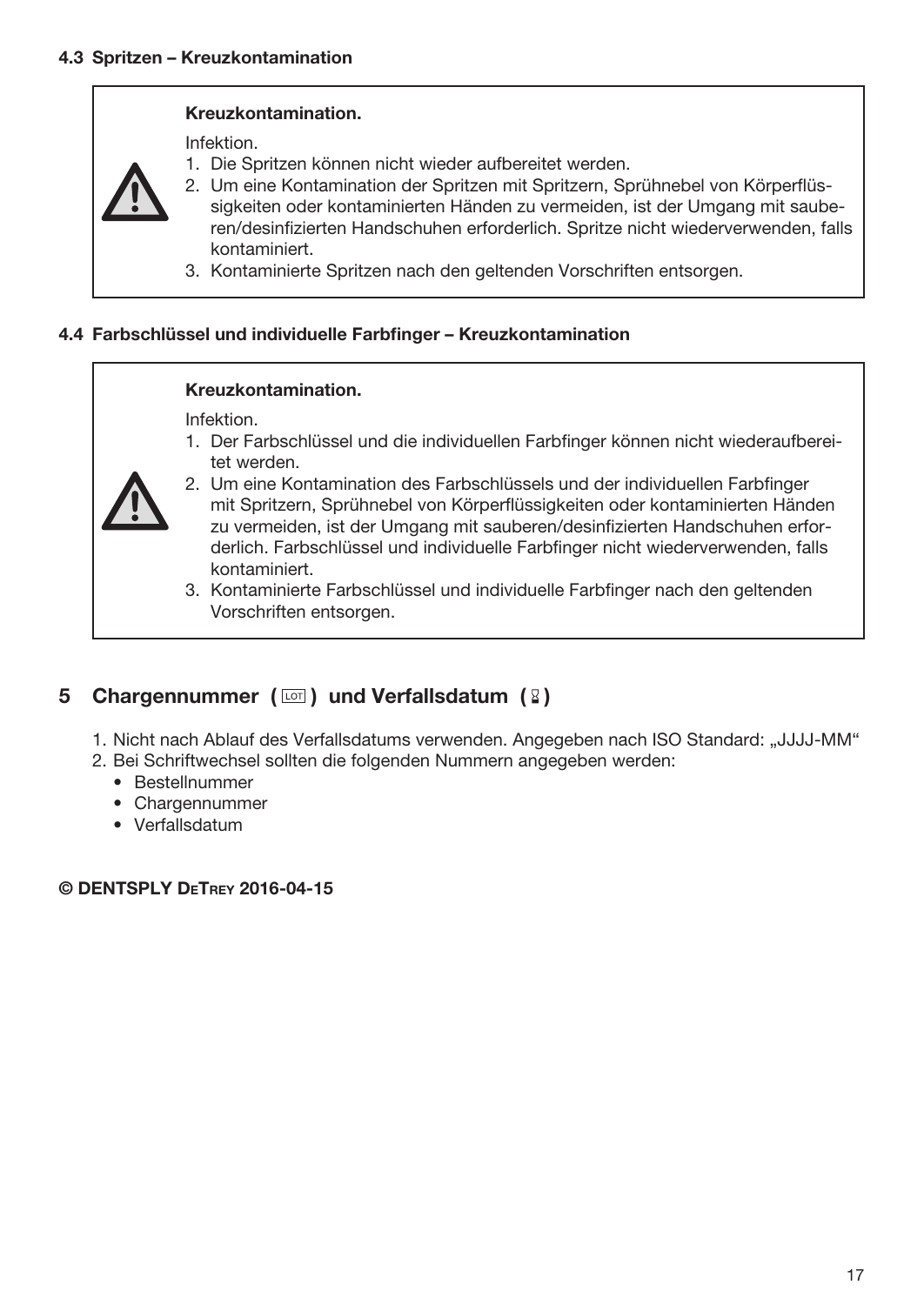<span id="page-18-0"></span>

# Matériau de restauration nano-céramique universel

#### AVERTISSEMENT : Réservé à l'usage dentaire.

| Table des matières | Page |
|--------------------|------|
|                    |      |
|                    |      |
|                    |      |
|                    |      |
|                    |      |

# 1 Description du produit

ceram.x® est un composite universel nano-céramique photopolymérisable et radio-opaque reposant sur la nouvelle technologie de charges SphereTEC™. Il est indiqué pour les restaurations directes et indirectes.

La technologie de charges sphériques en granules appellée SphereTEC™ produit un effet de roulement à billes qui porte les propriétés de manipulation de ceram.x® à un niveau supérieur :

- ceram.x® s'adapte facilement aux surfaces de la cavité, mais ne colle pas aux instruments à main.
- ceram.x® permet un modelage précis et présente une très bonne résistance à l'affaissement.
- ceram.x® a une consistance ferme mais reste en même temps facile à extruder des embouts Compules.

ceram.x® comprend cinq teintes de CLOUD universelles d'opacité intermédiaire nommées de  $\widehat{A}$ h à  $\widehat{A}$ h.

Les teintes CLOUD sont conçues pour permettre une correspondance avec un ensemble de teintes VITA® 1. Au final, les cinq teintes CLOUD couvrent les 16 teintes VITA® classiques et garantissent des résultats cliniques esthétiques. De plus, une teinte éclaircie (BW) est disponible pour les dents ayant reçues un traitement d'éclaircissement.

Les charges sphériques en granules sont composées de charges primaires submicroniques permettant une procédure de polissage aisée et rapide pour un brillant remarquable.

## 1.1 Conditionnement du produit

- Compules® Tips prédosées
- Seringues (à l'exception de la teinte éclaircie BW)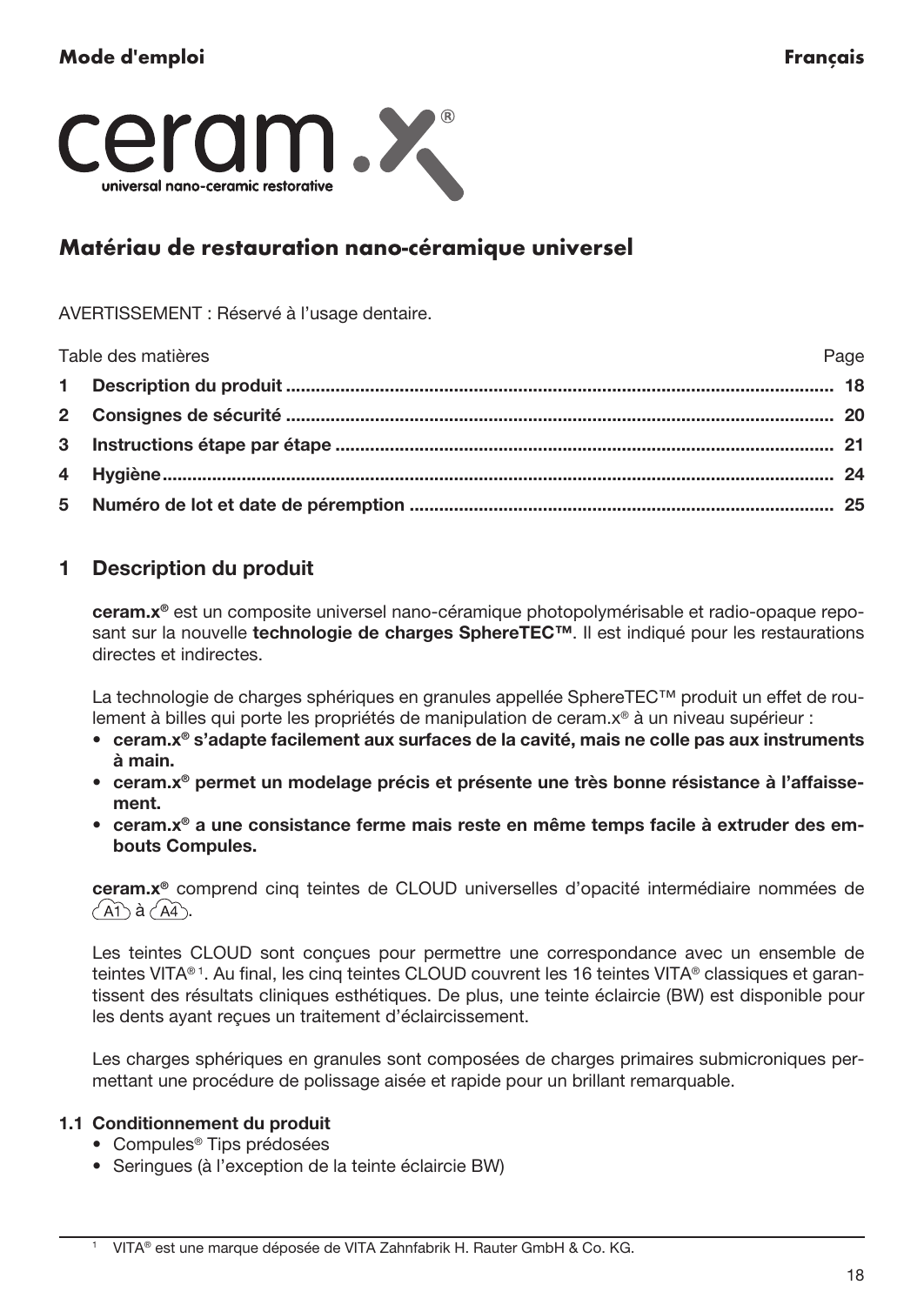## 1.2 Composition

- Polysiloxane à fonction méthacrylate modifiée (céramique organiquement modifiée)
- Résines diméthacrylates
- Pigment fluorescent
- Stabilisant UV
- Stabilisant
- Camphorquinone
- Éthyle-4(diméthylamino)benzoate
- Bis(4-méthyl-phényl)iodonium hexafluorophosphate
- Verre d'aluminoborosilicate de baryum
- Fluorure d'ytterbium
- Pigments d'oxyde de fer et pigments d'oxyde de titane selon les teintes

#### Système de charges basé sur la technologie SphereTEC™.



La matrice résineuse est constituée de verres de baryum, de charges prépolymérisées et de fluorure d'ytterbium (77-79% du poids ou 59-61% du volume). Les composants supplémentaires sont des catalyseurs, des additifs, des stabilisants et des pigments (~1% du poids selon la teinte). La quantité totale des charges inorganiques est de 72-73% du poids (48-50% du volume). La taille des particules des charges inorganiques varie de 0.1 à 3.0 um.

## 1.3 Indications

- Restauration directe de toutes les classes de caries des dents antérieures et postérieures.
- Fabrication indirecte d'inlays, d'onlays et de facettes.

## 1.4 Contre-indications

• Patients dont l'historique fait état de réactions allergiques aux résines méthacrylates ou à tout autre constituant du produit.

## 1.5 Adhésifs compatibles

Ce matériau est à utiliser avec tous les adhésifs dentinaires/amélaires à base de (méth)acrylate tels que la gamme d'adhésifs Prime&Bond ou Xeno de DENTSPLY.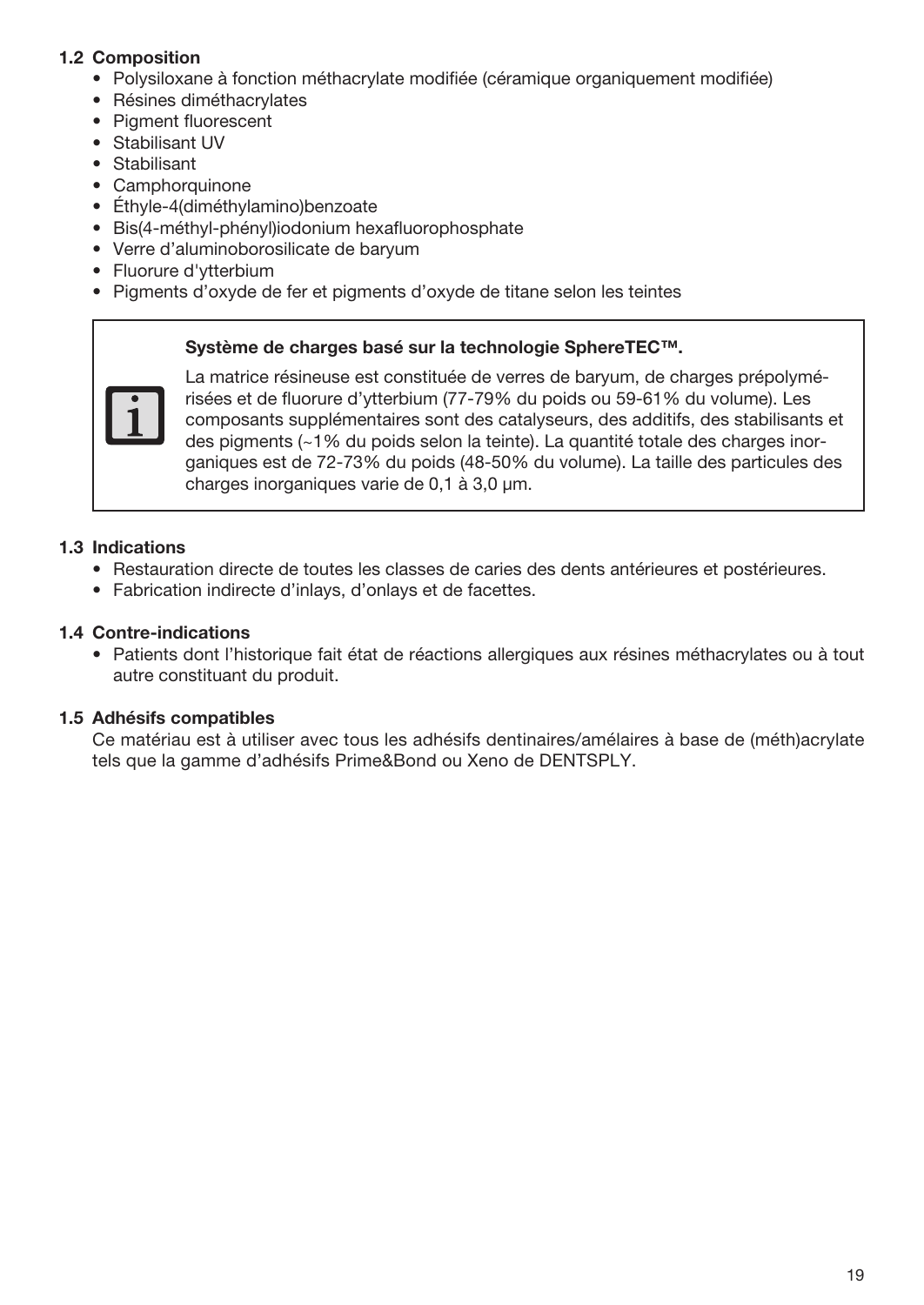# 2 Consignes de sécurité

Veuiller prendre connaissance des consignes générales de sécurité ainsi que des consignes particulières de sécurité qui figurent dans d'autres chapitres du présent mode d'emploi.

#### Symbole de sécurité.

- Il s'agit du symbole de sécurité. Il est utilisé pour vous alerter sur les risques potentiels de blessure.
- Respecter tous les messages de sécurité accompagnant ce symbole afin d'éviter d'éventuelles blessures.

## 2.1 Mises en garde

Le matériau contient des méthacrylates et des monomères polymérisables qui peuvent être irritants pour la peau, les yeux et les muqueuses orales et peuvent causer une irritation par contact avec la peau et des dermatites allergiques de contact chez les personnes sensibles.

- Eviter tout contact avec les yeux afin de prévenir toute irritation et dommage potentiel au niveau de la cornée. En cas de contact avec les yeux, rincer abondamment à l'eau et consulter un médecin.
- Eviter tout contact avec la peau afin de prévenir toute irritation et réaction allergique potentielle. En cas de contact, des rougeurs peuvent apparaître sur la peau. Si un contact cutané se produit, éliminer le matériau à l'aide d'un coton et de l'alcool et laver complètement au savon et à l'eau. Si un érythème cutané avec sensibilisation ou d'autres réactions allergiques apparaissent, cesser l'utilisation du produit et consulter un médecin.
- Eviter tout contact avec les tissus mous de la bouche/muqueuse afin de prévenir toute inflammation. En cas de contact accidentel, éliminer le matériau des tissus. Rincer abondamment la muqueuse à l'eau une fois puis recracher l'eau. Si l'inflammation de la muqueuse persiste, consulter un médecin.

## 2.2 Précautions

Ce produit ne doit être utilisé que dans la cadre défini par le mode d'emploi.

Toute utilisation de ce produit en contradiction avec le mode d'emploi est à l'appréciation et sous l'unique responsabilité du praticien.

- En cas de réfrigération, laisser le matériau s'adapter à la température ambiante avant utilisation.
- Utiliser des mesures de protection telles que des lunettes, un masque, des vêtements et des gants. L'usage d'une digue est également recommandée pour les patients.
- Les seringues et les Compules ne peuvent pas être nettoyées. Pour protéger les seringues (et les Compules lors d'une utilisation indirecte) des risques d'éclaboussures ou autres projections de fluides corporels ou bien encore des mains souillées, il est obligatoire que celles-ci soient manipulées en dehors de l'unité dentaire à l'aide de gants propres/désinfectés. Procéder à l'élimination de l'élément en cas de contamination.
- Les Compules peuvent être utilisées en application intra orale, directement dans la cavité ou en application indirecte en plaçant le matériau de restauration sur un bloc. Après usage intra-oral, jeter les Compules et ne pas les utiliser sur d'autres patients afin d'éviter une contamination croisée.
- L'utilisation des Compules en association avec le pistolet à Compules est recommandée.
- Le pistolet à Compules est prévu pour une utilisation avec les Compules ou des Compulas DENTSPLY.
- Pour plus d'information, veuillez-vous référer aux instructions d'utilisation du pistolet à Compules.
- Le teintier et les barrettes individuelles du teintier ne peuvent pas être nettoyées. Pour protéger le teintier et les barrettes individuelles du teintier des risques d'éclaboussures ou autres projections de fluides corporels ou bien encore des mains souillées, il est obligatoire que le teintier et les barrettes individuelles du teintier soient manipulées à l'aide de gants propres/ désinfectés.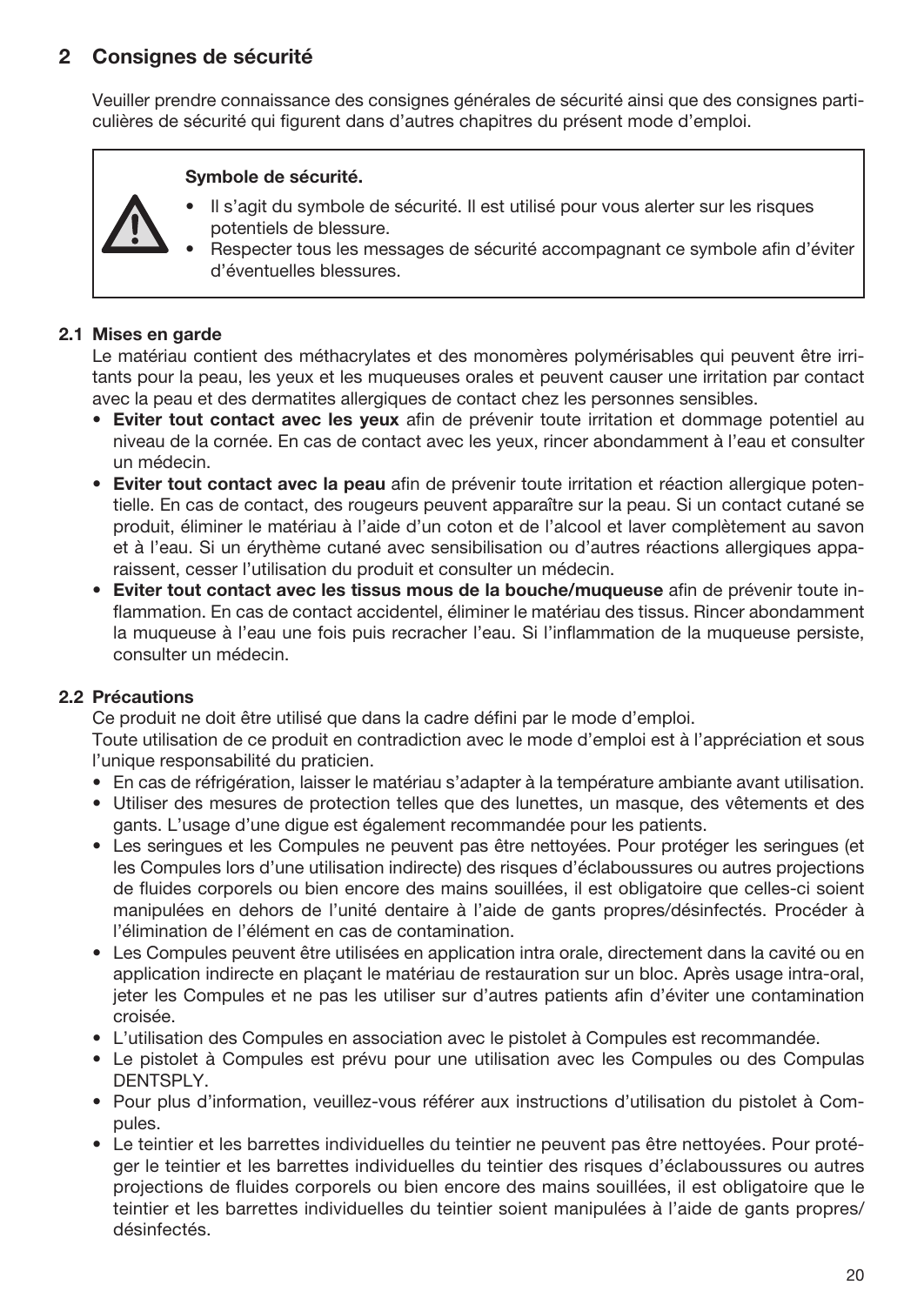- Le matériau doit s'extruder facilement. NE PAS EXERCER UNE FORCE EXCESSIVE. Une pression excessive peut entraîner une extrusion soudaine du matériau ou peut conduire à l'éjection de la Compule du pistolet à Compules.
- Fermer hermétiquement les seringues après usage.
- La présence de sang et de salive pendant l'application de l'adhésif peut faire échouer la procédure de restauration. Il est recommandé d'utiliser une digue ou toute isolation adéquate.
- Interactions :
	- Les matériaux contenant de l'eugénol ou du peroxyde d'hydrogène ne devraient pas être utilisés en conjonction avec ce produit car ils peuvent perturber le durcissement.

## 2.3 Réactions indésirables

- En cas de contact avec les yeux : Irritation et dommage possible au niveau de la cornée.
- En cas de contact avec la peau : Irritation et possible réactions allergiques. Des rougeurs peuvent apparaître sur la peau.
- En cas de contact avec les tissus mous : Inflammation (voir « Mises en garde »).

## 2.4 Conservation

Des conditions de stockage inappropriées abrègeront la durée de conservation et seront susceptibles de produire un dysfonctionnement du produit.

- Conserver à des températures comprises entre 2 °C et 28 °C.
- Tenir à l'abri des rayons directs du soleil et protéger de l'humidité.
- Ne pas congeler.
- Ne pas utiliser après la date de péremption.

## 3 Instructions étape par étape

## 3.1 Sélection de la teinte

- 1. Avant de choisir la teinte, nettoyer la surface de la dent avec une pâte prophylactique pour éliminer la plaque ou les tâches.
- 2. Sélectionner la teinte sur une dent hydratée.

Deux outils peuvent être utilisés pour le choix de la teinte :

- Le teintier ceram.x®. Le teintier ceram.x® consiste en des barrettes fabriquées avec un composite ayant des propriétés optiques proches de celle de ceram. $x^*$ .
- Le teintier classique VITA® associé à l'autocollant i-shade. L'autocollant i-shade de ceram.x® facilite le choix de la teinte en faisant correspondre une des cinq teintes CLOUD à chacune des 16 teintes VITA®.

## 3.1.1 Sélectionner la teinte avec le guide de teintes ceram. $x^{\circ}$

1. Utiliser les barrettes du teintier ceram.x® pour choisir la teinte CLOUD la plus proche de la teinte de la région à restaurer.

#### Eviter la contamination du teintier.

Pour protéger le teintier des risques d'éclaboussures ou autres projections de fluides corporels ou bien encore des mains souillées, il est obligatoire que le teintier soit manipulé en dehors de l'unité dentaire à l'aide de gants propres/désinfectés. Pour sélectionner la teinte, retirer les barrettes du teintier.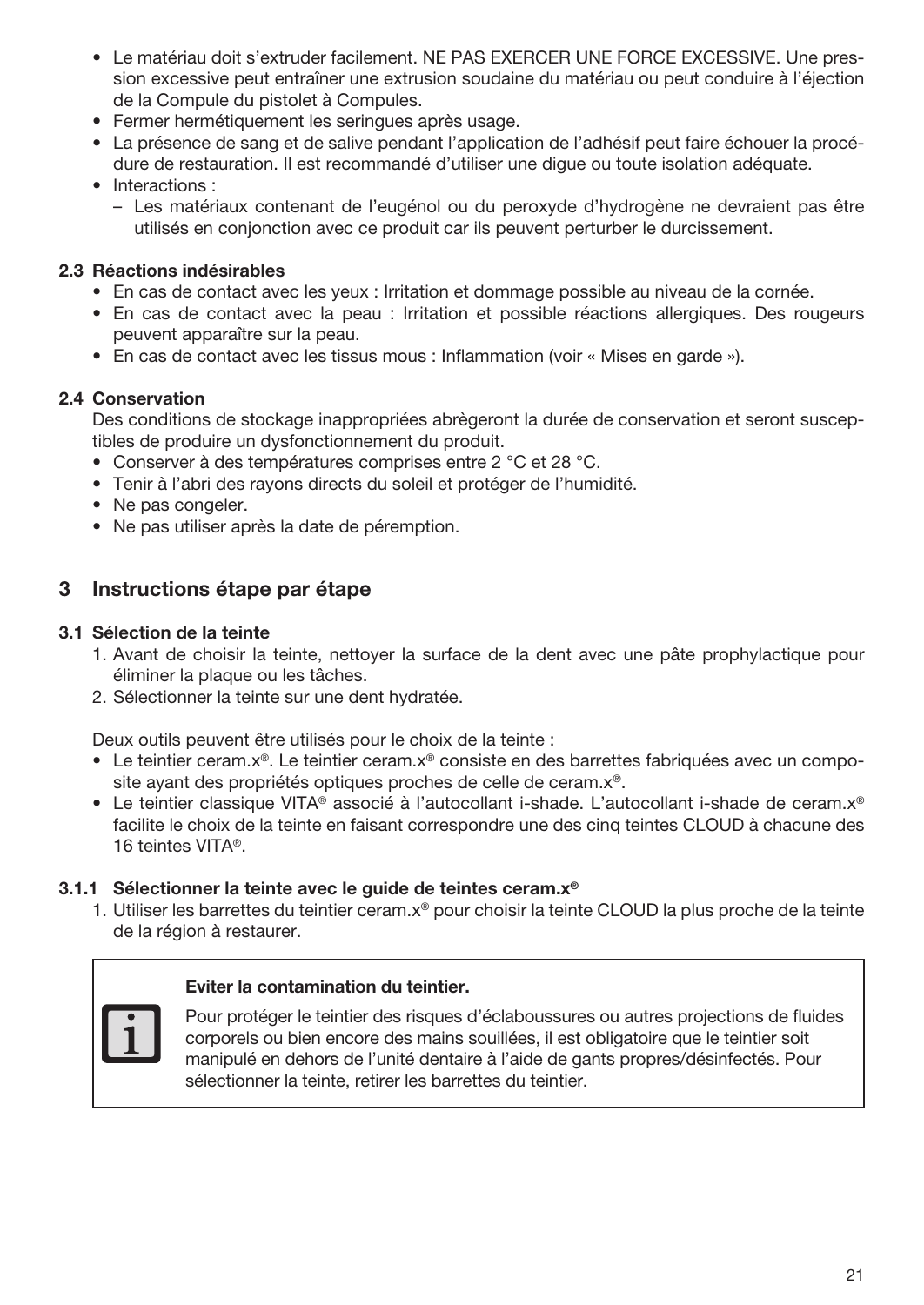## 3.1.2 Sélectionner la teinte avec le guide de teintes classique VITA® et l'autocollant i-shade



#### Tenir l'autocollant i-shade prêt.

Pour être sûr d'avoir l'autocollant i-shade à disposition au fauteuil, nous recommandons de le coller à l'arrière du teintier VITA® classique.

- 1. Sélectionner la dent du teintier VITA® classique dont la partie centrale correspond le mieux à la surface de la dent à restaurer.
- 2. Utiliser l'autocollant i-shade label (voir tableau ci-dessous) pour identifier la teinte CLOUD ceram.x® correspondante.

| Teinte de la dent selon le teintier VITA <sup>®</sup> classique |  |  |                               |  |       |           |                        |  |                |    |                |                |  |
|-----------------------------------------------------------------|--|--|-------------------------------|--|-------|-----------|------------------------|--|----------------|----|----------------|----------------|--|
|                                                                 |  |  | A3   A3,5   A4   B1   B2   B3 |  |       |           |                        |  | $B4$   C1   C2 | C3 | C <sub>4</sub> | D <sub>2</sub> |  |
|                                                                 |  |  |                               |  | anker | ക്രാം<br> | $\sqrt{433}/\sqrt{41}$ |  | $\sqrt{A3}$    |    |                |                |  |
| Teinte ceram.x <sup>®</sup> CLOUD recommandée                   |  |  |                               |  |       |           |                        |  |                |    |                |                |  |

## 3.2 Préparation de la cavité

- 1. Nettoyer la surface de la dent à l'aide d'une pâte prophylactique sans fluor telle que NUPRO®.
- 2. Préparer la cavité (sauf dans les cas où cela n'est pas nécessaire. Exemple : lésion cervicale).
- 3. Isoler de façon adéquate grâce à une digue.
- 4. Rincer la surface avec un spray d'eau puis éliminer avec précaution l'eau de rinçage. Ne pas dessécher la structure dentinaire.

#### 3.2.1 Mise en place de la matrice (restaurations de classe II)

1. Placer une matrice (par exemple le système de matrices AutoMatrix® ou Palodent®) et un coin. Le brunissage de la matrice améliorera le point de contact et la mise en forme. La mise en place d'un coin et le positionnement d'un anneau est recommandé.

#### 3.3 Protection de la pulpe, préparation et application de l'adhésif

Se référer aux instructions du fabricant pour la protection de la pulpe, la préparation et l'application de l'adhésif. Une fois que la surface a été traitée proprement, préserver la de toute contamination. Procéder immédiatement à l'application du matériau.

## 3.4 Application

Mettre en place le matériau par incréments après utilisation d'un adhésif. Ce matériau se polymérise par incréments de 2 mm maximum de profondeur/épaisseur.

## Utilisation des Compules® Tips

- 1. Insérer une Compule dans l'ouverture située à l'extrémité du pistolet à Compules. S'assurer que la base de la Compule est insérée en premier.
- 2. Retirer le capuchon de couleur de la compule. La Compule peut être tournée sur 360° afin d'obtenir l'angle approprié pour entrer dans la cavité.

NE PAS EXERCER UNE FORCE EXCESSIVE.

Utilisation indirecte : pour protéger les Compules des risques d'éclaboussures ou autres projections de fluides corporels ou bien encore des mains souillées, il est obligatoire que les Compules soient manipulées en dehors de l'unité dentaire à l'aide de gants propres/désinfectés. Déposer le matériau sur un bloc et le protéger de la lumière. Appliquer le matériau dans la cavité avec un instrument en plastique.

-ou -

Utilisation intra-orale directe : pour extruder le matériau dans une cavité préparée, exercer une pression lente et uniforme.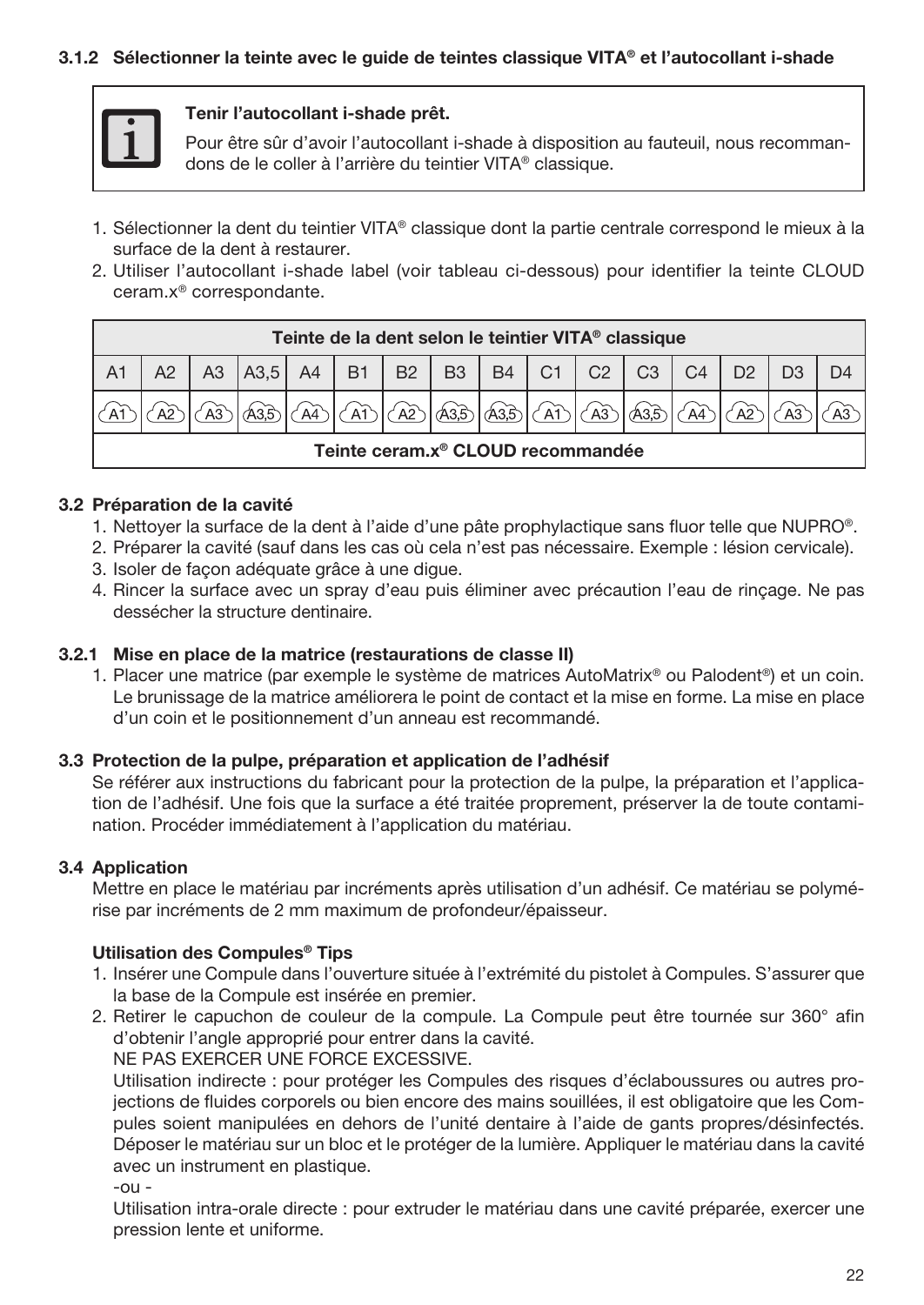3. Pour retirer la Compule usagée, vérifier que le piston du pistolet à Compules est complètement ressorti en laissant la poignée s'ouvrir jusqu'à sa position maximum. Abaisser l'extrémité supérieure de la Compule vers le bas et la retirer.

#### Usage excessif de la force.

Risque de blessure.

- 1. Appliquer une pression lente et uniforme lors de l'utilisation du pistolet à Compules.
- 2. Ne pas faire usage de façon excessive de la force pour éviter les risques d'éjections de Compules ou la casse du pistolet à Compules.

## Utilisation des seringues

#### Eviter la contamination de la seringue.

Pour protéger la seringue des risques d'éclaboussures ou autres projections de fluides corporels ou bien encore des mains souillées, il est obligatoire que la seringue soit manipulée en dehors de l'unité dentaire à l'aide de gants propres/ désinfectés.

- 1. Retirer le capuchon.
- 2. Utiliser la seringue pour injecter la quantité nécessaire de matériau de restauration ceram.x® sur un bloc de mélange en tournant doucement la poignée dans le sens des aiguilles d'une montre.
- 3. Pour éviter que le matériau ne déborde une fois l'injection terminée, diriger l'extrémité de la seringue vers le haut et tourner la poignée dans le sens inverse des aiguilles d'une montre.
- 4. Remettre immédiatement le capuchon de la seringue en place.
- 5. Protéger le matériau restant sur le bloc de mélange de la lumière.

#### 3.4.1 Application de ceram.x®

- 1. Procéder à une mise en place par incrément dans la cavité (par couche ≤ 2 mm).
- 2. Photopolymériser chaque couche en vous référant au tableau suivant [3.5 Photopolymérisation].

## 3.5 Photopolymérisation

1. Photopolymériser chaque incrément avec à une lampe à photopolymériser adéquate<sup>2</sup>. Photopolymériser chaque incrément pendant 10 secondes lorsque vous utilisez une lampe à photopolymériser DENTSPLY telles que SmartLite® PS ou SmartLite® FOCUS® qui ont une irradiance minimum de 800 mW/cm2 .

Photopolymériser le composite pendant 20 secondes quand l'irradiance minimum se situe entre 500 mW/cm² et 800 mW/cm².

Se référer aux instructions des fabricants de la lampe pour la compatibilité et les recommandations de polymérisation.

#### Temps de photopolymérisation pour un incrément de 2 mm

| <b>Teinte</b> | mW/cm <sup>2</sup> | sec | mm           |
|---------------|--------------------|-----|--------------|
| A1 - A4,      | $\geq 500$         | 20  | $\mathbf{2}$ |
| <b>BW</b>     | $\geq 800$         | 10  |              |

<sup>2</sup> Une lampe conçue pour photopolymériser les matériaux contenant un initiateur camphorquinone (CQ). Le pic du spectre doit se situer entre 440-480 nm.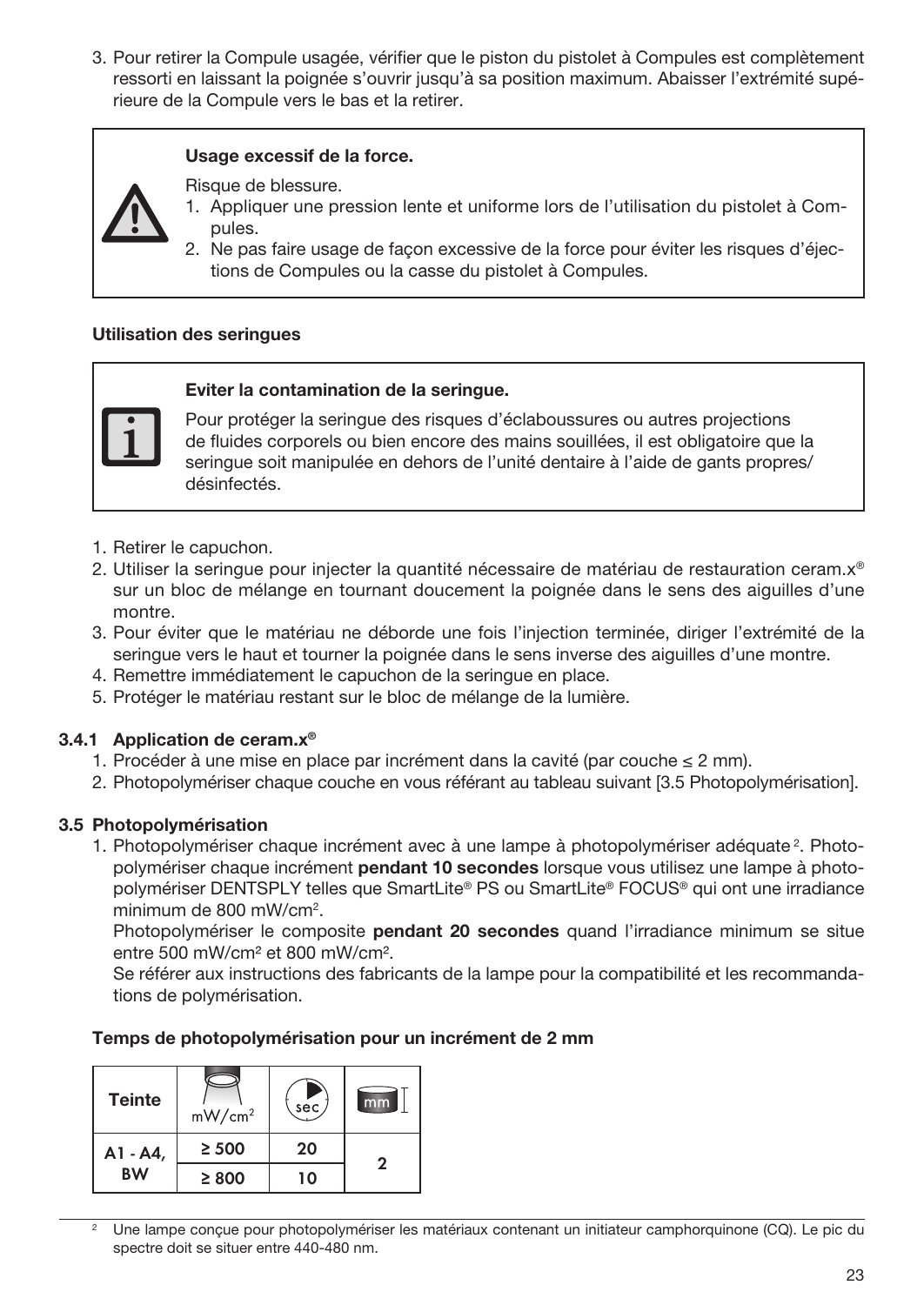

#### Table des temps de photopolymérisation.

La table des temps de photopolymérisation ci-dessus apparaît sur tous les emballages extérieurs.

#### Durcissement insuffisant.

Polymérisation inadéquate.

- 1. Vérifier la compatibilité de la lampe à photopolymériser.
- 2. Vérifier le cycle de polymérisation.
- 3. Vérifier l'irradiance minimum.
- 4. Photopolymériser chaque surface de chaque incrément selon les temps de photopolymérisation recommandés.

#### 3.6 Finition et polissage

- 1. Retirer l'excès de matériau à l'aide de fraises à finir ou fraises diamantées.
- 2. Utliser les instruments Enhance® pour une finition additionnelle.
- 3. Avant de polir, vérifier que la surface est lisse et sans défaut.
- 4. Pour que la restauration bénéficie d'une brillance élevée, utiliser des instruments de polissage ceram.x® gloss, Enhance® ou PoGo® ainsi que de la pâte Prisma® Gloss™ fine puis Extrafine avec des cupules de polissage en mousse Enhance®.

Respecter les instructions d'utilisation des fabricants de fraises et instruments de finition et polissage.

## **Hygiène**

#### 4.1 Pistolet à Compules

Pour les instructions de retraitement, veuillez-vous référer aux instructions d'utilisation du pistolet à Compules qui est disponible sur notre site web à l'adresse suivante www.dentsply.eu/IFU. Si souhaité, nous pouvons vous envoyer une copie gratuite des instructions d'utilisation dans le langage requis sous 7 jours. Vous pouvez utiliser le formulaire de commande disponible sur notre site web à cet effet.

#### 4.2 Compules® Tips – contaminations croisées

#### Contaminations croisées.

Infection.

- 1. Ne pas réutiliser les Compules® Tips après une utilisation intra-orale et/ou une contamination.
- 2. Jeter les Compules® Tips utilisés en intra-oral ou contaminés selon les réglementations locales.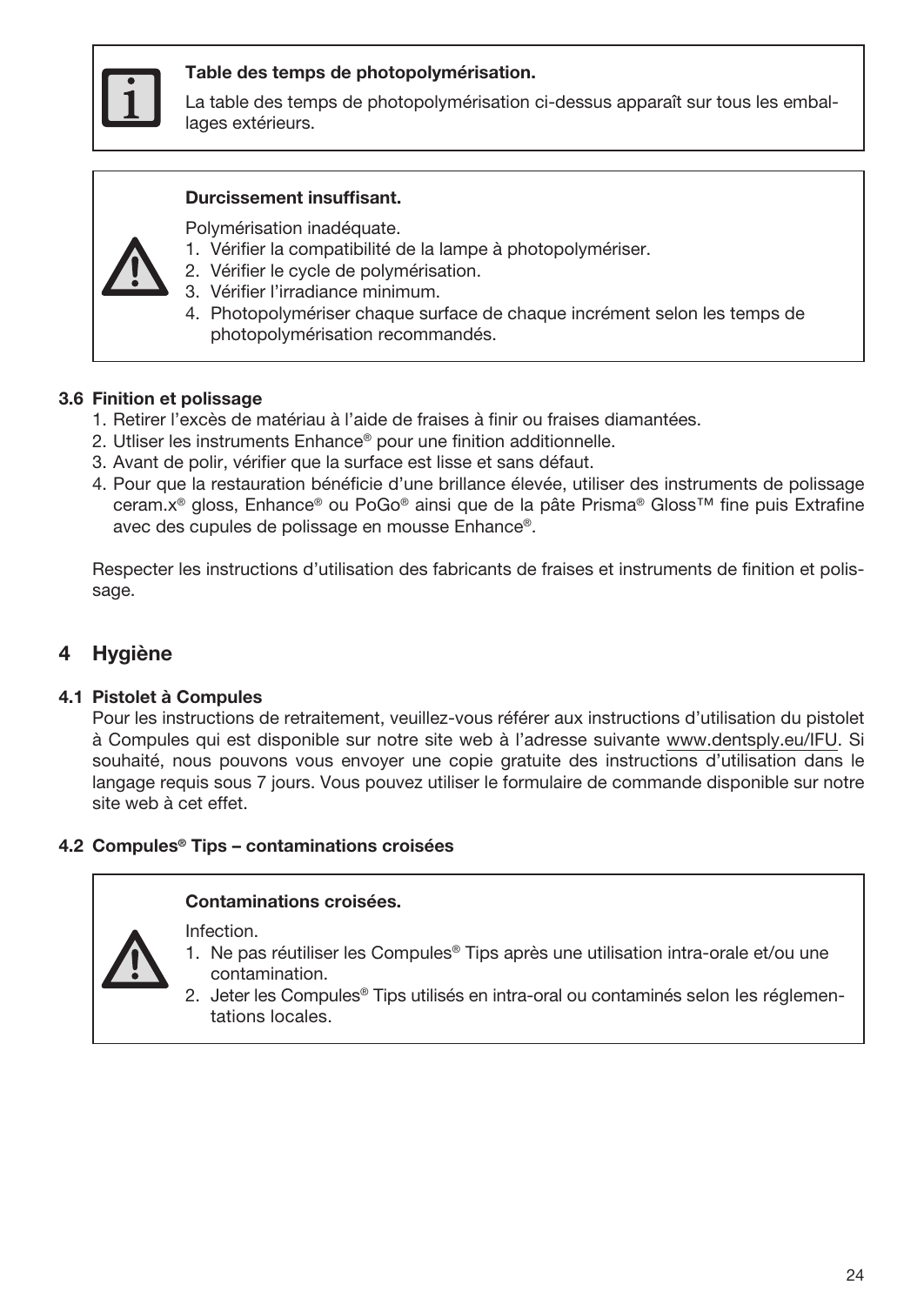## Contaminations croisées.

Infection.

- 1. Les seringues ne peuvent pas être nettoyées.
- 2. Pour protéger les seringues des risques d'éclaboussures ou autres projections de fluides corporels ou bien encore des mains souillées, il est obligatoire que les seringues soient manipulées à l'aide de gants propres/désinfectés. Ne pas réutiliser les seringues si elles sont contaminées.
- 3. Jeter les seringues usagées selon les réglementations locales.

#### 4.4 Teintier et barrettes individuelles du teintier – contaminations croisées

#### Contaminations croisées.

Infection.

1. Le teintier et les barrettes individuelles du teintier ne peuvent pas être nettoyées.



- 2. Pour protéger le teintier et les barrettes individuelles du teintier des risques d'éclaboussures ou autres projections de fluides corporels ou bien encore des mains souillées, il est obligatoire que le teintier et les barrettes individuelles du teintier soient manipulées à l'aide de gants propres/désinfectés. Ne pas réutiliser le teintier et les barrettes individuelles du teintier si ils sont contaminées.
- 3. Jeter le teintier et les barrettes individuelles du teintier usagées selon les réglementations locales.

# 5 Numéro de lot  $(\Box)$  et date de péremption  $(\Box)$

- 1. Ne pas utiliser après la date de péremption. Le format standard ISO est utilisé : « AAAA-MM »
- 2. Les références suivantes doivent être citées dans chaque correspondance :
	- Référence du produit
	- Numéro de lot
	- Date de péremption

## © DENTSPLY DeTrey 2016-04-15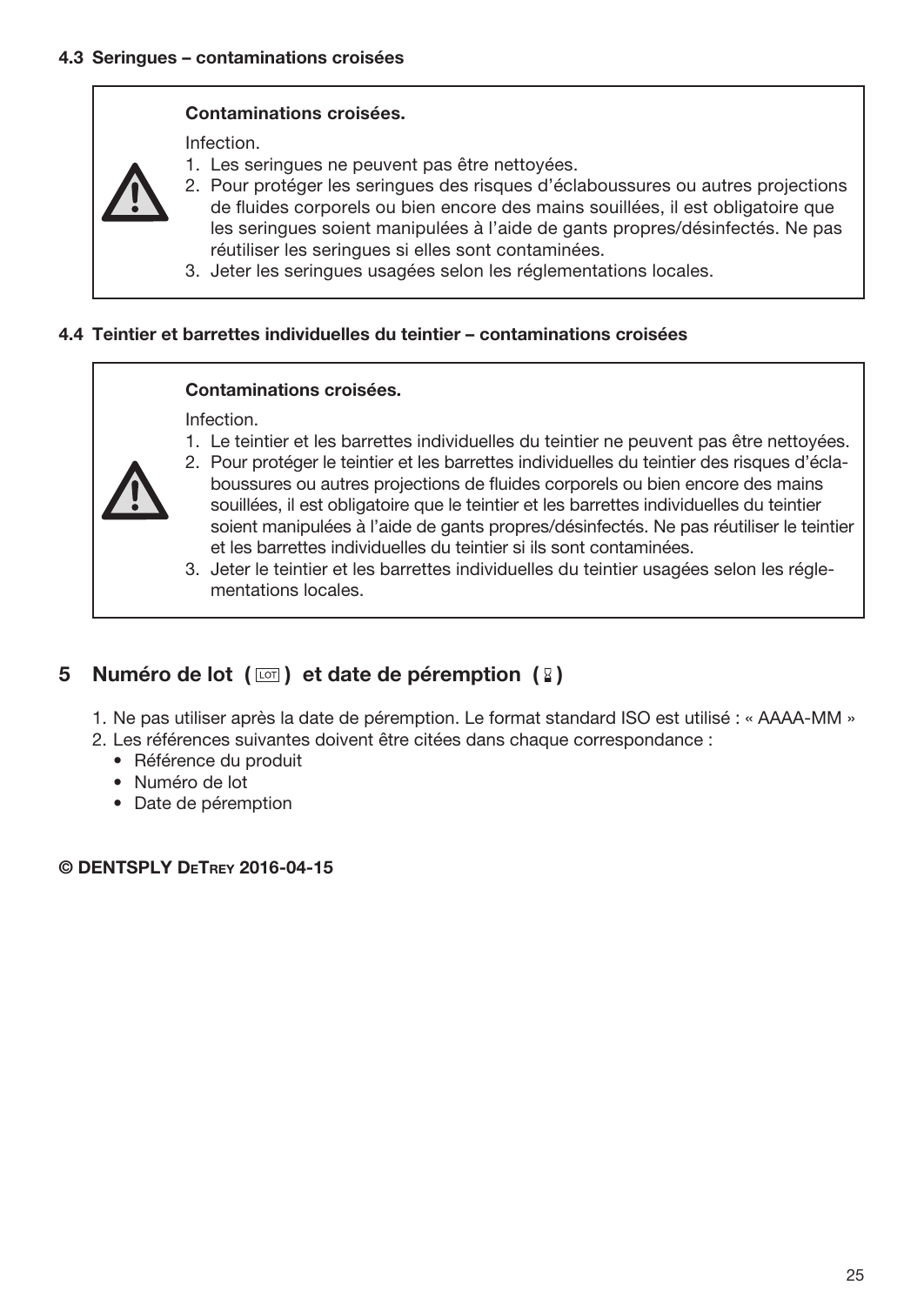<span id="page-26-0"></span>

# Materiale da restauro universale Nano-Ceramico

ATTENZIONE: Esclusivamente per uso odontoiatrico.

| Contenuti | Pagina |
|-----------|--------|
|           |        |
|           |        |
|           |        |
|           |        |
|           |        |

# 1 Descrizione del prodotto

ceram.x® è un composito universale, radiopaco, fotopolimerizzabile, nano-ceramico basato sulla nuova tecnologia di riempitivi SphereTEC™, indicato per tutti i restauri diretti e indiretti.

La tecnologia con riempitivi sferici e granulari chiamata SphereTEC™ crea un effetto cuscinetto che migliora le caratteristiche di lavorabilità di ceram.x® portandole ad un livello superiore:

- ceram.x® si adatta facilmente alle superfici della cavità, ma non si attacca agli strumenti manuali.
- ceram.x® è facile da scolpire con precisione ed ha una resistenza al collasso elevata.
- ceram.x® ha una consistenza compatta, ma è allo stesso tempo facile da estrudere dalle Compule.

ceram.x<sup>®</sup> comprende cinque tinte CLOUD universali di traslucenza intermedia denominati da (A1) ad  $\overrightarrow{AA}$ .

Ogni tinta CLOUD è stata progettata per ottenere una perfetta corrispondenza con le tinte della scala VITA®1. In generale, le cinque tinte CLOUD coprono tutte le 16 tinte della scala colori classica VITA® e consentono di ottenere risultati clinici estetici. Inoltre, è disponibile una tinta bleach (BW) per i denti sbiancati.

Le particelle sferiche e granulari composte da riempitivi primari di vetro di dimensioni inferiori al micron consentono una procedura di lucidatura facile e veloce che permette di ottenere una lucentezza eccellente.

## 1.1 Forme disponibili

- Compule predosate
- Siringhe (tranne che per la tinta bleach BW)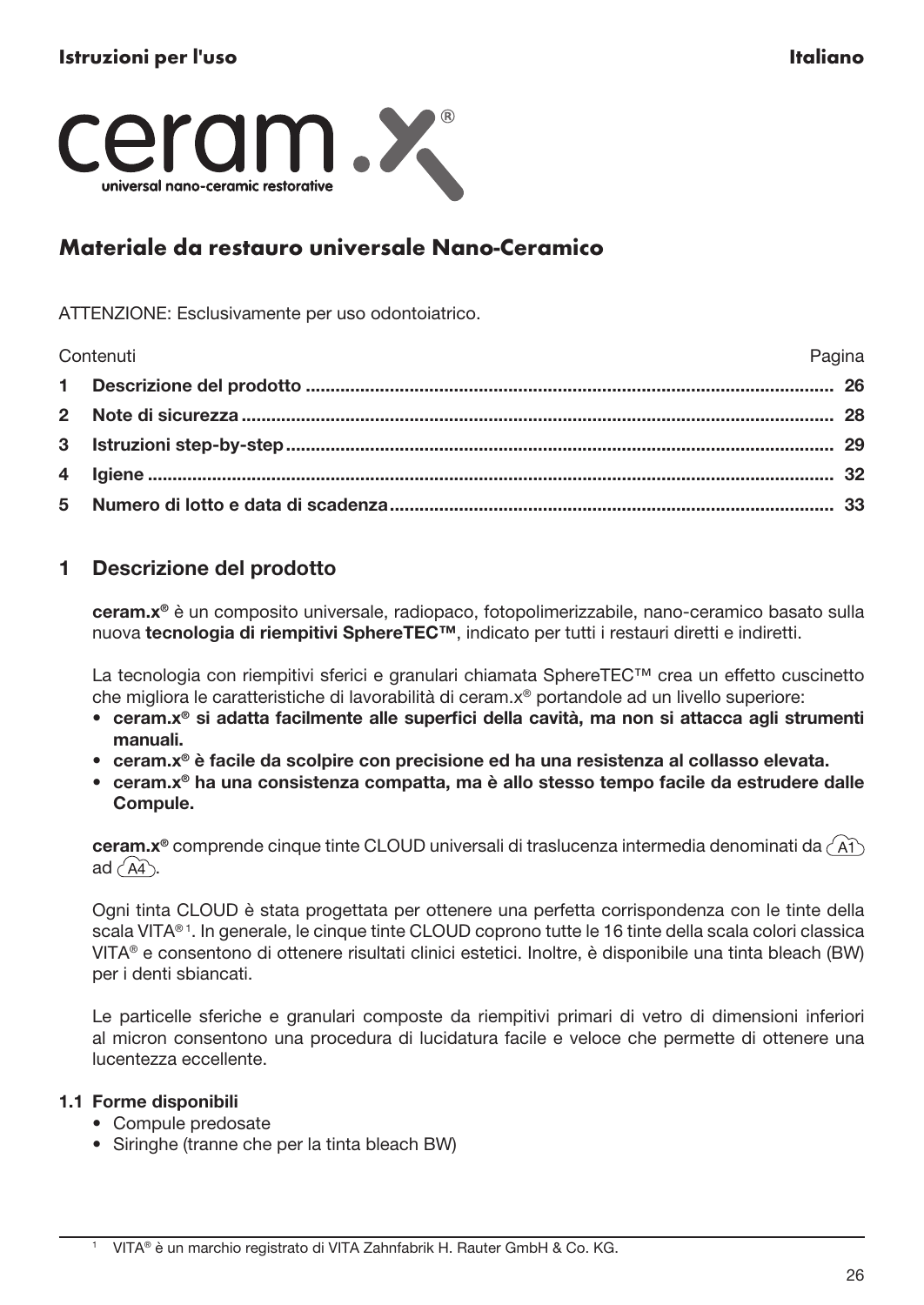## 1.2 Composizione

- Polisilossano modificato con metacrilato (ceramica organicamente modificata)
- Resine di metacrilato
- Pigmento fluorescente
- Stabilizzatore UV
- Stabilizzatore
- Canforochinone
- Etil-4(dimetilamino)benzoato
- Bis(4-metil-fenil)iodonio esafluorofosfato
- Vetro di bario-alluminio-borosilicato
- Fluoruro di itterbio
- Pigmenti di ossido di ferro e pigmenti di ossido di titanio a seconda della tinta

#### Sistema di riempitivi basato su SphereTEC™.



Il sistema di riempitivi comprende vetro di bario, riempitivi prepolimerizzati e fluoruro di itterbio (77-79% in peso o 59-61% in volume). Altri componenti sono: catalizzatori, additivi, stabilizzanti e pigmenti (~1% in peso, a seconda della tinta). La quantità totale di riempitivi inorganici è del 72-73% in peso (48-50% in volume). La dimensione delle particelle dei riempitivi inorganici varia da 0,1 a 3,0 μm.

## 1.3 Indicazioni

- Restauri diretti di tutte le classi cavitarie nei denti anteriori e posteriori.
- Realizzazione indiretta di inlay, onlay e faccette.

## 1.4 Controindicazioni

• Utilizzo in caso di pazienti di cui sia nota una grave reazione allergica alle resine metacrilate o a qualunque altro componente.

## 1.5 Adesivi compatibili

Il materiale deve essere utilizzato in combinazione con un adesivo smalto/dentinale a base di (met)acrilato, come la gamma di adesivi DENTSPLY Prime&Bond e Xeno.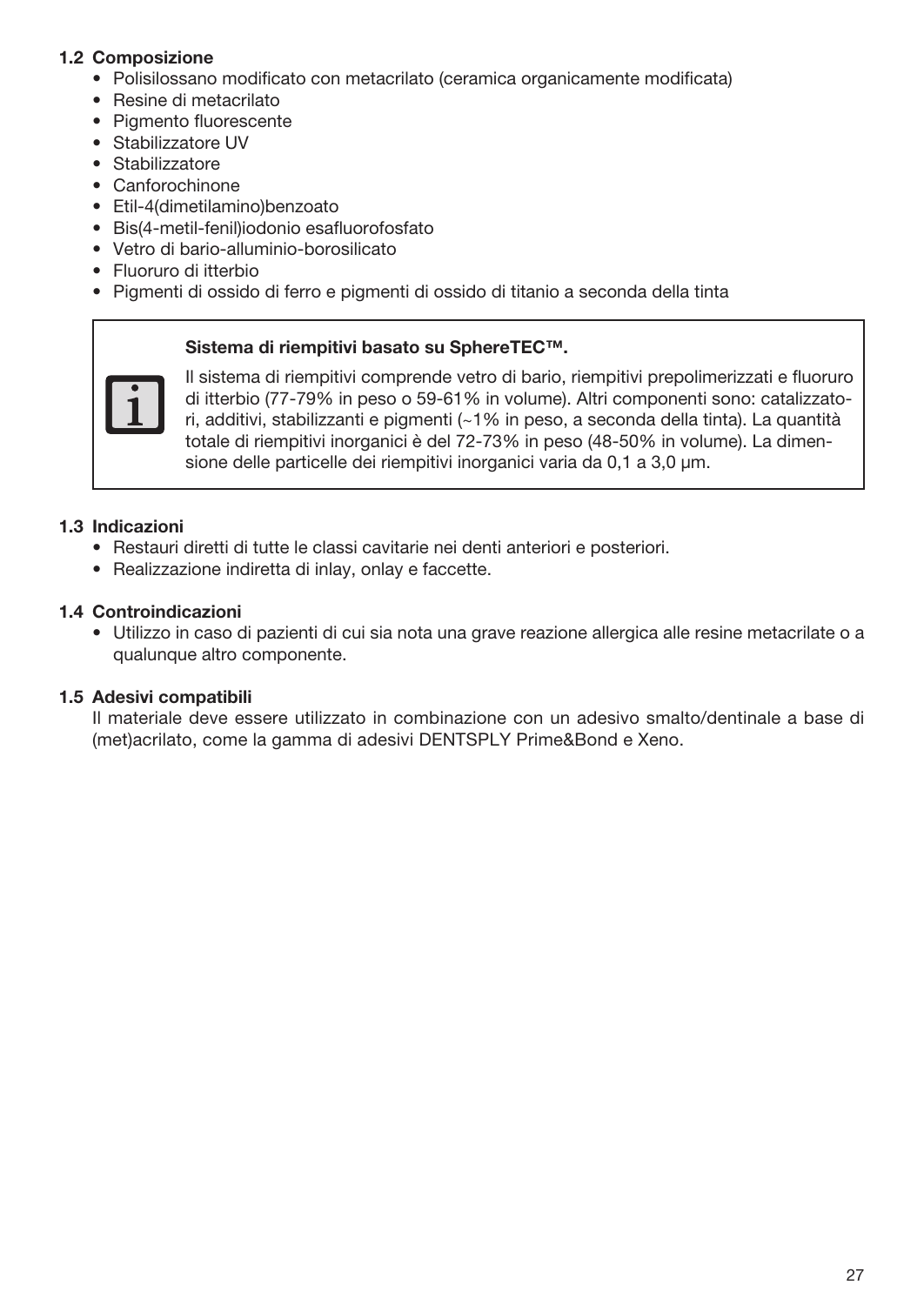# 2 Note di sicurezza

Leggere attentamente le seguenti note di sicurezza generali e le altre note di sicurezza specifiche contenute in queste istruzioni per l'uso.

#### Allarme per la sicurezza.

- Questo è il simbolo che allerta sulla sicurezza. E'utilizzato per indicare all'utilizzatore potenziali pericoli per l'incolumità fisica.
- Rispettare tutte le indicazioni di sicurezza che seguono questo simbolo per evitare possibili danni.

## 2.1 Avvertenze

Il materiale contiene metacrilati e monomeri polimerizzabili che possono essere irritanti per la pelle, gli occhi e la mucosa orale e possono causare sensibilizzazione a contatto con la pelle e dermatiti allergiche da contatto in pazienti predisposti.

- Evitare il contatto con gli occhi per prevenire irritazioni e possibili danni alla cornea. In caso di contatto con gli occhi, sciacquare con abbondante acqua e consultare un medico.
- Evitare il contatto con la pelle per evitare irritazioni e reazioni allergiche. In caso di contatto, possono comparire arrossamenti. In caso di contatto con la pelle, rimuovere il materiale con cotone e alcol e sciacquare abbondantemente con sapone e acqua. In caso di sensibilizzazione della pelle, interrompere l'uso e consultare un medico.
- Evitare il contatto con la mucosa e i tessuti orali per evitare infiammazioni. In caso di contatto accidentale, asportare il materiale dai tessuti. Sciacquare la mucosa con abbondante acqua una volta e far espettorare l'acqua. In caso la sensibilizzazione della mucosa persista, consultare un medico.

## 2.2 Precauzioni

Questo prodotto deve essere utilizzato solo secondo le indicazioni delle istruzioni per l'uso. Qualunque altro utilizzo non conforme alle istruzioni per l'uso è a discrezione e sola responsabilità dell'odontoiatra.

- In caso di conservazione in frigorifero, prima dell'uso lasciare che il materiale raggiunga la temperatura ambientale.
- Adottare misure protettive per il personale odontoiatrico e il paziente, come occhiali protettivi e diga dentale, secondo i migliori protocolli locali.
- Le siringhe e le Compule non possono essere riutilizzati. Per salvaguardare le siringhe (e le Compule quando utilizzate per applicazioni indirette) dall'esposizione a schizzi e spruzzi di liquidi corporei o mani contaminate, è obbligatorio che il dispositivi vengano maneggiati lontano dal riunito con guanti puliti/disinfettati. Gettare i dispositivi se contaminati.
- Le Compule possono essere usate per applicazioni intraorali dirette di materiale da restauro all'interno della cavità o per applicazioni indirette estrudendo il materiale su una lastrina. Dopo l'utilizzo intraorale, gettare la Compule e non riutilizzarla con altri pazienti al fine di prevenire contaminazioni crociate.
- Utilizzare le Compule con una pistola per Compule compatibile.
- La pistola per Compule si intende esclusivamente per l'utilizzo con le Compule oppure Compula DENTSPLY.
- Per ulteriori informazioni si prega di consultare le istruzioni per l'uso dell'estrusore per Compule.
- La scala colori e le linguette individuali della scala colori non possono essere riutilizzati. Per salvaguardare la scala colori e le linguette individuali della scala colori dall'esposizione a schizzi e spruzzi di liquidi corporei o mani contaminate, è obbligatorio che la scala colori e le linguette individuali della scala colori vengano maneggiati con guanti puliti/disinfettati.
- Il materiale si estrude facilmente. NON ESERCITARE UNA FORZA ECCESSIVA. Una pressione eccessiva può causare la rottura delle Compule o l'espulsione della Compule dalla pistola.
- Chiudere bene le siringhe immediatamente dopo l'uso.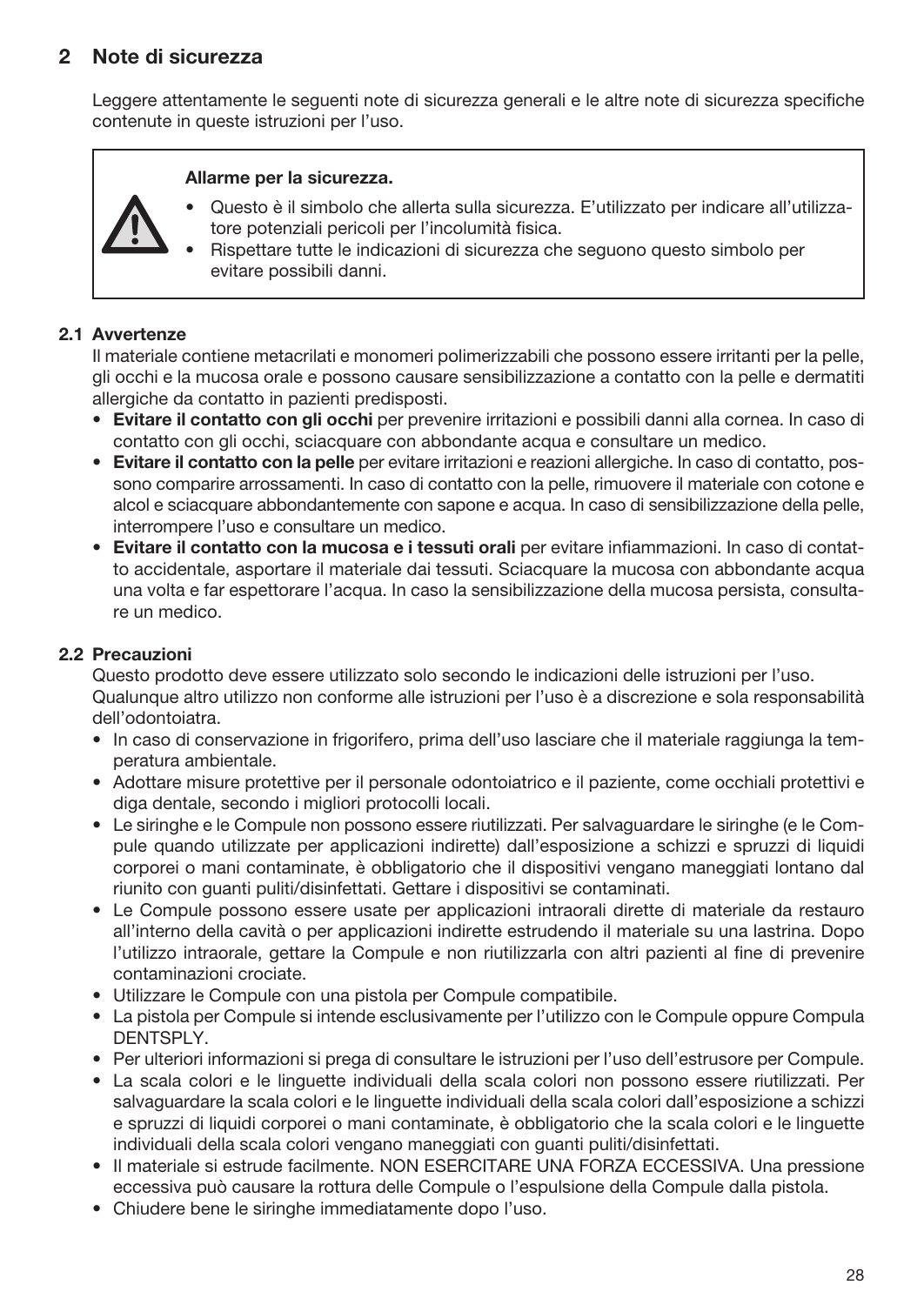- Il contatto con la saliva, il sangue e il fluido sulculare durante l'applicazione può causare il fallimento del restauro. Adottare adeguate misure di isolamento, come la diga dentale.
- Interazioni:
	- Non usare materiali contenenti eugenolo oppure perossido d'idrogeno in combinazione con questo prodotto in quanto potrebbero interferire con l'indurimento del prodotto.

## 2.3 Reazioni indesiderate

- Contatto con gli occhi: Irritazioni e possibili lesioni alla cornea.
- Contatto con la cute: Irritazioni o possibili reazioni allergiche. Possono verificarsi delle eruzioni cutanee rossastre.
- Contatto con i tessuti gengivali: Infiammazione (vedi Avvertenze).

## 2.4 Condizioni di conservazione

Inadeguate condizioni di conservazione possono ridurre la durata del prodotto o provocarne un non corretto funzionamento.

- Conservare a temperatura compresa tra 2 °C e 28 °C.
- Tenere lontano dall'esposizione diretta alla luce del sole e proteggere dall'umidità.
- Non refrigerare.
- Non usare oltre la data di scadenza.

# 3 Istruzioni step-by-step

## 3.1 Selezione della tinta

- 1. Prima di selezionare la tinta pulire la superficie del dente con pasta per profilassi per rimuovere placca e tartaro.
- 2. Selezionare la tinta quando i denti sono idratati.

Per la selezione della tinta si possono utilizzare due strumenti:

- La guida colori ceram.x®. La guida colori ceram.x® è costituita da linguette che sono state realizzate a partire dal composito e presentano proprietà ottiche simili a quelle di ceram.x®.
- La scala colori VITA® classica in combinazione con l'etichetta i-shade. L'etichetta ceram.x® i-shade facilita la selezione della tinta perché assegna una delle cinque tinte CLOUD a ciascuno dei 16 colori VITA®.

## 3.1.1 Scelta della tinta con la guida colori ceram.x®

1. Utilizzare le linguette della guida colori ceram.x® per selezionare la tinta CLOUD più vicina alla zona da restaurare.

## Evitare la contaminazione della scala colori.

Per salvaguardare la scala colori dall'esposizione a schizzi e spruzzi di liquidi corporei o mani contaminate, è obbligatorio che la scala colori venga maneggiata lontano dal riunito con guanti puliti/disinfettati. Per selezionare la tinta, rimuovere le singole linguette dal supporto della scala colori.

## 3.1.2 Scelta della tinta con la guida colori VITA® classica e l'etichetta i-shade



## Preparare per tempo l'etichetta i-shade.

Per essere certi che l'etichetta i-shade sia disponibile alla poltrona, si consiglia di attaccarla sul retro della scala colori VITA® classica.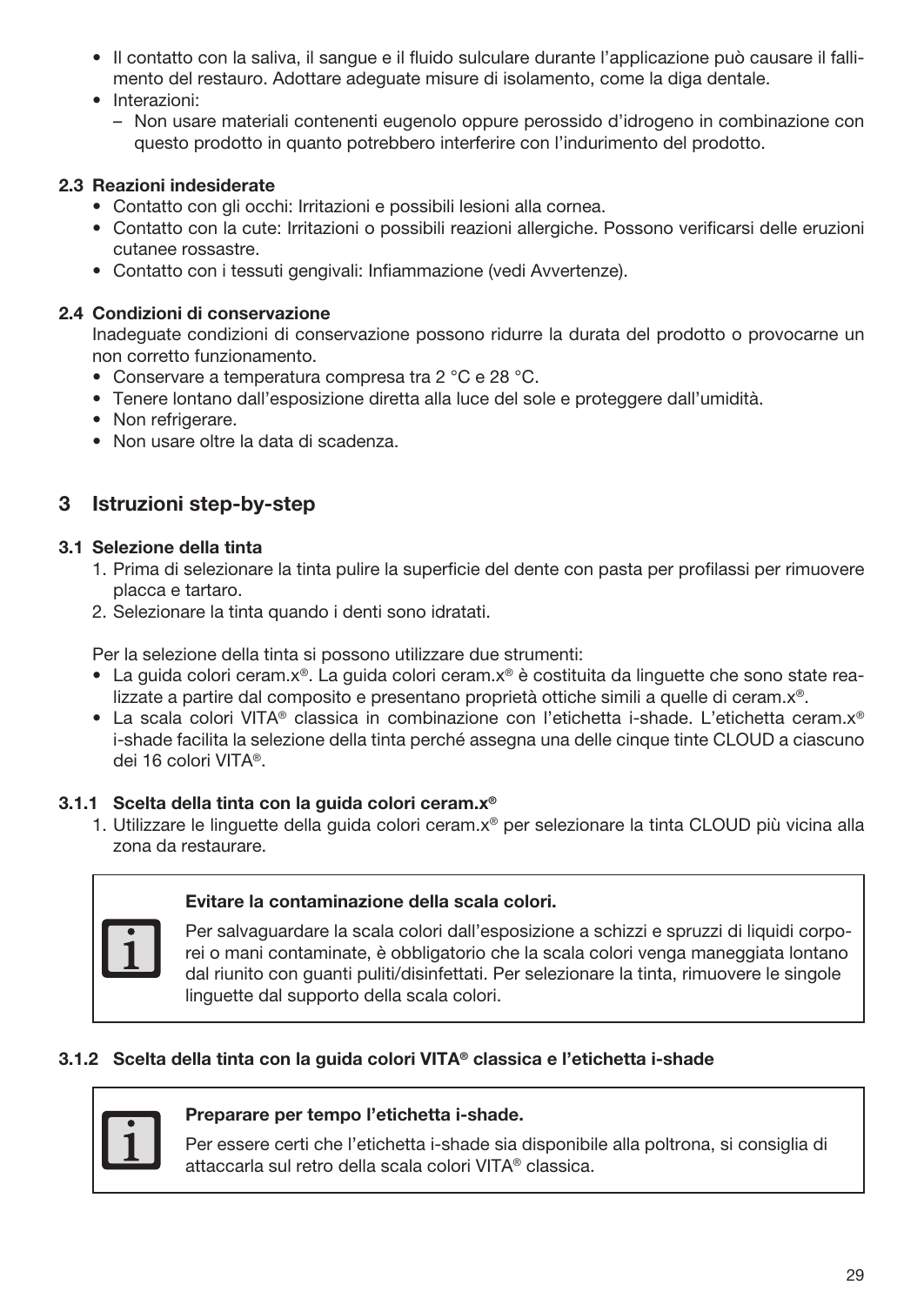- 1. Selezionare il dente di riferimento della scala VITA®, la cui parte centrale rispecchi al meglio la zona del dente da restaurare.
- 2. Utilizzare l'etichetta i-shade (vedere la tabella seguente) per identificare la tinta ceram.x® CLOUD corrispondente.

|                                              | Tinta dei denti secondo la scala colori VITA <sup>®</sup> classica<br> A3,5 A4 B1 B2 B3 B4 C1 C2 <br>C4<br>$1 \text{ C}3$<br>A3<br>D <sub>2</sub><br><u>   AD   AD   AB   AB   AD   AB   </u><br>A3,5 |  |  |  |  |  |  |  |  |  |  |  |
|----------------------------------------------|-------------------------------------------------------------------------------------------------------------------------------------------------------------------------------------------------------|--|--|--|--|--|--|--|--|--|--|--|
|                                              |                                                                                                                                                                                                       |  |  |  |  |  |  |  |  |  |  |  |
|                                              |                                                                                                                                                                                                       |  |  |  |  |  |  |  |  |  |  |  |
| Tinta ceram.x <sup>®</sup> CLOUD consigliata |                                                                                                                                                                                                       |  |  |  |  |  |  |  |  |  |  |  |

## 3.2 Preparazione della cavità

- 1. Pulire la superficie del dente con una pasta per profilassi senza fluoruro (per esempio NUPRO® pasta per profilassi).
- 2. Preparare la cavità (a meno che non sia necessario, ad esempio in presenza di lesione cervicale).
- 3. Utilizzare un adeguato isolamento, come la diga di gomma.
- 4. Sciacquare la superficie con acqua nebulizzata e rimuovere accuratamente l'acqua di risciacquo. Non essiccare la struttura del dente.

## 3.2.1 Posizionamento della matrice e del cuneo (restauri di II Classe)

1. Posizionare una matrice (ad esempio, sistema di matrici AutoMatrix® o Palodent®) e il cuneo. La brunitura della matrice migliorerà il contatto e il contorno. È raccomandato il pre-posizionamento del cuneo o il posizionamento dell'anello BiTine®.

## 3.3 Protezione della polpa, condizionamento del dente/pretrattamento della dentina, applicazione dell'adesivo

Fare riferimento alle istruzioni per l'uso del produttore dell'adesivo per la protezione della polpa, il condizionamento del dente e/o l'applicazione dell'adesivo. Una volta che le superfici sono state opportunamente trattate, devono essere mantenute incontaminate. Procedere immediatamente al posizionamento del materiale.

## 3.4 Applicazione

Applicare il materiale stratificandolo subito dopo l'applicazione dell'adesivo. Il materiale è stato progettato per essere fotopolimerizzato ad incrementi fino a 2 mm di profondità/spessore.

## Utilizzo delle Compule

- 1. Inserire la Compule nell'apertura dentellata della pistola per Compule. Accertarsi che il collare della Compule sia inserito per primo.
- 2. Togliere il tappo colorato dalla Compule. La Compule può essere ruotata di 360° per ottenere il giusto angolo di accesso alla cavità o alla lastrina per la miscelazione.

NON ESERCITARE UNA FORZA ECCESSIVA.

Uso indiretto: per salvaguardare le Compule dall'esposizione a schizzi e spruzzi di liquidi corporei o mani contaminate, è obbligatorio che le Compule vengano maneggiate lontano dal riunito con guanti puliti/disinfettati. Estrudere la quantità necessaria di materiale su una lastrina di miscelazione proteggendola dalla luce. Posizionare il materiale all'interno della cavità con uno strumento di plastica.

- oppure -

Uso diretto intraorale: Estrudere il materiale direttamente all'interno della cavità con una pressione lenta e costante.

3. Per rimuovere la Compule usata, accertarsi che lo stantuffo della pistola per Compule sia completamente tirato indietro, consentendo la completa apertura del manico. Esercitare un movimento verso il basso fino alla fuoriuscita della Compule e rimuoverla.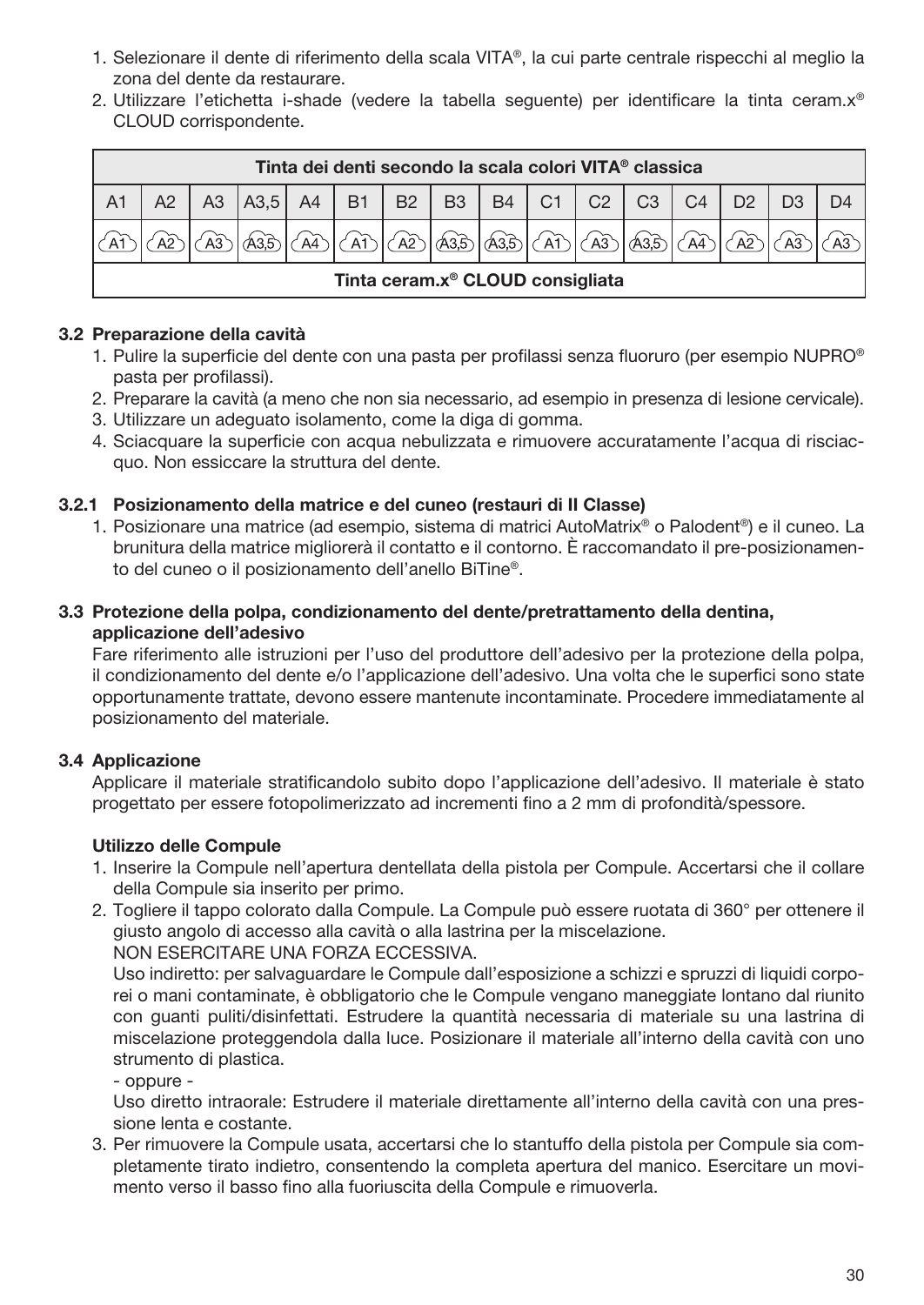## Forza eccessiva.

Suggerimenti.

- 1. Applicare una presasione lenta e costante sulla pistola per Compule.
- 2. Non usare una forza eccessiva. Potrebbe causare la rottura della Compule o la sua espulsione dalla pistola.

## Utilizzo delle siringhe



## Evitare la contaminazione della siringa.

Per salvaguardare la siringa dall'esposizione a schizzi e spruzzi di liquidi corporei o mani contaminate, è obbligatorio che la siringa venga maneggiata lontano dal riunito con guanti puliti/disinfettati.

- 1. Togliere il tappo.
- 2. Ruotare la maniglia della siringa lentamente in senso orario ed erogare la quantità necessaria di materiale su una lastrina per miscelazione.
- 3. Rivolgere la punta della siringa verso l'alto e girare la maniglia in senso antiorario per evitare la trasudazione del materiale.
- 4. Richiudere subito la siringa con il tappo.
- 5. Proteggere dalla luce il materiale estruso sulla lastrina.

#### 3.4.1 Posizionare ceram.x®

- 1. Riempire la cavità in modo incrementale. Ogni strato ≤ 2 mm.
- 2. Fotopolimerizzare ogni singolo incremento secondo la tabella sottostante [3.5 Indurimento].

## 3.5 Indurimento

1. Fotopolimerizzare ogni incremento con una lampada polimerizzatrice adeguata<sup>2</sup>. Fotopolimerizzare ogni incremento **per 10 secondi** quando si utilizza una lampada polimerizzatrice DENTSPLY come SmartLite® PS o SmartLite® FOCUS® che hanno una irradiazione minima di 800 mW/cm².

Fotopolimerizzare il composito per 20 secondi quando l'irradiazione minima è tra 500 mW/cm<sup>2</sup> e 800 mW/cm².

Fare riferimento alle raccomandazioni del produttore per informazioni sulla fotopolimerizzazione e la compatibilità.

#### Tempo di polimerizzazione per incrementi di 2 mm

| Tinta     | mW/cm <sup>2</sup> | $\overline{\text{sec}}$ | mm |  |  |
|-----------|--------------------|-------------------------|----|--|--|
| A1 - A4,  | $\geq 500$         | 20                      | 2  |  |  |
| <b>BW</b> | ≥ 800              | 10                      |    |  |  |



#### Tabella dei tempi di fotopolimerizzazione.

La tabella con i tempi di fotopolimerizzazione si trova anche all'esterno di tutte le confezioni.

Lampada fotopolimerizzatrice progettata per polimerizzare materiali contenenti l'iniziatore canforochinone (CQ). Picco della raggio nell'intervallo di 440-480 nm.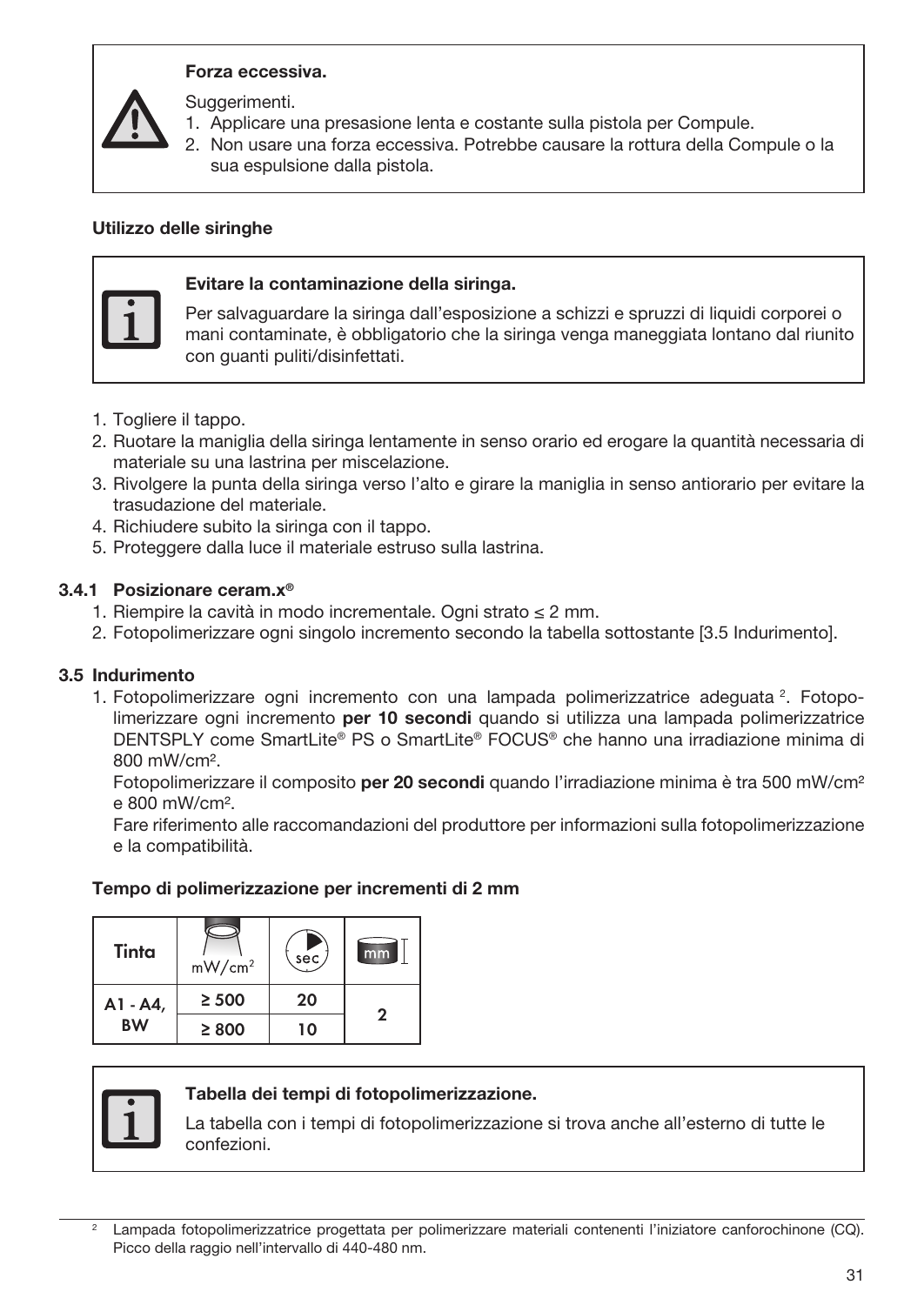## Indurimento insufficiente.

Polimerizzazione inadeguata.

- 1. Controllare la compatibilità dell'unità fotopolimerizzante.
- 2. Controallare il ciclo di polimerizzazione.
- 3. Controllare l'irradiazione minima.
- 4. Fotopolimerizzare ciascuna area di ogni incremento per il tempo di polimerizzazione consigliato.

## 3.6 Rifinitura e lucidatura

- 1. Rifinire il restauro con frese di finitura o diamantate.
- 2. Utilizzare i dispositivi di finitura Enhance® per un' ulteriore rifinitura.
- 3. Prima della lucidatura, controllare che la superficie sia liscia e priva di difetti.
- 4. Per il raggiungimento di una buona lucidatura del restauro, si consigliano ceram.x® gloss, Enhance® e PoGo®, dispositivi per la finitura e lucidatura, e la pasta lucidante Prisma® Gloss™ Regular e Extrafine.

Per la rifinitura e/o lucidatura, seguire le istruzioni per l'uso del produttore.

# 4 Igiene

## 4.1 Pistola per Compule

Per le istruzioni di riprocessazione fare riferimento alle istruzioni per l'uso dell'estrusore per Compule, disponibili sul nostro sito web a www.dentsply.eu/IFU. Se necessario, vi invieremo una copia gratuita stampata delle istruzioni per l'uso nella lingua richiesta entro 7 giorni. È possibile utilizzare il modulo d'ordine presente a questo scopo sul nostro sito web.

## 4.2 Compule – contaminazione crociata

## Contaminazione crociata.

Infezione.

- 1. Non riutilizzare la Compule dopo l'utilizzo intra-orale e/o se contaminata.
- 2. Smaltire le Compule contaminate o usate intraoralmente secondo le normative locali.

## 4.3 Siringhe – contaminazione crociata

## Contaminazione crociata.

Infezione.

- 1. Le siringhe non possono essere riutilizzate.
- 2. Per salvaguardare le siringhe dall'esposizione a schizzi e spruzzi di liquidi corporei o mani contaminate, è obbligatorio che le siringhe vengano maneggiate con guanti puliti/disinfettati. Non riutilizzare la siringa se contaminata.
- 3. Smaltire la siringa secondo le normative locali.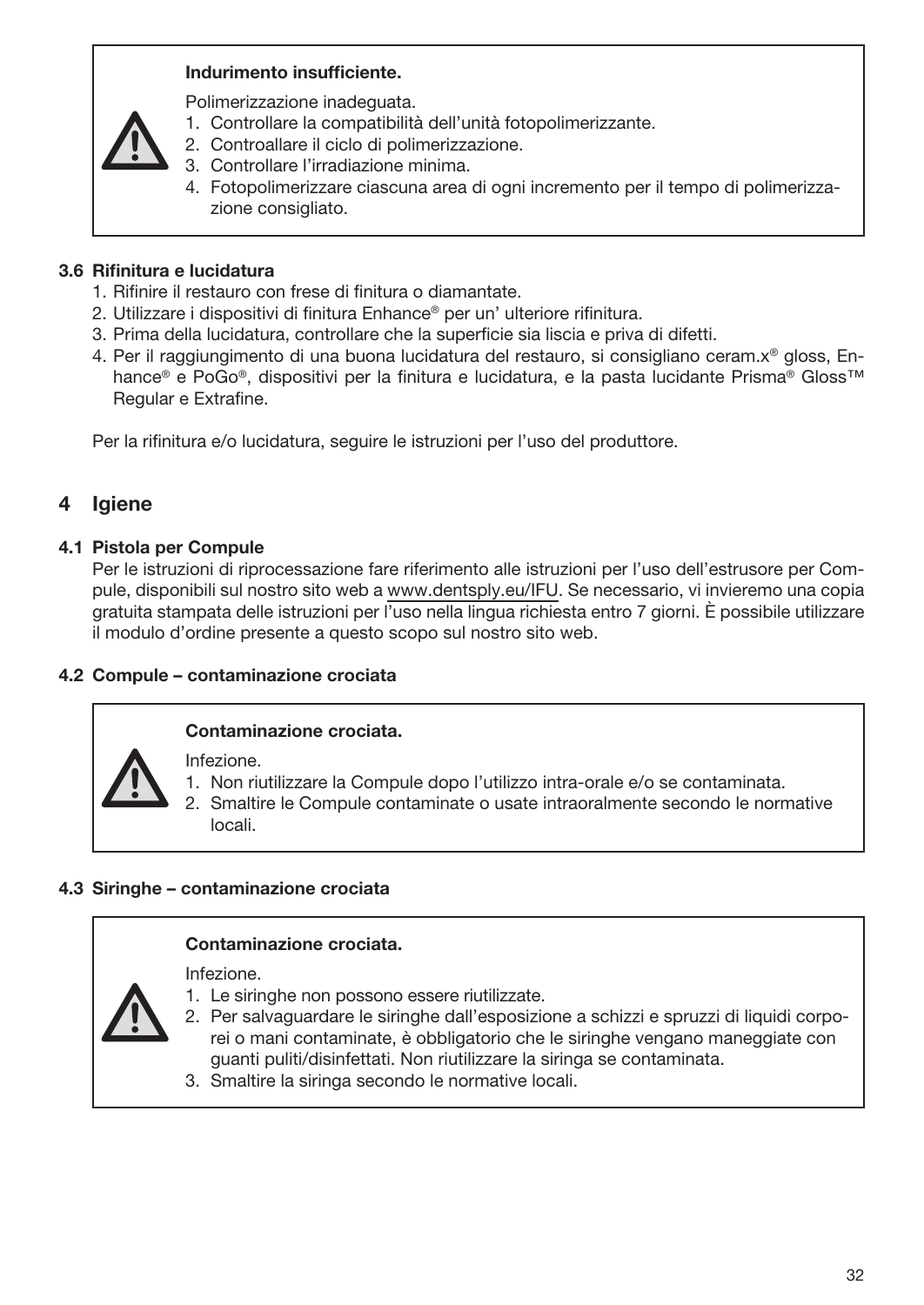## Contaminazione crociata.

Infezione.

1. La scala colori e le linguette individuali della scala colori non possono essere riutilizzate.



- 2. Per salvaguardare la scala colori e le linguette individuali della scala colori dall'esposizione a schizzi e spruzzi di liquidi corporei o mani contaminate, è obbligatorio che la scala colori e le linguette individuali della scala colori vengano maneggiate con guanti puliti/disinfettati. Non riutilizzare la scala colori e le linguette individuali della scala colori se contaminate.
- 3. Smaltire la scala colori e le linguette individuali della scala colori secondo le normative locali.

## 5 Numero di lotto  $(\Box)$  e data di scadenza  $(\Box)$

- 1. Non usare oltre la data di scadenza. Viene utilizzato lo standard ISO: "AAAA-MM"
- 2. I seguenti numeri devono essere citati in tutte le comunicazioni:
	- Numero di riordino
	- Numero di lotto
	- Data di scadenza

## © DENTSPLY DeTrey 2016-04-15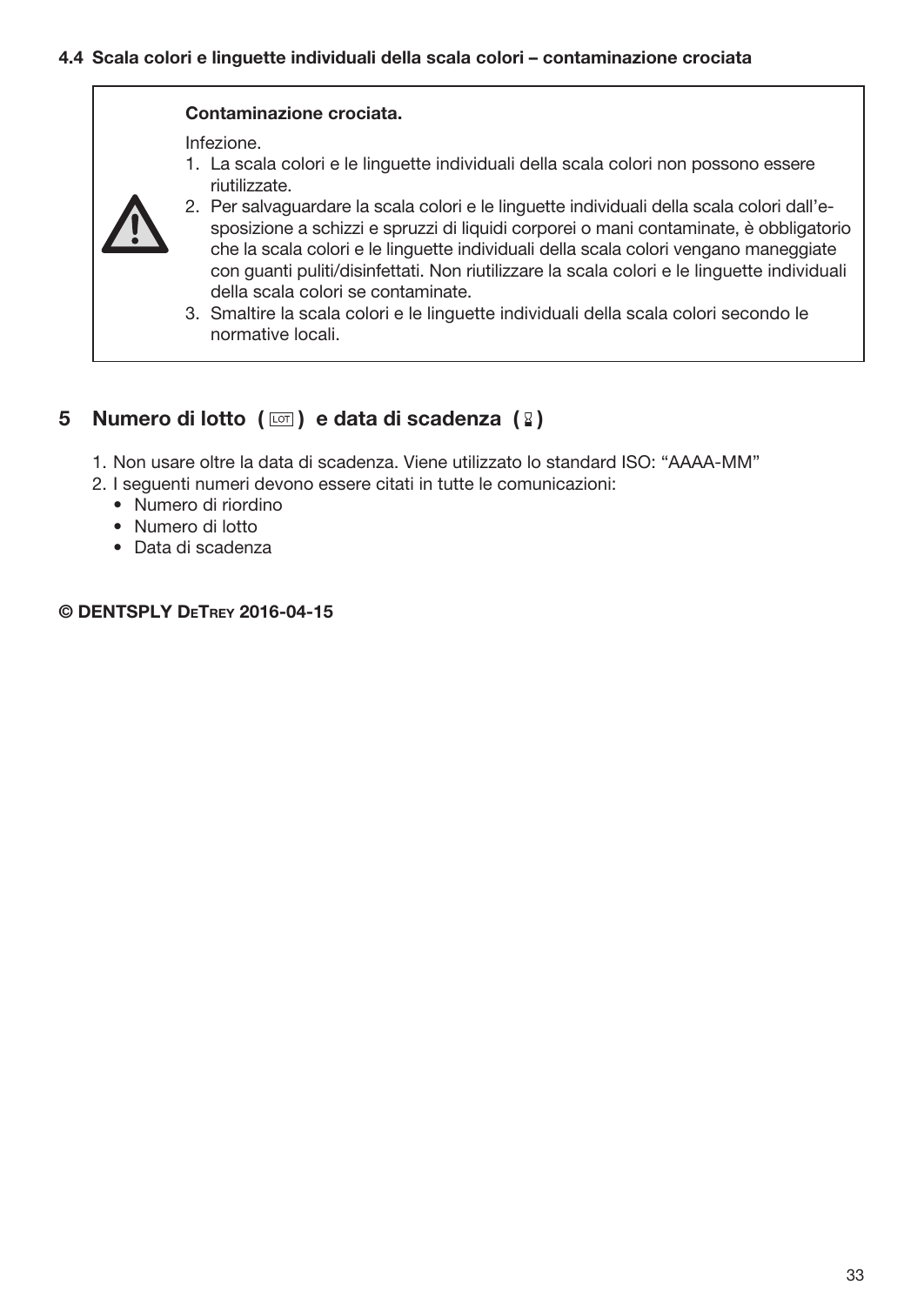<span id="page-34-0"></span>

# Restaurador universal Nano-Cerámico

ADVERTENCIA: Solo para uso dental.

Contenido Página Descripción del producto .......................................................................................................... 34 Notas de seguridad .................................................................................................................... 36 Instrucciones paso a paso......................................................................................................... 37 Higiene......................................................................................................................................... 40 Número de lote y fecha de caducidad...................................................................................... 41

# 1 Descripción del producto

ceram.x® es un composite universal, radiopaco de foto polimerizado basado en la nueva tecnología de relleno SphereTEC™ indicada tanto para restauraciones directas como para indirectas.

La tecnología esferica granulada SphereTEC™ permite un efecto de deslizamiento esférico que lleva a ceram.x® a un nivel superior:

- ceram.x® se adapta fácilmente a las superficies de la preparación pero no se pega a los instrumentos manuales.
- ceram.x® se modela de forma precisa y fácil y tiene una gran resistencia al desmayo.
- ceram.x® tiene una consistencia firme pero al mismo tiempo permite que se extruya con facilidad de los compules.

ceram.x® incorpora cinco tonos CLOUD universales de translucidez intermedia denominados  $($ AT  $a$   $($ A4 $)$ .

Cada color CLOUD esta diseñado para lograr imitar todos los colores de la guía VITA® 1. Los cinco colores CLOUD cubren los 16 colores VITA® con resultados altamente estéticos. Además, incorpora un color bleach (BW) para dientes blanqueados.

El relleno granulado esférico contiene relleno submicrónico de cristales primarios que permiten un pulido rápido, fácil que da como resultado un brillo excepcional.

## 1.1 Forma de presentación

- Compules predosificados
- Jeringas (excepto color BW bleach)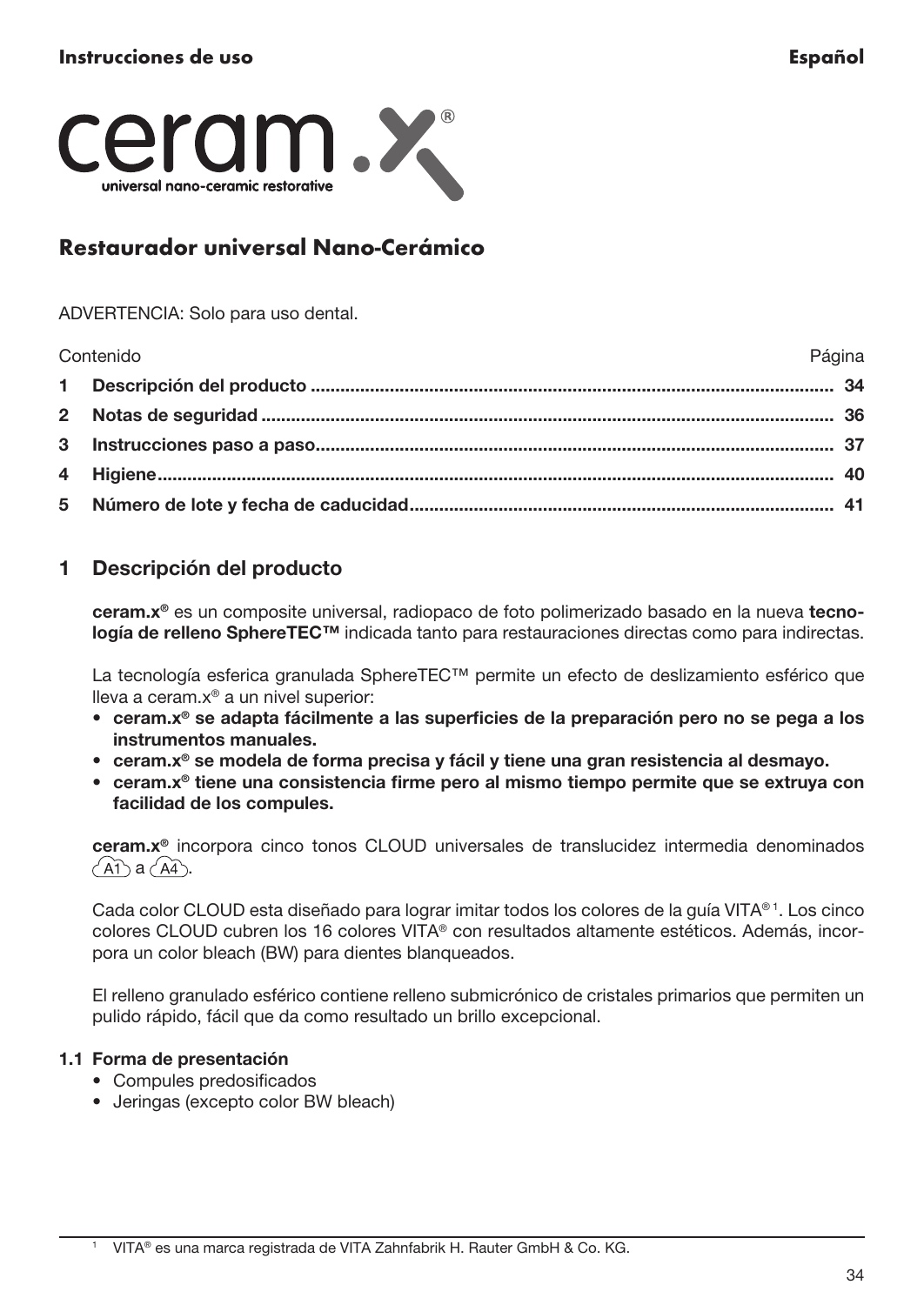## 1.2 Composición

- Polisiloxano de metacrilato modificado (cerámica modificada orgánicamente)
- Resinas dimetacrilato
- Pigmento fluorescente
- Estabilizante UV
- Estabilizante
- Canforoquinonas
- Etil-4(dimetilamino)benzoato
- Hexafluorofosfato de bis(4-metil-fenil)yodonio
- Cristales de bario aluminio borosilicato
- Fluoruro de iterbio
- Pigmentos de óxido de titanio y óxido de hierro de acuerdo al color

#### Sistema de relleno basado en la tecnología SphereTEC™.



El sistema de relleno se compone de vidrio de bario, relleno pre-polimerizado y fluoruro de iterbio (77-79 % en peso y 59-61 % en volumen). Otros ingredientes son catalizadores, aditivos, estabilizadores y pigmentos (~1 % en peso, según el tono). La cantidad total de relleno inorgánico es de 72-73 % en peso (48-50 % en volumen). El tamaño de las partículas es de 0,1 a 3,0 μm.

#### 1.3 Indicaciones

- Restauración directa de todo tipo de cavidades en dientes anteriores y posteriores.
- Fabricación indirecta de inlays, onlays y carillas.

## 1.4 Contraindicaciones

• Uso en pacientes con historia de alergia a las resinas de metacrilatos o cualquier otros componentes.

### 1.5 Adhesivos compatibles

El material se puede usar en combinación con adhesivos a base de (met)acrilato tales como los adhesivos Prime&Bond y los de la familia Xeno de DENTSPLY.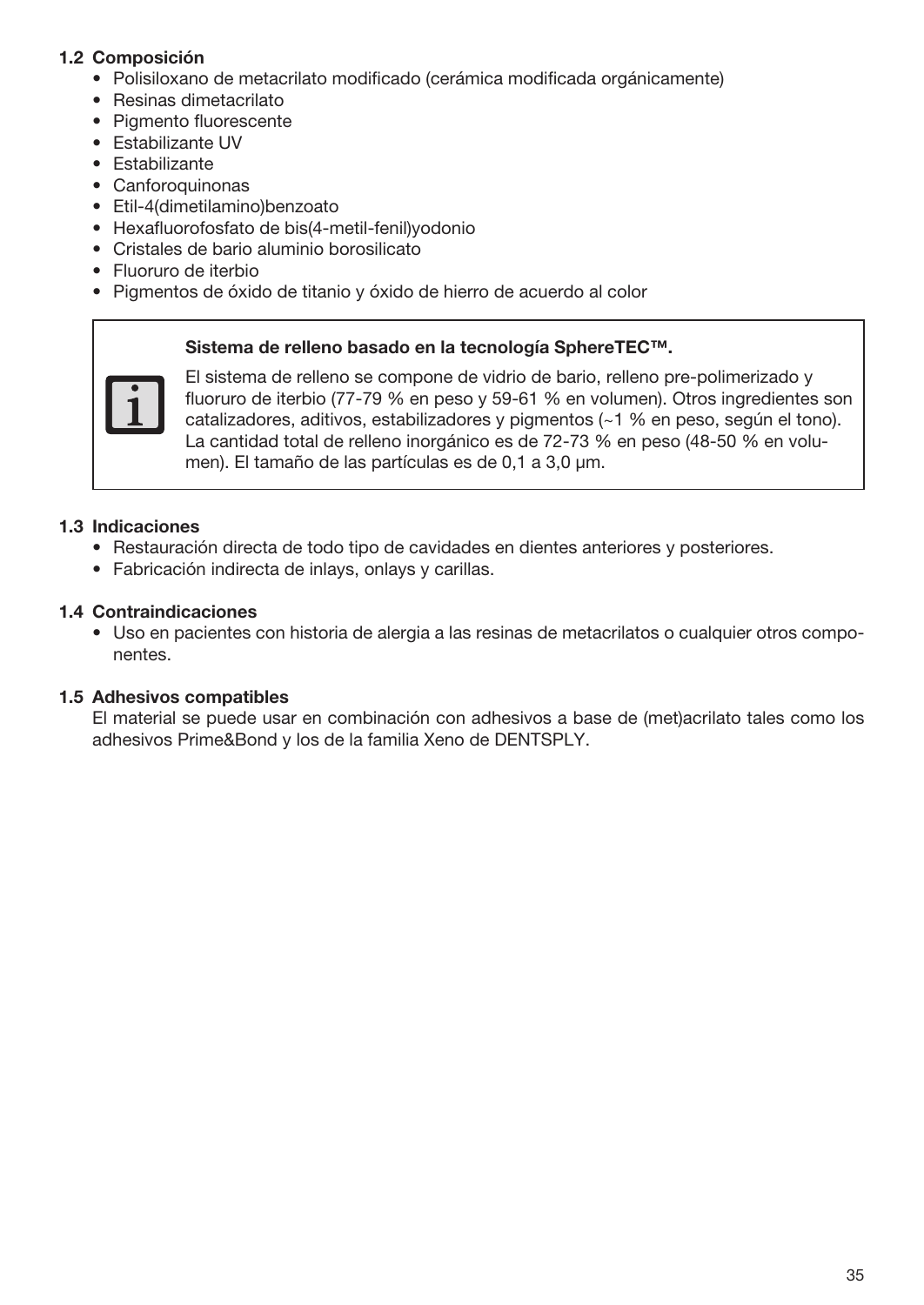# 2 Notas de seguridad

Preste atención a las siguientes normas de seguridad y las que encontrará en otro capítulo de estas instrucciones de uso.

#### Símbolo de Alerta de Seguridad.

- Este es el símbolo de alerta de seguridad. Se utiliza para avisarle de potenciales riesgos de daño personal.
	- Obedezca todos los mensajes de seguridad que sigan a este símbolo para evitar posibles daños.

## 2.1 Advertencias

El material contiene metacrilatos y monómeros polimerizables que pueden irritar la piel, los ojos y la mucosa oral y pueden causar sensibilidad por el contacto con la piel y dermatitis alérgica de contacto en personas susceptibles.

- Evite el contacto con los ojos para prevenir irritaciones y posibles daños corneales. En caso de contacto con los ojos, lave con abundante de agua y solicite atención médica.
- Evite el contacto con la piel para prevenir irritaciones y posibles reacciones alérgicas. En caso de contacto, puede aparecer una rojez en la piel. En caso de contacto con la piel, retire el material con un algodón y alcohol y lave enérgicamente con jabón y agua. En caso de sensibilidad de la piel o rojez, interrumpa su uso y busque atención médica.
- Evite el contacto con los tejidos suaves orales/mucosas para prevenir inflamación. En caso de contacto accidental elimine el material de los tejidos. Lave la mucosa con abundante agua y expulse el agua. En caso de que persista la irritación de la mucosa, solicite atención médica.

## 2.2 Precauciones

Este producto está diseñado para ser utilizado según estas indicaciones de uso. Cualquier uso de este producto fuera de las instrucciones de uso será bajo criterio y responsabilidad del profesional.

- Si se refrigera, permita que el material alcance la temperatura ambiental del gabinete antes de su uso.
- Utilice medidas de protección para el equipo dental y los pacientes, tales como gafas y diques de goma, siguiendo las especificaciones locales.
- Las jeringas y los Compules no pueden ser procesados. Para evitar la exposición de las jeringas (y de los Compules cuando se usan en aplicaciones indirectas) a los aerosoles, fluidos corporales y a manos contaminadas, es obligatorio que los dispositivos se manejen fuera de la unidad dental utilizando guantes limpios y desinfectados. Si hubiese contaminación, debe desecharlos.
- Los compules pueden utilizarse para la aplicación intraoral directa del material restaurador en la cavidad o para la aplicación indirecta mediante la dispensación previa del material restaurador sobre un bloque de mezcla. Después de su uso intraoral, deseche los compules y no los reutilice en otros pacientes para prevenir la contaminación cruzada.
- Se recomienda el uso de los compules con la pistola de compules.
- La pistola de compules debe usarse unicamente con compules y/o compula DENTSPLY.
- Para mayor información, por favor vea las instrucciones de uso de la pistola de compules.
- La guía de colores y la guía de colores con lengüetas individuales no pueden ser reutilizadas. Para evitar la exposición de la guía de colores y de la guía de colores con lengüetas individuales a los aerosoles, fluidos corporales y a manos contaminadas, es obligatorio que la guía de colores y la guía de colores con lengüetas individuales se manejen utilizando guantes limpios y desinfectados.
- El material debe poder extruirse con facilidad. NO UTILICE UNA FUERZA EXCESIVA. Un exceso de presión puede causar la rotura del compule o su expulsión de la pistola de compules.
- Cierre fuertemente las jeringas inmediatamente después de su uso.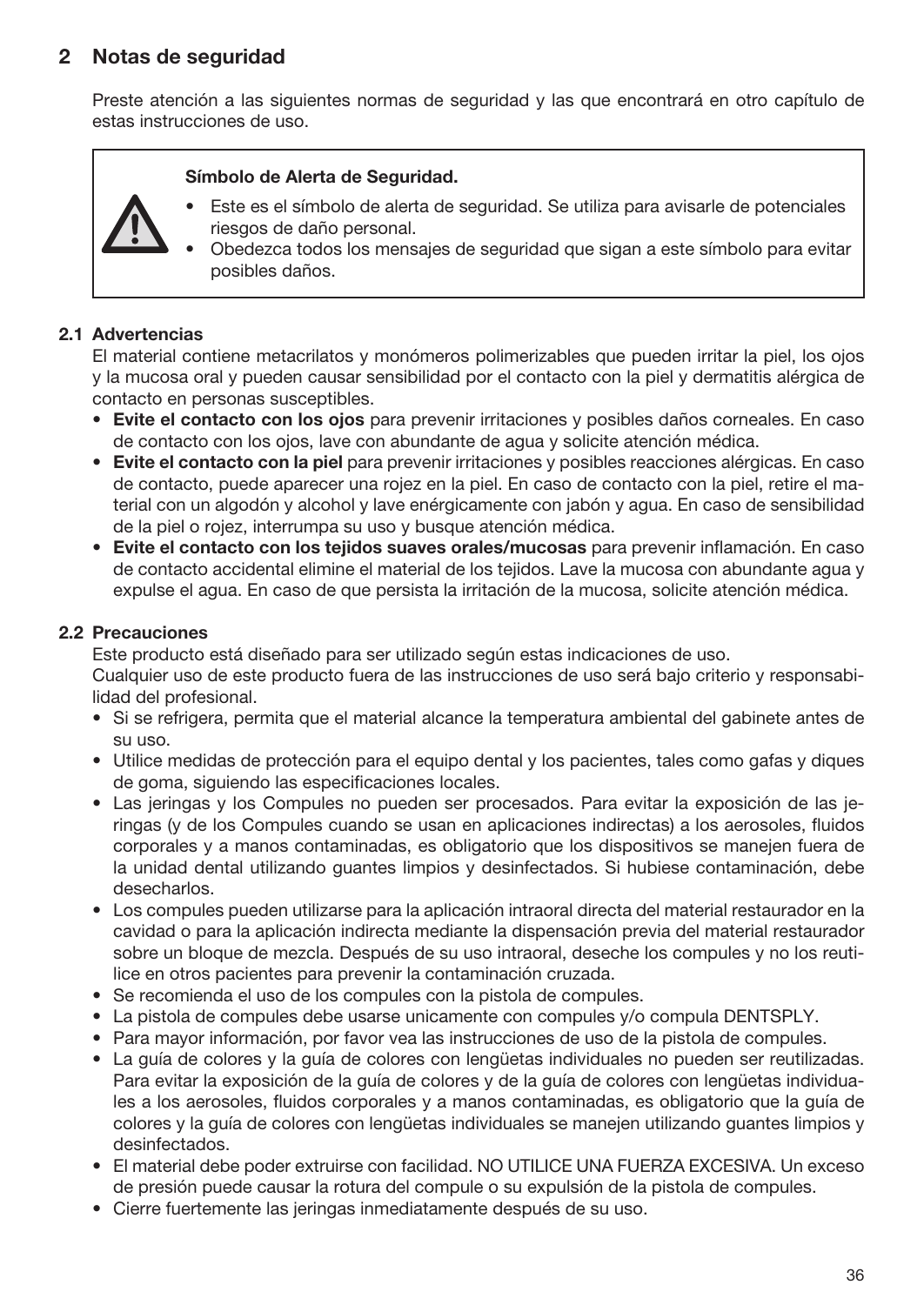- El contacto con saliva, sangre o fluido sulcular durante su aplicación puede provocar un fracaso de la restauración. Utilice un aislamiento adecuado, como el dique de goma.
- Interacciones:
	- No utilice materiales que contengan eugenol ó peróxido de hidrógeno junto con este producto puesto que pueden interferir en el fraguado del mismo.

## 2.3 Reacciones adversas

- Contacto con los ojos: Irritación y posible daño córneal.
- Contacto con la piel: Irritación o posible respuesta alérgica. Se puede producir una rojez en la piel.
- Contacto con membranas mucosas: Inflamación (ver Advertencias).

## 2.4 Condiciones de conservación

La conservación en condiciones inadecuadas puede afectar la vida de uso del producto y puede producir un mal funcionamiento del mismo.

- Consérvelo a una temperatura entre 2 °C y 28 °C.
- Mantener el producto alejado de los rayos del sol y proteja de la humedad.
- No congele.
- No utilizar después de la fecha de caducidad.

## 3 Instrucciones paso a paso

#### 3.1 Selección del color

- 1. Antes de seleccionar el color, limpie la superficie del diente con pasta profiláctica para eliminar la placa bacteriana o las manchas de la superficie.
- 2. Seleccione el color con el diente hidratado.

Para seleccionar el color puede usar dos métodos:

- La guía de colores ceram.x®. La guía de colores ceram.x® está compuesta por pestañas fabricadas de un composite con propiedades ópticas parecidas a las de ceram.x®.
- La guía de colores clásica VITA® en combinación con la etiqueta i-shade. La etiqueta i-shade ceram.x® facilita la selección del color asignando uno de los cinco colores CLOUD a cada uno de los 16 colores VITA®.

#### 3.1.1 Toma de color con la guía de colores ceram.x®

1. Utilice las pestañas de color de la guía de color ceram.x® para seleccionar el color CLOUD más parecido al color de la zona a restaurar.

#### Para evitar la contaminación de la guía de colores.



Para evitar la exposición de la guía de colores a los aerosoles, fluidos corporales y a manos contaminadas, es obligatorio que la guía de colores se maneje fuera del sillón dental utilizando guantes limpios y desinfectados. Para seleccionar el color, retire cada una de las lengüetas de la guía.

## 3.1.2 Toma de color con la guía de colores clásica VITA® y la etiqueta i-shade



#### Tenga la etiqueta i-shade a mano.

Para asegurarse de que la etiqueta i-shade se encuentra en el gabinete, le recomendamos pegarla detrás de la guía de colores clásicos VITA®.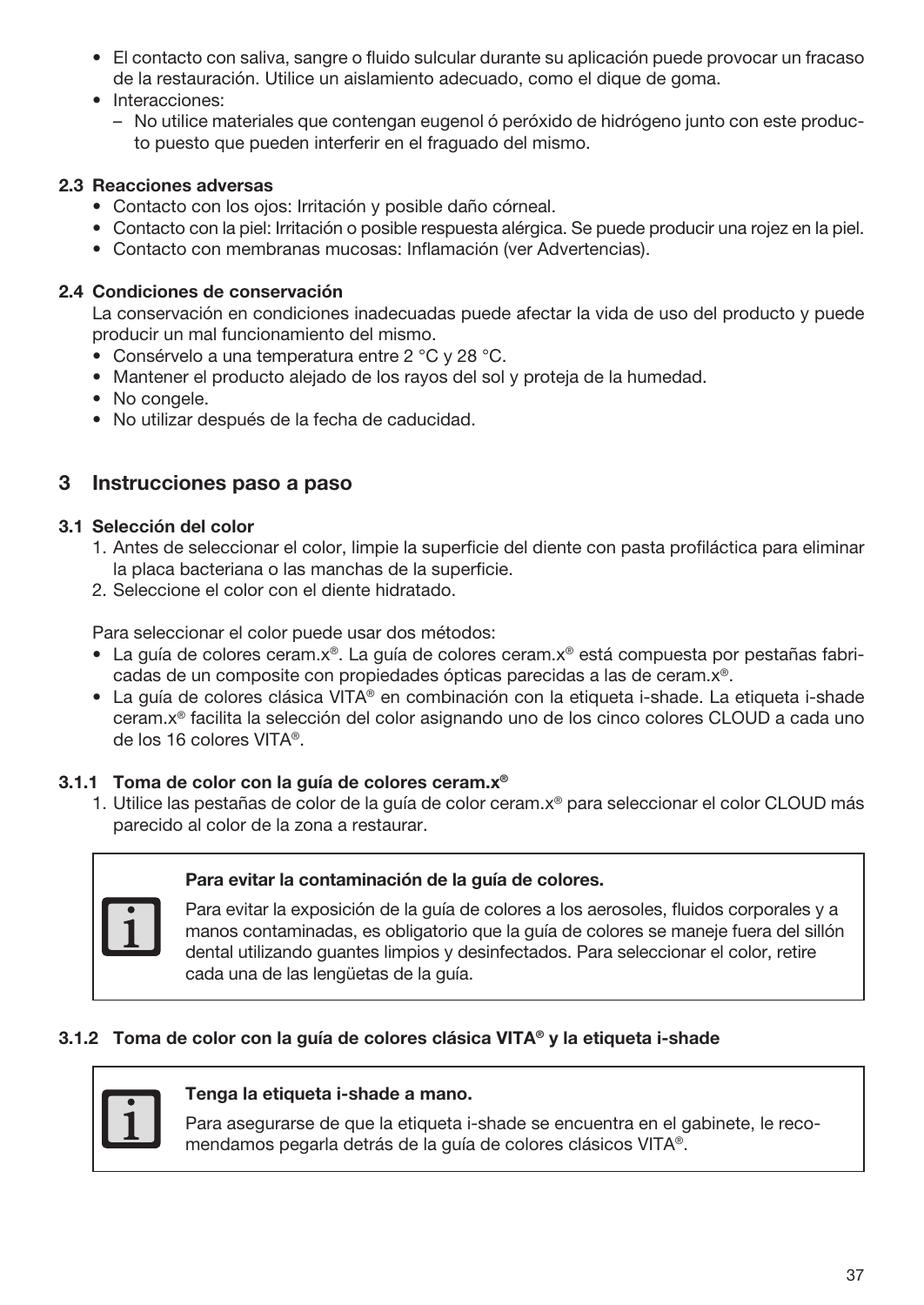- 1. Seleccione el color del diente utilizando la guía VITA® clásica, en la zona en la que se pueda tomar mejor el color.
- 2. Utilice la etiqueta i-shade (ver la tabla a continuación) para identificar el correspondiente color CLOUD ceram.x®.

| Color de los dientes según la guía de colores clásica VITA <sup>®</sup> |    |                  |  |  |             |      |           |    |                       |                |                |  |  |
|-------------------------------------------------------------------------|----|------------------|--|--|-------------|------|-----------|----|-----------------------|----------------|----------------|--|--|
|                                                                         | A3 | A3,5 A4 B1 B2 B3 |  |  |             |      | <b>B4</b> | C1 | $\mid$ C <sub>2</sub> | C <sub>3</sub> | C <sub>4</sub> |  |  |
|                                                                         |    |                  |  |  | $\sqrt{A2}$ | A3.5 | ക്കി An   |    |                       |                |                |  |  |
| Color ceram.x <sup>®</sup> CLOUD recomendado                            |    |                  |  |  |             |      |           |    |                       |                |                |  |  |

## 3.2 Preparación de la cavidad

- 1. Limpie la superficie del diente con una pasta de profilaxis libre de flúor (p.ej. la pasta de profilaxis NUPRO®).
- 2. Prepare la cavidad (a menos que no sea necesario, p.ej. en lesiones cervicales).
- 3. Utilice un aislamiento adecuado como el dique de goma.
- 4. Aclare la superficie con un chorro de agua y retire con cuidado, el agua del aclarado. No deseque la estructura dental.

## 3.2.1 Colocación de matrices y cuñas (Restauraciones Clase II)

- 1. Coloque una matriz (ej: sistemas de matrices AutoMatrix® o Palodent®) y presione. El bruñido de la banda de matriz mejorará el contacto y el contorno. Se recomienda el uso de un anillo de BiTine®.
- 3.3 Protección pulpar, acondicionamiento del diente/pretratamiento de la dentina, aplicación del adhesivo

Siga las instrucciones de uso del fabricante para la aplicación del protector pulpar, acondicionador dental y/o adhesivo. Una vez se han acondicionado las superficies, deben mantenerse libres de contaminación. Proceda inmediatamente a la aplicación del material.

#### 3.4 Aplicación

Aplique el material en incrementos, inmediatamente después de la aplicación del adhesivo. El material ha sido diseñado para fraguar en incrementos de hasta 2 mm de grosor.

#### Uso de los compules

- 1. Inserte el compule en la muesca de la pistola de compules. Asegúrese de insertar primero el cuello del compule.
- 2. Retire la tapa coloreada del compule. El compule puede girar 360° para alcanzar el ángulo apropiado de entrada en la cavidad o sobre el bloque de mezcla.

NO USE UNA FUERZA EXCESIVA.

Uno indirecto: Para evitar la exposición de los compules a los aerosoles, fluidos corporales y a manos contaminadas, es obligatorio que los compules se manejen fuera del sillón dental utilizando guantes limpios y desinfectados. Dispense la cantidad necesaria de material sobre un bloque de mezcla y proteja de la luz. Aplique el material con un instrumento plástico. - ó -

Uso directo intra-oral: Dispense el material directamente en la cavidad utilizando una presión lenta y continua.

3. Para retirar el compule usado, asegúrese de que el émbolo de la pistola de compules está completamente retirado, permitiendo abrirla hasta su posición más amplia. Empuje hacia abajo el extremo frontal del compule y retírelo.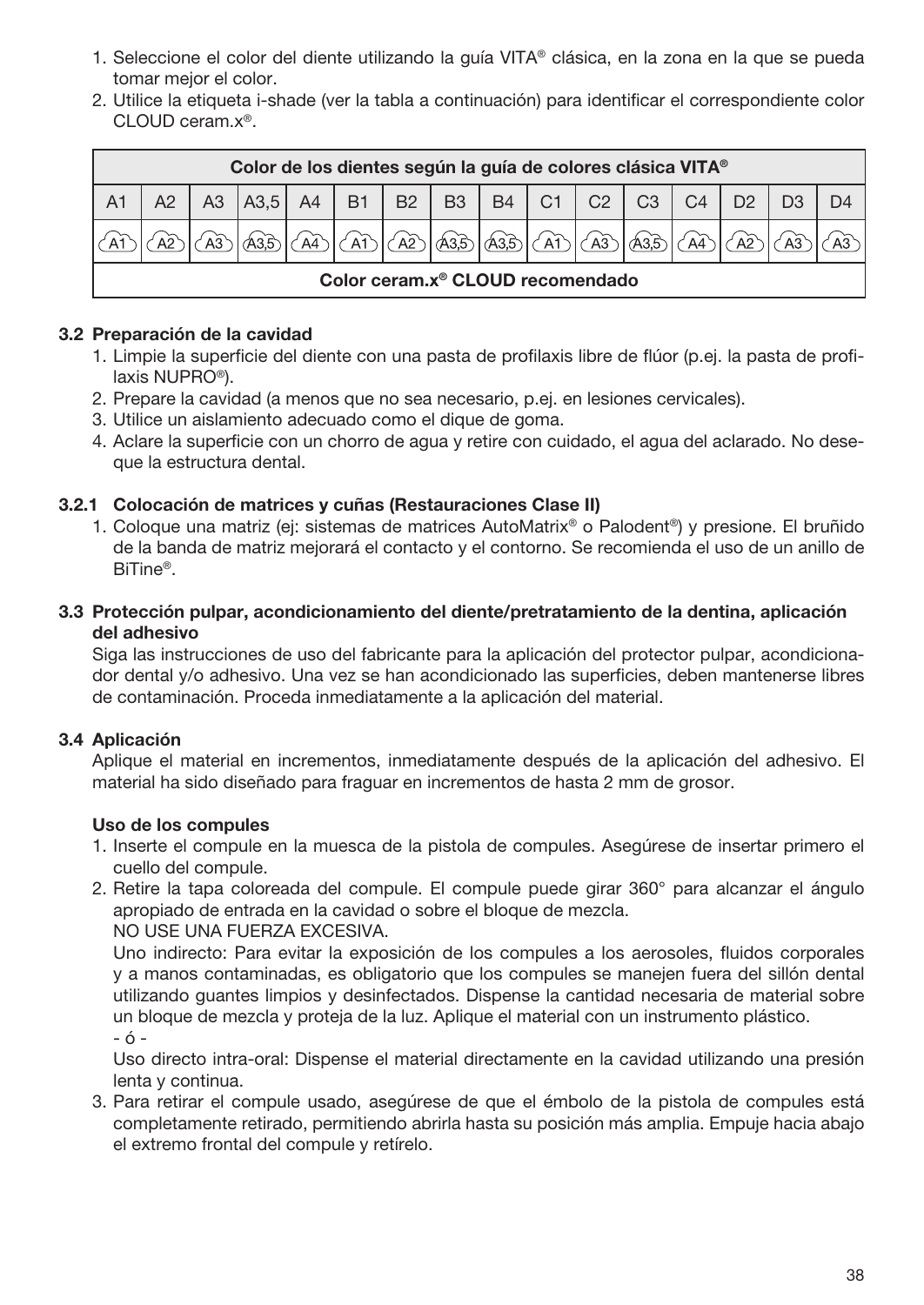

#### Fuerza excesiva.

Daño.

- 1. Aplique una presión lenta y continua sobre la pistola de compules.
- 2. No utilice una fuerza excesiva. Puede causar la ruptura del compule o su expulsión de la pistola de compules.

#### Uso de las jeringas



#### Evite la contaminación de la jeringa.

Para evitar la exposición de la jeringa a los aerosoles, fluidos corporales y a manos contaminadas, es obligatorio que la jeringa se maneje fuera de la unidad dental utilizando guantes limpios y desinfectados.

- 1. Retire la tapa.
- 2. Gire el mango de la jeringa lentamente en dirección a las agujas del reloj y dispense la cantidad de material necesaria sobre un bloque de mezcla.
- 3. Dirija la punta de la jeringa hacia arriba y gire el mango en sentido contrario a las agujas del reloj para evitar la salida del material.
- 4. Cierre inmediatamente la jeringa con la tapa.
- 5. Proteja de la luz el material restaurador dispensado sobre el bloque de mezcla.

#### 3.4.1 Aplicación del restaurador ceram.x®

- 1. Llene la cavidad mediante incrementos. Cada capa debe tener ≤ 2 mm.
- 2. Fotopolimerice cada capa según la tabla que aparece más adelante [3.5 Polimerizado].

#### 3.5 Polimerizado

1. Fotopolimerice cada incremento con una lámpara de polimerizado adecuado <sup>2</sup>. Polimerice cada incremento **durante 10 segundos** cuando use una lámpara SmartLite® PS o SmartLite® FOCUS® de DENTSPLY, que tienen una potencia mínima de 800 mW/cm².

Polimerice **durante 20 segundos** con lámparas con potencia entre 500 mW/cm<sup>2</sup> y 800 mW/cm<sup>2</sup>. Remítase a las instrucciones de uso del fabricante de la lámpara de fotopolimerizado para su compatibilidad y recomendaciones de fraguado.

#### Tiempo de polimerizado para incrementos de 2 mm

| Color     | mW/cm <sup>2</sup> | sec, | mm |
|-----------|--------------------|------|----|
| A1 - A4,  | $\geq 500$         | 20   | 2  |
| <b>BW</b> | $\geq 800$         | 10   |    |

#### Tiempo de polimerizado.

El tiempo de polimerizado indicado también aparece en todos los empaques.

Lámparas de polimerizado diseñadas para polimerizar materiales que incorporen canforoquinonas (CQ) como iniciador. El rango medio del punto del espectro de potencia es de 440-480 nm.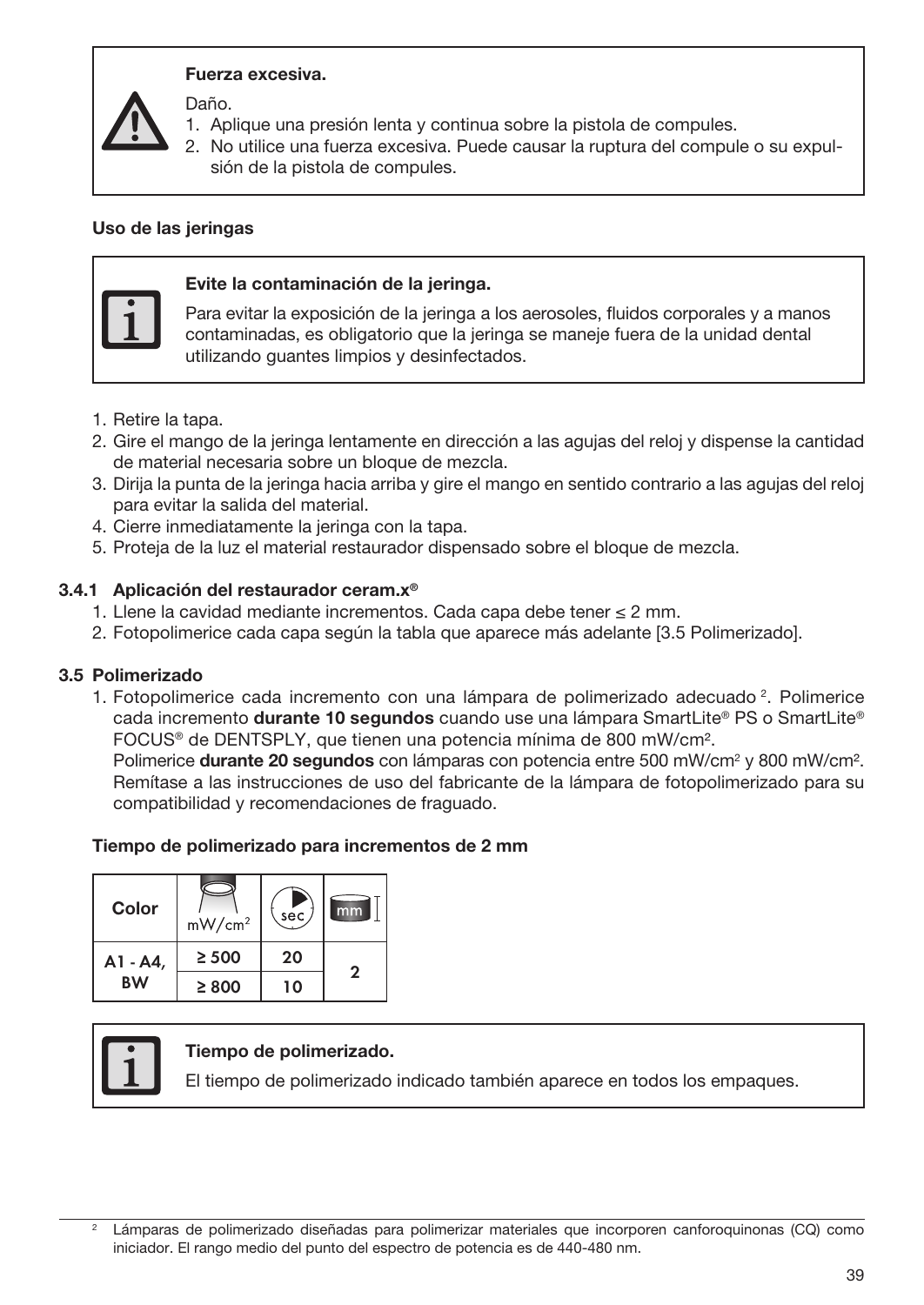## Insuficiente curado.

Inadecuada polimerización.

- 1. Compruebe la compatibilidad de la lámpara de polimerizado.
- 2. Compruebe el ciclo de polimerizado.
- 3. Revise la potencia mínima.
- 4. Polimerice cada incremento siguiendo los tiempos de polimerizado recomendados.

## 3.6 Terminado y pulido

- 1. Contornee la restauración utilizando fresas o diamantes de terminado final.
- 2. Utilice instrumentos de terminado Enhance® para un mejor terminado final.
- 3. Antes de pulir, compruebe que la superficie está lisa y libre de defectos.
- 4. Para alcanzar un mayor brillo, recomendamos el uso de instrumentos de terminado y pulido como ceram.x® gloss, Enhance® y PoGo®, y pastas de pulido Prisma® Gloss™ Regular y Extrafina.

Para el contorneado, terminado y/o pulido, siga las instrucciones de uso del fabricante.

# **Higiene**

## 4.1 Pistola de compules

Para ver las instrucciones de reutilización, revise las instrucciones de uso de la pistola de compules que se encuentra disponible en nuestra página web, www.dentsply.eu/IFU. Si necesita una copia impresa, por favor solicítela y se la enviamos en el transcurso de los 7 días posteriores a la solicitud. Puede usar la hoja de pedido que encontrara en nuestra página web diseñada para ello.

## 4.2 Compules – contaminación cruzada

## Contaminación cruzada.

Infección.

- 1. No vuelva a utilizar los compules después de haberse usado en boca y/o si estuvieran contaminadas.
	- 2. Los compules usados intraoralmente o contaminadas deben desecharse siguiendo las regulaciones locales.

## 4.3 Jeringas – contaminación cruzada

## Contaminación cruzada.

Infección.

- 1. Las jeringas no pueden ser reutilizadas.
- 2. Para evitar la exposición de las jeringas a los aerosoles, fluidos corporales y a manos contaminadas, es obligatorio que las jeringas se manejen utilizando guantes limpios y desinfectados. No vuelva a usar las jeringas si se han contaminado.
- 3. Las jeringas contaminadas deben desecharse siguiendo las regulaciones locales.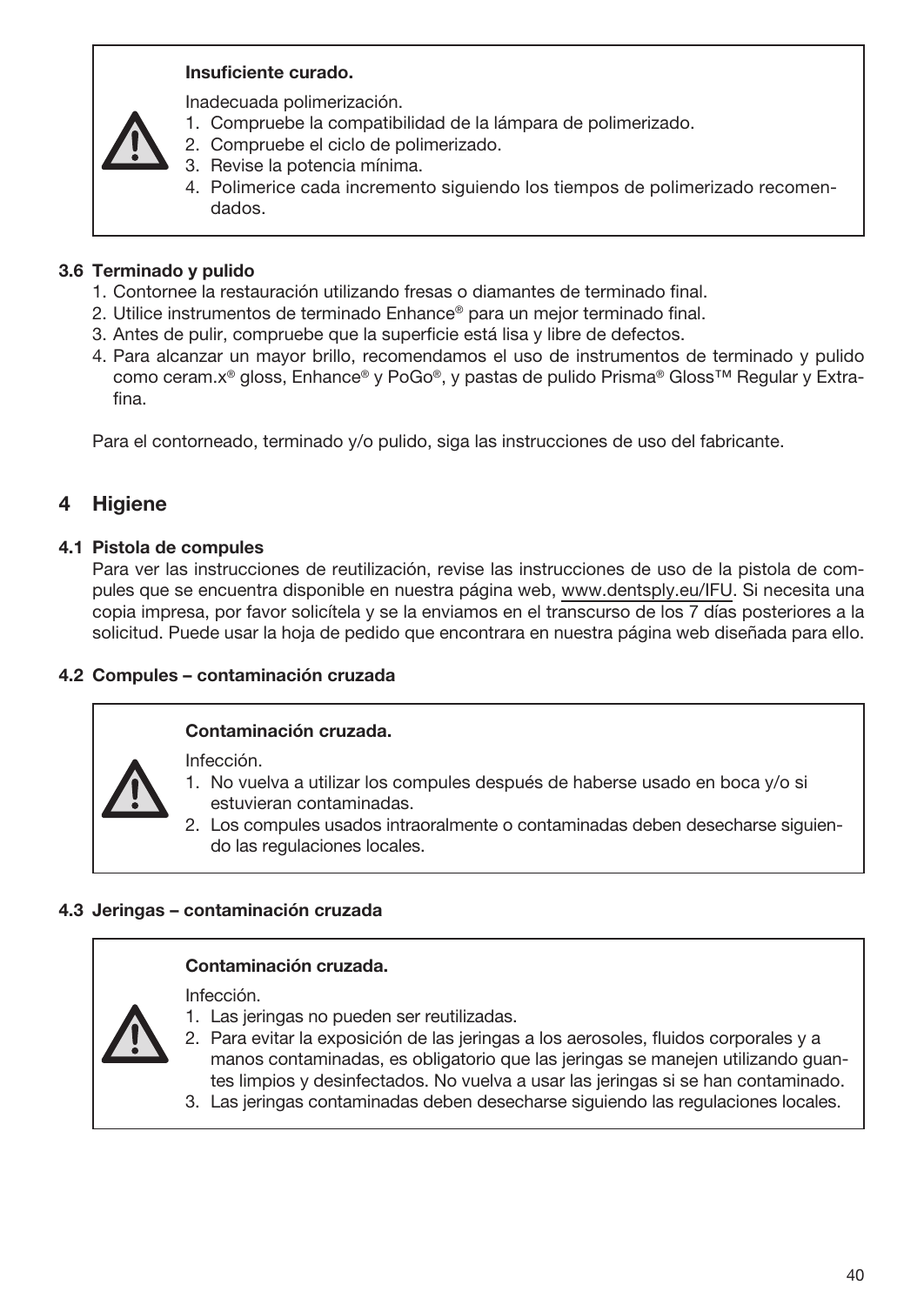#### Contaminación cruzada.

Infección.

1. La guía de colores y la guía de colores con lengüetas individuales no pueden ser reutilizadas.



- 2. Para evitar la exposición de la guía de colores y de la guía de colores con lengüetas individuales a los aerosoles, fluidos corporales y a manos contaminadas, es obligatorio que la guía de colores y la guía de colores con lengüetas individuales se manejen utilizando guantes limpios y desinfectados. No vuelva a usar la guía de colores y la guía de colores con lengüetas individuales si se han contaminado.
- 3. La guía de colores y la guía de colores con lengüetas individuales contaminadas deben desecharse siguiendo las regulaciones locales.

# 5 Número de lote  $(\Box)$  y fecha de caducidad  $(\Box)$

- 1. No utilizar después de la fecha de caducidad. Nomenclatura usada ISO: "AAAA-MM"
- 2. Los siguientes números deben ser inidcados en todas las comunicaciones:
	- Número de referencia
	- Número de lote
	- Fecha de caducidad

### © DENTSPLY DeTrey 2016-04-15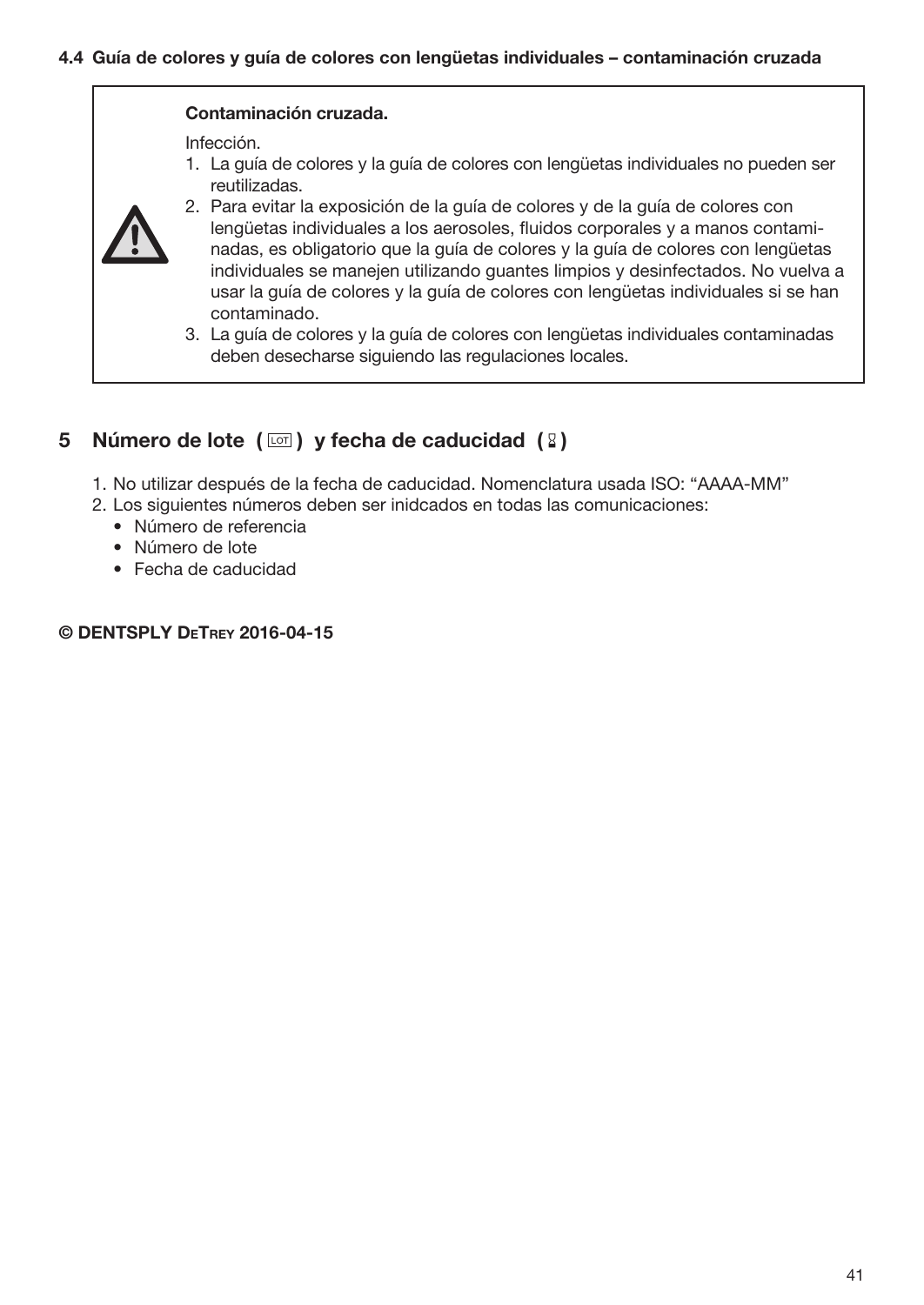

# Material restaurador universal "Nano-Ceramic"

#### ATENÇÃO: Apenas para uso dentario.

Conteúdo Página Descrição do produto ................................................................................................................ 42 Notas de segurança ................................................................................................................... 44 Instruções passo-a-passo......................................................................................................... 45 Higiene......................................................................................................................................... 48 Número de lote e data de validade ........................................................................................... 49

## 1 Descrição do produto

ceram.x® é um composto nanocerâmico, fotopolimerizado, radiopaco, universal baseado na nova tecnologia de enchimento SphereTEC™ indicada para restauros diretos e indiretos.

A tecnologia de enchimento esférica e granulada chamada SphereTEC™ conduz a um efeito de rolamento de esferas que leva as propriedades de manuseamento do ceram.x® até ao próximo nível:

- ceram.x® adapta-se facilmente a superfícies de cavidade, mas não se cola a instrumentos manuais.
- ceram.x® é fácil de esculpir com precisão e tem uma elevada resistência ao afundamento.
- ceram.x® proporciona uma consistência firme, mas é ao mesmo tempo fácil de extrair das Pontas Compules.

ceram.x® é composto por cinco tons NUVEM universais da translucência intermediário nomeado  $\bigcap A \cap A \bigcap A$ 

Cada tom NUVEM foi concebido para atingir a correspondência de tons com uma gama de tons VITA® 1. No conjunto, os cinco tons NUVEM abrangem os 16 tons clássicos VITA® e permitem resultados clínicos estéticos. Além disso, está disponível um tom branqueado (BW) para dentes branqueados.

Os enchedores esféricos e granulados compostos por enchedores de vidro primário submicron, proporcionam um polimento rápido e fácil, resultando num brilho notável.

## 1.1 Forma de apresentação

- Compules® Tips predosificados
- Seringas (exceto o tom BW)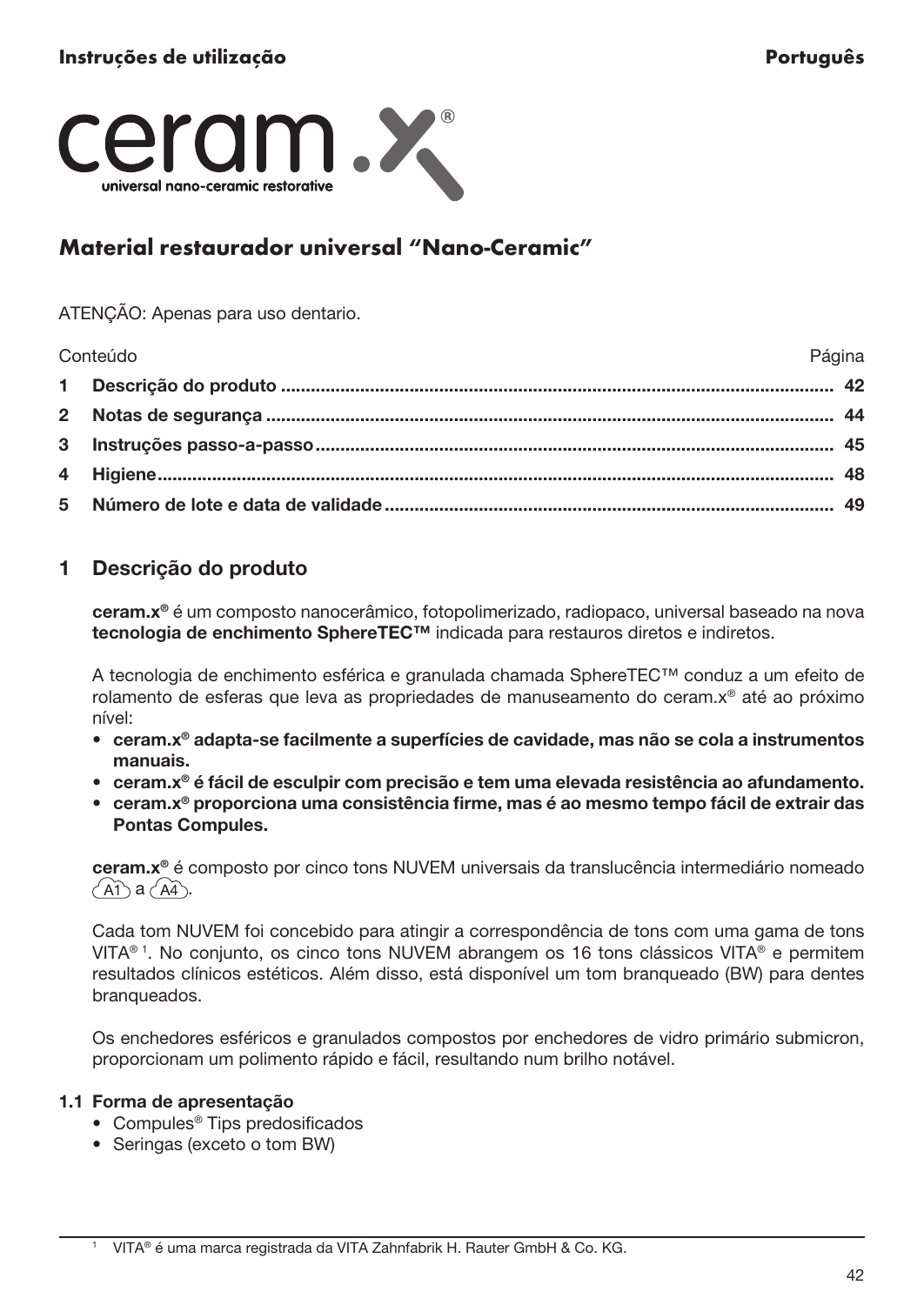## 1.2 Composição

- Polisiloxano metacrilato modificado (cerâmica organica modificada)
- Resinas de dimetacrilato
- Pigmento fluorescente
- Estabilizadores de UV
- Estabilizadores
- Camphorquinona
- Ethyl-4(dimethylamino)benzoate
- Bis(4-metil-fenil)hexafluorofosfato de iodónio
- Barium-aluminium-borosilicate de vidro
- Fluoreto de itérbio
- Pigmentos de óxido de ferro e pigmentos de óxido de titânio dependendo da cor

#### Sistema de enchimento baseado em na tecnologia SphereTEC™.



O sistema de enchimento inclui cristal de bário, enchimento prepolimerizado e fluoreto de itérbio (77-79% em peso ou 59-61% em volume). Ingredientes adicionais são catalisadores, aditivos, estabilizantes e pigmentos (~1% em peso, em função da cor). A quantidade total de enchimentos inorgânicos é de 72-73% em peso (48-50% em volume). O tamanho da partícula dos enchimentos inorgânicos varia entre 0,1 e 3,0 μm.

#### 1.3 Indicações

- Restaurações directas em todo tipo de classes em dentes anteriores e posteriores.
- Fabrico indireto de inlays, onlays e facetas.

#### 1.4 Contra-indicações

• Uso em pacientes com historia clinica conhecida de alergia a resinas de (met)acrilatos ou qualquer outro dos seus componentes.

## 1.5 Adesivos compatíveis

O material deve ser utilizado em combinação com todos os adesivos de dentina/esmalte à base de (met)acrilato, tais como a gama de adesivos Prime&Bond e Xeno DENTSPLY.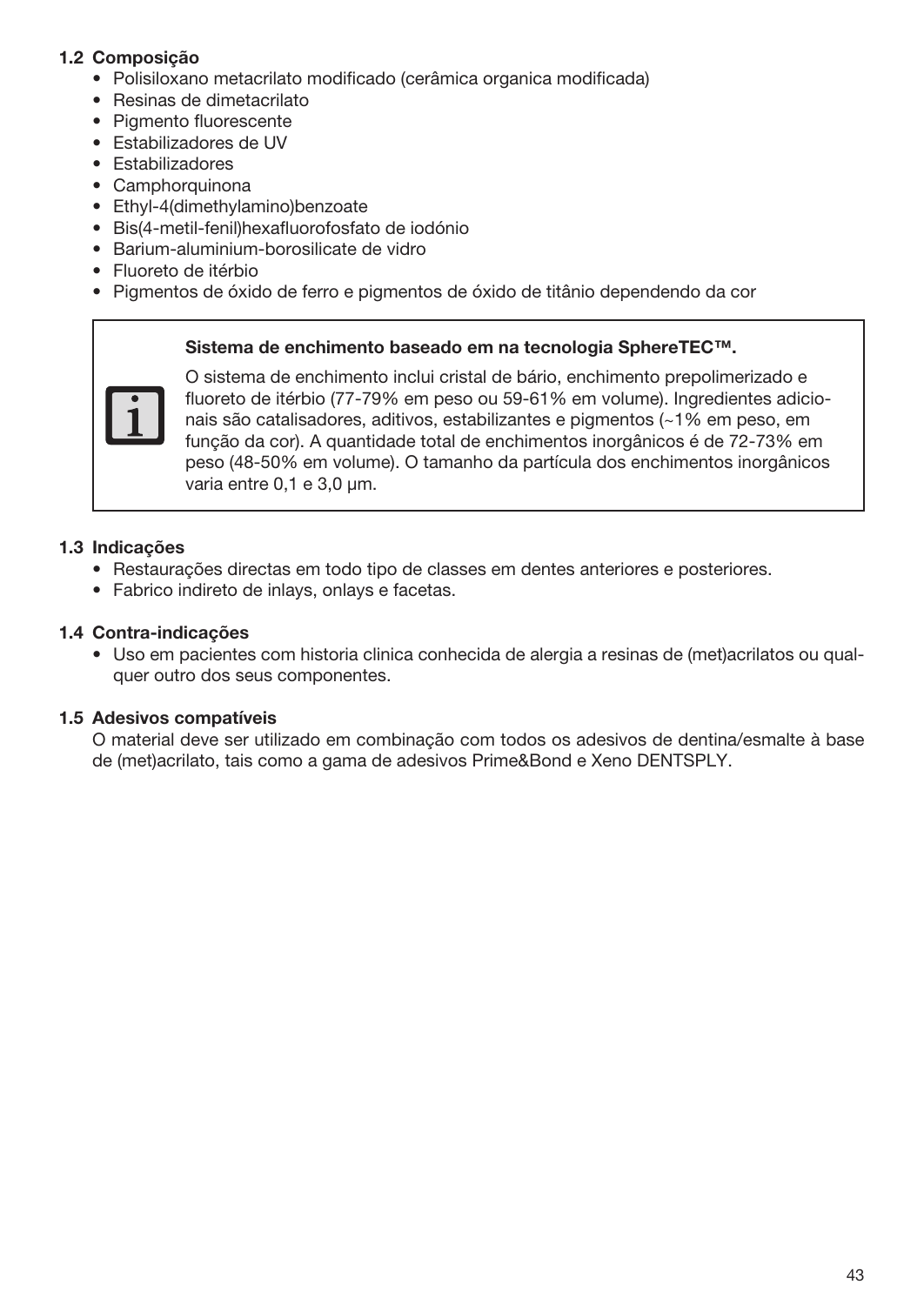# 2 Notas de segurança

Por favor, tenha em atenção as instruções gerais de segurança bem como as instruções especiais de segurança nos outros capítulos destas instruções de utilização.

#### Símbolo de alerta de segurança.

- Este é o símbolo de alerta de segurança. É usado para o alertar dos potenciais perigos de lesão pessoal.
- Respeite todas as mensagens de segurança que se seguem a esta símbolo, para evitar possíveis lesões.

## 2.1 Avisos

O material contém metacrilatos e monómeros polimerizáveis que podem ser irritantes para a pele, olhos e mucosa oral e podem causar sensibilização por contacto da pele e dermatite de contacto alérgica em pessoas susceptíveis.

- Evite o contacto com os olhos para não danificar a córnea. Em caso de contacto com os olhos, lave com água abundante e consulte um médico.
- Evite o contacto com a pele para evitar irritações e reacções alérgicas. Em caso de contacto com a pele poderão verificar-se erupções cutâneas avermelhadas. Em caso de contacto acidental com a pele, remova o produto com algodão e álcool e lave com sabão e água. Caso surjam erupções cutâneas, abandone o tratamento e consulte um médico.
- Evite o contacto com a mucosa oral para evitar reacções inflamatórias. Se ocorrer contacto acidental, remova o material dos tecidos. Lave a mucosa com água abundante e expectorar/evacuar a água. Se as reacções inflamatórias da mucosa persistirem, deverá consultar um médico.

#### 2.2 Precauções

Este produto deve ser usado apenas em conformidade com as instruções de utilização. Qualquer uso que não respeite estas instruções de utilização é da responsabilidade do dentista.

- 
- Se refrigerado, deixe que o material atinja a temperatura ambiente antes de usar.
- Use medidas de protecção para a equipa dentária e pacientes tais como óculos e bloco de borracha, de acordo com as boas práticas locais.
- As seringas e as pontas Compules não podem ser reprocessados. Para evitar a exposição de seringas e pontas Compules (quando utilizadas para aplicação indireta) a salpicos ou a pulverização de fluidos corporais ou a mãos contaminadas é obrigatório que os dispositivos sejam manuseados fora da unidade dentária com luvas limpas/desinfetadas. Elimine os dispositivos se estiverem contaminados. Elimine os dispositivos se estiverem contaminados.
- As pontas Compules poderão ser usadas em aplicação intraoral directa do material restaurador numa cavidade ou para uma aplicação indirecta, colocando primeiro o material restaurador numa superfície. Depois do uso intraoral, elimine as pontas Compules e não as reutilize noutros pacientes, para evitar contaminação cruzada.
- É recomendado usar pontas Compules com a pistola de pontas Compules.
- A pistola de pontas Compules destina-se apenas a utilização com pontas DENTSPLY Compules ou Compula.
- Para mais informações, consulte as Instruções de Utilização da Pistola de Pontas Compules.
- A escala de cores e os separadores individuais da escala de cores não podem ser reprocessados. Para evitar a exposição da escala de cores e dos separadores individuais da escala de cores a salpicos ou a pulverização de fluidos corporais ou a mãos contaminadas é obrigatório que a escala de cores e os separadores individuais da escala de cores sejam manuseados com luvas limpas/desinfetadas.
- O material deve sair facilmente. NÃO USE FORÇA EXCESSIVA. A força excessiva pode provocar uma ruptura da ponta Compule ou fazer com que saia da pistola de pontas Compules.
- Feche bem as seringas imediatamente depois de usar.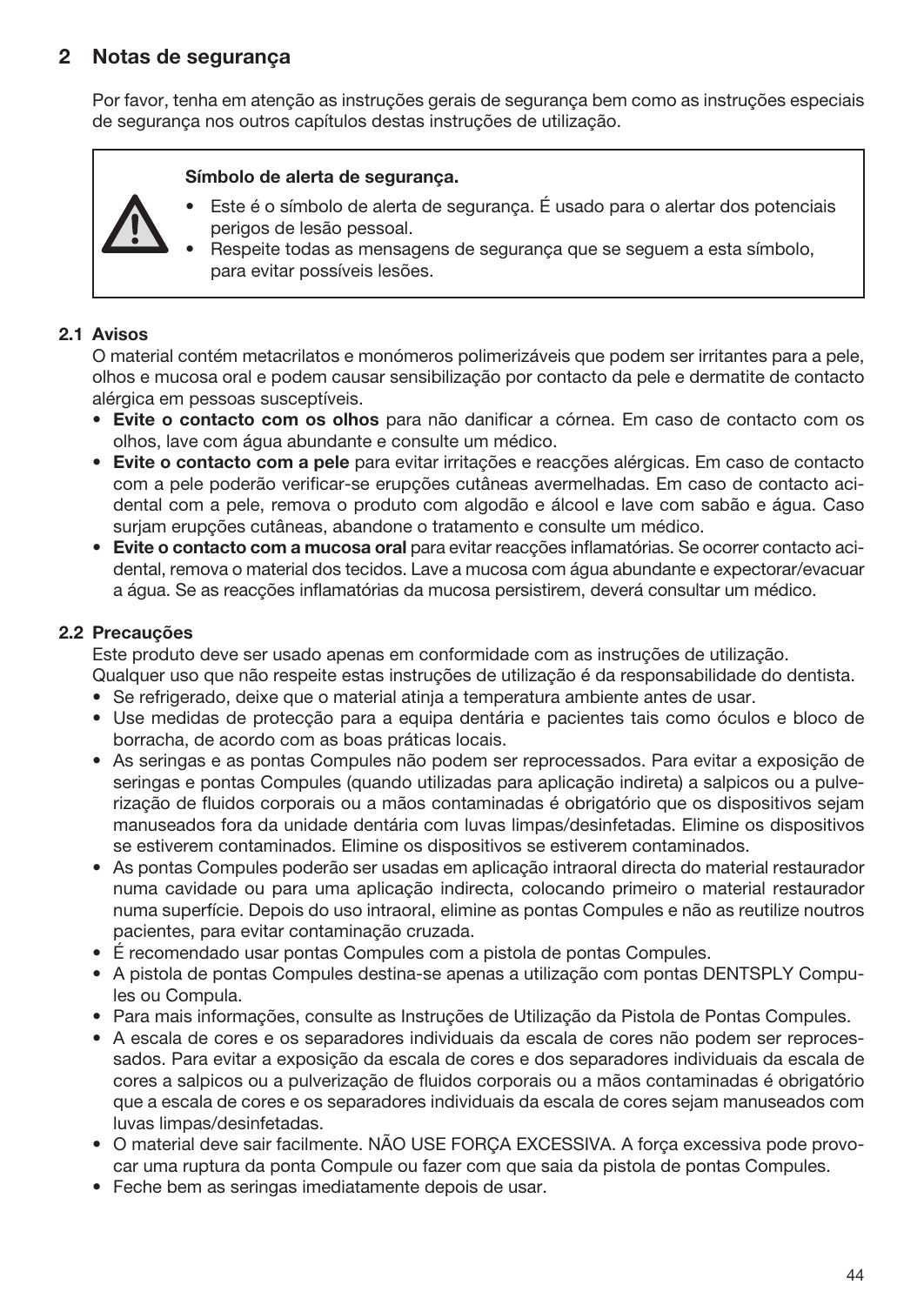- O contacto com a saliva, sangue e fluido de sulco durante a aplicação pode causar o fracasso do restauro. Use isolamento adequado como por exemplo um bloco de borracha.
- Interacções:
	- Não use materiais que contenham eugenol ou peróxido de hidrogénio em conjunção com este produto, pois podem interferir com o endurecimento do produto.

## 2.3 Reacções adversas

- Contacto com os olhos: Irritação e possível danificação da córnea.
- Contacto com a pele: Irritações ou possível reacção alérgica. Podem aparecer erupções cutâneas na pele.
- Membranas mucosas: Inflamação (ver Avisos).

#### 2.4 Condições de armazenamento

Condições de armazenamento não apropriadas podem reduzir o prazo de validade e provocar a má função do produto.

- Guardar dentro das embalagens seladas a uma temperatura entre os 2 ºC e os 28 ºC.
- Não o exponha à luz solar directa e proteja-o da humidade.
- Não congelar.
- Não usar depois da expiração da data de validade.

## 3 Instruções passo-a-passo

#### 3.1 Selecção da tonalidade

- 1. Antes da seleção da tonalidade, limpe a superfície do dente com pasta de profilaxia para retirar placa ou manchas na superfície.
- 2. Seleccione a tonalidade enquanto os dentes estão hidratados.

Para a seleção de tonalidade, podem utilizar-se duas ferramentas:

- O guia de tonalidades ceram.x®. O guia de tonalidades ceram.x® é composto por separadores, fabricados a partir de compostos com propriedades óticas próximas das do ceram.x®.
- O guia de tonalidades clássicas VITA® em combinação com a etiqueta i-shade. A etiqueta i-shade ceram.x® facilita a seleção de tonalidades, atribuindo um dos cinco tons NUVEM a cada uma das 16 tonalidades VITA®.

#### 3.1.1 Selecção de tonalidade com as amostras de tonalidade ceram.x® fornecidas

1. Use os separadores de tons do guia de tonalidades ceram.x® para selecionar o tom NUVEM mais próximo da área a ser restaurada.

### Evite a contaminação da escala de cores.

Para evitar a exposição da escala de cores a salpicos ou pulverização de fluidos corporais ou mãos contaminadas é obrigatório que a escala de cores seja manuseada fora da unidade dentária com luvas limpas/desinfetadas. Para a seleção de cores, retire os separadores individuais do suporte da escala de cores.

#### 3.1.2 Escolha de tonalidades com o guia de tonalidades clássico VITA® e etiqueta "i-shade"



#### Tenha a etiqueta i-shade preparada.

Para se certificar de que tem a etiqueta i-shade à mão, recomendamos que a cole na parte traseira do guia de tonalidades clássico VITA®.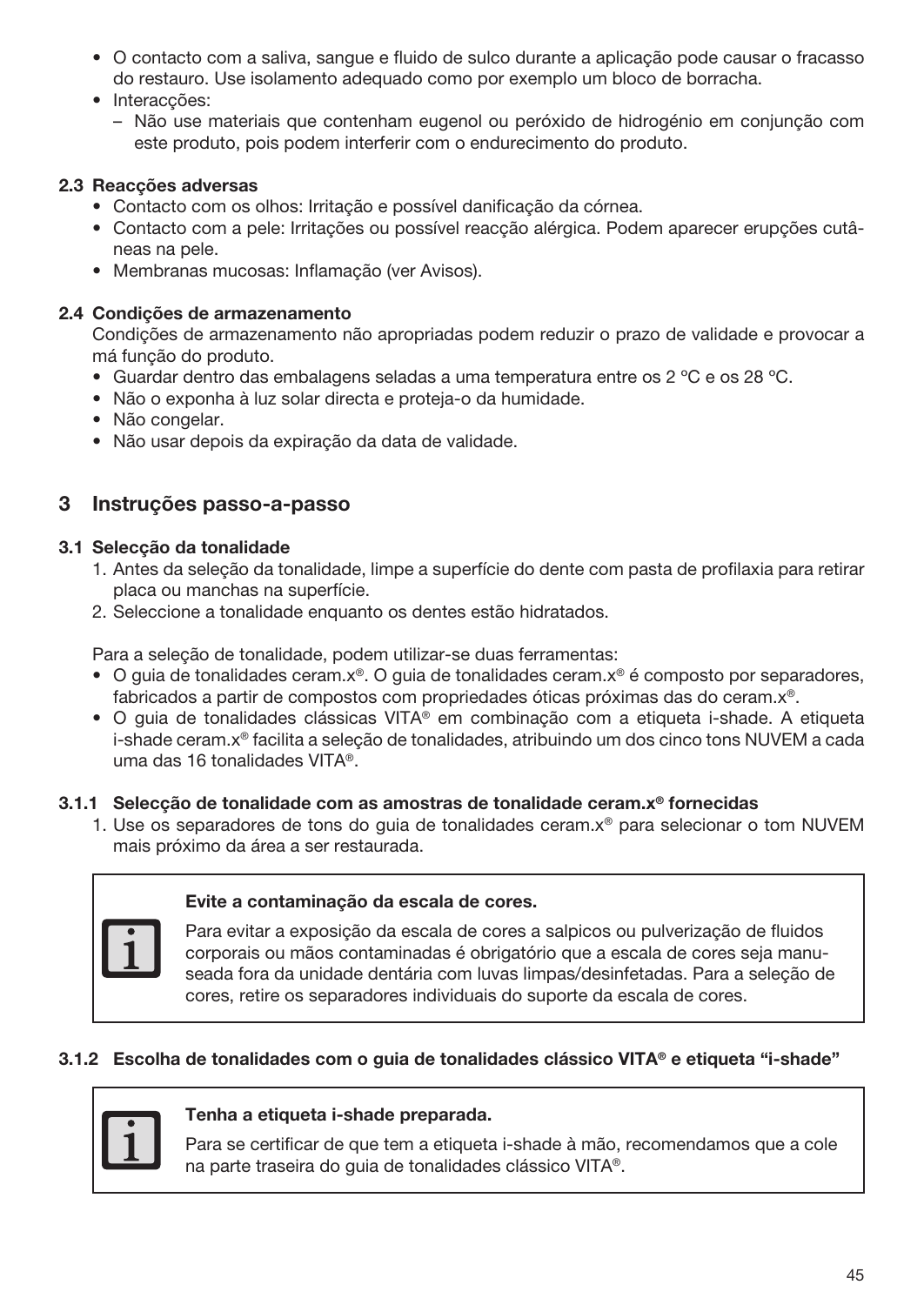- 1. Selecione o dente de referência clássico VITA®, cuja parte central melhor corresponda à área do dente a ser restaurada.
- 2. Use a etiqueta i-shade (ver tabela abaixo) para identificar o tom NUVEM ceram.x® correspondente.

| Tom do dente de acordo com o Guia de Tonalidades Clássico VITA <sup>®</sup> |  |                                                        |  |  |                                     |  |  |  |  |                        |                     |  |
|-----------------------------------------------------------------------------|--|--------------------------------------------------------|--|--|-------------------------------------|--|--|--|--|------------------------|---------------------|--|
|                                                                             |  | A3   A3,5   A4   B1   B2   B3   B4   C1   C2   C3   C4 |  |  |                                     |  |  |  |  |                        | $D2$ D <sub>3</sub> |  |
|                                                                             |  | $\sqrt{43.5}$                                          |  |  | <u>AD (AD (AD (AB (AB (AD (AB )</u> |  |  |  |  | $\sqrt{335}/\sqrt{44}$ | A2                  |  |
| Tom NUVEM ceram.x <sup>®</sup> recomendado                                  |  |                                                        |  |  |                                     |  |  |  |  |                        |                     |  |

## 3.2 Preparação da cavidade

- 1. Limpe a superfície do dente com uma pasta profiláctica sem fluoreto (por exemplo, pasta profiláctica NUPRO®).
- 2. Prepare a cavidade (a não ser que não seja necessário, por ex. lesão cervical).
- 3. Use isolamento adequado como por exemplo um molde de borracha.
- 4. Lave a superfície com spray de água e remova cuidadosamente a água. Não seque a estrutura do dente.

## 3.2.1 Colocação de matriz e dispositivo de fixação (restauros de Classe II)

1. Coloque a matriz (por ex. sistema de matriz AutoMatrix® ou Palodent®) e o dispositivo de fixação. O polimento da faixa da matriz irá melhorar o contacto e o contorno. Recomenda-se a colocação prévia de dispositivo de fixação ou anel BiTine®.

## 3.3 Protecção da polpa, acondicionamento do dente/pré-tratamento da dentina, aplicação de adesivo

Consulte as instruções de utilização do fabricante do adesivo para protecção da polpa, acondicionamento do dente e/ou aplicação de adesivo. Depois de tratar devidamente as superfícies, estas têm de ser mantidas descontaminadas. Proceda de imediato à colocação do material.

## 3.4 Aplicação

Aplique o material sucessivamente após a aplicação do adesivo. O material é concebido para curar em incrementos de até 2 mm de profundidade/espessura.

## Utilizando Compules® Tips

- 1. Insira a ponta Compules na abertura ranhurada da pistola de pontas Compules. Assegure-se de que o colar da ponta Compules é inserido primeiro.
- 2. Remova a tampa colorida da ponta Compules. A ponta Compules poderá ser rodada a 360º para obter o devido ângulo de entrada na cavidade ou superfície de mistura. NÃO USE FORÇA EXCESSIVA.

Utilização indireta: para evitar a exposição da ponta Compules a salpicos ou pulverização de fluidos corporais ou mãos contaminadas é obrigatório que a ponta Compules seja manuseada fora da unidade dentária com luvas limpas/desinfetadas. Dispense a quantidade de material necessária numa superfície de mistura e proteja-o da luz. Aplique o material na cavidade com um instrumento de plástico.

- ou -

Utilização intraoral direta: Dispense o material directamente no preparado da cavidade usando pressão lenta e constante.

3. Para remover a ponta Compules usada, certifique-se de que o êmbolo da pistola de pontas Compules está totalmente puxado para trás, deixando o manípulo abrir até à posição mais afastada. Aplique força descendente na extremidade frontal da ponta Compules e remova.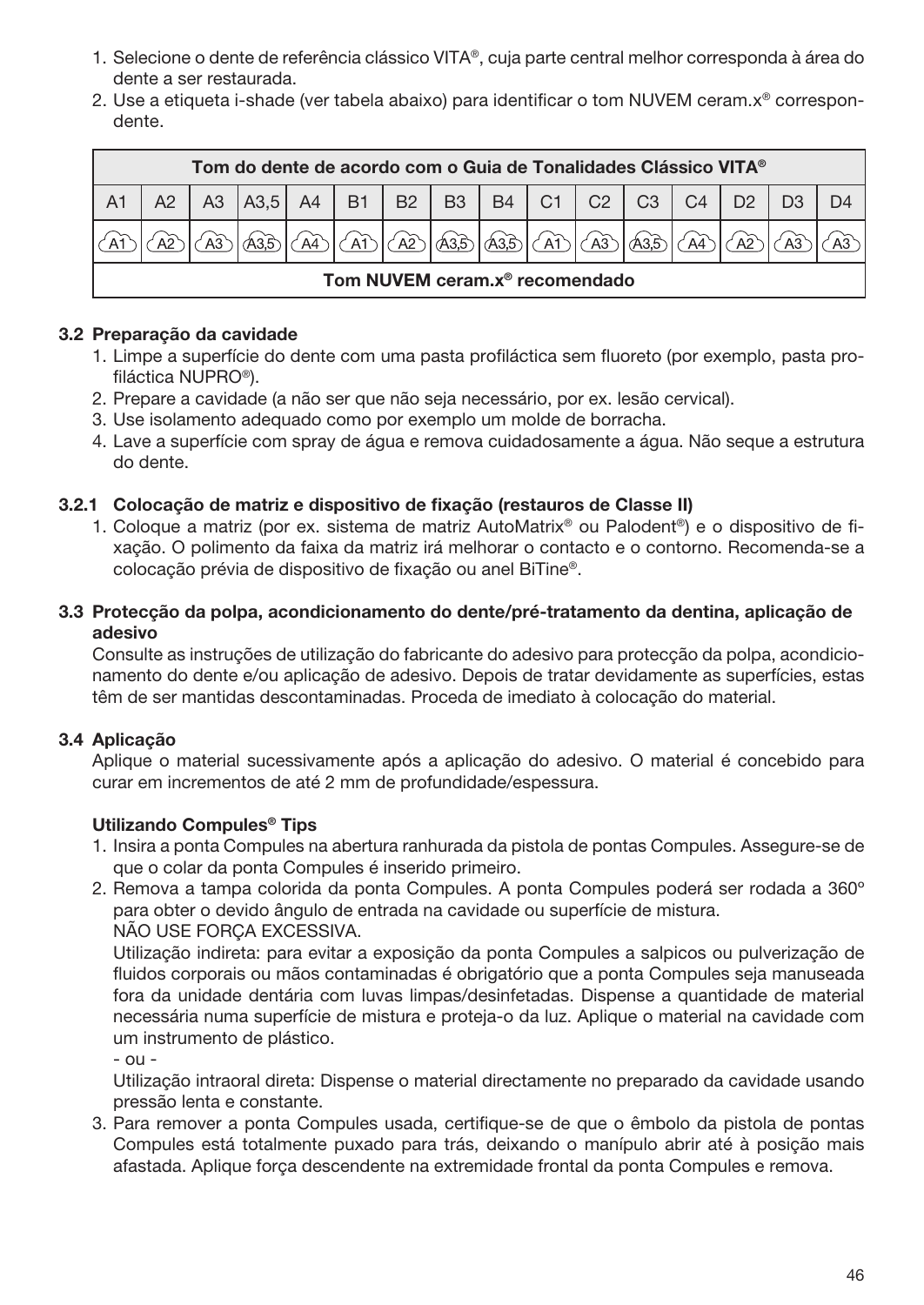#### Força excessiva.

Lesões.

- 1. Aplique uma pressão lenta e constante na pistola de pontas Compules.
- 2. Não use força excessiva. Poderá acontecer a ruptura da ponta Compules ou a ejecção da pistola de pontas Compules.

#### Utilizando as seringas



#### Evite a contaminação da seringa.

Para evitar a exposição da seringa a salpicos ou a pulverização de fluidos corporais ou a mãos contaminadas é obrigatório que a seringa seja manuseada fora da unidade dentária com luvas limpas/desinfetadas.

- 1. Retire a tampa.
- 2. Rode o manípulo da seringa devagar no sentido dos ponteiros do relógio e dispense a quantidade necessária de material numa superfície de mistura.
- 3. Aponte a extremidade frontal da seringa para cima e rode o manípulo no sentido inverso ao dos ponteiros do relógio para evitar que o material escorra.
- 4. Feche imediatamente a seringa com a tampa.
- 5. Proteja o material restaurador na superfície de mistura contra a luz.

#### 3.4.1 Aplicação do restaurador ceram.x®

- 1. Preencha toda a cavidade por etapas. Cada camada ≤ 2 mm.
- 2. Deixe curar cada camada de acordo com a tabela que se segue [3.5 Cura por luz].

#### 3.5 Cura por luz

1. Fotopolimerize cada incremento com uma luz de fotopolimerização adequada<sup>2</sup>. Fotopolimerize cada incremento durante 10 segundos quando utilizar uma luz de fotopolimerização como SmartLite® PS ou SmartLite® FOCUS® DENTSPLY com uma irradiância mínima de 800 mW/cm2 . Fotopolimerize o composto **durante 20 segundos** se a irradiância mínima for entre 500 mW/cm<sup>2</sup> e 800 mW/cm².

Consulte as recomendações do fabricante do aparelho de polimerização no respeitante à compatibilidade e aos parâmetros de polimerização.

#### Tempo de cura para incrementos de 2 mm

| Tonali-<br>dade | mW/cm <sup>2</sup> | sec | mm |
|-----------------|--------------------|-----|----|
| A1 - A4,        | $\geq 500$         | 20  | 2  |
| <b>BW</b>       | $\geq 800$         | ιດ  |    |



#### Tabela de tempos de fotopolimerização.

A tabela dos tempos de fotopolimerização acima também aparece em todas as embalagens exteriores.

<sup>2</sup> Fotopolimerização destinada a curar materiais que contenham iniciador de canforquinona (CQ). Pico do espectro no intervalo entre 440-480 nm.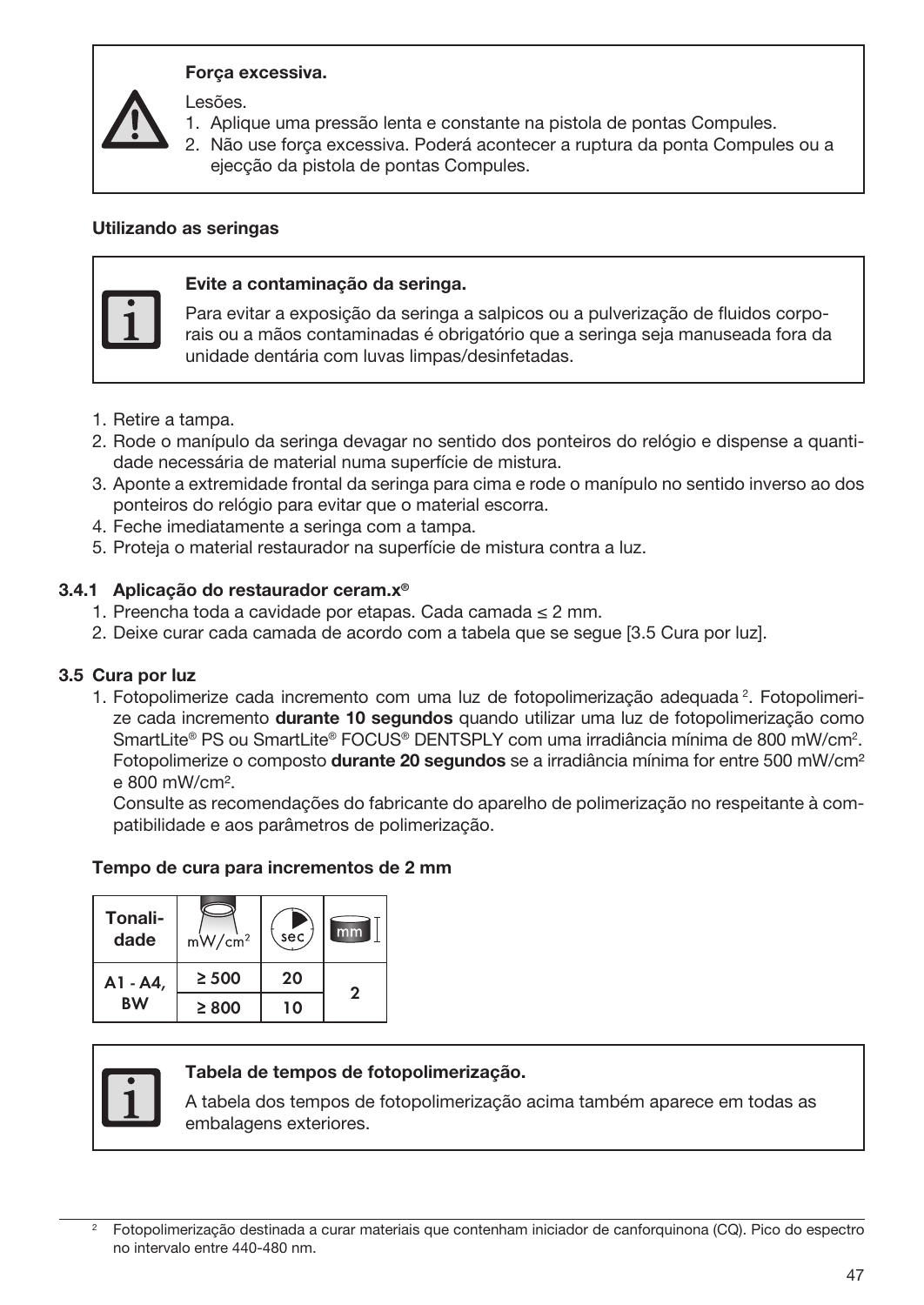## Cura insuficiente.

Polimerização inadequada.

- 1. Verificar a compatibilidade da luz de cura.
- 2. Verificar ciclo de cura.
- 3. Verificar saída de cura.
- 4. Fotopolimerize cada área de cada incremento durante o tempo de fotopolimerização recomendado.

## 3.6 Acabamento e polimento

- 1. Contorne o restauro com brocas de acabamento ou de diamante.
- 2. Use os dispositivos de acabamento Enhance® para um acabamento adicional.
- 3. Antes de polir, certifique-se de que a superfície se encontra suave e isenta de defeitos.
- 4. Para alcançar um alto brilho do restauro, recomendamos ceram.x® gloss, Enhance® e PoGo®, instrumentos de acabamento e polimento e pasta de polimento Prisma® Gloss™ Regular e Extrafina.

No contorno, acabamento e/ou polimento, siga as instruções de utilização do fabricante.

## 4 Higiene

#### 4.1 Pistola de pontas Compules

Para instruções de reprocessamento, consulte as Instruções de Utilização da Pistola de Pontas Compules, disponível na nossa página da Internet em www.dentsply.eu/IFU. Se solicitado, enviar-lhe-emos uma cópia grátis impressa das Instruções de Utilização no idioma que desejar no prazo de 7 dias. Pode utilizar o impresso de encomenda existente na nossa página da Internet para este fim.

#### 4.2 Pontas Compules – contaminação cruzada

#### Contaminação cruzada.

Infeção.

- 1. Não reutilize pontas Compules após uso intraoral e/ou se contaminadas.
- 2. Elimine as pontas Compules usadas por via intraoral e/ou contaminadas de acordo com os regulamentos locais.

#### 4.3 Seringas – contaminação cruzada

#### Contaminação cruzada.

Infeção.

- 1. As seringas não podem ser reprocessados.
- 2. Para evitar a exposição de seringas a salpicos ou a pulverização de fluidos corporais ou a mãos contaminadas é obrigatório que as seringas sejam manuseadas com luvas limpas/desinfetadas. Não reutilize as seringas de estiverem contaminados.
- 3. Elimine as seringas contaminados de acordo com os regulamentos locais.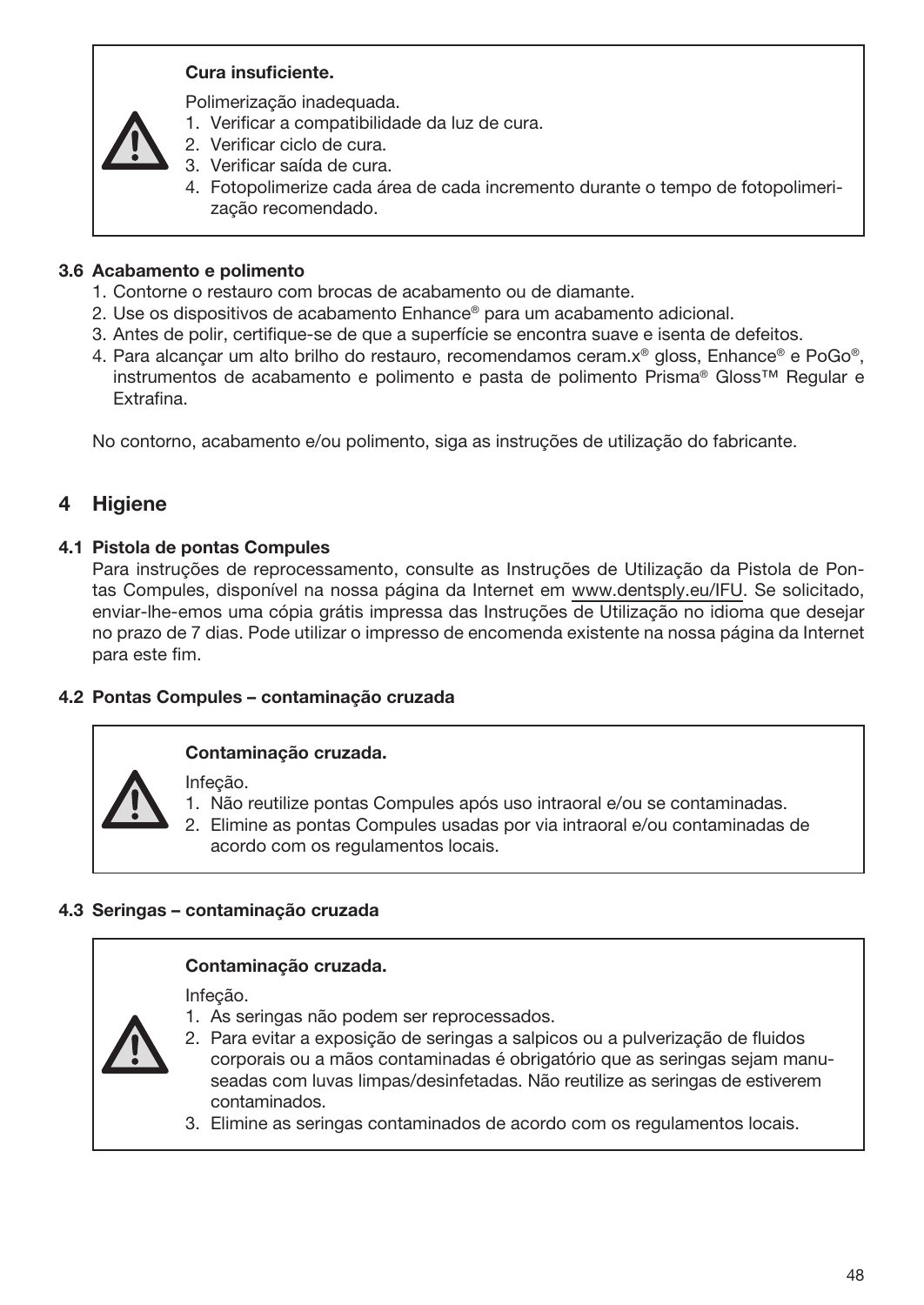#### Contaminação cruzada.

Infeção.

1. A escala de cores e os separadores individuais da escala de cores não podem ser reprocessados.



- 2. Para evitar a exposição da escala de cores e dos separadores individuais da escala de cores a salpicos ou a pulverização de fluidos corporais ou a mãos contaminadas é obrigatório que a escala de cores e os separadores individuais da escala de cores sejam manuseados com luvas limpas/desinfetadas. Não reutilize a escala de cores e os separadores individuais da escala de cores de estiverem contaminados.
- 3. Elimine a escala de cores e os separadores individuais da escala de cores contaminados de acordo com os regulamentos locais.

# 5 Número de lote  $(\Box)$  e data de validade  $(2)$

- 1. Não usar depois da expiração da data de validade. Indicação em conformidade com a norma ISO: "AAAA-MM"
- 2. Os seguintes números devem ser indicados em toda a correspondência:
	- Número de referência do produto
	- Número de lote
	- Data de validade

#### © DENTSPLY DeTrey 2016-04-15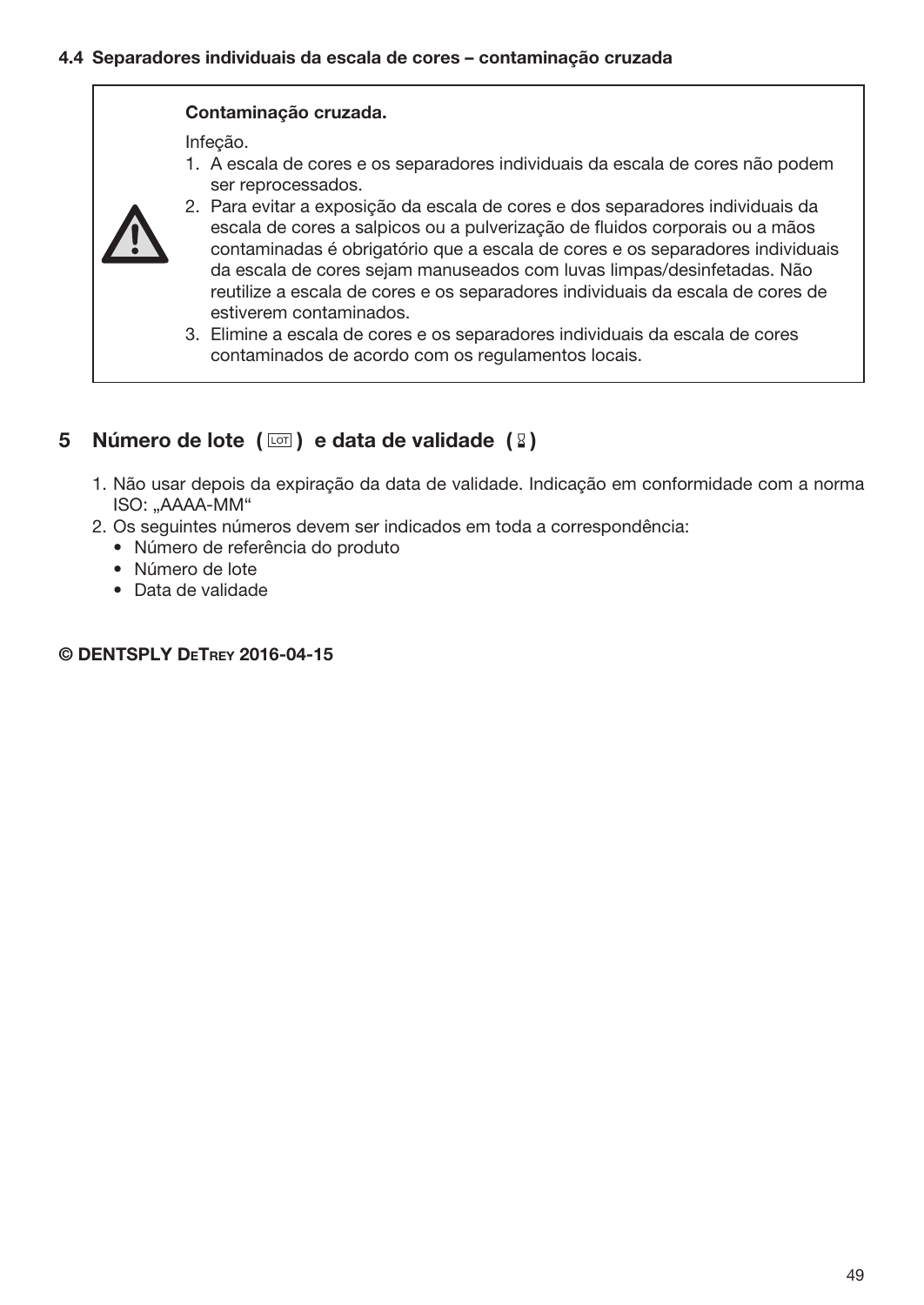

# Universalt nanokeramiskt fyllningsmaterial

#### VARNING: Endast för dentalt bruk.

| Innehåll | Sida |
|----------|------|
|          |      |
|          |      |
|          |      |
|          |      |
|          |      |

# 1 Produktbeskrivning

ceram.x® är en ljushärdande, röntgenkontrasterande nano-keram, en universalkomposit baserad på SphereTEC™ fillerteknologi, indikerad för både direkta och indirekta restaurationer.

SphereTEC™ tekniken bygger på sfäriska, granulerade fillerpartiklar som ger en kullagereffekt med hanteringsegenskaper som tar ceram.x® till nästa nivå:

- ceram.x® adapterar enkelt till kavitetsytan, men fastnar inte på instrumentet.
- ceram.x® är lätt att skulptera och har en hög elastisitet.
- ceram.x® ger en fast konsistens, men är ändå lätt att trycka ur kapseln.

ceram.x® består av fem universella CLOUD nyanser, mellantranslucenta färger (A1) til (A4).

Varje CLOUD nyans är utvecklad att överensstämma med ett antal olika VITA® 1 färger. Som helhet täcker de 5 CLOUD nyanserna samtliga 16 VITA® färger och möjliggör optimalt estetiska kliniska resultat. Dessutom är en av "bleach" färgerna (BW) speciellt lämpad för blekta tänder.

De sfäriska granulerade fillerpartiklarna bestående av submikroba primära glaspartiklar, ger en snabb och enkel polering med en enastående glans.

## 1.1 Förpackningsformer

- Fördoserade kapslar (Compules® Tips)
- Sprutor (med undantag för BW)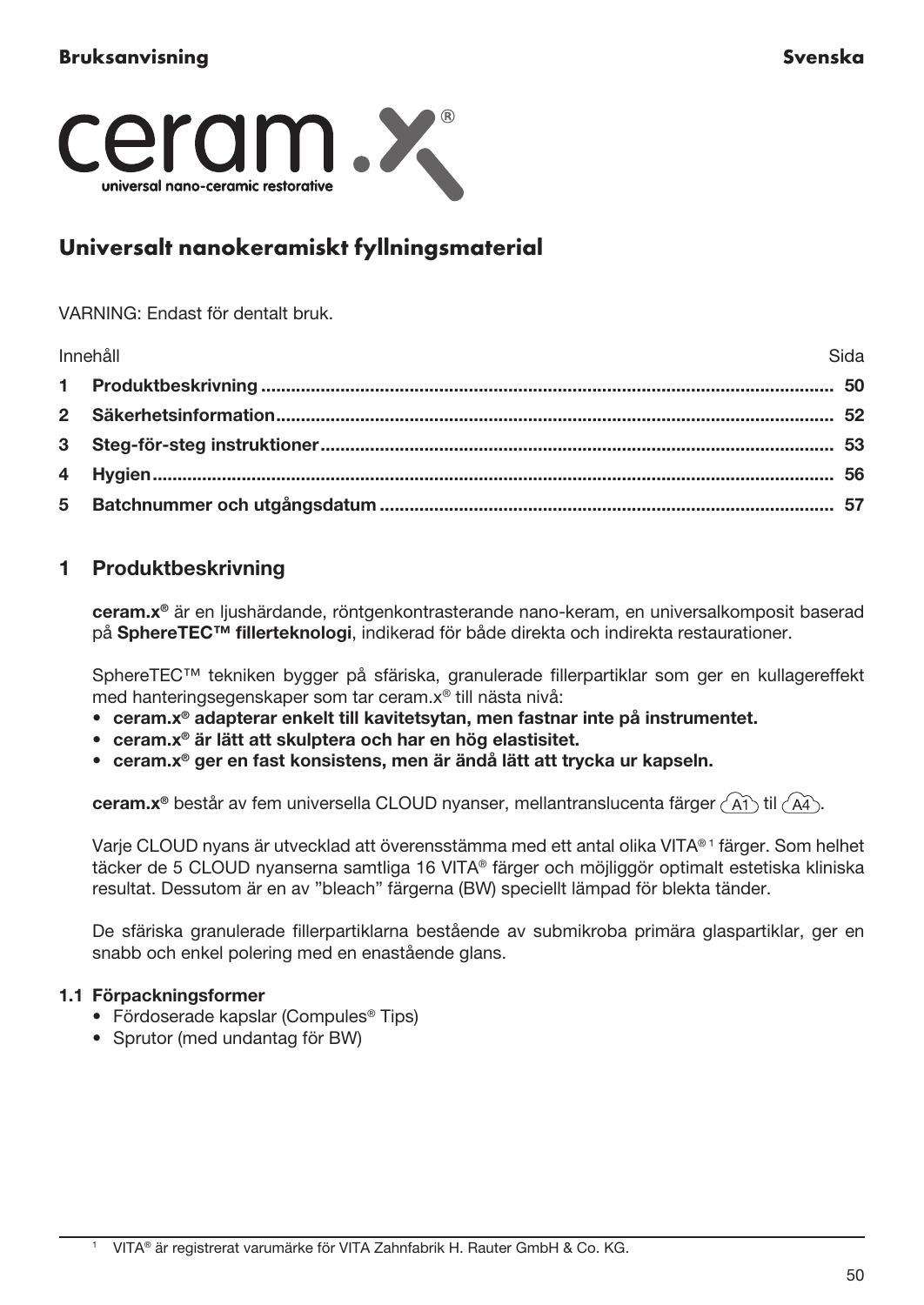## 1.2 Innehåll

- Metakrylatmodifierat polysiloxan (organiskt modifierad keram)
- Dimetakrylatresiner
- Fluorescerande pigment
- UV-stabilisator
- Stabilisator
- Kamferkinon
- Etyl-4(dimetylamino)benzoat
- Bis(4-metylfenyl)iodonium hexafluorfosfat
- Barium-aluminium-boro-silikatglas
- Ytterbium-fluoride
- Järnoxidpigment och titanoxidpigment beroende på nyans

#### Fillersystem baserat på SphereTEC™.



Fillersystemet består av bariumglas, förpolymeriserad filler och ytterbiumfluorid (77-79 vikt-% eller 59-61 volym-%). Ytterligare innehållsämnen är katalysatorer, additiv, stabilisatorer och pigment (~1 vikt-%, beroende på nyans). Den totala mängden oorganisk filler är 72-73 vikt-% (48-50 volym-%). Partikelstorleken för oorganiska fillers är från 0,1 till 3,0 μm.

#### 1.3 Indikationer

- Direkta restaurationer i samtliga kavitetsklasser i anteriora och posteriora tänder.
- Indirekt tillverkning av inlays, onlays och skalfasader.

## 1.4 Kontraindikationer

• Användning på patienter med tidigare allergi mot metakrylatresiner eller någon av de övriga ingående komponenterna.

## 1.5 Kompatibla adhesiver

Materialet kan användas tillsammans med alla (met)akrylat baserade dentin/emalj adhesiver som t.ex DENTSPLY's Prime&Bond och Xeno sortiment adhesiver.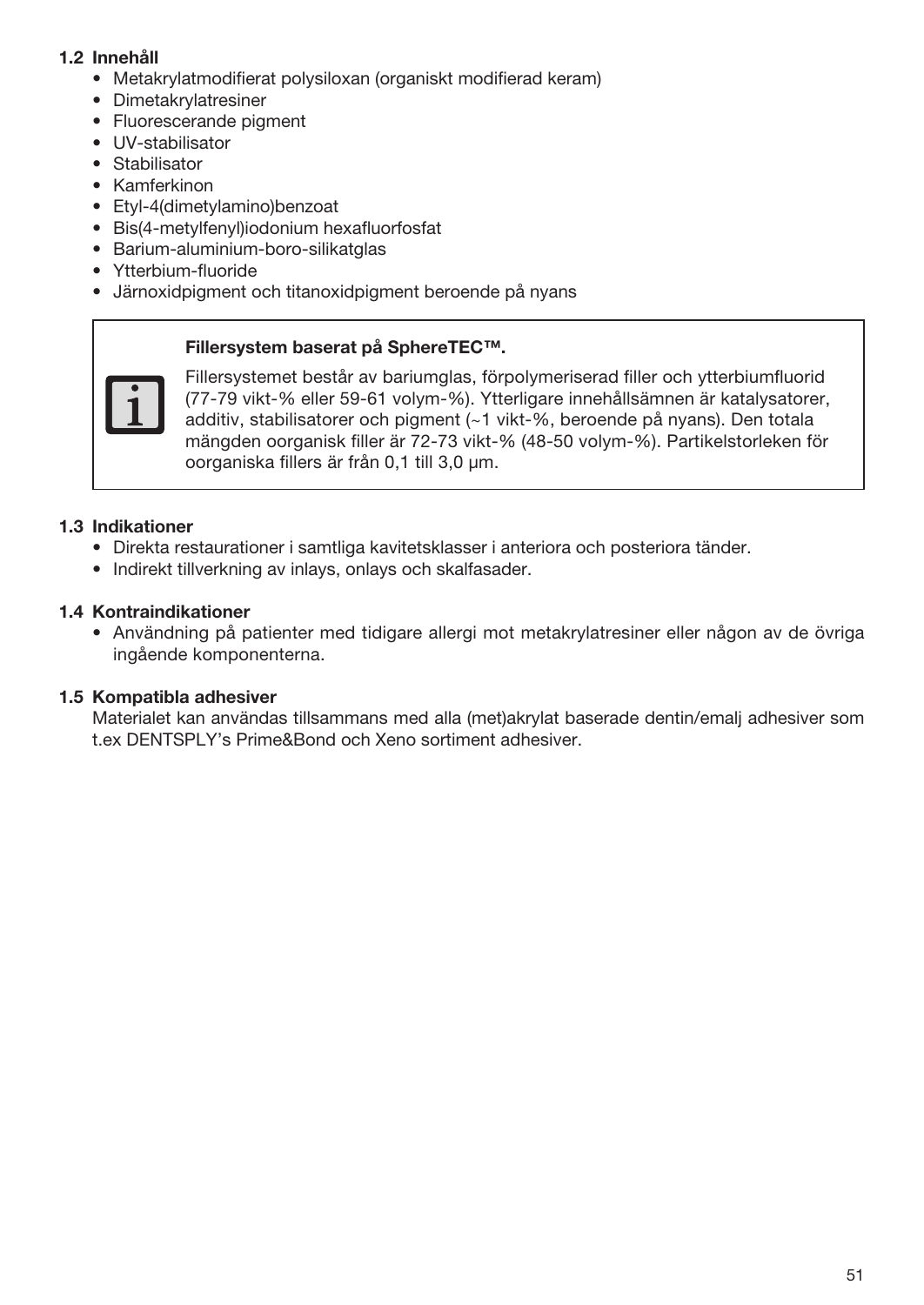# 2 Säkerhetsinformation

Var uppmärksam på följande allmänna säkerhetsföreskrifter samt de speciella säkerhetsföreskrifter som finns i andra avsnitt av denna "Bruksanvisning".

## Säkerhetssymbol.

- Detta är varningssymbolen. Den används för att uppmärksamma dig på eventuella skaderisker.
- Följ säkerhetsanvisningarna för denna symbol för att undvika skador.

## 2.1 Varning

Materialet innehåller metakrylater och polymeriserbara monomerer vilka kan vara irriterande på hud, ögon och oral slemhinna, och ev. orsaka sensibilisering vid hudkontakt och allergisk kontaktdermatit hos känsliga individer.

- Undvik ögonkontakt för att förhindra irritation och ev. skada på hornhinnan. Om ögonkontakt sker, skölj omgående med rikliga mängder vatten och sök läkarvård.
- Undvik hudkontakt för att förhindra irritation och ev. allergisk reaktion. Vid kontakt, kan rödaktiga utslag ses på huden. Om hudkontakt sker, avlägsna materialet med bomull och alkohol samt tvätta noga med tvål och vatten. Vid hudöverkänslighet eller hudutslag, avbryt användningen och sök läkarvård.
- Undvik kontakt med oral mjukvävnad/slemhinna för att förhindra inflammation. Om oavsiktlig kontakt sker, avlägsna materialet från vävnaderna. Spola slemhinnan med rikliga mängder vatten. Avlägsna vattnet och låt patienten spotta ut. Om inflammationen i slemhinnan kvarstår, sök läkarvård.

#### 2.2 Försiktighet

Denna produkt skall endast användas i enlighet med "Bruksanvisningen".

All användning av denna produkt som ej sker i överensstämmelse med "Bruksanvisningen", sker efter tandläkarens eget godtycke och på eget ansvar.

- Om produkten kylförvarats ska den uppnå rumstemperatur innan användning.
- Vidtag skyddande åtgärder för både tandläkarteam och patienter; använd glasögon och kofferdam i enlighet med bästa lokala praxis.
- Sprutorna och Compules® Tips kan inte upparbetas. För att skydda sprutor och Compules® Tips (vid indirekt användning) mot droppar eller stänk från kroppsvätskor eller kontaminerade händer, är det nödvändigt att delarna hanteras med rena/desinficerade handskar utanför behandlingsrummet. Kasta bort om de kontaminerats.
- Compules® Tips kan antingen användas för direkt applicering av materialet i kaviteten eller indirekt genom att först placera materialet på en platta. Om ampullen använts intraoralt ska den kasseras för att minimera risken för korskontaminering.
- Använd Compules® Tips tillsammans med kompositpistoler avsedda för ändamålet. Vår rekommendation är Compules® Tips pistol.
- Compules® Tips pistolen är endast avsedd för att användas med Compules® eller Compula® Tips från DENTSPLY.
- För mer information vänligen läs användarinstruktioner gällande Compules® Tips pistol.
- Färgguiden och enskilda hållare till färgguiden kan inte upparbetas. För att skydda färgguiden och enskilda hållare till färgguiden mot droppar eller stänk från kroppsvätskor eller kontaminerade händer, är det nödvändigt att färgguiden och enskilda hållare till färgguiden hanteras med rena/desinficerade handskar.
- Det ska gå lätt att trycka ut materialet ur ampullen. ANVÄND INTE ÖVERDRIVEN KRAFT. Överdriven kraft kan leda till att ampullen går sönder eller att den lossnar från Compules® Tips pistolen.
- Efter användning, förslut sprutor omedelbart.
- Kontamination med saliv, blod eller gingival vätska vid applicering kan leda till en suboptimal fyllning. Använd därför adekvat skydd såsom kofferdam.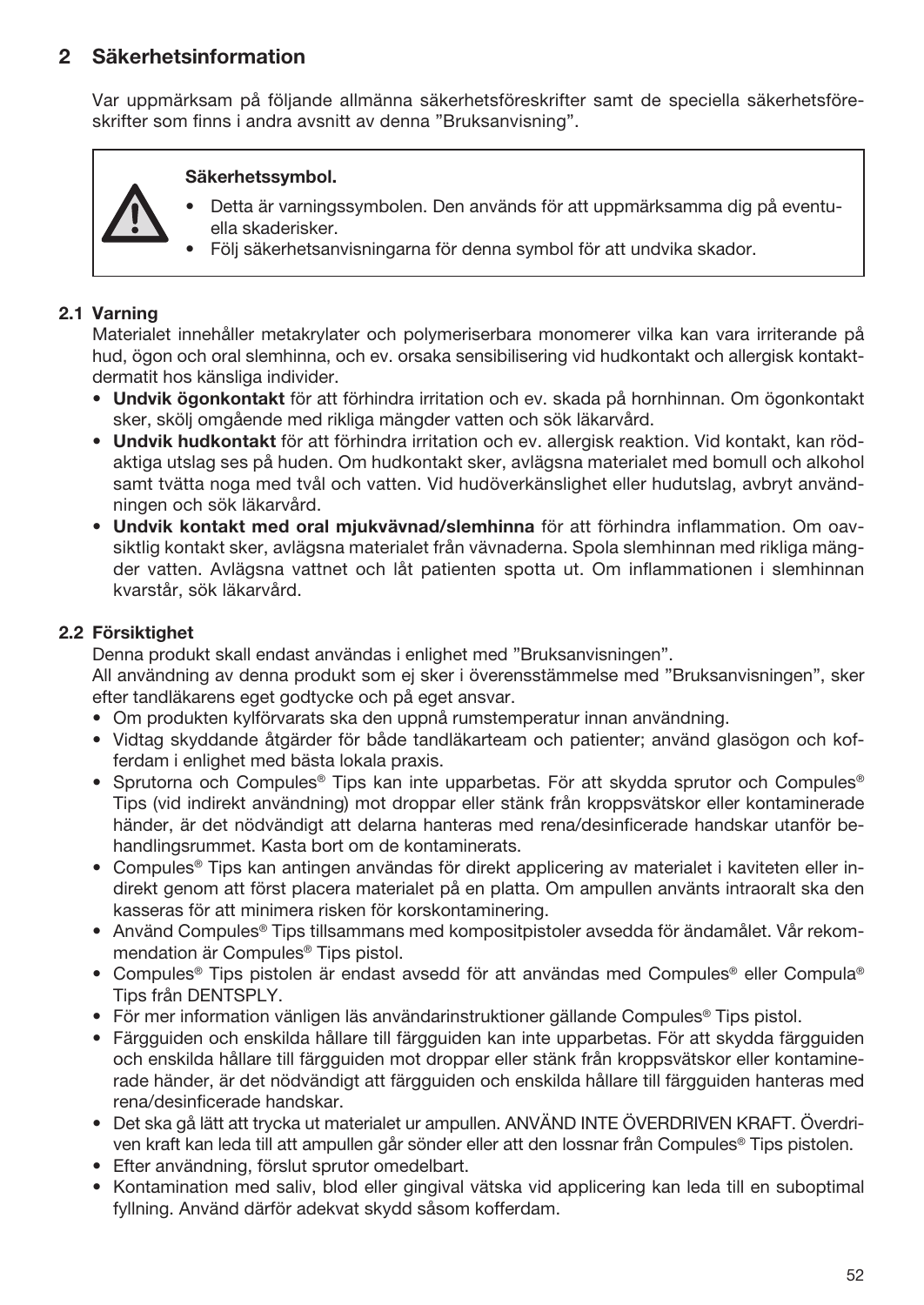- Interaktioner:
	- Använd inte materiel som innehåller eugenol eller väteperoxid i kombination med denna produkt, eftersom de kan hindra produkten från att härda som den skall.

## 2.3 Biverkningar

- Ögonkontakt: Irritation och ev. skada på hornhinnan.
- Hudkontakt: Irritation och ev. allergisk reaktion. Rödaktiga utslag kan ses på huden.
- Slemhinnor: Inflammation (se Varning).

## 2.4 Förvaring

Olämpliga förvaringsförhållanden kan förkorta hållbarheten och leda till att produkten blir funktionsoduglig.

- Förvara i tillslutna förpackningar mellan 2 ºC och 28 °C.
- Undvik direkt solljus och skydda från fukt.
- Frys ej.
- Använd ej efter utgånget datum.

# 3 Steg-för-steg instruktioner

## 3.1 Färgval

- 1. Innan val av färg, rengör tandytan från plack och eventuella fläckar med hjälp av putspasta.
- 2. Gör färgvalet när tanden är fuktig.

Vid färgval finns det två hjälpmedel:

- ceram.x® färgguide. Består av flikar tillverkade av komposit med optiska egenskaper nära orginalet ceram.x®.
- VITA® klassiska färgskala i kombination med en i-shade etikett. ceram.x® i-shade etiketten underlättar färgvalet genom hänvisning till någon av de fem CLOUD nyanserna som överensstämmer med valet av 16 VITA® färgen.

## 3.1.1 Färgval med hjälp av den medföjande färgskalan för ceram.x®

1. Använd färgflikarna på ceram.x® färgguiden för att välja den CLOUD nyans som närmast överensstämmer med tandytan som ska restaureras.



## Undvik att kontaminera färgguiden.

För att skydda färgguiden mot droppar eller stänk från kroppsvätskor eller kontaminerade händer, är det nödvändigt att färgguiden hanteras med rena/desinficerade handskar utanför behandlingsrummet. För att välja färg, avlägsna de enskilda färgflikarna från färgguidens hållare.

## 3.1.2 Färgval med hjälp av den klassiska VITA® skalan tillsammans med i-shade etiketten



### Ha i-shade etiketten i beredskap.

För att säkerställa att etiketten alltid finns tillhands, rekommenderas att den klistras fast på baksidan av VITA® färgskalan.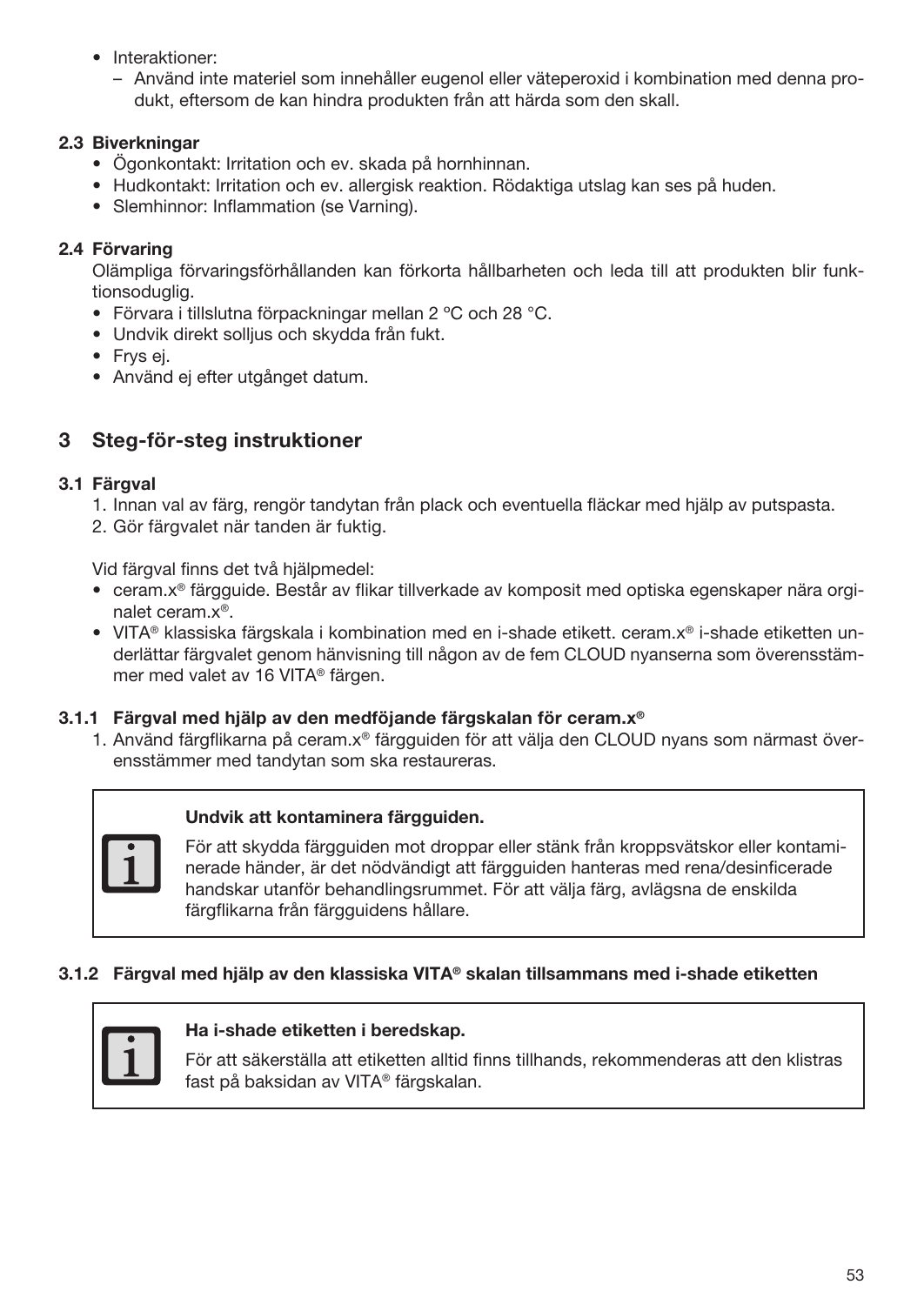- 1. Välj den VITA® färg som närmast överensstämmer med färgen på den tand som ska restaureras.
- 2. Använd därefter i-shade etiketten (se skalan nedan) för att hitta en matchande ceram.x® CLOUD nyans.

|                | Tandfärger i enlighet med VITA® klassiska färgguide |    |                           |  |    |                  |      |          |  |    |           |                |                |  |
|----------------|-----------------------------------------------------|----|---------------------------|--|----|------------------|------|----------|--|----|-----------|----------------|----------------|--|
| A <sub>1</sub> |                                                     | A3 | A3,5 A4 B1 B2 B3 B4 C1 C2 |  |    |                  |      |          |  |    | $C3$ $C4$ |                | D <sub>2</sub> |  |
|                |                                                     |    |                           |  | AT | $\bigtriangleup$ | ക്കാ | $\log 2$ |  | A3 | A3,5      | A <sub>4</sub> |                |  |
|                | Rekommenderad ceram.x <sup>®</sup> CLOUD nyans      |    |                           |  |    |                  |      |          |  |    |           |                |                |  |

## 3.2 Kavitetspreparation

- 1. Rengör tandytan med en fluorfri putspasta (t. ex. NUPRO®).
- 2. Preparera kaviteten (förutom om det inte är nödvändigt, t. ex. vid cervikala läsioner).
- 3. Använd adekvat skydd så som kofferdam.
- 4. Rengör tandytan med vatten/luft bläster och sug upp överskottsvattnet. Torka inte ut tandytan.

### 3.2.1 Placering av matris och kil (Klass II kaviteter)

- 1. Placera matrisbandet (t. ex. AutoMatrix® eller Palodent® matrissystem) och kila. Punsning av matrisbandet kommer att ge en bättre kontaktpunkt och anatomi. Kilar och retentionsringar (BiTine®-ringar) rekommenderas för separering.
- 3.3 Pulpaskydd, konditionering av tanden, förbehandling av dentin, applicering av adhesiv Läs respektive tillverkares rekommendation avseende instruktion för skydd av pulpa, etsning och/eller applicering av adhesiv. Undvik kontaminering av behandlad tandyta. Placera omgående kompositfyllningen.

## 3.4 Applicering

Placera omgående fyllningen i lager ovanpå adhesiven. Materialet appliceras i lager om 2 mm djup/tjocklek.

## Användning av Compules® Tips

- 1. Placera Compules® Tip i den skårade öppningen på Compules® Tips pistolen. Börja med ampullens krage.
- 2. Avlägsna den färgade skyddshatten från Compules® Tips ampullen. Compules® Tips ampullen kan roteras 360° för bättre åtkomst i kaviteten alt. kan materialet placeras på ett blandningsblock.

#### ANVÄND INTE ÖVERDRIVEN KRAFT.

Indirekt användning: För att skydda Compules® Tips mot droppar eller stänk från kroppsvätskor eller kontaminerade händer, är det nödvändigt att Compules® Tips hanteras med rena/ desinficerade handskar utanför behandlingsrummet. Tryck ut lämplig mängd material på ett blandningsblock och skydda från ljus. Applicera materialet i kaviteten med hjälp av ett plastinstrument.

- eller -

Direkt intraoral användning: Placera materialet sakta direkt i kaviteten med ett lugnt och jämnt tryck.

3. För att ta bort Compules® Tips ampullen från pistolen, säkerställ att pistolens pistong är helt retraherad, vilket gör att handtaget kan öppnas maximalt. Ta tag om Compules® Tips ampullens spets och avlägsna med en nedåtriktad kraft.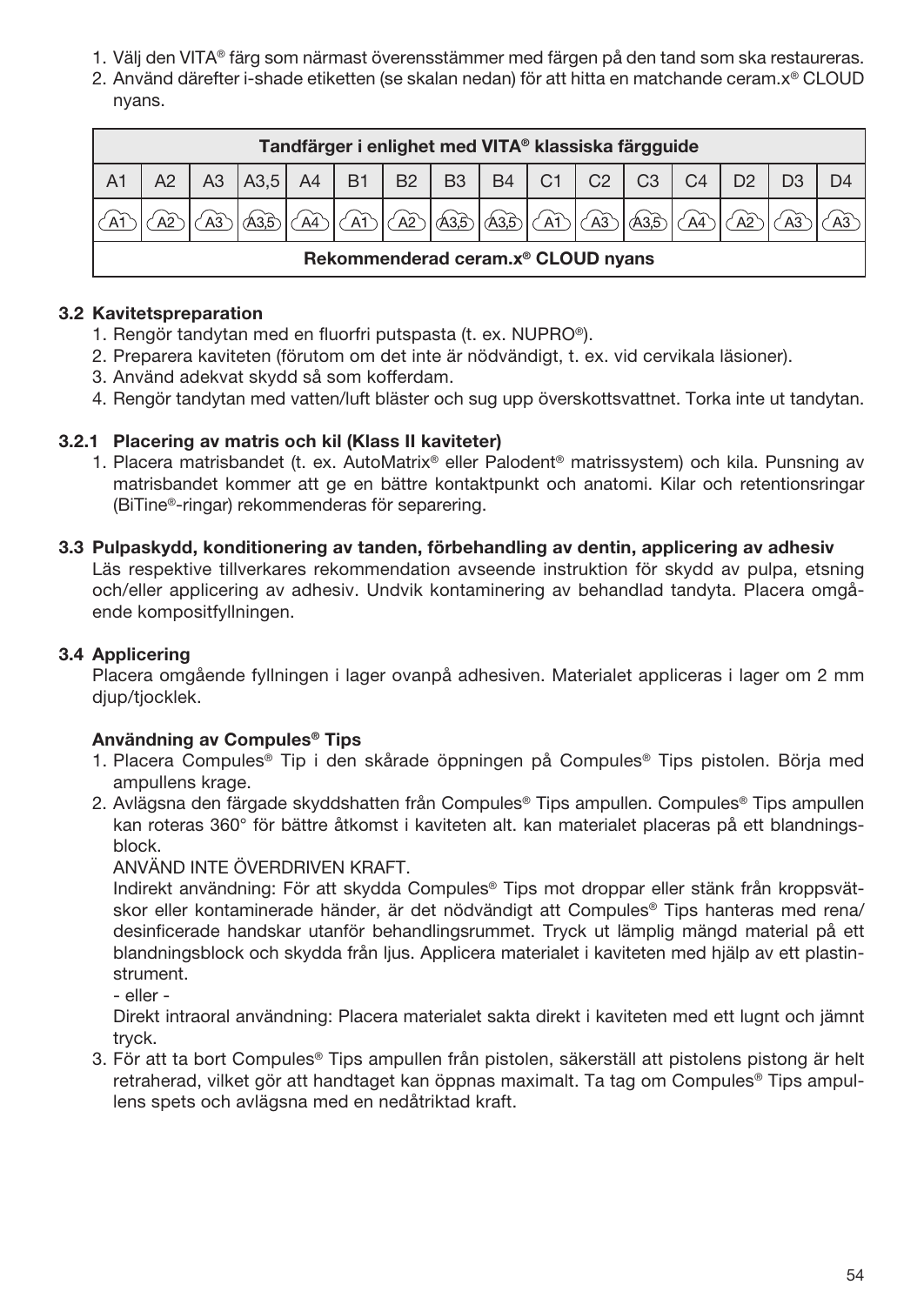## Överdriven kraft.

Skada.

- 1. Tryck långsamt med en jämn kraft på Compules® Tips pistolen.
- 2. Använd inte överdriven kraft. Compules® Tips ampullen kan gå sönder eller lossna från Compules® Tips pistolen.

#### Användning av spruta



#### Undvik att sprutan kontamineras.

För att skydda sprutan mot droppar eller stänk från kroppsvätskor eller kontaminerade händer, är det nödvändigt att sprutan hanteras med rena/desinficerade handskar utanför behandlingsrummet.

- 1. Ta bort skyddshatten.
- 2. Vrid långsamt handtaget medurs och applicera lagom med material på ett blandningsblock.
- 3. Rikta sprutan uppåt och vrid handtaget moturs för att förhindra att materialet läcker ut.
- 4. Förslut omedelbart sprutan med skyddshatten.
- 5. Skydda materialet på blandningsblocket från ljus.

#### 3.4.1 Applicera ceram.x®

- 1. Fyll kaviteten i lager om 2 mm.
- 2. Ljushärda varie lager enligt tabellen nedan [3.5 Ljushärdning].

#### 3.5 Ljushärdning

1. Ljushärda varje skikt med en lämplig härdljuslampa<sup>2</sup>. Härda varje skikt **i 10 sekunder** vid användning av en härdljuslampa som t.ex DENTSPLY SmartLite® PS eller SmartLite® FOCUS®, då de har en minimum irradians på 800 mW/cm².

Härda kompositen **i 20 sekunder** då minimum irradiansen är mellan 500 mW/cm<sup>2</sup> och 800 mW/cm².

Se tillverkarens råd och anvisningar för härdningslampan med avseende på kompatibilitet och härdning.

#### Härdtider för lager om 2 mm

| Färg      | $mW/cm^2$  | sec | mm |
|-----------|------------|-----|----|
| A1 - A4,  | $\geq 500$ | 20  | 2  |
| <b>BW</b> | $\geq 800$ | 10  |    |



#### Härdningstidtabell.

Härdningstidtabellen visas också på samtliga ytterförpackningar.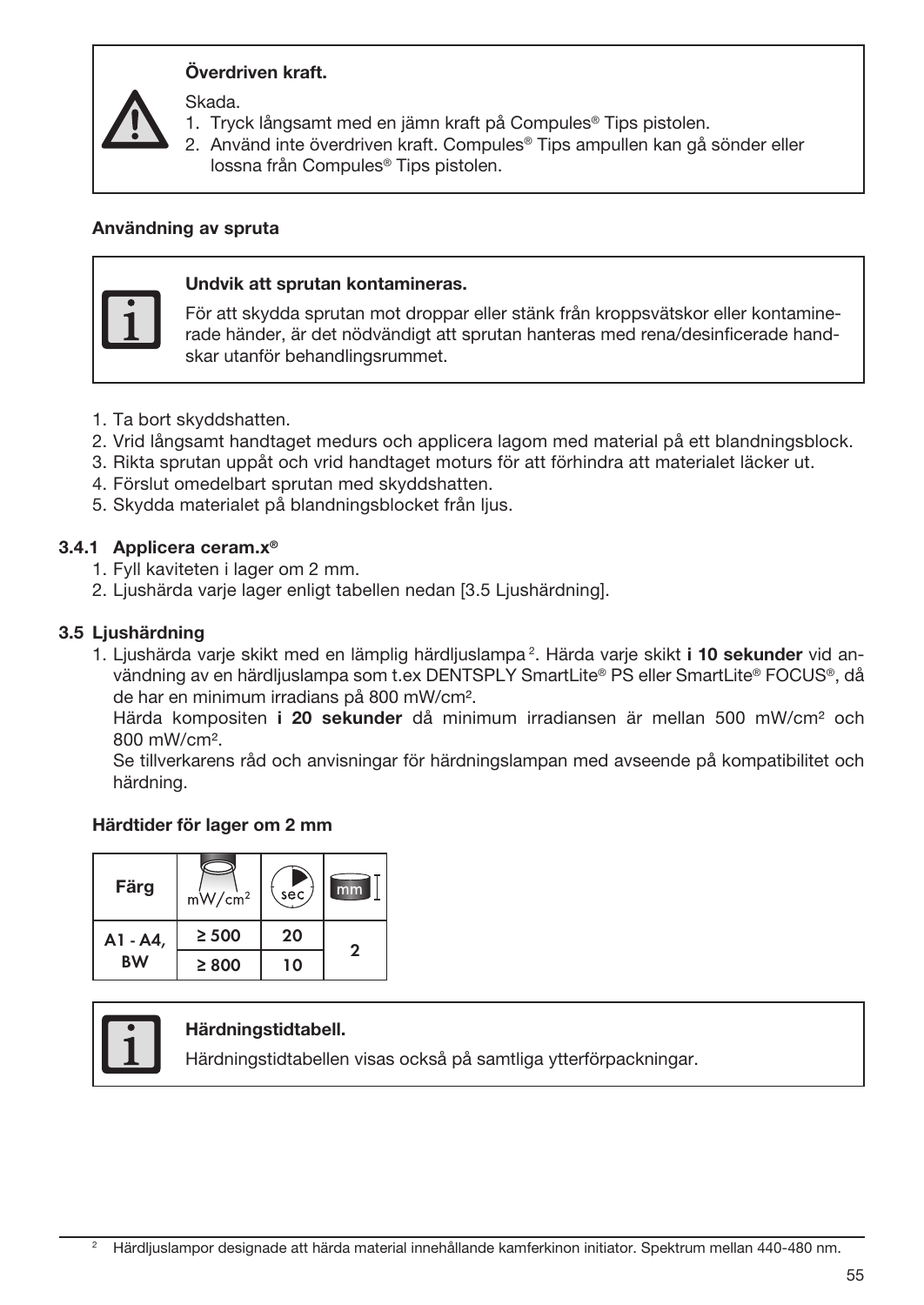## Otillräcklig ljushärdning.

Otillräcklig polymerisering.

- 1. Kontrollera att lampan är kompatibel.
- 2. Kontrollera ljuscykeln.
- 3. Kontrollera lampans uteffekt.
- 4. Härda varje skikt i rekommenderad härdningstid.

## 3.6 Konturering och polering

- 1. Konturering kan göras med hjälp av kontureringsborrar/diamanter.
- 2. Använd Enhance® för att få ytterligare konturer.
- 3. Kontrollera att ytan är slät och fri från defekter innan du polerar.
- 4. För att få en optimal lyster rekommenderar vi ceram.x® gloss, Enhance® och PoGo® för finishering och polering, och Prisma® Gloss™ Regular och Extrafine för lyster.

Följ respektive tillverkares instruktion avseende finishering och puts/polering.

# **Hygien**

#### 4.1 Compules® Tips pistol

För bruksanvisning hänvisas till Instructions for use gällande Compules® Tips pistol, som finns tillgänglig på vår hemsida www.dentsply.eu/IFU. Om så önskas sänder vi en papperskopia på instruktionen inom 7 dagar. Använd beställningsunderlaget på hemsidan.

## 4.2 Compules® Tips – korskontaminering

## Korskontaminering.

Infektion.

- 1. Återanvänd inte Compules® Tips efter intraoral användning eller om de blivit kontaminerade.
- 2. Kassera Compules® Tip enligt lokala föreskrifter.

## 4.3 Spruta – korskontaminering

Infektion.



#### Korskontaminering.

- 1. Sprutorna kan inte upparbetas. 2. För att skydda sprutor mot droppar eller stänk från kroppsvätskor eller kontaminerade händer, är det nödvändigt att sprutorna hanteras med rena/desinficerade handskar. Återanvänd ej sprutorna om de kontaminerats.
- 3. Kassera kontaminerade sprutor enligt lokala riktlinjer.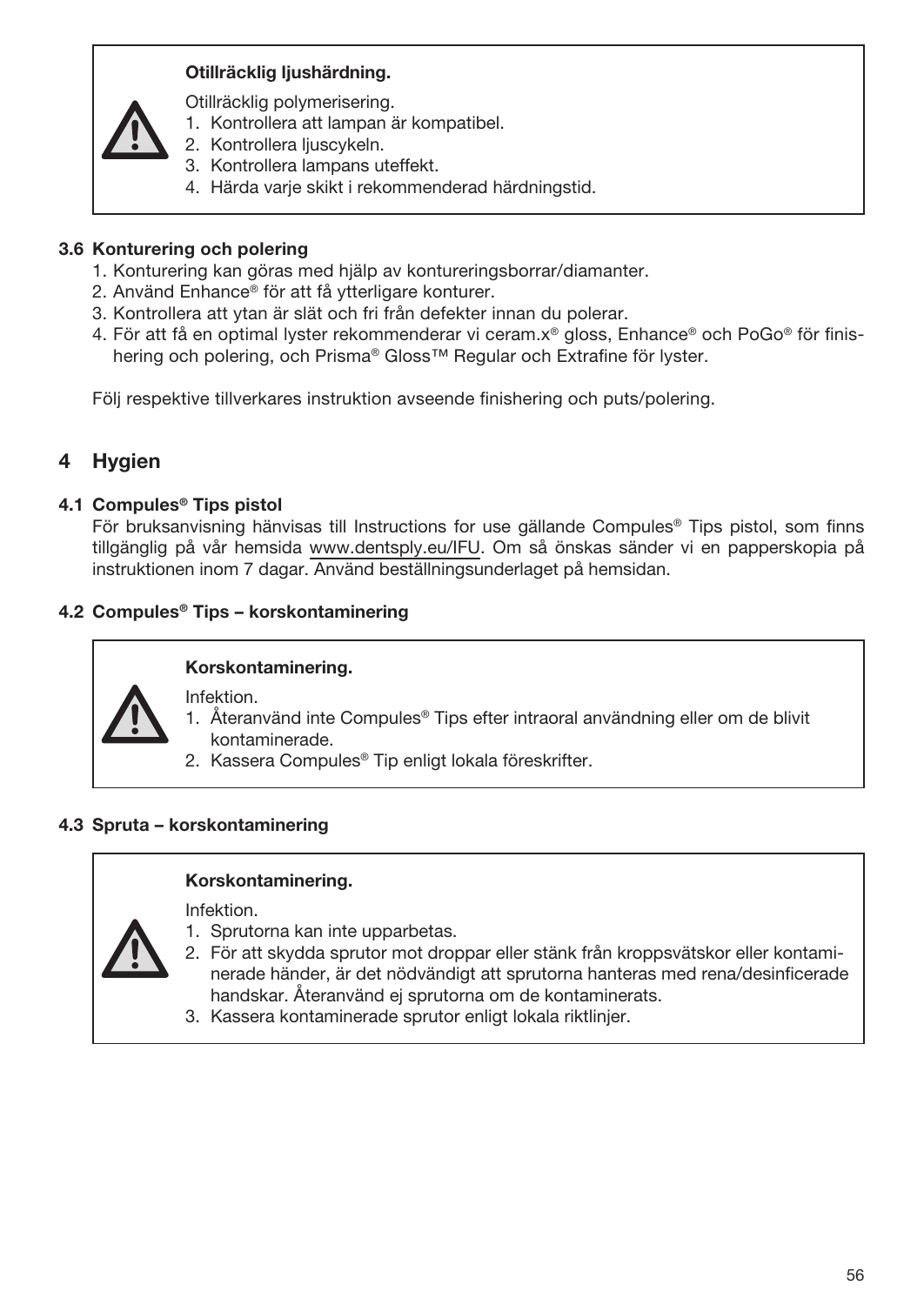#### Korskontaminering.

Infektion. 1. Färgguid och enskilda hållare till färgguid kan inte upparbetas.



- 2. För att skydda färgguid och enskilda hållare till färgguid mot droppar eller stänk från kroppsvätskor eller kontaminerade händer, är det nödvändigt att färgguid och enskilda hållare till färgguid hanteras med rena/desinficerade handskar. Återanvänd ej färgguid och enskilda hållare till färgguid om de kontaminerats.
- 3. Kassera kontaminerad färgguid och enskilda hållare till färgguid enligt lokala riktlinjer.

# 5 Batchnummer ( $\boxed{\circ}$ ) och utgångsdatum ( $\boxed{2}$ )

- 1. Använd ej efter utgånget datum. ISO standard använder: "ÅÅÅÅ-MM"
- 2. Följande nummer skall anges vid varje korrespondens:
	- Beställningsnummer
	- Batchnummer
	- Utgångsdatum

### © DENTSPLY DeTrey 2016-04-15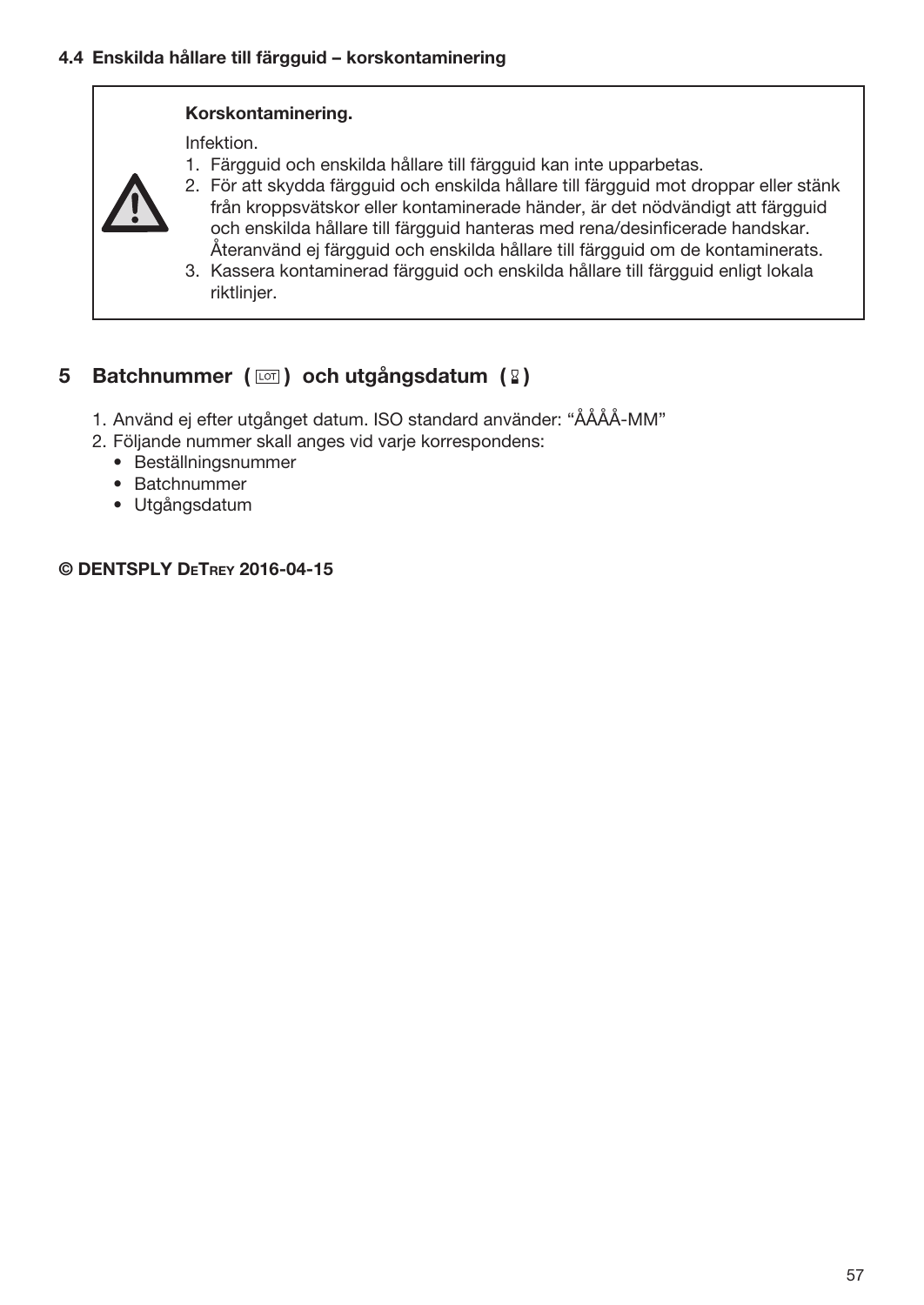

# Universeel Nano-Ceramic restauratiemateriaal

WAARSCHUWING: Uitsluitend voor tandheelkundig gebruik.

| Inhoud<br>Pagina |  |
|------------------|--|
|                  |  |
|                  |  |
|                  |  |
|                  |  |
|                  |  |

# 1 Productomschrijving

ceram.x® is een nano-keramisch, lichtuithardend, radiopaak, universeel composiet gebaseerd op de nieuwe SphereTEC™ vultechnologie geïndiceerd voor zowel directe als indirecte restauraties.

De bolvormige, gegranuleerde technologie genaamd SphereTEC™ leidt tot een kogellager effect dat de verwerkingseigenschappen van ceram.x® naar het volgende niveau brengt:

- ceram.x® past zich gemakkelijk aan in caviteiten, maar blijft niet aan de handinstrumenten plakken.
- ceram.x® laat zich eenvoudig vormgeven en heeft een hoge vormvastheid.
- ceram.x® geeft een stevige consistentie maar is tegelijkertijd gemakkelijk te extruderen uit de Compules® Tips.

ceram.x® bestaat uit vijf universele CLOUD tinten van intermediaire translucentie genaamd (A1) tot  $\widehat{AA}$ .

Elke CLOUD kleur is ontworpen om een kleurmatch te bereiken binnen het bereik van VITA® 1 kleuren. Als een geheel, dekken de vijf CLOUD kleuren alle 16 VITA® klassieke kleuren en zorgen voor esthetische klinische resultaten. Daarnaast is een bleach kleur (BW) beschikbaar voor gebleekte tanden.

De bolvormige, gegranuleerde vullers bestaande uit submicron primaire glasvulstoffen, zorgen voor een snelle en gemakkelijke polijstprocedure resulterend in een uitstekende glans.

#### 1.1 Leveringsvorm

- Voorgedoseerde Compules® Tips
- Spuitjes (behalve de BW kleur)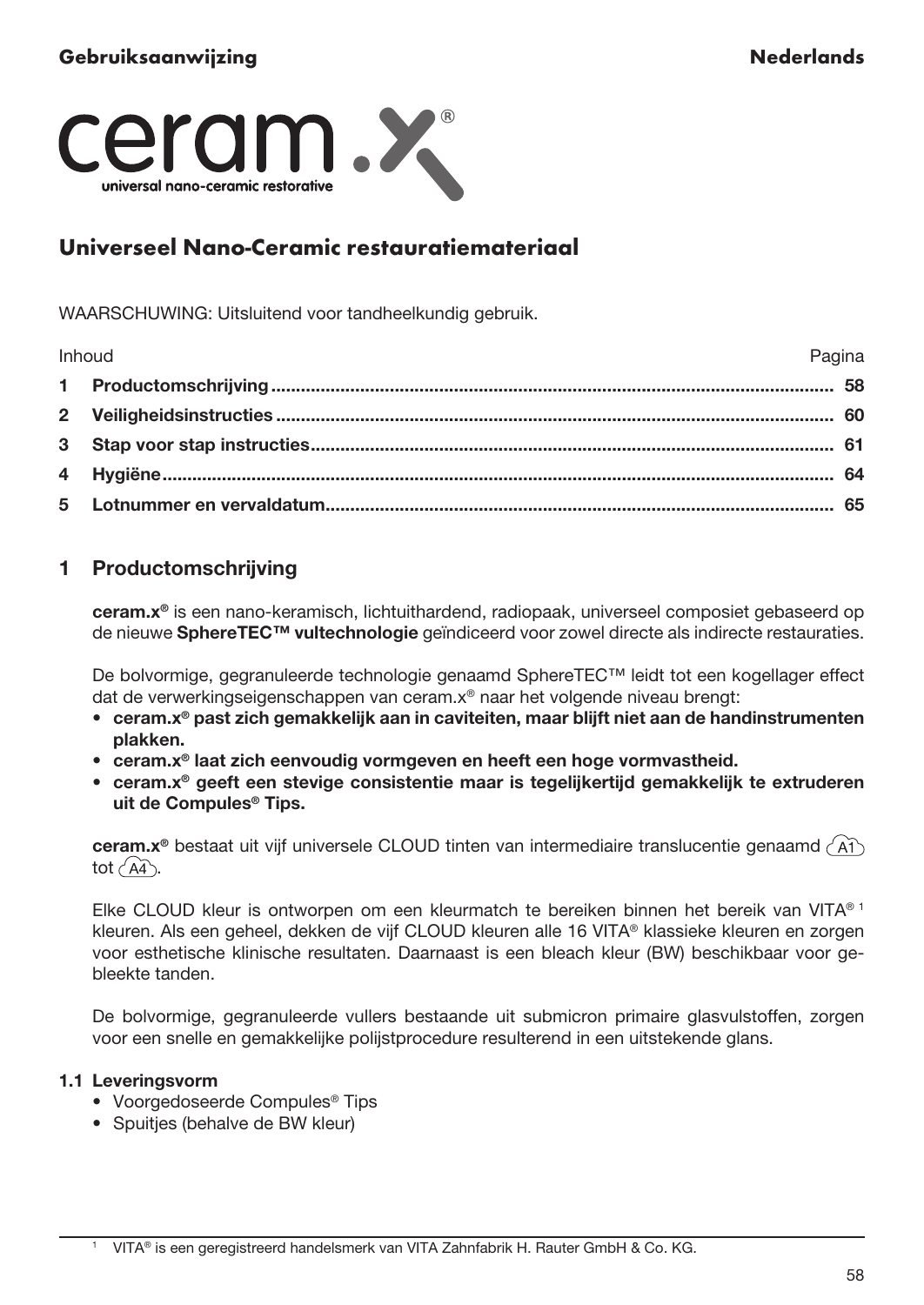## 1.2 Samenstelling

- Methacrylaat gemodificeerd polysiloxaan (organisch gemodificeerd ceramic)
- Dimethacrylaatharsen
- Fluorescentie pigment
- UV-stabilisator
- Stabilisator
- Kamferchinon
- Ethyl-4(dimethylamine)benzoaat
- Bis(4-methylfenyl)iodonium hexafluorfosfaat
- Bariumalumoborosilicaatglas
- Ytterbium fluoride
- IJzeroxidepigmenten en titaniumoxidepigmenten, afhankelijk van de kleur

#### Vulsysteem op basis van SphereTEC™.



Het vulsysteem bestaat uit bariumglas, geprepolymeriseerd vulmiddel en ytterbiumfluoride (77-79 massa-% of 59-61 volume-%). Aanvullende ingrediënten zijn katalysatoren, additieven, stabilisatoren en pigmenten (~1 massa-%, afhankelijk van de kleurnuance). De totale hoeveelheid anorganische vulmiddelen is 72-73 massa-% (48-50 volume-%). De partikelgrootte van de anorganische vulmiddelen varieert van 0,1 tot 3,0 μm.

## 1.3 Indicaties

- Directe restauraties van alle caviteitsklassen in anterieure en posterieure elementen.
- Indirecte restauraties: inlays, onlays en veneers.

## 1.4 Contra-indicaties

• Gebruik bij patiënten waarvan bekend is dat zij een allergie hebben voor methacrylaatharsen of één van de andere componenten.

## 1.5 Compatibele adhesieven

Het materiaal wordt gebruikt in combinatie met (meth)acrylaat-gebaseerde dentine/glazuur adhesieven zoals het DENTSPLY Prime&Bond en Xeno assortiment adhesieven.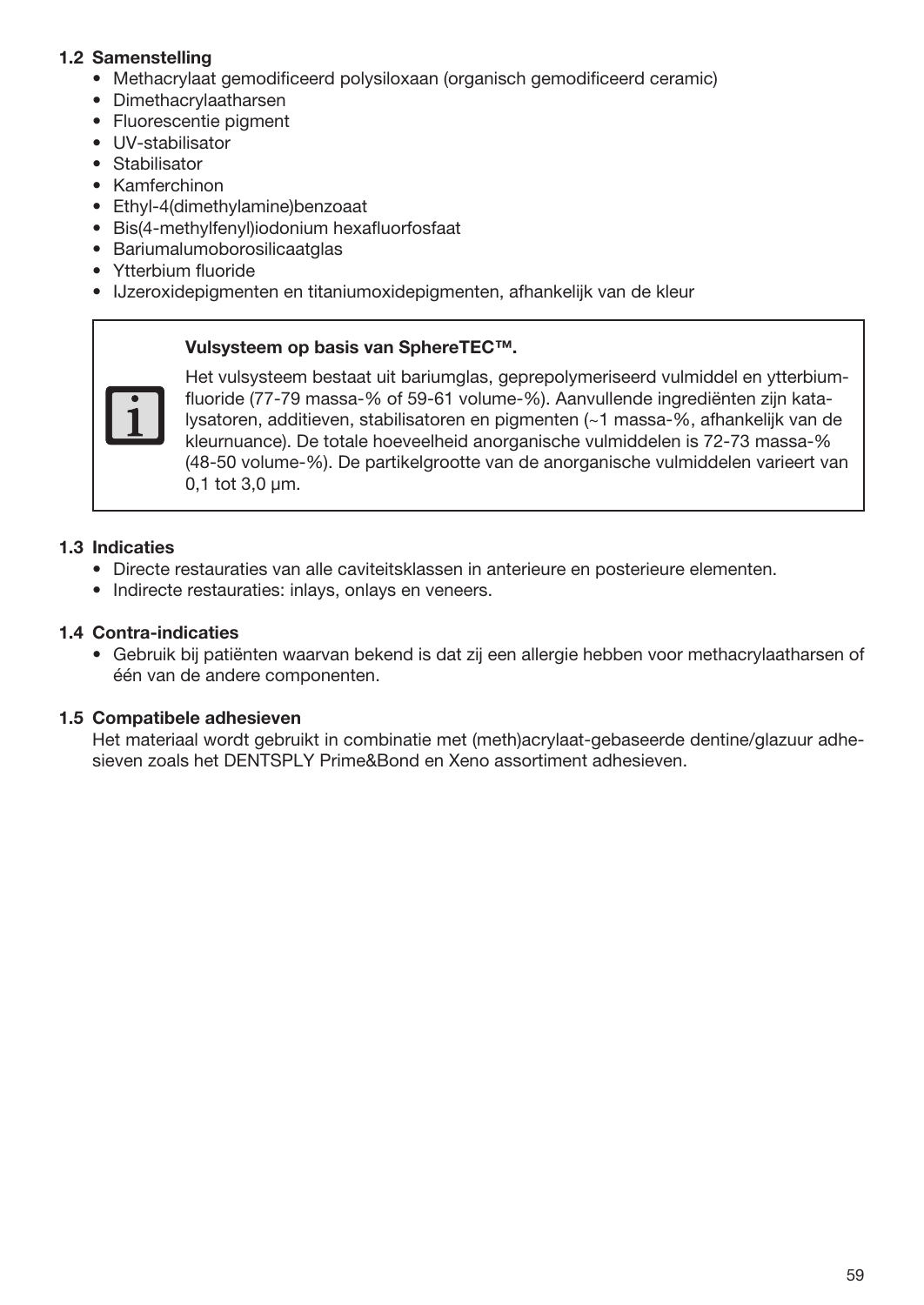# 2 Veiligheidsinstructies

Houd rekening met onderstaande algemene veiligheidsinstructies en de speciale veiligheidswaarschuwingen in andere hoofdstukken van deze gebruiksaanwijzing.

#### Veiligheidswaarschuwingssymbool.



- Dit is het veiligheidswaarschuwingssymbool. Het wordt gebruikt om u te waarschuwen voor potentieel gevaar voor persoonlijke verwonding.
- Sla acht op alle veiligheidswaarschuwingen die na dit symbool zijn opgenomen om mogelijke verwondingen te voorkomen.

## 2.1 Waarschuwingen

Dit materiaal bevat methacrylaten en polymeriseerbare monomeren die de huid, de ogen en de orale slijmvliezen kunnen irriteren en allergische contactdermatitis kunnen veroorzaken bij daarvoor gevoelige personen.

- Vermijd contact met de ogen om irritatie en mogelijk schade aan het hoornvlies te voorkomen. In geval van contact dient met ampel water te worden gespoeld en medische hulp te worden ingeroepen.
- Vermijd contact met de huid om irritatie en mogelijke allergische reacties te voorkomen. Bij huidcontact kan een rode huiduitslag optreden. Bij huidcontact dient het materiaal met een gaasje met alcohol te worden verwijderd en grondig met zeep en water te worden gewassen. Bij huidirritatie of -uitslag moet onmiddellijk met het gebruik worden gestopt en medische hulp worden ingeroepen.
- Vermijd contact met zachte orale weefsels/mucosa om ontstekingen te vermijden. Verwijder het materiaal van het weefsel wanneer accidenteel huidcontact plaats vindt. Spoel de mucosa met veel water en zuig het water af dan wel laat het uitspuwen. Als de ontsteking van de mucosa aanhoudt dient medische hulp te worden ingeroepen.

## 2.2 Voorzorgsmaatregelen

Dit product is alleen bedoeld om gebruikt te worden overeenkomstig met de instructies uit deze gebruiksaanwijzing.

Elke toepassing die daarvan afwijkt geschiedt naar goeddunken en uitsluitende verantwoording van de tandarts.

- Laat indien het materiaal in de koelkast werd bewaard op kamertemperatuur komen alvorens het te gebruiken.
- Gebruik voor het team en de patiënt beschermende middelen zoals beschermbrillen en cofferdam, in overeenstemming met de locale voorschriften.
- Spuiten en Compules® Tips kunnen niet worden hergebruikt. Om te voorkomen dat spuitjes en Compules® Tips (wanneer gebruikt voor indirecte toepassing) worden blootgesteld aan spatten of spetteren van lichaamsvloeistoffen of besmette handen, is het verplicht dat de materialen worden behandeld buiten de tandheelkundige unit met schone/gedesinfecteerde handschoenen. Verwijder verontreinigde producten en instrumenten.
- Compules® Tips kunnen intraoraal worden gebruikt voor directe applicatie van het vulmateriaal in de caviteit of voor indirecte applicatie door het materiaal eerst op een mengblokje te plaatsen. Gooi na intraoraal gebruik de Compules® Tips weg en gebruik ze, ter voorkoming van kruisbesmetting, niet bij een volgende patiënt.
- Aanbevolen wordt Compules® Tips met de Compules® Tips Gun te gebruiken.
- De Compules® Tips Gun is alleen bedoeld voor gebruik, in combinatie met DENTSPLY Compules of Compula tipjes.
- Voor verdere informatie zie de Compules® Tips Gun gebruiksaanwijzing.
- Kleursleutels en individuele kleurtabs kunnen niet worden hergebruikt. Om te voorkomen dat de kleursleutels en individuele kleurtabs worden blootgesteld aan spatten of spetteren van lichaamsvloeistoffen of besmette handen, is het verplicht dat de kleursleutel en individuele kleurtabs worden behandeld met schone/gedesinfecteerde handschoenen.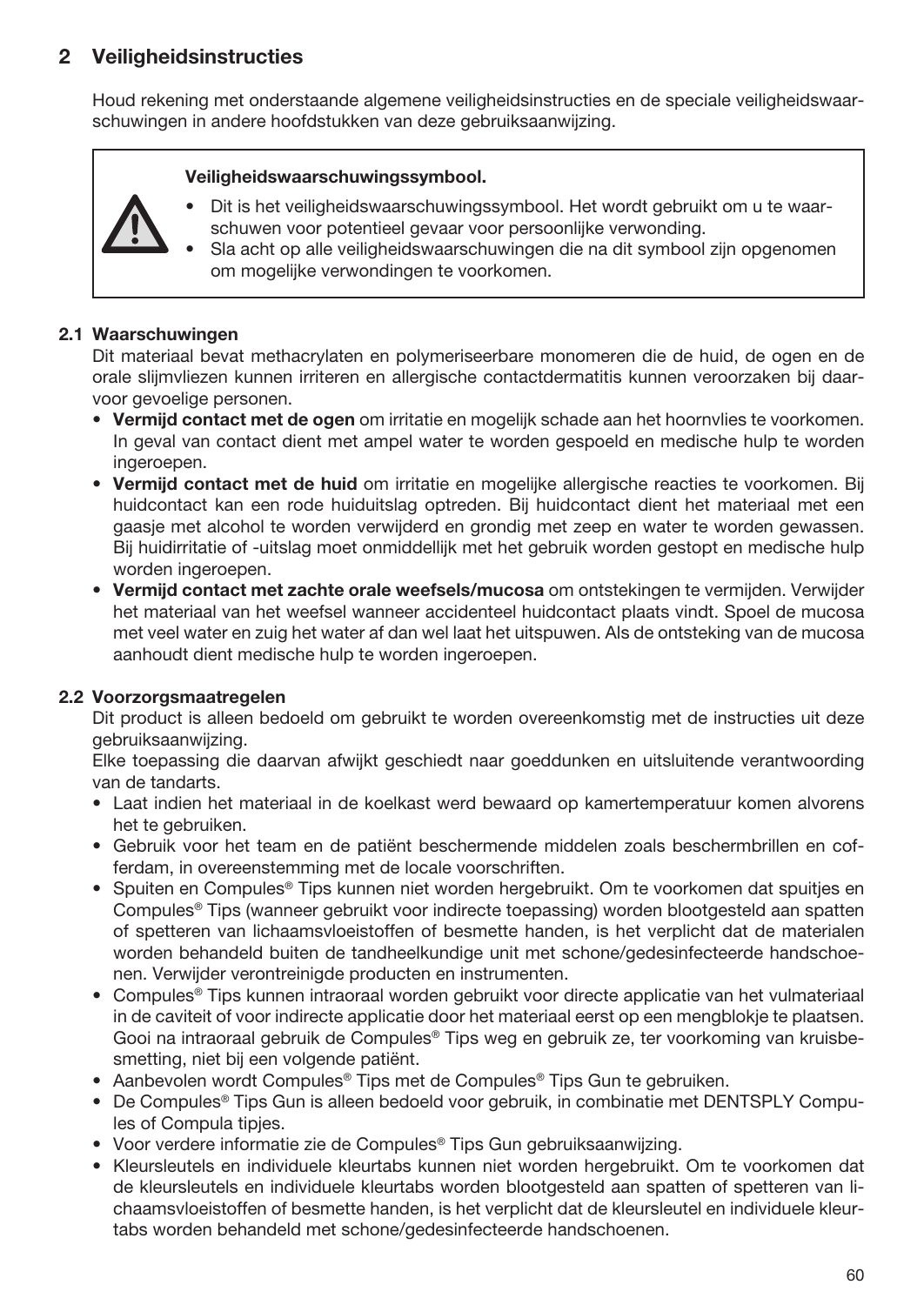- De materialen moeten gemakkelijk extruderen. GEBRUIK GEEN OVERMATIGE KRACHT. Het gevolg van overmatige druk kan zijn dat de Compules® Tips breekt of uit de Compules® Tips Gun springt.
- Sluit het spuitje onmiddellijk na gebruik.
- Contact met speeksel, bloed en sulcusvloeistof bij de applicatie kan oorzaak zijn van het mislukken van de restauratie. Gebruik adequate isolatie zoals cofferdam.
- Interacties:
	- Gebruik geen eugenol- of waterstofperoxide bevattende materialen in combinatie met dit product daar ze de uitharding ervan kunnen verstoren.

## 2.3 Ongunstige reacties

- Oogcontact: Irritatie en mogelijk hoornvliesbeschadiging.
- Huidcontact: Irritatie of mogelijk allergische reactie. Huiduitslag kan worden geconstateerd op de huid.
- Slijmvliezen: Ontstekingsreactie (zie Waarschuwingen).

## 2.4 Opslagcondities

Inadequate opslagcondities kunnen de levensduur verkorten en tot een verkeerde werking van het product leiden.

- Bewaar in ongeopende verpakking bij een temperatuur tussen 2 ºC en 28 °C.
- Houd het product buiten direct zonlicht in een niet corrosieve omgeving.
- Niet laten bevriezen.
- Niet gebruiken na de vervaldatum.

## 3 Stap voor stap instructies

## 3.1 Kleurbepalen

- 1. Reinig het tandoppervlak met prophylaxe pasta om tandplaque of tandsteen te verwijderen voorafgaand aan de kleurbepaling.
- 2. Selecteer de kleur als het element niet is uitgedroogd.

Voor kleurbepaling zijn er twee instrumenten die kunnen worden gebruikt:

- De ceram.x® shade guide. De ceram.x® shade guide bestaat uit tabs, die zijn vervaardigd uit composiet met optische eigenschappen gelijkend bij van ceram.x®.
- De VITA® klassieke kleurring in combinatie met de i-kleurlabel. Het ceram.x® i-kleurlabel vergemakkelijkt kleurbepaling door het toewijzen van een van de vijf CLOUD tinten aan elk van de 16 VITA® kleuren.

### 3.1.1 Kleurbepaling met de bijgeleverde ceram.x® shade guide

1. Gebruik de shade guide van de ceram.x® shade guide voor de bepaling van de cloud kleur die het dichtst bij de kleur van de omgeving ligt.

#### Vermijd verontreiniging van de kleursleutel.



Om te voorkomen dat de kleursleutel wordt blootgesteld aan spatten of spetteren van lichaamsvloeistoffen of besmette handen, is het verplicht dat de kleursleutel wordt behandeld buiten de tandheelkundige unit met schone/gedesinfecteerde handschoenen. Voor kleurselectie, neem de individuele tabs uit de kleursleutel.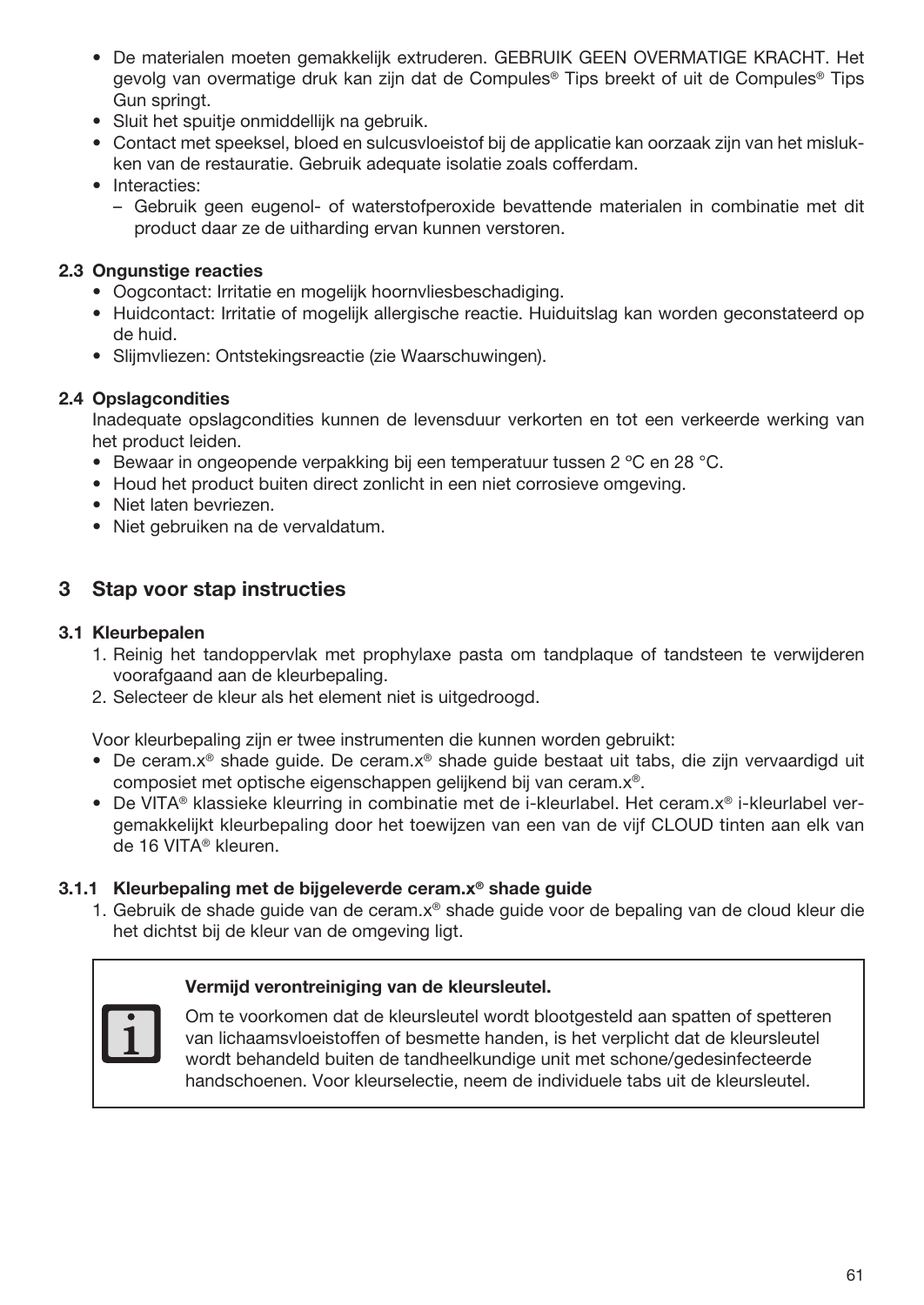#### 3.1.2 Kleur bepalen met de klassieke VITA® kleurenring en de i-shade label



#### Heb de i-kleur label klaarliggen.

Om ervoor te zorgen dat de i-schaduw label chairside beschikbaar is, raden wij aan om het op de de achterzijde van de VITA® klassieke shade guide te plakken.

- 1. Selecteer de VITA® klassieke referentietand, het centrale deel dat het meest overeenkomt met de omgeving van de te herstellen tand.
- 2. Gebruik de i-shade label (zie kleurschema hieronder) om vast te stellen welke ceram.x® CLOUD kleur het meest overeenkomt.

| Tandkleur volgens de VITA <sup>®</sup> klassieke kleurring |  |                  |  |  |  |  |                 |            |             |                |                |  |  |
|------------------------------------------------------------|--|------------------|--|--|--|--|-----------------|------------|-------------|----------------|----------------|--|--|
|                                                            |  | A3,5 A4 B1 B2 B3 |  |  |  |  |                 | $B4$ C1 C2 |             | C <sub>3</sub> | C <sub>4</sub> |  |  |
|                                                            |  |                  |  |  |  |  | 'കിക്കിക്കിക്കി |            | $\sqrt{A3}$ | <b>A3.5</b>    | $\sqrt{A4}$    |  |  |
| Aanbevolen ceram.x® CLOUD kleur                            |  |                  |  |  |  |  |                 |            |             |                |                |  |  |

#### 3.2 Caviteitspreparatie

- 1. Reinig het oppervlak met een fluoridevrij prophylaxepasta (bijv. NUPRO® Prophylaxe Paste).
- 2. Prepareer de caviteit (tenzij dat niet nodig is, bijv. bij een cervicale laesie).
- 3. Gebruik een adequate isolatie zoals bijv. rubberdam.
- 4. Spoel het oppervlak met een waterspray en verwijder daarna zorgvuldig het spoelwater. Droog het element niet uit.

#### 3.2.1 Plaatsen van de matrix en wiggen (Klasse II restauraties)

1. Plaats een matrix (bijv. AutoMatrix® of Palodent® matrix systeem) en wiggen. Het polijsten van de matrixband zal het contact en contouren verbeteren. Pre-wedging of het plaatsen van een BiTine® ring wordt aanbevolen.

#### 3.3 Pulpa bescherming, tand/dentine conditionering, aanbrengen van het adhesief

Raadpleeg de instructies van de fabrikant van het adhesief inzake bescherming van de pulpa, conditioneren van het element en/of aanbrengen van het adhesief. Wanneer de oppervlakken correct zijn behandeld moet ervoor worden gezorgd dat ze niet gecontamineerd worden. Ga onmiddellijk verder met het appliceren van het materiaal.

## 3.4 Applicatie

Plaats direct na applicatie van het adhesief het materiaal in lagen. Het materiaal is zo gemaakt dat het in lagen tot 2 mm dikte kan worden uitgehard.

#### Het gebruik van Compules® Tips

- 1. Plaats de Compules® Tip in de opening met inkeping van de Compules® Tips Gun. Zorg ervoor dat de kraag van de Compules® Tip als eerste wordt geplaatst.
- 2. Verwijder de gekleurde kap van de Compules® Tip. De Compules® Tip kan 360° worden gedraaid om de juiste hoek in te stellen om in de caviteit of op het mengblokje te komen. GEBRUIK GEEN OVERMATIGE KRACHT.

Indirect gebruik: Om te voorkomen dat Compules® Tips worden blootgesteld aan spatten of spetteren van lichaamsvloeistoffen of besmette handen, is het verplicht dat de Compules® Tips worden behandeld buiten de tandheelkundige unit met schone/gedesinfecteerde handschoenen. Dispenseer de benodigde hoeveelheid materiaal op een mengblok en bescherm dit tegen licht. Plaats met een plastic instrument het materiaal in de caviteit.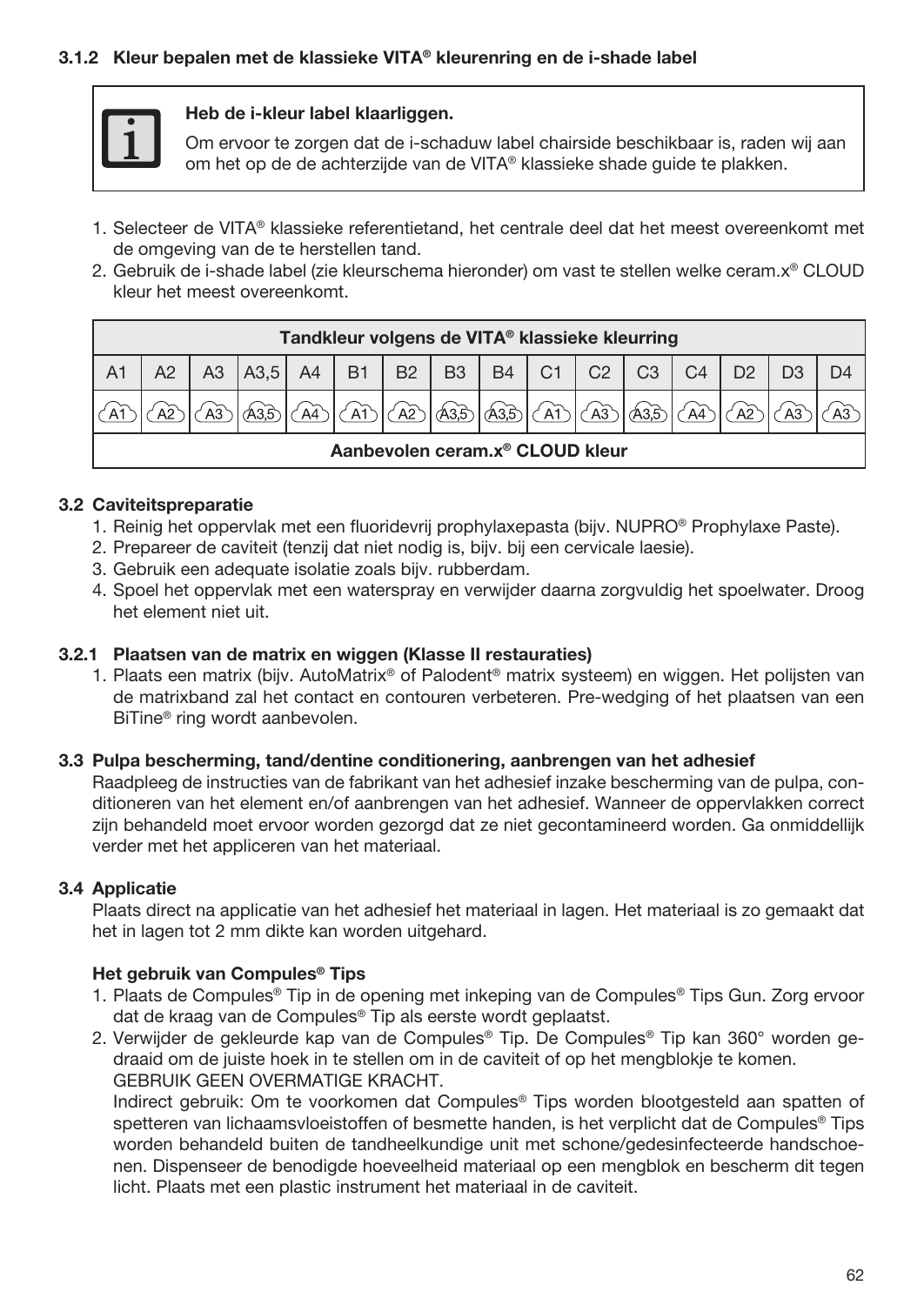- of -

Bij direct intraoraal gebruik: Dispenseer het materiaal direct met trage en gestage druk in de caviteit.

3. Zorg ervoor dat bij het verwijderen van de gebruikte Compules® Tip de plunger geheel teruggetrokken is waardoor de handle geheel geopend kan worden. Druk naar beneden richting de top van de Compules® Tip en verwijder.



## Overmatige druk.

Kwetsuur.

- 1. Gebruik zachte, gelijkmatige druk op het Compules® Tips Gun.
- 2. Gebruik geen overmatige kracht. Hierdoor kan de Compules® Tip breken of extrusie optreden.

## Het gebruik van spuitjes



## Vermijdt contaminatie van het spuitje.

Om te voorkomen dat het spuitje wordt blootgesteld aan spatten of spetteren van lichaamsvloeistoffen of besmette handen, is het verplicht dat het spuitje wordt behandeld buiten de tandheelkundige unit met schone/gedesinfecteerde handschoenen.

- 1. Verwijder de kap.
- 2. Draai de handle langzaam met de klok mee en dispenseer de benodigde hoeveelheid materiaal op een mengblok.
- 3. Houd de punt van de tip naar boven gericht om lekken van het materiaal te voorkomen en draai de handle tegen de klok in.
- 4. Sluit de spuit onmiddellijk af met de kap.
- 5. Bescherm het restauratiemateriaal op het mengblok tegen licht.

## 3.4.1 Aanbrengen van ceram.x® restauratiemateriaal

- 1. Vul de gehele caviteit in lagen van elk  $\leq 2$  mm.
- 2. Hard elke laag overeenkomstig de onderstaande tabel uit [3.5 Uitharden met licht].

# 3.5 Uitharden met licht

1. Polymeriseer elke aanwas met een geschikte uithardingslamp<sup>2</sup>. Polymeriseer elke aanwas gedurende 10 seconden bij gebruik van een uithardlamp zoals DENTSPLY SmartLite® PS of SmartLite® FOCUS® met een minimum output van 800 mW/cm2 .

Hardt het composiet gedurende 20 seconden uit bij een minimale output tussen de 500 mW/ cm2 en 800 mW/cm2 .

Raadpleeg de instructies van de fabrikant van de polymerisatielamp betreffende compatibiliteit en aanbevelingen voor uitharding.

## Belichtingstijden voor lagen van 2 mm

| Kleur     | $mW/cm^2$  | sec, | mm           |
|-----------|------------|------|--------------|
| A1 - A4,  | $\geq 500$ | 20   | $\mathbf{2}$ |
| <b>BW</b> | $\geq 800$ | າດ   |              |

<sup>2</sup> Uithardlamp ontworpen voor het uitharden van materialen die kamferchinon (CQ) initiator bevatten. Piek van het spectrum in het gebied van 440-480 nm.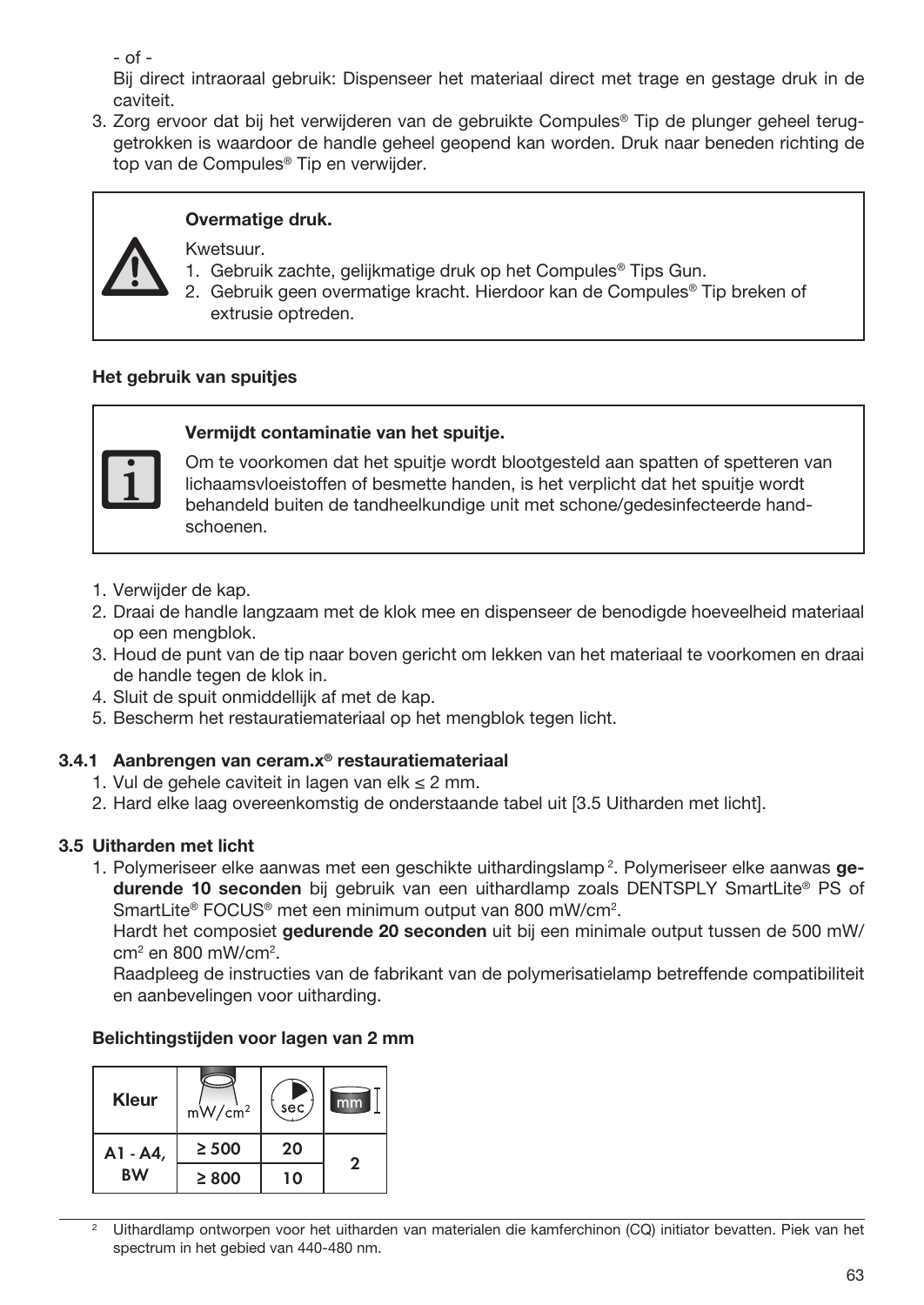

## Uithardingstabel.

De uithardingtabel staat ook op alle (om)verpakkingen.

#### Onvoldoende uitharding.



Ontoereikende polymerisatie.

- 1. Controleer de compatibiliteit van de polymerisatielamp.
- 2. Controleer duur van de uitharding.
- 3. Controleer de output.
- 4. Uithardt elke kant van de aanwas volgens de aanbevolen uithardtijd.

#### 3.6 Afwerken en polijsten

- 1. Contoureer de restauratie met fineer,- en diamantboren.
- 2. Gebruik voor extra finishing het Enhance® finishingsysteem.
- 3. Controleer voorafgaand aan polijsten of het oppervlak glad is en zonder defecten.
- 4. Voor het verkrijgen van een zeer hoge glans van de restauratie bevelen wij het gebruik aan van ceram.x® gloss, Enhance® en PoGo®, finish- en polijstinstrumenten, Prisma® Gloss™ Regular en Extrafine polijstpasta.

Volg voor het contoureren, finishen en/of en polijsten de gebruiksaanwijzingen van de fabrikant.

## **Hygiëne**

#### 4.1 Compules® Tips Gun

Voor hergebruikinstructies verwijzen wij u naar de gebruiksaanwijzing van de Compules® Tips Gun, die beschikbaar is op onze website bij www.dentsply.eu/IFU. Op verzoek sturen wij u een gratis gedrukt exemplaar van de instructies toe, in de gewenste taal binnen 7 dagen. U kunt het bestelformulier op onze website hiervoor gebruiken.

#### 4.2 Compules® Tips – kruisbesmetting

#### Kruisbesmetting.

Infectie.



- 1. De Compules® Tips niet hergebruiken na intraoraal gebruik en/of indien verontreinigd.
- 2. Verwijder de intraoraal gebruikte en/of gecontamineerde Compules® Tips overeenkomstig de locale wet- en regelgeving.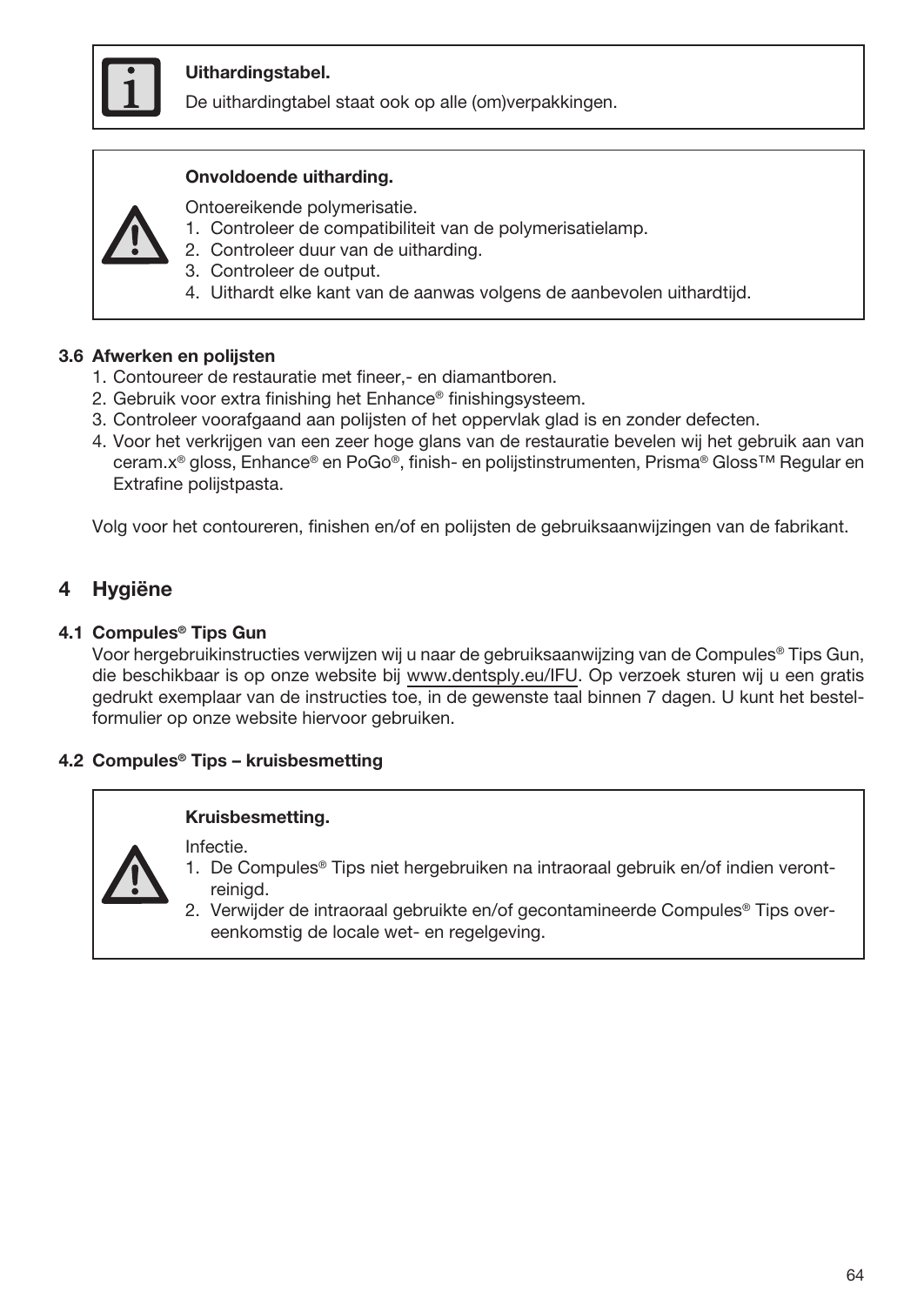#### Kruisbesmetting.

Infectie.

- 1. Het spuiten kan niet worden opgewerkt.
- 2. Om te voorkomen dat spuitjes worden blootgesteld aan spatten of spetteren van lichaamsvloeistoffen of besmette handen, is het verplicht dat de spuiten worden behandeld met schone/gedesinfecteerde handschoenen. Het spuiten niet hergebruiken indien verontreinigd.
- 3. Verwijder een gecontamineerde spuitje in overeenstemming met de lokaal geldende voorschriften.

#### 4.4 Individuele shade guide tabs – kruisbesmetting

#### Kruisbesmetting.

Infectie.

1. Kleursleutels en individuele kleurtabs kunnen niet worden hergebruikt.



- 2. Om te voorkomen dat de kleursleutels en individuele kleurtabs worden blootgesteld aan spatten of spetteren van lichaamsvloeistoffen of besmette handen, is het verplicht dat de kleursleutel en individuele kleurtabs worden behandeld met schone/gedesinfecteerde handschoenen. Het kleursleutel en individuele kleurtabs niet hergebruiken indien verontreinigd.
- 3. Verwijder de gecontamineerde kleursleutel en individuele kleurtabs in overeenstemming met de lokaal geldende voorschriften.

## 5 Lotnummer ( $\text{I}$ ) en vervaldatum ( $\text{I}$ )

- 1. Niet gebruiken na de vervaldatum. De gebruikte ISO-norm geeft aan: "JJJJ-MM"
- 2. Gelieve in alle correspondentie de volgende gegevens op te nemen:
	- Bestelnummer
	- Lotnummer
	- Vervaldatum

© DENTSPLY DeTrey 2016-04-15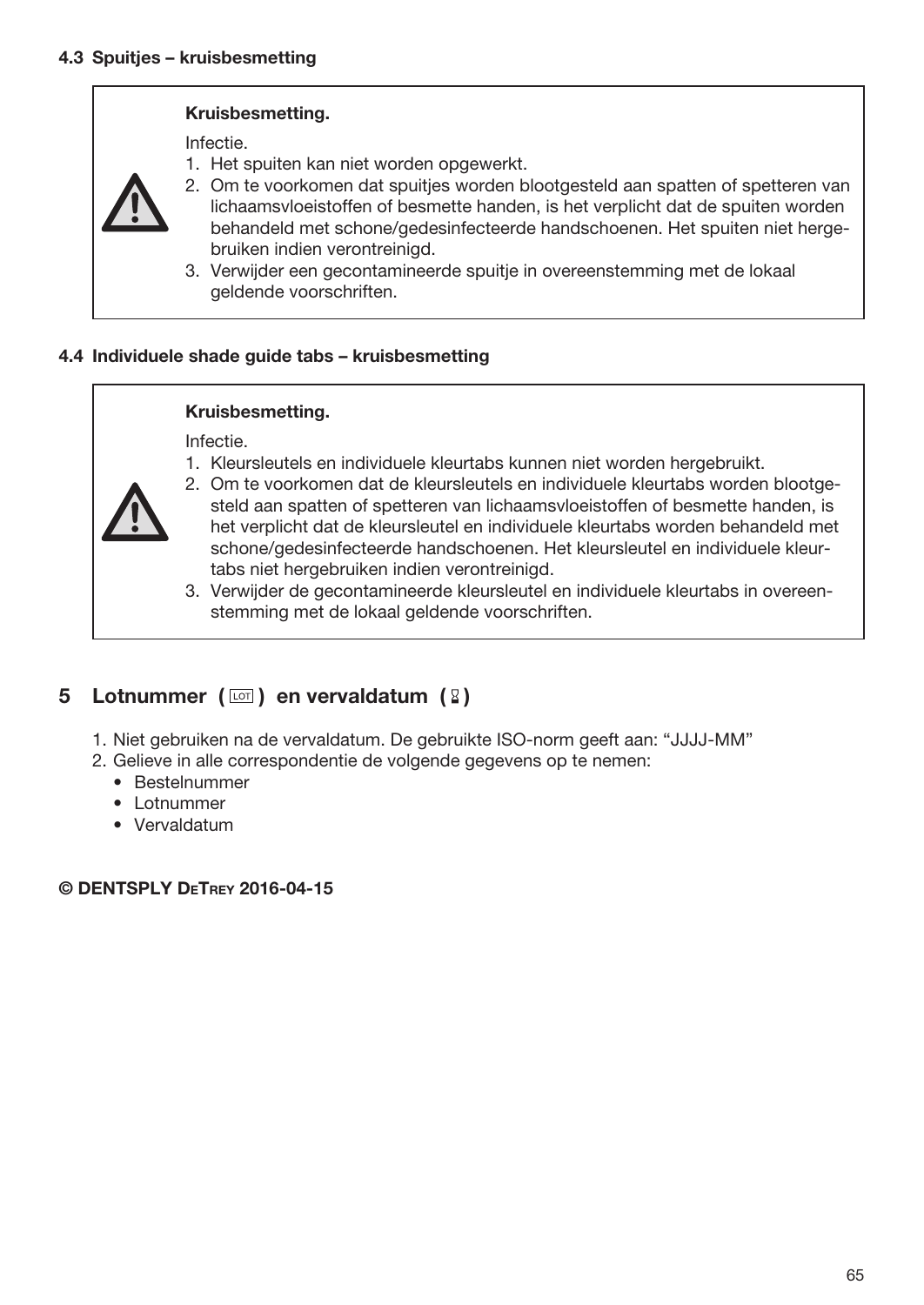

# Universelt nano-keramisk fyldningsmateriale

#### ADVARSEL: Kun til dentalt brug.

| Indhold | <b>Ani</b> |
|---------|------------|
|         |            |
|         |            |
|         |            |
|         |            |
|         |            |

# 1 Produktbeskrivelse

ceram.x® er et nano-keramisk, lyshærdende, radiopak, universal kompositmateriale med SphereTEC™ fillerteknologi, beregnet til både direkte og indirekte restaureringer.

De sfæriske, granulerede SphereTEC™ fillerpartikler giver en kuglelejeeffekt, som løfter håndteringsegenskaberne i ceram.x® til det næste niveau:

- ceram.x® adapterer sig let til kaviteten, men klæber ikke til appliceringsinstrumenterne.
- ceram.x® er let at forme præcist og falder ikke sammen.
- ceram.x® har en fast konsistens, men er samtidig let at presse ud af Compules® Tips kapslerne.

ceram.x<sup>®</sup> består af fem universelle CLOUD nuancer med medium translucens fra  $\langle \widehat{A} \widehat{A} \rangle$ til  $\langle \widehat{A} \widehat{A} \rangle$ .

Hver CLOUD farve er udviklet til at matche et udvalg af VITA®<sup>1</sup> farver. De fem CLOUD farver dækker således alle 16 VITA® farver og gør det muligt at opnå æstetiske kliniske resultater. Desuden fås en bleach-farve (BW) til tænder, som er bleget.

De sfæriske, granulerede fillerpartikler består af primære glasfiller med lav partikelstørrelse, som sikrer en hurtig og let pudseprocedure og en fremragende glans.

#### 1.1 Dispenseringsformer

- Forfyldte Compules® Tips
- Skruesprøjter (undtagen BW farven)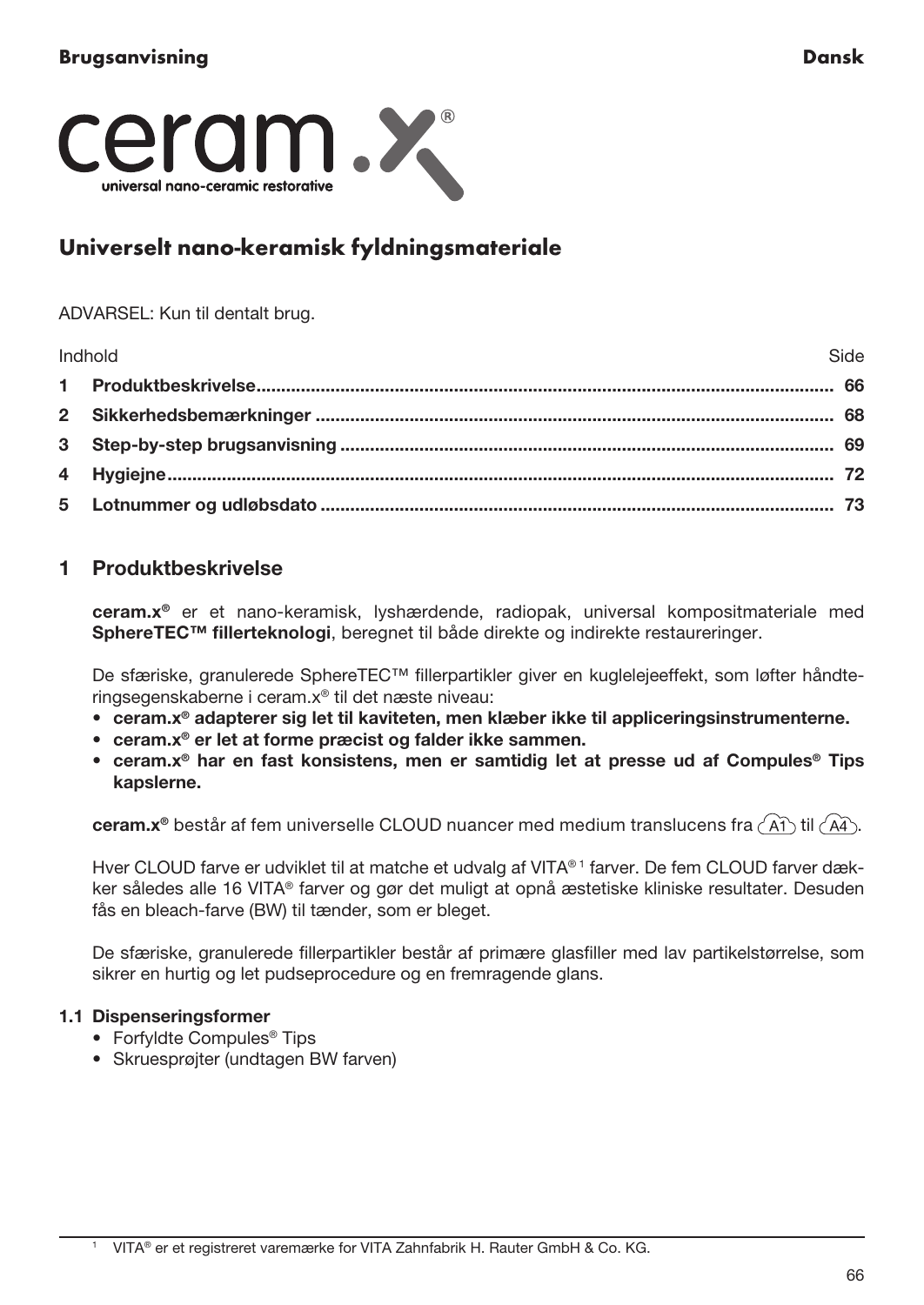## 1.2 Sammensætning

- Methacrylatmodificeret polysiloxan (organisk-modificeret keramik)
- Dimethacrylat resiner
- Fluorescerende pigment
- UV stabilisator
- Stabilisator
- Camphorquinon
- Ethyl-4(dimethylamino)benzoat
- Bis(4-methylfenyl)iodidium hexafluorifosfat
- Barium-aluminium-borosilikat glas
- Ytterbiumfluorid
- Jernoxid- og titaniumoxid pigmenter, afhængig af farven

#### Fillersystem baseret på SphereTEC™.



Fillersystemet består af bariumglas, præpolymeriseret filler og ytterbiumfluorid (77-79 vægt% eller 59-61 vol.%). Yderligere ingredienser er katalysatorer, additiver, stabilisatorer og pigmenter (~1 vægt%, i henhold til farve). Den samlede mængde uorganiske fillere er 72-73 vægt% (48-50 vol.%). Partikelstørrelsen på de uorganiske fillere går fra 0,1 til 3,0 μm.

#### 1.3 Indikationer

- Direkte restaureringer i alle kavitetsklasser i anteriore og posteriore tænder.
- Indirekte fremstilling af indlæg, onlays og facader.

## 1.4 Kontraindikationer

• Brug på patienter, som har en historie med alvorlige allergiske reaktioner over for methacrylater eller andre af materialets komponenter.

#### 1.5 Kompatible bindingssystemer

Dette materiale kan anvendes sammen med alle (meth)acrylatbaserede dentin/emalje adhæsiver som DENTSPLYs udvalg af Prime&Bond og Xeno produkter.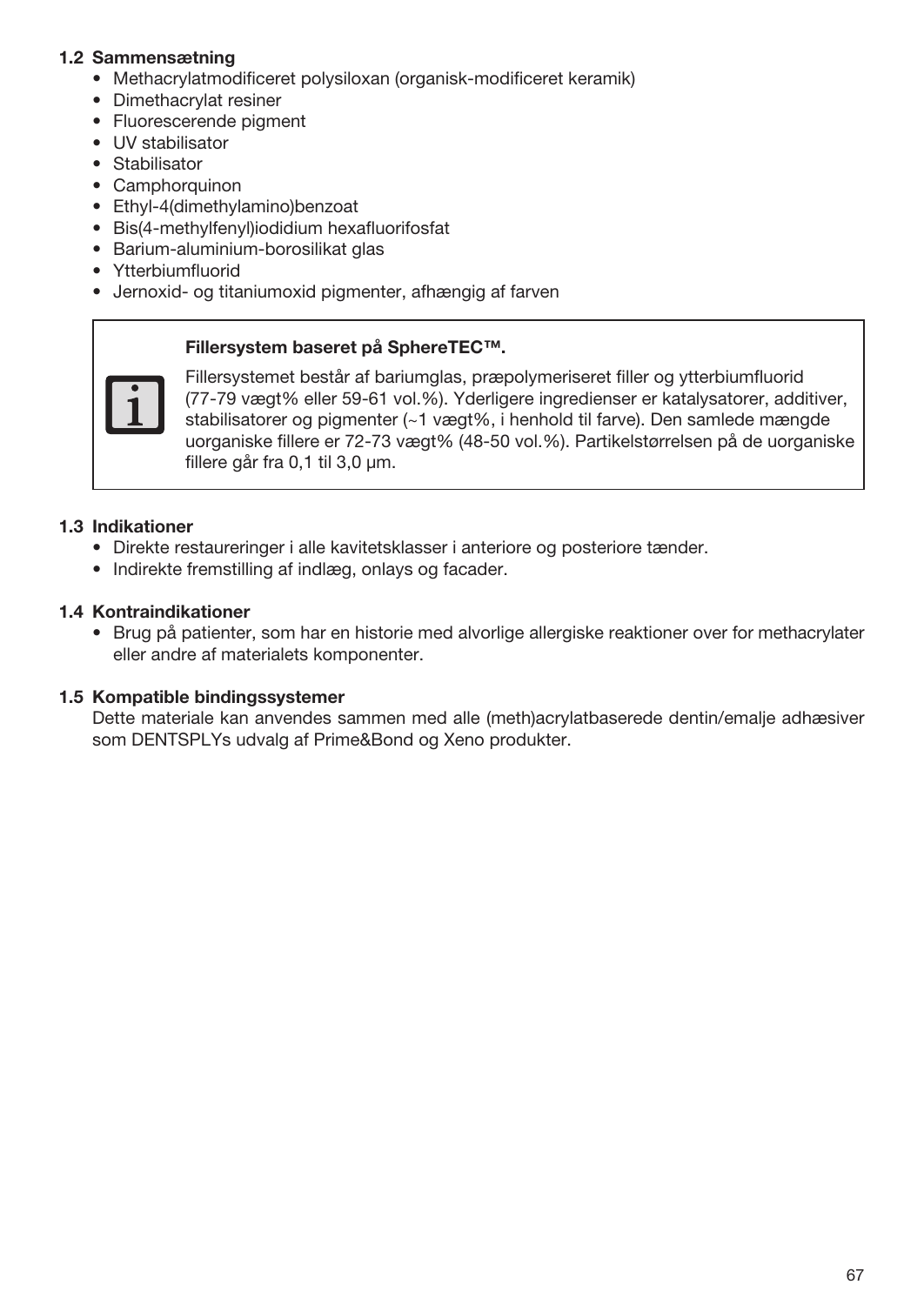# 2 Sikkerhedsbemærkninger

Vær opmærksom på følgende generelle sikkerhedsbemærkninger og de specielle sikkerhedsbemærkninger i andre afsnit i denne brugsanvisning.

#### Advarselssymbol for sikkerhed.



- Dette er et advarselssymbol for sikkerhed. Det anvendes for at advare dig om mulig risiko for for personskade.
- Overhold alle sikkerhedsbemærkninger, som efterfølger dette symbol for at undgå skader.

## 2.1 Advarsler

Materialet indeholder methacrylatforbindelser og polymeriserbare monomerer, som kan virke lokalirriterende ved kontakt med hud, øjne og mundslimhinden og kan give allergi ved hudkontakt og allergisk kontaktdermatitis hos følsomme personer.

- Undgå øjenkontakt for at hindre irritation og risiko for beskadigelse af hornhinden. Ved kontakt med øjnene: Skyl med rigelige mængder vand og søg læge.
- Undgå hudkontakt for at hindre irritation og mulighed for allergiske reaktioner. Ved kontakt kan der ses et rødligt udslæt. Ved kontakt: Aftør straks med en blød klud og sprit og vask grundigt med sæbe og vand. Hvis der opstår irritation eller udslæt, bør brugen af produktet straks indstilles, og man bør søge læge.
- Undgå kontakt med de orale væv/den orale slimhinde for at undgå inflammation. Hvis der ved et uheld opstår kontakt, fjernes materialet straks fra vævene. Slimhinden skylles med rigelige mængder vand, og vandet spyttes ud/suges væk. Hvis inflammationen af slimhinden fortsætter, søges læge.

#### 2.2 Sikkerhedsforanstaltninger

Dette produkt er kun beregnet til brug som specifikt beskrevet i denne brugsanvisning. Enhver brug af produktet, der ikke er i overensstemmelse med brugsanvisningen er udelukkende på tandlægens eget ansvar.

- Hvis produktet opbevares i køleskab, skal materialet opnå rumtemperatur, før det anvendes.
- Anvend beskyttelsesforanstaltninger til det dentale team og patienterne så som beskyttelsesbriller og kofferdam, i henhold til lokale retningslinjer for "best practice".
- Sprøjter og Compules® Tips kan ikke genforarbejdes. For at beskytte sprøjter og Compules® Tips (kapsler, når de anvendes til indirekte applicering) mod stænk og sprøjt fra kropsvæsker samt mod kontaminerede hænder er det vigtigt, at håndteringen foregår væk fra unitten og med rene/desinficerede handsker. Smid kapslerne væk, hvis de er kontaminerede.
- Compules® Tips kan anvendes til direkte applicering af fyldningsmaterialet i kaviteten eller til indirekte applicering ved først at presse materialet ud på en blok. Når Compules® Tips har været anvendt i munden, bør de smides væk og ikke genbruges til andre patienter for at hindre krydskontaminering.
- Det anbefales at anvende Compules® Tips sammen med Compules® Tips pistolen.
- Compules® Tips pistolen er kun beregnet til brug med DENTSPLY Compules® eller Compula® Tips.
- Yderligere oplysninger, se venligst brugsanvisningen for Compules® Tips pistolen.
- Farveskala og individuelle farveskala tabs kan ikke genforarbejdes. For at beskytte farveskala og individuelle farveskala tabs mod stænk og sprøjt fra kropsvæsker samt mod kontaminerede hænder, er det vigtigt, at farveskalaen og de individuelle farvetabs håndteres med rene/desinficerede handsker.
- Materialet skal være let at presse ud. ANVEND IKKE ET FOR KRAFTIGT TRYK. Et for kraftigt tryk eller en pludselig bevægelse kan bevirke, at Compules® Tip kapslen springer ud af Compules® Tips pistolen.
- Luk skruesprøjter tæt til straks efter brug.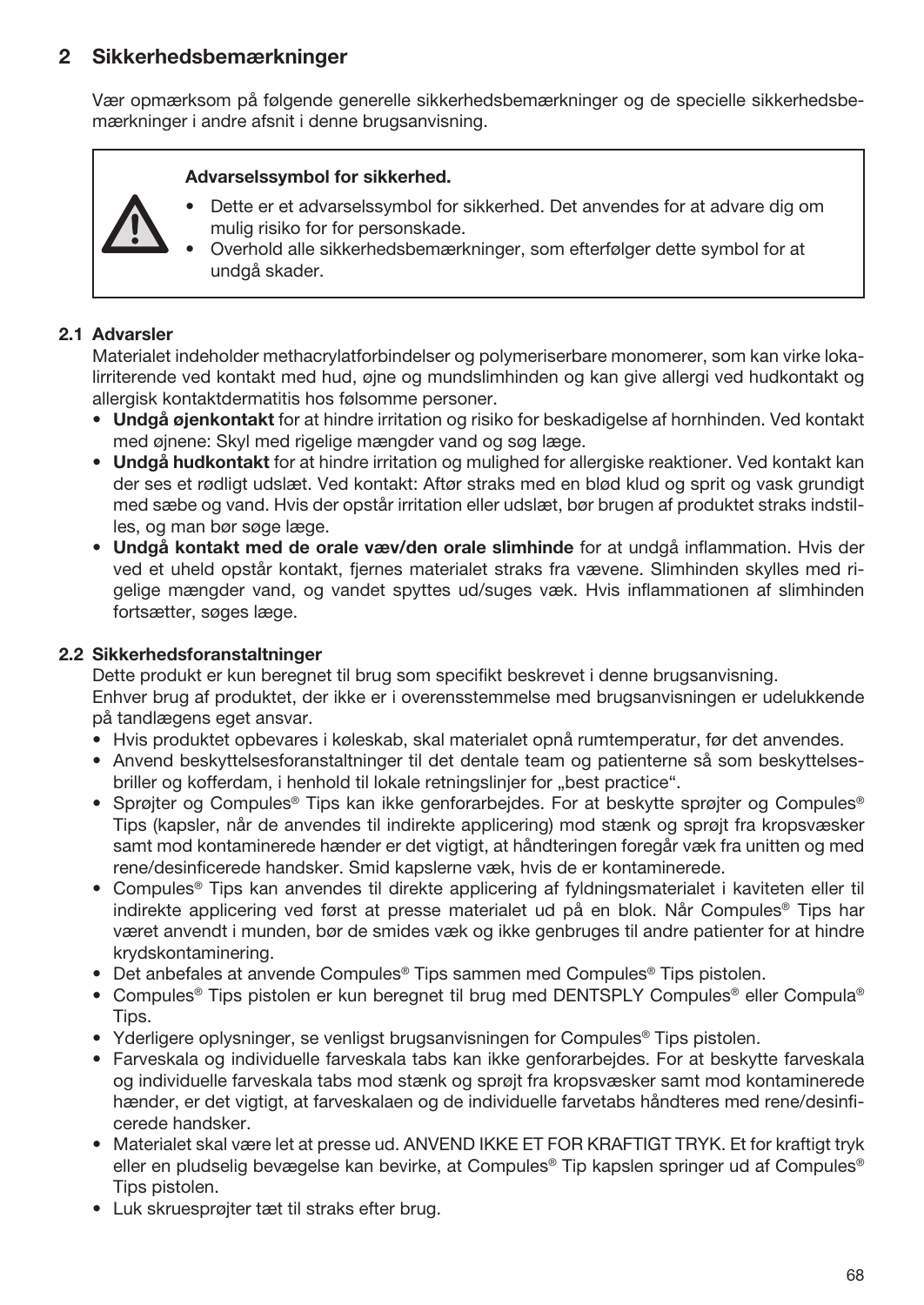- Kontakt med saliva og blod under appliceringen af kompositmaterialet kan medføre, at restaureringen mislykkes. Brug en passende isolering, så som kofferdam.
- Interaktioner:
	- Anvend ikke materialer, der indeholder eugenol eller brintoverilte sammen med dette produkt, da de vil kunne påvirke hærdningen af produktet.

## 2.3 Bivirkninger

- Øjenkontakt: Irritation og mulighed for beskadigelse af hornhinden.
- Hudkontakt: Irritation eller mulighed for en allergisk reaktion. Der kan ses et rødligt udslæt på huden.
- Slimhinder: Inflammation (se under Advarsler).

## 2.4 Opbevaringsbetingelser

Utilstrækkelige opbevaringsbetingelser kan forkorte holdbarheden og medføre, at produktet ikke fungerer korrekt.

- Opbevares i forseglede pakninger ved temperaturer mellem 2 ºC og 28 °C.
- Hold produktet væk fra direkte sollys og beskyt mod fugtighed.
- Må ikke udsættes for frost.
- Må ikke anvendes efter udløbsdatoen.

# 3 Step-by-step brugsanvisning

## 3.1 Farvevalg

- 1. Før valg af farve rengøres tandoverfladen med profylaksepasta for at fjerne plak og misfarvninger.
- 2. Vælg farven, mens tænderne stadig er fugtige.

Farvevalg kan foretages på to måder:

- ceram.x® farveskalaen. Denne farveskala består af farvetabs, som er fremstillet af kompositmateriale med samme optiske egenskaber som for ceram.x®.
- Den klassiske VITA® farveskala kombineret med i shade etiketten. ceram.x® farveetiketten letter farvevalget ved at angive en af de fem CLOUD farver for hver af de 16 VITA® farver.

## 3.1.1 Farvevalg med de medfølgende ceram.x® farve-tabs

1. Anvend farvetabs i ceram.x® farveskalaen for at vælge det CLOUD farve, der kommer tættest på det område, der skal restaureres.



## Undgå kontaminering af farveskalaen.

For at beskytte farveskalaen mod stænk og sprøjt fra kropsvæsker samt mod kontaminerede hænder, er det vigtigt, at farveskalaen håndteres væk fra unitten med rene/desinficerede handsker. Når farven skal vælges, fjernes den enkelte farvetab fra holderen.

## 3.1.2 Farvevalg med den klassiske VITA® farveskala og i-shade label



## Hav i shade etiketten klar.

For at sikre, at i shade etiketten er tilgængelig ved stolen, anbefaler vi at klæbe den på bagsiden af den klassiske VITA® farveskala.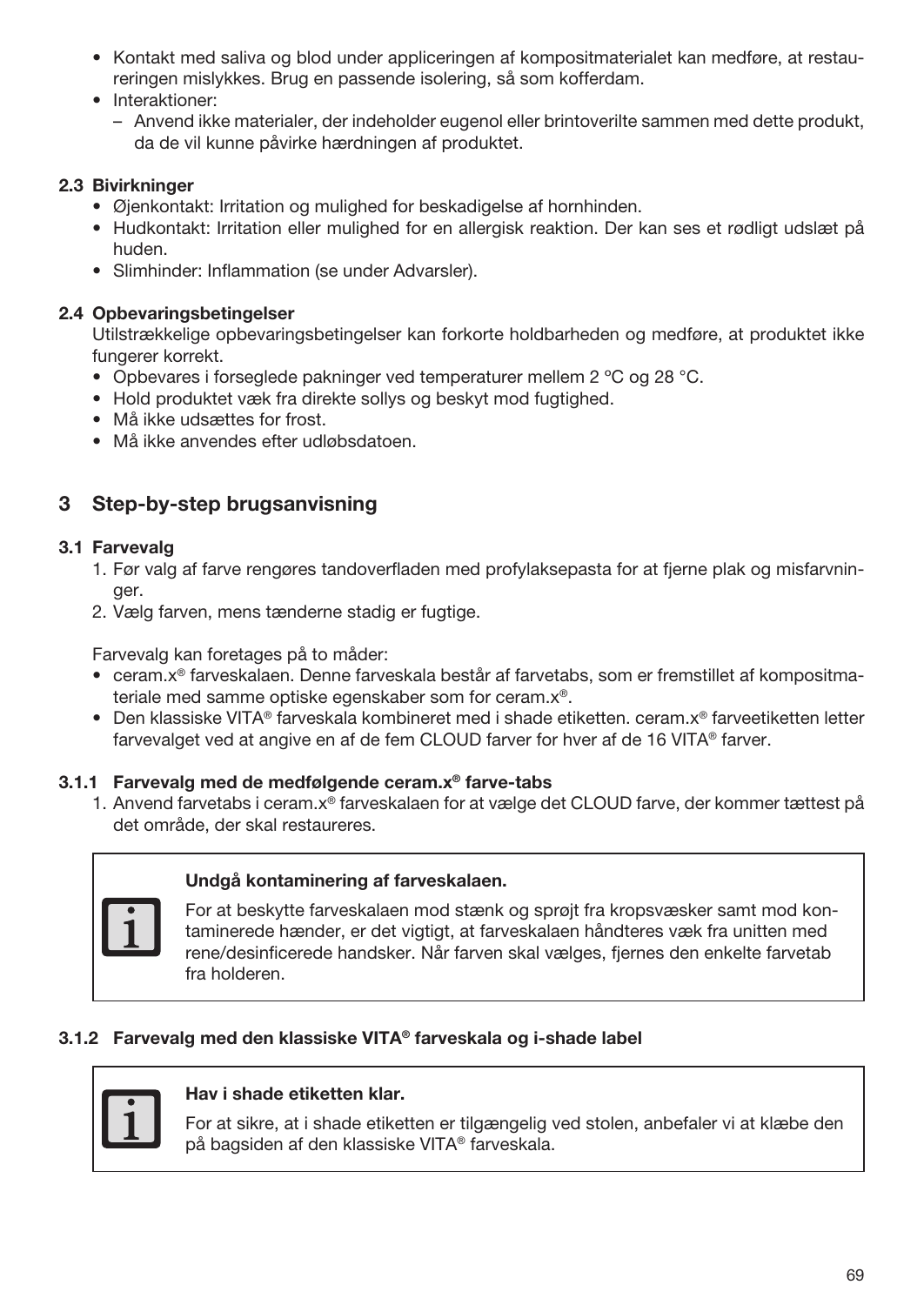- 1. Vælg farven med VITA® farveskalaen ud fra den midterste del af den VITA® tab, der bedst passer til det område, der skal restaureres.
- 2. Anvend i-shade etiketten til at vælge den matchende ceram.x® CLOUD farve (se nedenfor).

| Tandfarve efter den klassiske VITA <sup>®</sup> farveskala |                                                 |  |                                              |  |    |             |      |         |  |  |    |                |                |  |  |
|------------------------------------------------------------|-------------------------------------------------|--|----------------------------------------------|--|----|-------------|------|---------|--|--|----|----------------|----------------|--|--|
| A <sub>1</sub>                                             |                                                 |  | A3   A3,5   A4   B1   B2   B3   B4   C1   C2 |  |    |             |      |         |  |  | C3 | C <sub>4</sub> | D <sub>2</sub> |  |  |
|                                                            |                                                 |  |                                              |  | AT | $\sqrt{A2}$ | A3,5 | ക്കി An |  |  |    |                |                |  |  |
|                                                            | Den anbefalede ceram.x <sup>®</sup> CLOUD farve |  |                                              |  |    |             |      |         |  |  |    |                |                |  |  |

## 3.2 Kavitetspræparation

- 1. Rengør tandoverfladen med en pudsepasta uden fluorid (fx NUPRO® profylaksepasta).
- 2. Præparer kaviteten (med mindre det ikke er nødvendigt, som fx ved cervicale læsioner).
- 3. Anvend en passende isolering som fx kofferdam.
- 4. Skyl overfladen med vandspray og tørlæg omhyggeligt uden at udtørre tandsubstansen.

## 3.2.1 Placering af matrice og kiler (klasse II fyldninger)

1. Placer en matrice (fx AutoMatrix® eller Palodent® matricesystemerne) og anbring kiler. Pres matricen ud med et instrument for at sikre en bedre kontakt og facon på fyldningen. Det anbefales forinden at placere en kile eller en BiTine® ring for at separere tænderne.

#### 3.3 Beskyttelse af pulpa, ætsning, forbehandling af dentinen og applicering af adhæsiv

Følg brugsanvisningen fra producenten af bindingssystemet med hensyn til beskyttelse af pulpa, forbehandling af tanden og/eller applicering af bindingssystemet. Når overfladerne først er korrekt forbehandlet, må de ikke udsættes for kontaminering. Fortsæt straks med applicering af kompositmaterialet.

## 3.4 Applicering

Applicer materialet lagvist straks efter applicering af bindingssystemet. Materialet er udviklet til at blive hærdet i en lagtykkelse på op til 2 mm.

## Brug af Compules® Tips (kapsler)

- 1. Indsæt en Compules® Tip i åbningen i Compules® Tips pistolen. Sørg for at indsætte kraven på Compules® Tip kapslen først.
- 2. Fjern den farvede hætte fra Compules® Tip. Compules® Tip kan roteres 360° for at opnå en korrekt indgangsvinkel i kaviteten eller på blokken.

ANVEND IKKE ET FOR KRAFTIGT TRYK.

Indirekte brug: For at beskytte Compules® Tip mod stænk og sprøjt fra kropsvæsker samt mod kontaminerede hænder, er det vigtigt, at Compules® Tip håndteres væk fra unitten med rene/ desinficerede handsker. Dispenser den nødvendige mængde materiale på en blok og beskyt det mod lys. Applicer materialet i kaviteten med et plastinstrument.

- eller -

Direkte applicering: Dispenser materialet direkte i kaviteten med et langsomt, jævnt tryk.

3. For at fjerne den brugte Compules® Tip skal du sikre dig, at stemplet er trukket helt tilbage ved at åbne håndtaget så meget som muligt. Tryk nedad på Compules® Tip kapslen og fjern den.

## For kraftigt tryk.

Risiko for fare.

- 1. Anvend et langsomt og jævnt tryk på Compules® Tips pistolen.
- 2. Anvend ikke et for kraftigt tryk. Compules® Tip kapslen kan revne eller springe ud af Compules® Tips pistolen.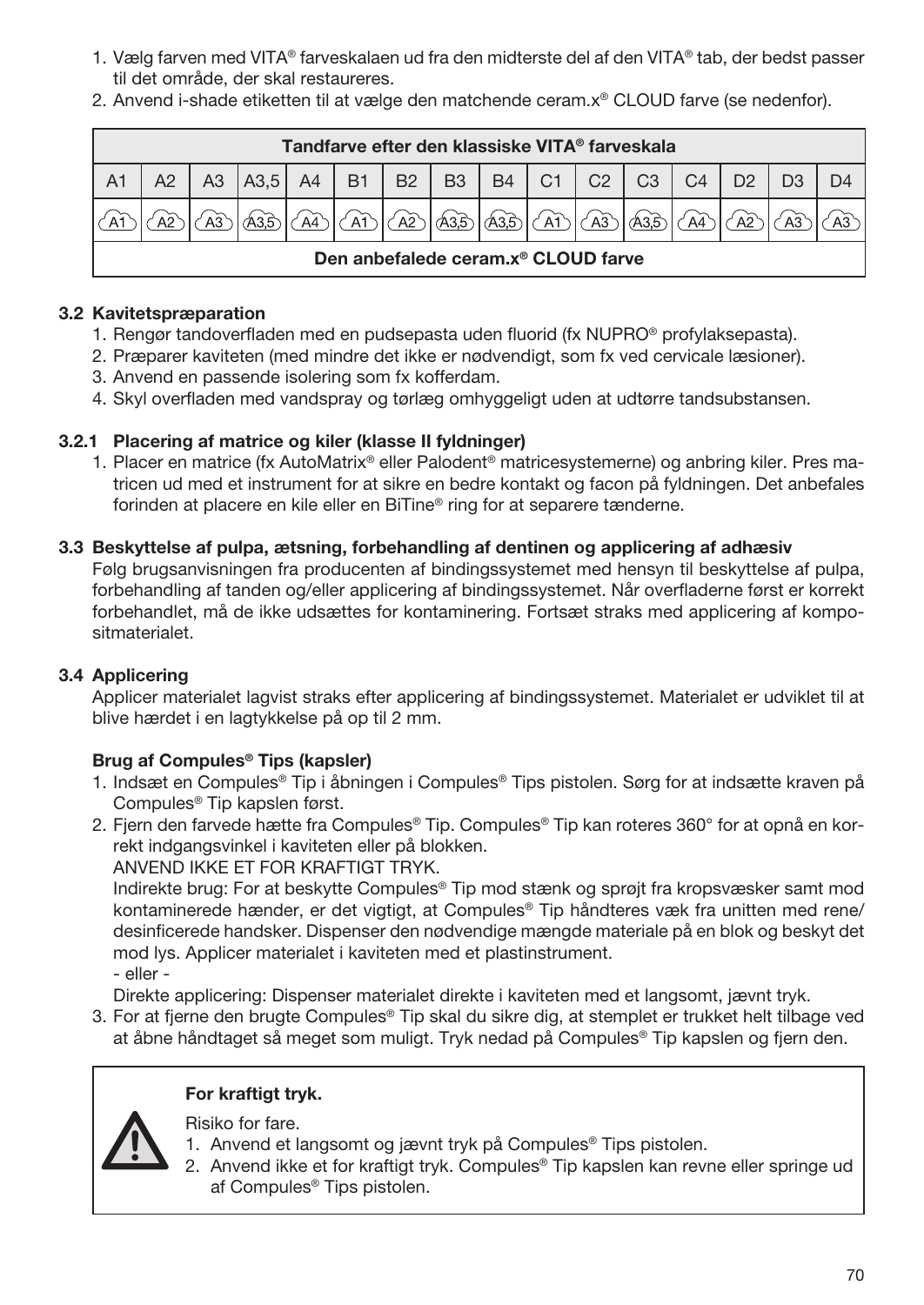

## Undgå kontaminering af sprøjter.

For at beskytte sprøjterne mod stænk og sprøjt fra kropsvæsker samt mod kontaminerede hænder, er det vigtigt, at sprøjterne håndteres væk fra unitten med rene/ desinficerede handsker.

- 1. Fjern hætten.
- 2. Drej stemplet langsomt med uret og dispenser den nødvendige mængde materiale på blokken.
- 3. Vend sprøjten opad og drej stemplet mod uret for at hindre, at materialet fortsætter med at flyde ud af sprøjten.
- 4. Sæt straks hætten på sprøjten.
- 5. Beskyt fyldningsmaterialet på blokken mod lys.

## 3.4.1 Applicering af ceram.x® restorative

- 1. Fyld hele kaviteten med en lagvis teknik. Hvert lag skal være ≤ 2 mm.
- 2. Lyshærd hvert lag i henhold til nedenstående skema [3.5 Lyshærdning].

## 3.5 Lyshærdning

1. Lyshærd hvert lag med en egnet hærdelampe<sup>2</sup>. Lyshærd hvert lag i 10 sekunder med en hærdelampe som fx DENTSPLY SmartLite® PS eller SmartLite® FOCUS® som har en intensitet på min. 800 mW/cm<sup>2</sup>.

Lyshærd kompositmaterialet i 20 sekunder, hvis intensiteten er mellem 500 mW/cm<sup>2</sup> og 800 mW/cm².

Se brugsanvisningen og anbefalingerne fra producenten af hærdelampen mht. kompatibilitet og lyshærdning.

## Hærdetid til lag på 2 mm





#### Skema til lyshærdning.

Skemaet til lyshærdning findes også på alle yderemballager.

## Utilstrækkelig hærdning.

Utilstrækkelig polymerisering.

- 1. Tjek kompatibiliteten med hærdelampen.
- 2. Tjek hærdecyklus.
- 3. Tjek intensiteten.
- 4. Lyshærd hvert lag i den anbefalede hærdetid.

<sup>2</sup> Hærdelamper, som er udviklet til at hærde materialer, der indeholder camphorqionon initiator. Max værdi i spektret 440-480 nm.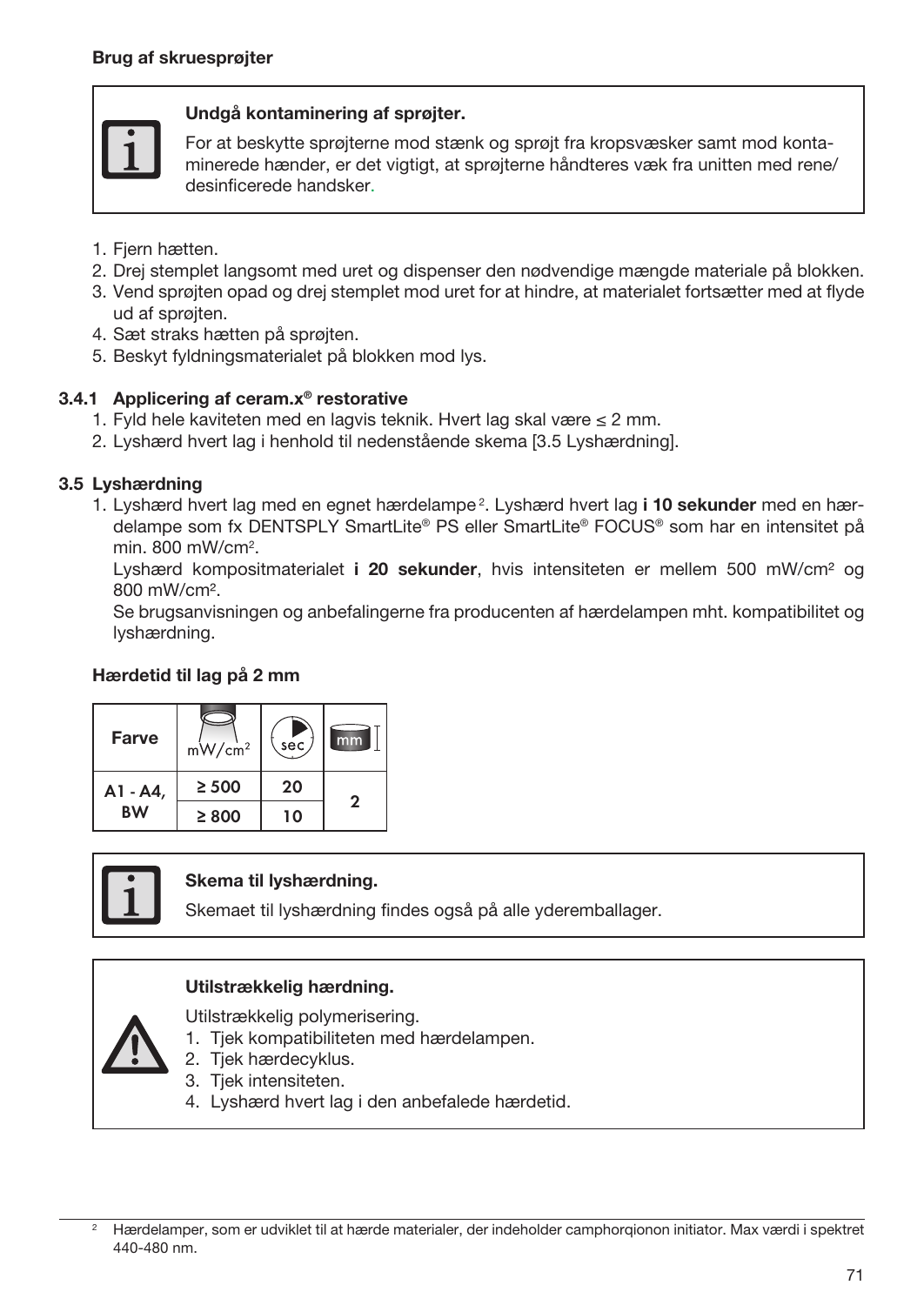# 3.6 Pudsning og polering

- 1. Konturer fyldningen med pudsebor eller diamantbor.
- 2. Anvend Enhance® pudsesystemet til yderligere pudsning.
- 3. Før polering kontrolleres, at overfladen er glat og uden defekter.
- 4. Til at give fyldningen højglans anbefaler vi ceram.x® gloss, Enhance® og PoGo® systemerne til pudsning og polering samt Prisma® Gloss™ Regular og Extrafine polerpastaer.

Følg producentens brugsanvisning mht. konturering, pudsning og polering.

# **Hygieine**

#### 4.1 Compules® Tips pistolen

Mht. anvisningerne for rengøring, desinfektion og sterilisation henvises til brugsanvisningen for Compules® Tips pistolen, som findes på www.dentsply.eu/IFU. Hvis det ønskes, kan vi sende en gratis trykt udgave inden for 7 dage på det ønskede sprog. Du kan anvende bestillingsblanketten på vores hjemmeside til dette formål.

# 4.2 Compules® Tips – krydskontaminering

# Krydskontaminering.

Infektionskontrol.

- 1. Genbrug ikke Compules® Tips efter brug i munden og/eller hvis de er kontamineret.
- 2. Bortskaf brugte og/eller kontaminerede Compules® Tips i henhold til lokale retningslinjer.

# 4.3 Skruesprøjter – krydskontaminering

#### Krydskontaminering.

Infektionskontrol.

- 
- 1. Sprøjter kan ikke genforarbejdes.
- 2. For at beskytte sprøjterne mod stænk og sprøjt fra kropsvæsker samt mod kontaminerede hænder, er det vigtigt, at sprøjterne håndteres væk fra unitten med rene/desinficerede handsker. Genbrug ikke sprøjten, hvis de er kontaminerede.
- 3. Bortskaf kontaminerede sprøjter i henhold til lokale retningslinjer.

# 4.4 Individuelle farveskala tabs – krydskontaminering

#### Krydskontaminering.

Infektionskontrol.

1. Farveskala og individuelle farveskala tabs kan ikke genforarbejdes.



- 2. For at beskytte farveskala og individuelle farveskala tabs mod stænk og sprøjt fra kropsvæsker samt mod kontaminerede hænder, er det vigtigt, at farveskalaen og de individuelle farvetabs håndteres med rene/desinficerede handsker. Genbrug ikke farveskala og individuelle farveskala tabs, hvis de er kontaminerede.
- 3. Bortskaf kontaminerede farveskala og individuelle farveskala tabs i henhold til lokale retningslinjer.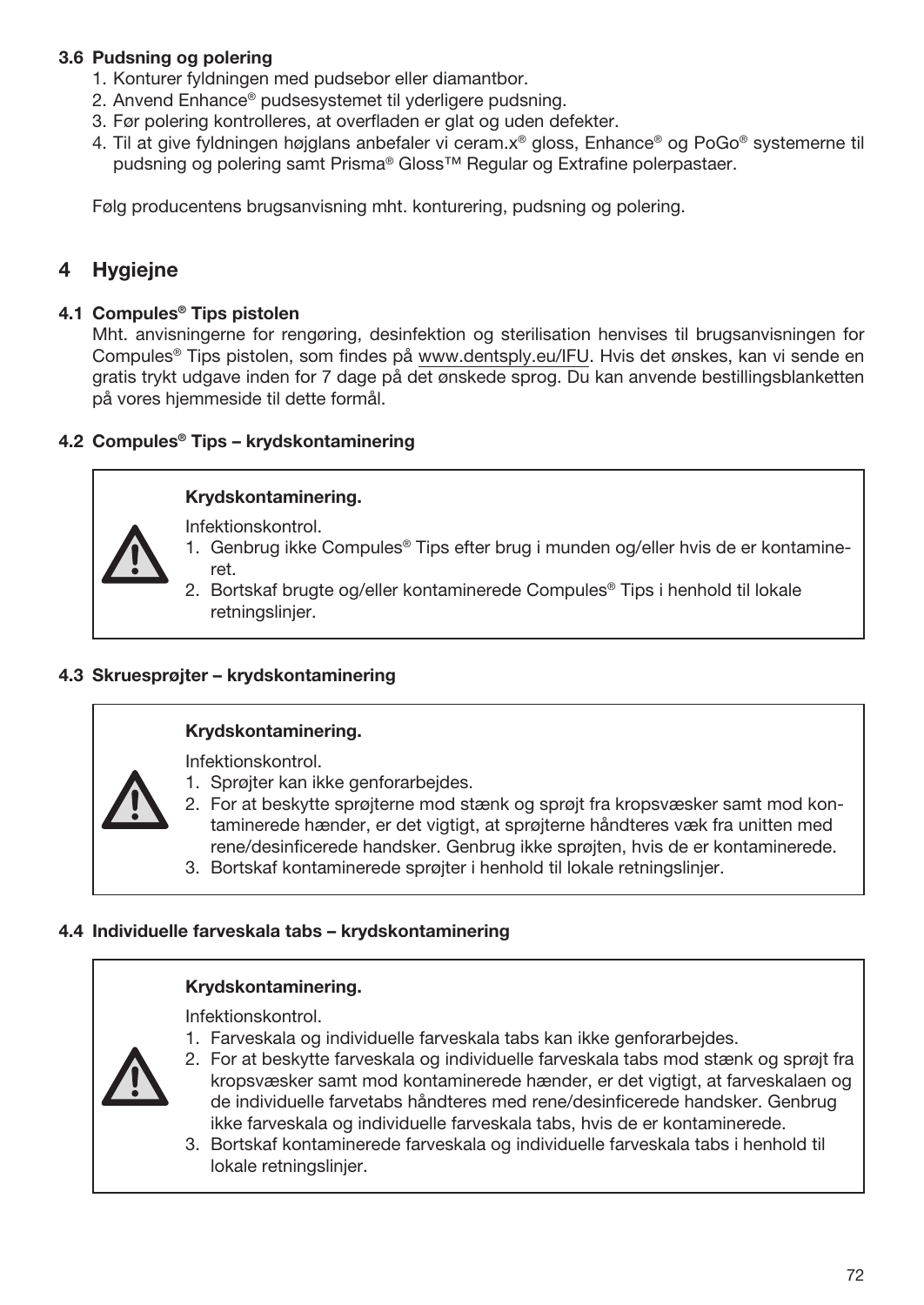# 5 Lotnummer ( $\text{I}$ ) og udløbsdato (2)

- 1. Må ikke anvendes efter udløbsdatoen. ISO standarden anvender: "ÅÅÅÅ-MM"
- 2. Følgende numre skal angives i al korrespondance:
	- Genbestillingsnummer
	- Lotnummer
	- Udløbsdato

© DENTSPLY DeTrey 2016-04-15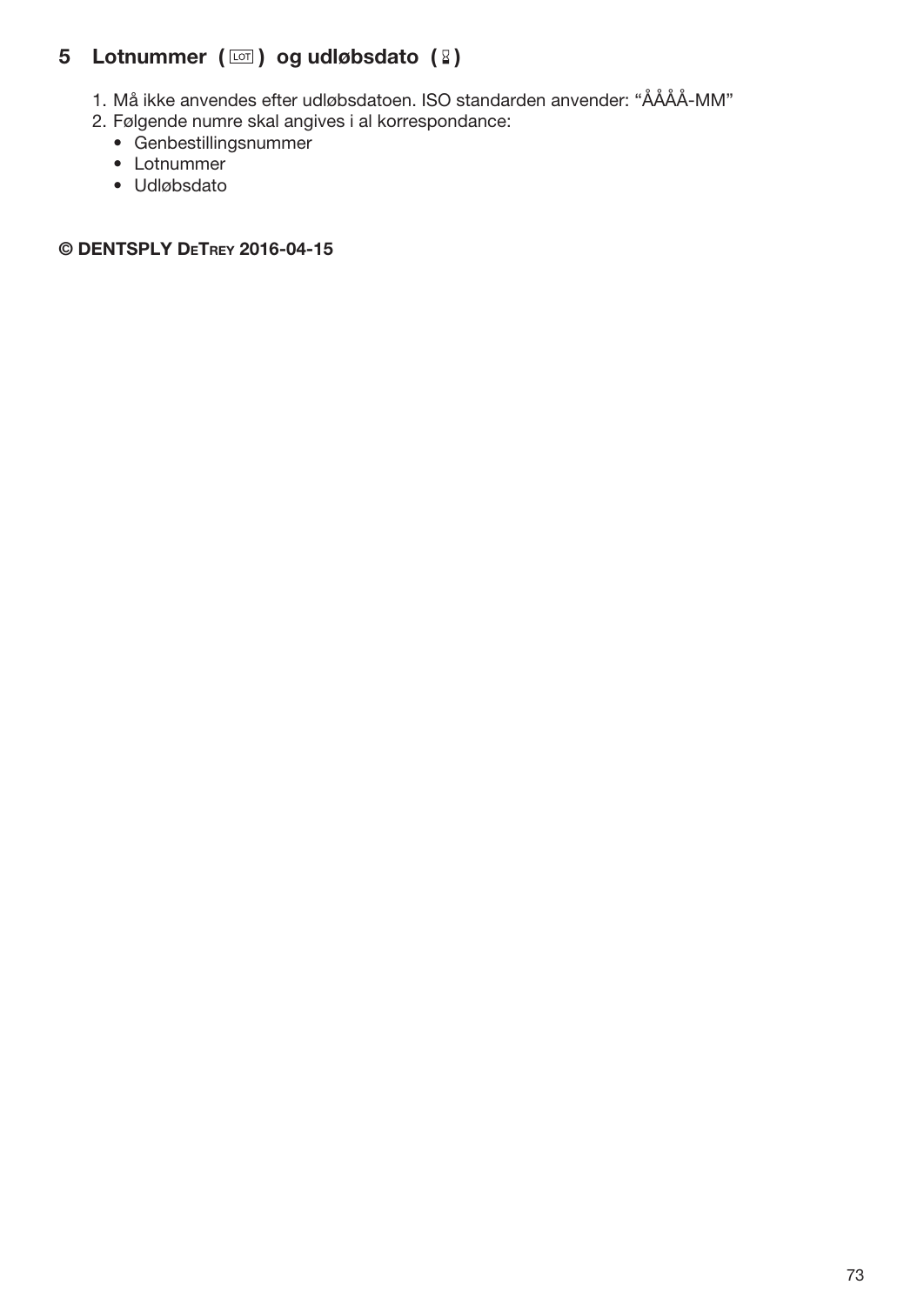

# Universal nanokeramisk kompositt

NB: Kun til dental bruk.

| Innehold | Side |
|----------|------|
|          |      |
|          |      |
|          |      |
|          |      |
|          |      |

# 1 Produktbeskrivelse

ceram.x® er en nano-keramisk, lysherdende, radiopak universalkompositt basert på den nye SphereTEC™ fillerteknologi indikert for både direkte og indirekte restaurasjoner.

Den sfæriske, granulerte fillerteknologien som kalles SphereTEC™ fører til en kulelager-effekt som tar håndteringsegenskapene til ceram.x® til et nytt nivå:

- ceram.x® adapterer lett til kavitetsveggene men klebrer ikke til instrumentene.
- ceram.x® er lett å skulpturere presist og den har en høy sigemotstand.
- ceram.x® har en fast konsistens men er samtidig lett å applisere ut gjennom kapselspissen.

ceram. $x^{\circ}$  består av fem universelle CLOUD nyanser av middels translusens som heter  $(A^{\uparrow})$  til  $(A^{\uparrow})$ .

Hver CLOUD nyanse er designet for å oppnå nyansematch med et antall VITA®<sup>1</sup> nyanser. Oppsummert dekker de fem CLOUD nyanser alle 16 VITA® Classic nyanser og gir gode estetiske kliniske resultater. I tillegg finnes det en blekefarge (BW) for blekede tenner.

De sfæriske, granulerte fillerpartiklene som består av submikroskopiske primærglassfillere gir en rask og enkel poleringsprosedyre som resulterer i en enestående glans.

### 1.1 Leveringsformer

- Predoserte Kapsler (Compules<sup>®</sup> Tips)
- Sprøyter (unntatt BW-nyanse)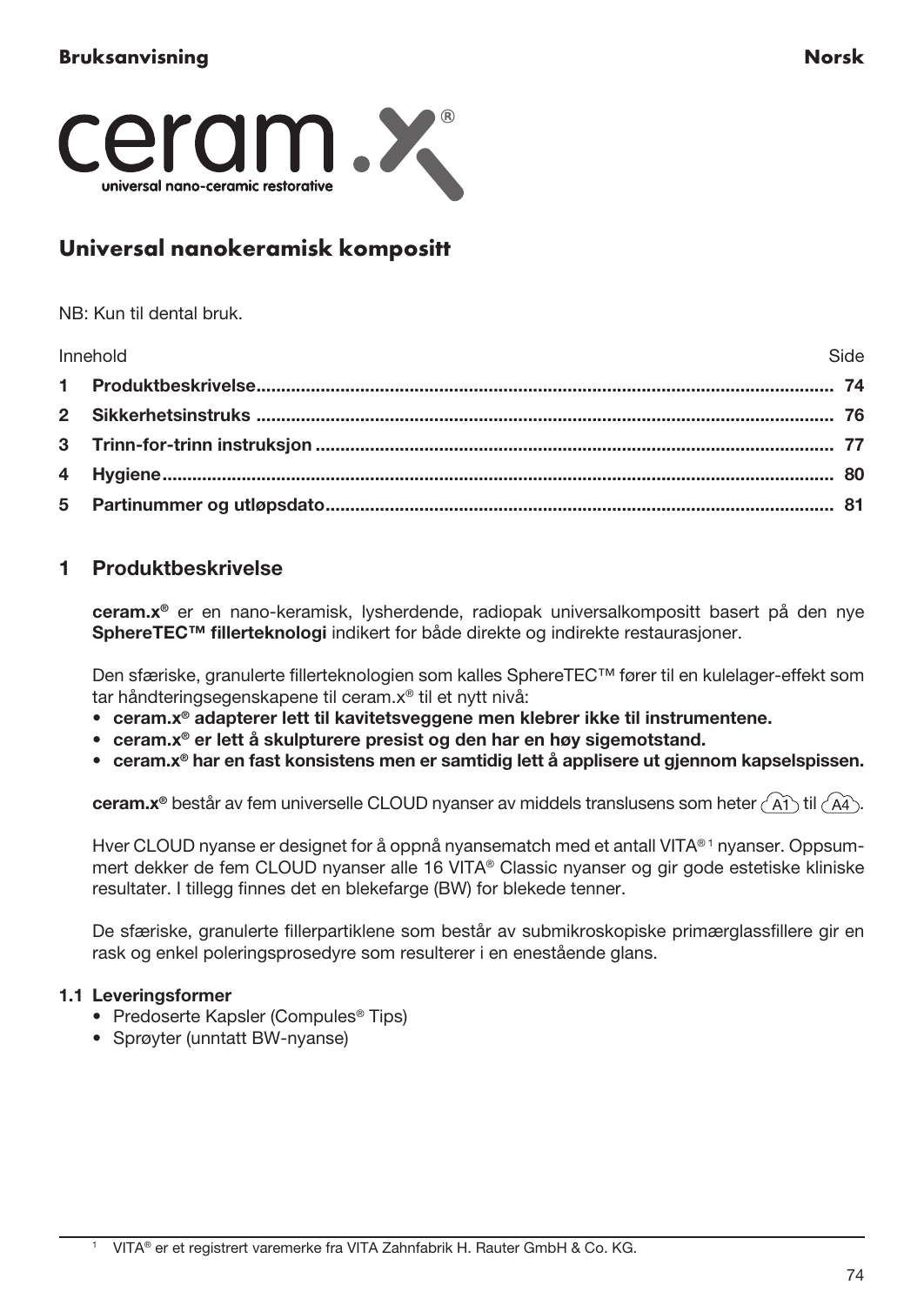# 1.2 Innhold

- Metakrylatmodifisert polysiloksan (organisk modifisert keram)
- Dimethakrylatresiner
- Fluoriserende pigment
- UV stabilisator
- Stabilisator
- Kamferkinon
- Etyl-4(dimetylamino)benzoat
- Bis(4-methyl-phenyl)iodium hexafluorfosfat
- Barium-aluminium-borosilikat glass
- Ytterbium fluorid
- Jernoksidpigmenter og titaniumoksidpigmenter i henhold til nyanser

#### Fillerpartikkel-system basert på SphereTEC™.



Fillerpartikkel-systemet inneholder bariumglass, pre-polymerisert Fillerpartikkel og ytterbiumfluorid (77-79 vekt% eller 59-61 volum%). Andre innholdsstoffer er katalysatorer, additiver, stabilisatorer og pigmenter (~1 vekt%, i samsvar med farge). Den totale mengden uorganiske fillerpartikler er 72-73 vekt% (48-50 volum%). De uorganiske fillerpartiklenes partikkelstørrelse ligger innenfor et område fra 0,1 til 3,0 μm.

#### 1.3 Indikasjoner for bruk

- Direkte restaureringer av alle kavitetsklasser i anteriore og posteriore tenner.
- Indirekte fabrikasjoner av inlays, onlays og fasetter.

## 1.4 Kontraindikasjoner

• Bruk på pasienter som tidligere har hatt en alvorlig allergisk reaksjon mot metakrylatresiner eller noen av de andre inneholdsstoffene.

#### 1.5 Kompatible adhesiver

Materialet skal kombineres med alle (met)akrylatbaserte dentin/ emalje adhesiver som DENTSPLY Prime&Bond- og Xeno spektere av adhesiver.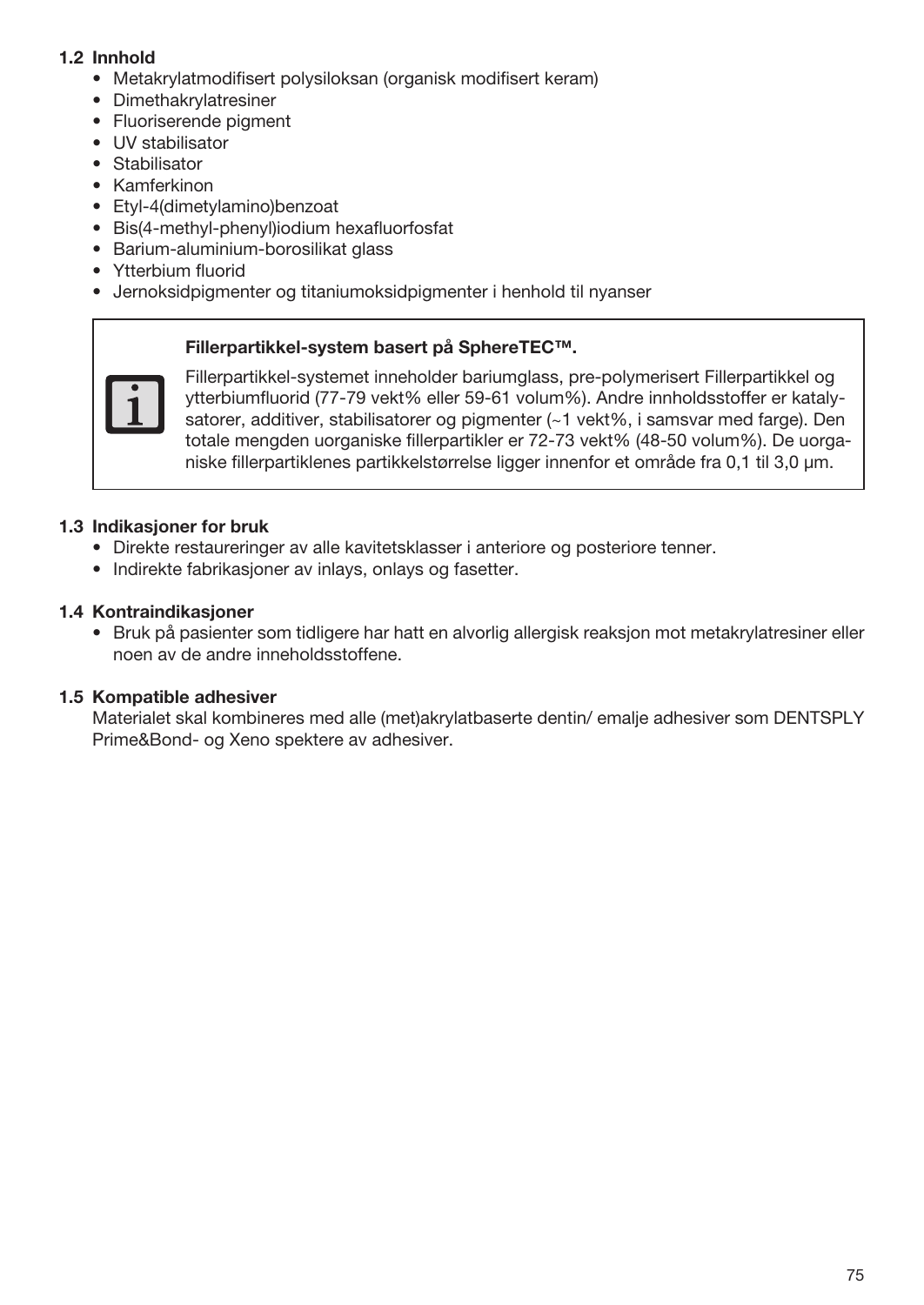# 2 Sikkerhetsinstruks

Vær oppmerksom på følgende sikkerhetsinstrukser og de spesielle sikkerhetsinstruksene i andre kapitler i bruksanvisningen.

#### Symbol for sikkerhetsvarsel.

- Dette er symbolet for sikkerhetsvarsel. Det brukes for å varsle deg om potensiell fare for skade på personell.
- Adlyd alle sikkerhetsbeskjeder som følger dette symbolet for å unngå mulig skade.

#### 2.1 Advarsler

Materialet inneholder metakrylater og polymeriserende monomerer som kan virke irriterende på hud, øyne og oral mukosa og kan føre til sensibilisering ved hudkontakt og allergisk kontaktdermatitt hos predisponerte personer.

- Unngå øyekontakt for å forhindre irritasjon eller skade på øynene. Rens øynene med rikelig mengder vann og oppsøk helsepersonell ved øyekontakt.
- Unngå hudkontakt for å forhindre irritasjon og allergiske reaksjoner. Kontakt kan føre til rødlige utslett på huden. Fjern materialet med bomull og alkohol og vask grundig med såpe og vann ved hudkontakt. Avslutt bruk og kontakt helsepersonell ved utslett eller hudsensibilisering.
- Unngå kontakt med orale bløtvev/slimhinner for å hindre inflammasjon. Ved kontakt bør materialet fjernes fra vevet, og slimhinnen bør spyles med rikelige mengder vann. Hvis inflammasjonen ikke forsvinner bør helsepersonell kontaktes.

#### 2.2 Forholdsregler

Dette produktet er ment kun til bruk som spesifisert i denne bruksanvisningen.

All annen bruk av produktet er på tannlegens eget ansvar.

- La fryst materiale nå romtemperatur før bruk.
- Bruk sikkerhetstiltak som briller og kofferdam for helsepersonell og pasienter.
- Sprøytene og Compules® Tips kan ikke brukes på nytt. For å beskytte sprøyter og Compules® Tips mot sprut og spray fra kroppsvæsker og mot forurensede hender, er det nødvendig at disse håndteres med rene/desinfiserte hansker vekk fra tannlegestolen. Kontaminerte deler kastes.
- Compules® Tips kan brukes til direkte applisering av fyllingsmaterialet i kaviteten eller til indirekte applisering ved først å presse materialet ut på en blokk. Når Compules® Tips har vært brukt i munnen, bør de kastes og ikke gjenbrukes på andre pasienter for å hindre krysskontaminering.
- Det anbefales å bruke Compules® Tips sammen med Compules® Tips Gun.
- Compules® Tips Gun er kun beregnet for bruk med DENTSPLY Compules® eller Compula® Tips.
- For ytterligere informasjon vennligst se bruksanvisningen for Compules® Tips Gun.
- Nyanseguiden og individuelle fargeprøver i nyanseguiden kan ikke brukes på nytt. For å beskytte nyanseguiden og individuelle fargeprøver i nyanseguiden mot sprut og spray fra kroppsvæsker og mot forurensede hender, er det nødvendig at nyanseguiden og individuelle fargeprøver i nyanseguiden håndteres med rene/desinfiserte hansker.
- Materiale bør enkelt kunne presses ut av sprøyten. BRUK IKKE OVERDREVET KRAFT. Dette kan føre til at Compules® Tips rupturerer eller løsner fra pistolen.
- Skru sprøytene igjen umiddelbart etter bruk.
- Kontakt med saliva, blod og gingivalvæske under påføring kan føre til mislykket restaurering. Bruk egnet isolasjon som f.eks kofferdam.
- Interaksjoner:
	- Bruk ikke materialer med eugenol eller hydrogenperoksid sammen med dette produktet, da disse virker inn på materialets herdingsprosess.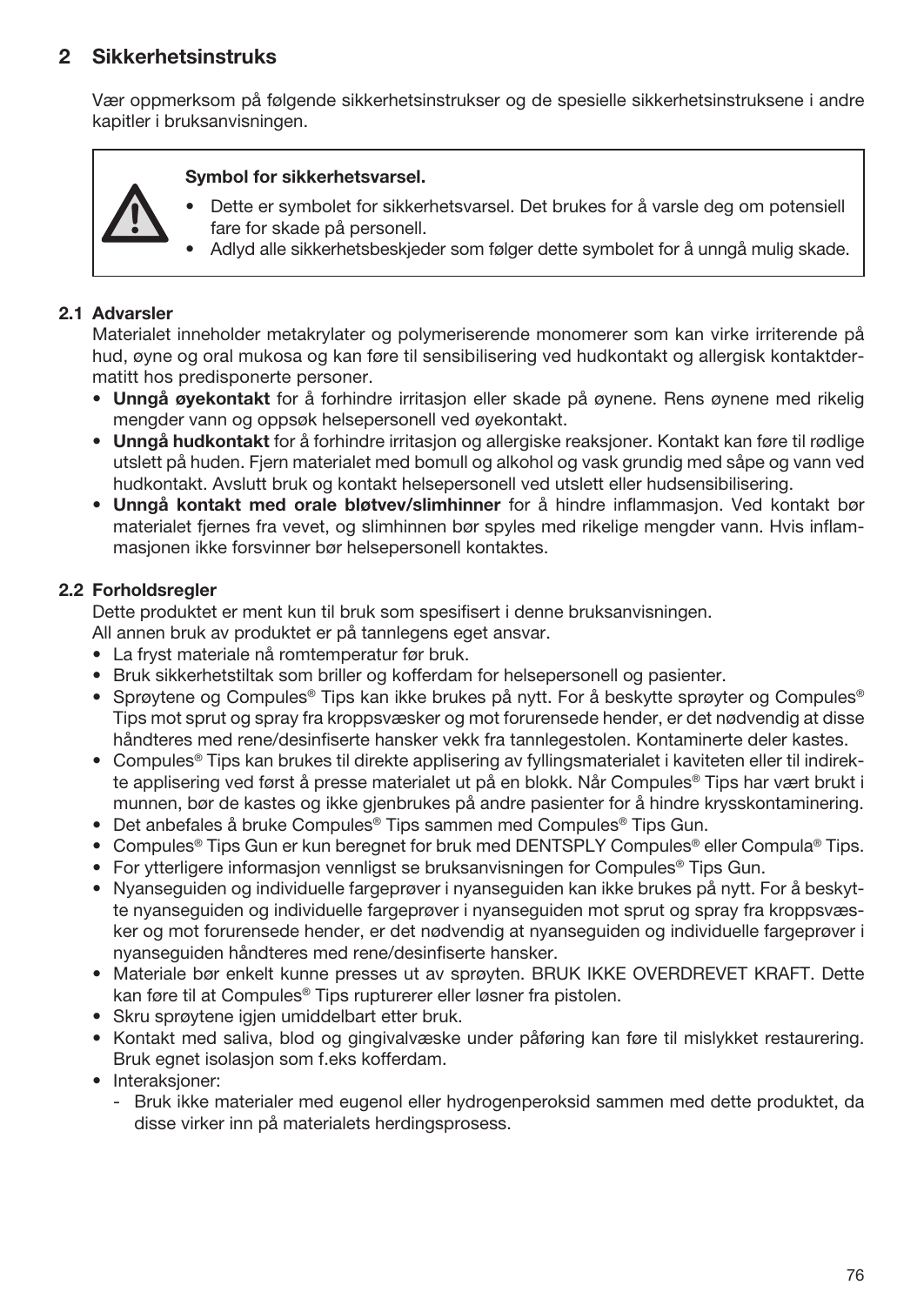# 2.3 Bivirkninger

- Øyekontakt: Irritasjon og mulig skade på hornhinnen.
- Hudkontakt: Irritasjon og mulig allergisk reaksjon. Rødlig utslett kan sees på huden.
- Kontakt med slimhinne: Inflammasjon (se Advarsler).

#### 2.4 Oppbevaring

Feil lagring av produktet kan føre til kortere hylleliv og andre defekter i produktet.

- Oppbevares i forseglet pakning i temperaturer mellom 2 ºC og 28 °C.
- Unngå direkte soleksponering og fuktighet.
- Skal ikke oppbevares i fryser.
- Skal ikke brukes etter utløpsdatoen.

# 3 Trinn-for-trinn instruksjon

#### 3.1 Valg av nyanser

- 1. Rengjør tannen med profylaksepasta for å fjerne plakk eller misfarging før nyansevalg.
- 2. Velg nyanse når tannen er fuktig.

For nyansevalget kan følgende to hjelpemidler benyttes:

- ceram.x® fargeguide. ceram.x® fargeguide består av fargeprøver som er laget av kompositt med optiske egenskaper lik ceram.x®.
- VITA® klassisk nyanseguide i kombinasjon med i-shade etikett. ceram.x® i-shade etikett muliggjør nyansevalg ved at man velger en av de fem CLOUD nyansene til hver av de 16 VITA® nyanser.

#### 3.1.1 Valg av nyanse ved bruk av ceram.x® nyansetabell

1. Bruk fargeeksemplene i ceram.x® shade guide for å velge den CLOUD nyansen nærmest området som skal restaureres.



#### Unngå kontaminasjon av nyanseguiden.

For å beskytte nyanseguiden mot sprut og spray fra kroppsvæsker og mot forurensede hender, er det nødvendig at nyanseguiden håndteres med rene/desinfiserte hansker vekk fra tannlegestolen. Ved nyansevalg fjernes de forskjellige fargene fra guiden.

## 3.1.2 Valg av nyanse ved bruk av VITA® skalaen og i-shade



#### Ha i-shade etiketten klar.

For å forsikre deg om at i-shade labelen er tilgjengelig ved stolen anbefaler vi at den festes på baksiden av VITA® classical shade guide.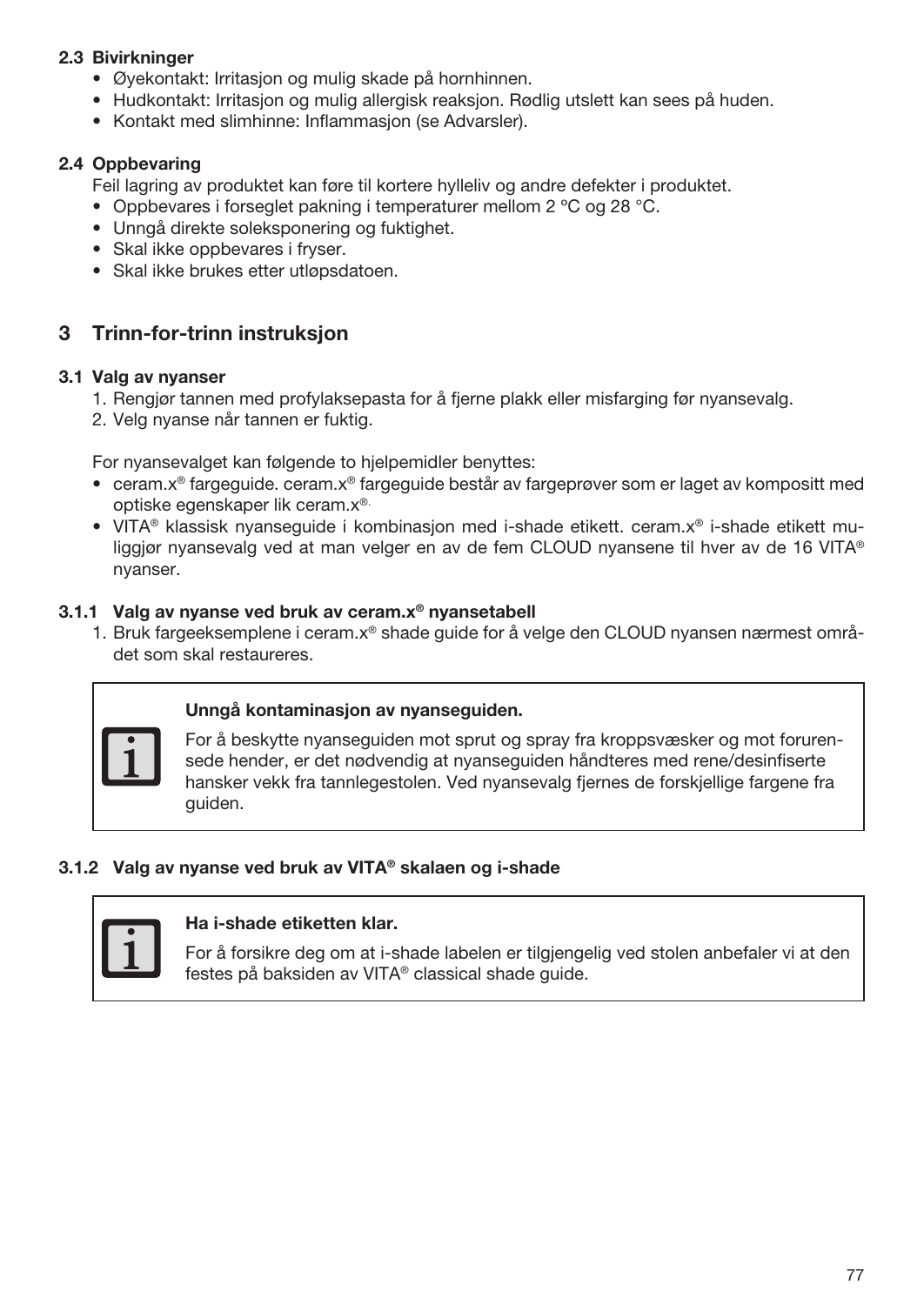- 1. Velg VITA® classical-referanse-tann, den sentrale delen som best matcher området på tannen som skal restaureres.
- 2. Bruk i-shade etiketten (se tabell under) for å identifisere matchende ceram.x® CLOUD shade.

| Tannfarge iflg. VITA <sup>®</sup> Classical Shade Guide |  |  |               |                       |           |                                  |           |           |      |                |                |                |  |  |    |
|---------------------------------------------------------|--|--|---------------|-----------------------|-----------|----------------------------------|-----------|-----------|------|----------------|----------------|----------------|--|--|----|
| A <sub>1</sub>                                          |  |  | A3  A3,5   A4 |                       | <b>B1</b> | $\blacksquare$ B2 $\blacksquare$ | <b>B3</b> | <b>B4</b> | C1   | C <sub>2</sub> | C <sub>3</sub> | C <sub>4</sub> |  |  |    |
|                                                         |  |  |               | $\overrightarrow{A4}$ |           | A2                               | A35       | A3.5      | 1(A) | ∕ A3           |                | A <sup>4</sup> |  |  | A3 |
| Anbefalt ceram.x <sup>®</sup> CLOUD nyanse              |  |  |               |                       |           |                                  |           |           |      |                |                |                |  |  |    |

## 3.2 Kavitetspreparering

- 1. Rengjør tannoverflaten med en profylaksepasta uten fluor (f.eks. NUPRO® profylaksepasta).
- 2. Preparér kaviteten (hvis nødvendig).
- 3. Bruk adekvat isolasjon som f.eks. kofferdam.
- 4. Spyl overflaten med vann. Ikke tørk ut tannstrukturen.

# 3.2.1 Matriseplassering og kiling (Klasse II restaureringer)

1. Montér en matrise (f.eks. AutoMatrix® eller Palodent® matrisesystem) og kile. Polering av matrisebåndet vil forbedre kontaktpunkt og konturering. Pre-kiling eller bruk av BiTine® ring anbefales.

#### 3.3 Pulpabeskyttelse, forbehandling av dentin og påføring av bonding

Slå opp i bondingprodusentens bruksanvisning for å lese om bruk av pulpabeskyttelse, forbehandling av dentin og påføring av bonding. Den behandlede overflaten må ikke under noen omstendigheter kontamineres. Påfør materiale umiddelbart.

# 3.4 Påføring

Påfør materialet umiddelbart etter fullført bondingprosedyre. Materialet kan lysherdes opp til tykkelser på 2 mm av gangen.

# Bruk av Compules® Tips

- 1. Plassér en Compules® Tip i den tilpassede åpningen på Compules® Tip Gun. Vær sikker på at kragen på spissen settes inn først.
- 2. Fjern den fargede hetten fra Compules® Tip. Compules® Tip kan roteres 360° for å oppnå korrekt vinkel.

BRUK IKKE OVERDREVET KRAFT.

Indirekte bruk: For å beskytte Compules® Tip mot sprut og spray fra kroppsvæsker og mot forurensede hender, er det nødvendig at Compules® Tip håndteres med rene/desinfiserte hansker vekk fra tannlegestolen. Fordel nødvendig mengde materiale på en blandeanretning og unngå lyseksponering. Påfør materiale i kaviteten ved bruk av et plastisk instrument. - eller -

Direkte intraoral bruk: Fordel materiale direkte i kaviteten ved bruk av langsomt, jevnt trykk.

3. For å fjerne den brukte Compules® Tip, vær sikker på at stopperen på pistolen er trukket helt tilbake, slik at den kan åpnes på sitt ytterste. Bruk en nedadgående bevegelse mot pistolens front og fjern Compules® Tip.

# Overdreven kraft.

Skade.

- 1. Bruk rolig og jevnt trykk på Compules® Tip Gun.
- 2. Bruk ikke overdrevet kraft. Dette kan føre til skade på Compules® Tip eller at Compules® Tip faller av pistolen.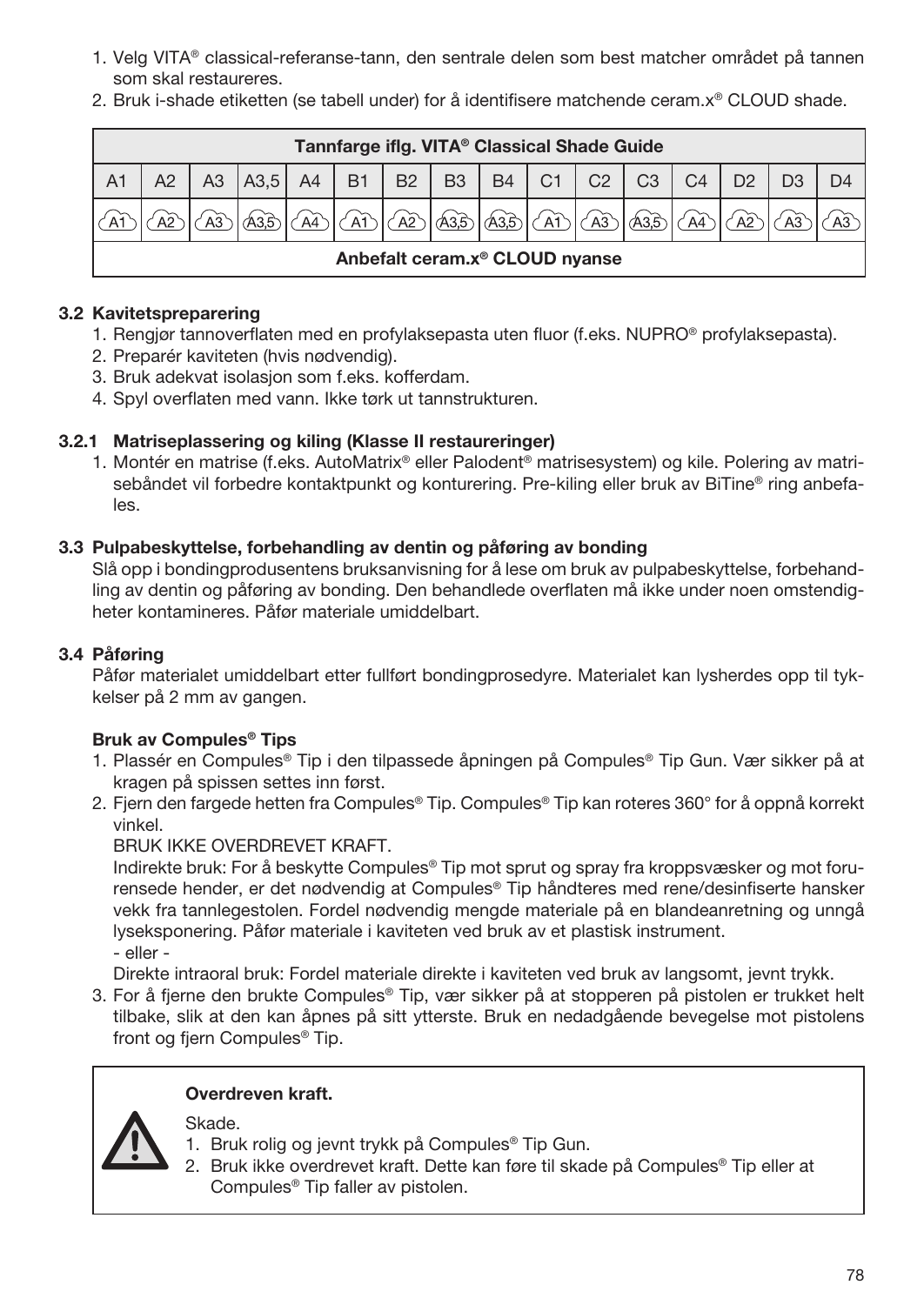

#### Unngå kontaminasjon av sprøyten.

For å beskytte sprøyter mot sprut og spray fra kroppsvæsker og mot forurensede hender, er det nødvendig at sprøyter håndteres med rene/desinfiserte hansker vekk fra tannlegestolen.

- 1. Fjern hetten.
- 2. Skru håndtaket på sprøyten med klokken og fordel ønskelig mengde materiale på en blandeanretning.
- 3. La sprøytespissen peke oppover og skru håndtaket mot klokken for å forhindre lekkasje av materiale.
- 4. Sett hetten på sprøytespissen umiddelbart.
- 5. Beskytt materialet på blandeanretningen mot lys.

### 3.4.1 Påføring av ceram.x®

- 1. Fyll hele kaviteten lagvis. Hvert lag  $\leq 2$  mm.
- 2. Lysherd hvert lag som angitt i tabellen nedenfor [3.5 Lysherding].

#### 3.5 Lysherding

1. Lysherd hvert sjikt med en passende herdelampe <sup>2</sup>. Herde hvert sjikt i 10 sekunder når en herdelampe som DENTSPLY SmartLite® PS eller SmartLite® FOCUS® som har en minimum intenstet på 800 mW/cm2 .

Herde kompositten i 20 sekunder når minimum intensitet er mellom 500 mW/cm<sup>2</sup> og 800 mW/cm<sup>2</sup>. Les herdelampeprodusentens bruksanvisning for bruk og herdeanbefalinger.

#### Herdetid for 2 mm tykkelser

| Nyanse    | mW/cm <sup>2</sup> | sec | mm           |
|-----------|--------------------|-----|--------------|
| A1 - A4,  | $\geq 500$         | 20  | $\mathbf{2}$ |
| <b>BW</b> | $\geq 800$         | 10  |              |



#### Herdetidtabell.

Herdetidtabellen finnes også på yttersiden av alle forpakninger.

#### Utilstrekkelig herding.

Ufullstendig polymerisasjon.

- 1. Sjekk herdelampens kompatibilitet.
- 2. Sjekk herdetiden (herdesyklusen).
- 3. Sjekk herdeytelse.
- 4. Herde alle områder på hvert sjikt i anbefalt herdetid.

<sup>2</sup> Herdelys designet for å herde materialer inneholdende camphorquinone (CQ) initiator. Topp av spektrum i området 440-480 nm.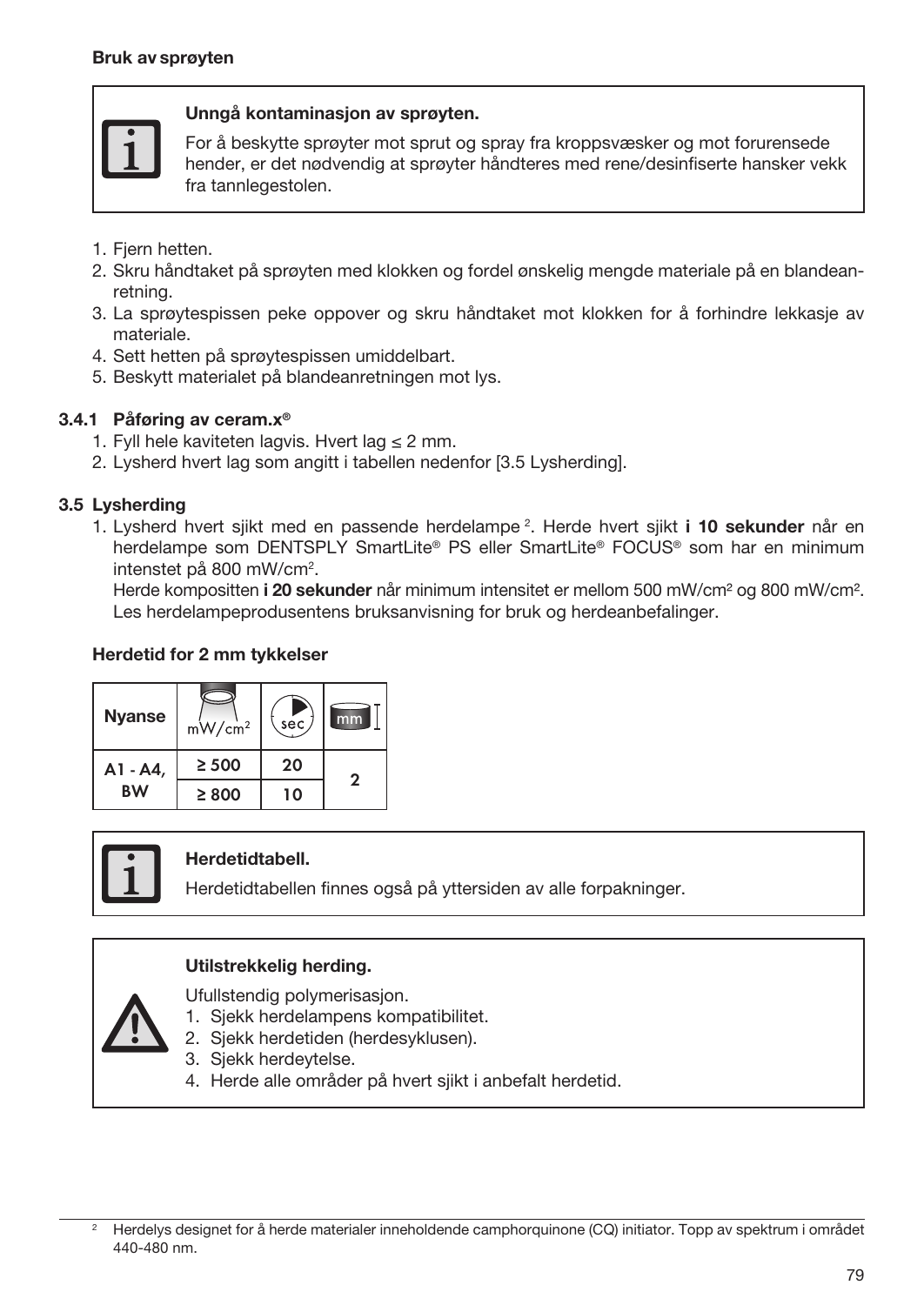# 3.6 Pussing og polering

- 1. Konturér restaureringen ved bruk av fine bor eller diamanter.
- 2. Bruk Enhance® for ytterlig pussing.
- 3. Før polering må det sjekkes at overflaten er jevn og uten defekter.
- 4. For å oppnå ekstra glans anbefales ceram.x® gloss, Enhance® og PoGo® pusse- og poleringsinstrumenter, samt Prisma® Gloss™ Regular og Extrafine pussepasta.

Ved konturering, pussing og polering, følg produsentens bruksanvisning.

# 4 Hygiene

#### 4.1 Compules® Tips Gun

For reprosessering vennligst se bruksanvisningen for Compules® Tips Gun, som er tilgjengelig på vår hjemmeside www.dentsply.eu/IFU. Om ønskelig sender vi en gratis printet kopi av bruksanvisningen i ønsket språk innen 7 dager. Du kan bruke bestillingsskjema på vår hjemmeside for dette formål.

# 4.2 Compules® Tips – krysskontaminasjon

# Krysskontaminasjon.

Infeksjon.

- 1. Ingen gjenbruk av Compules® Tips etter intraoral bruk og/eller ved kontaminasion.
- 2. Kast de brukte og/eller kontaminerte Compules® Tips etter gjeldende bestemmelser.

#### 4.3 Sprøyten – krysskontaminasjon

#### Krysskontaminasjon.

Infeksjon.

- 1. Sprøytene kan ikke brukes på nytt.
	- 2. For å beskytte sprøyter mot sprut og spray fra kroppsvæsker og mot forurensede hender, er det nødvendig at sprøyter håndteres med rene/desinfiserte hansker. Ingen gjenbruk av sprøytene ved kontaminasjon.
	- 3. Kast de kontaminerte sprøytene etter gjeldende bestemmelser.

#### 4.4 Individuelle fargeprøver i nyanseguiden – krysskontaminasjon

#### Krysskontaminasjon.

Infeksjon.

1. Nyanseguiden og individuelle fargeprøver i nyanseguiden kan ikke brukes på nytt.



3. Kast de kontaminerte nyanseguiden og individuelle fargeprøver i nyanseguiden etter gjeldende bestemmelser.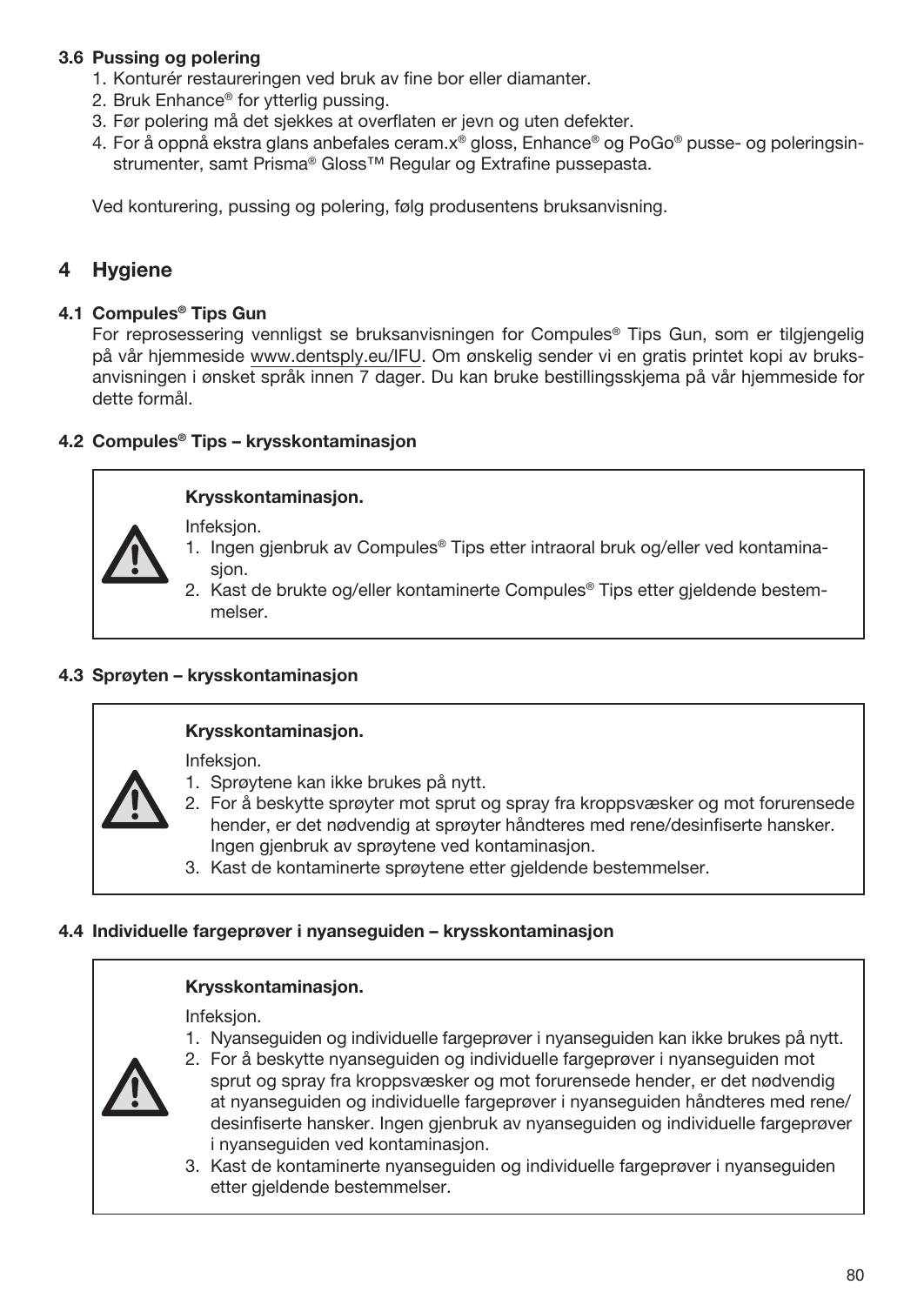# 5 Partinummer  $(\Box)$  og utløpsdato  $(2)$

- 1. Ikke bruk etter utløpsdato. ISO standard brukes: "ÅÅÅÅ-MM"
- 2. Følgende nummer skal oppgis ved all korrespondanse:
	- Rebestillingsnummer
	- Partinummer
	- Utløpsdato

© DENTSPLY DeTrey 2016-04-15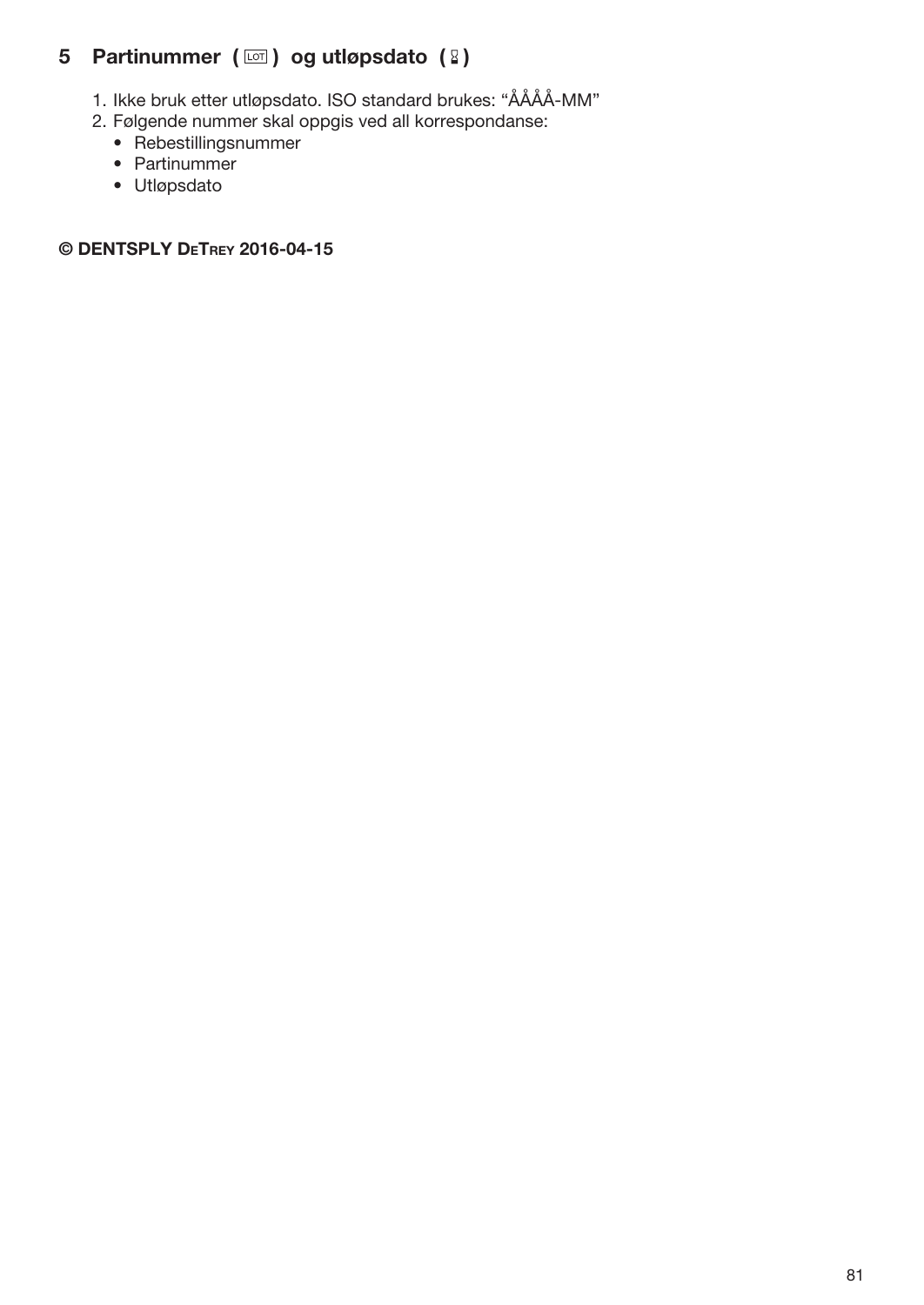

# Universaali nano-keraaminen paikkausmateriaali

VAROITUS: Ainoastaan hammaslääketieteelliseen käyttöön.

| Sisältö | Sivu |
|---------|------|
|         |      |
|         |      |
|         |      |
|         |      |
|         |      |

# 1 Tuotteen kuvaus

ceram.x® on nano-keraaminen, valokovetteinen, radiopaakkinen universaali yhdistelmämuovi, kehitetty SphereTEC™ tekniikalla, tarkoitettu käytettäväksi suoriin ja epäsuoriin täytteisiin.

Rakeinen, pallomainen filleritekniikka, jota kutsutaan SphereTEC™ nimellä, saa aikaan erinomaisen käsiteltävyyden:

- ceram.x® mukautuu helposti kaviteetin seinämiin mutta ei tartu instrumenttiin.
- ceram.x® on helppo muotoilla eikä ole paakkuista.
- ceram.x® on koostumukseltaan tasaista ja samaan aikaan helppo puristaa ulos kapseleista.

ceram.x® sisältää 5 universaalia CLOUD sävyä, jota on nimetty  $\widehat{A_1}$  -  $\widehat{A_4}$ .

Jokainen CLOUD sävy on suunniteltu VITA® 1 sävyistä ja on niiden keskimääräinen lopputulos. CLOUD sävyt kattavat kaikki 16 VITA® sävyä antaen esteettisen lopputuloksen. Myös BW (bleach white) sävy on saatavilla valkaistuille hampaille.

Rakeiset, pallomaiset fillerit koostuvat submicron lasifillereistä, josta johtuen lopputulos on nopea ja helppo kiillottaa näyttävän näköiseksi.

## 1.1 Pakkaukset

- Valmiiksi täytetyt Compules kapselit
- Ruiskut (paitsi BW sävy)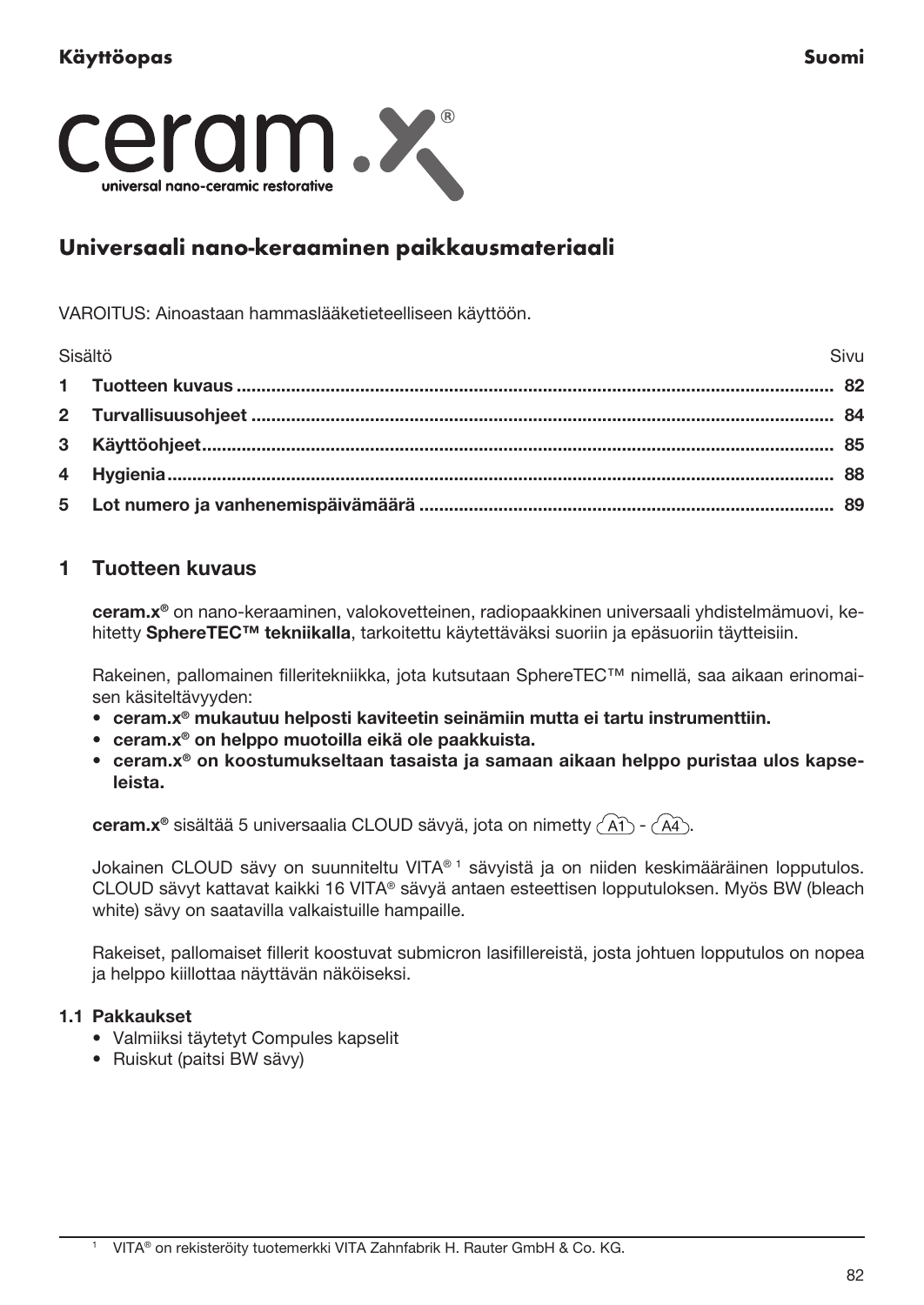# 1.2 Sisältö

- Metakrylaatti muokattuna polysiloksaanilla (orgaanisesti muokattua keramiaa)
- Dimetakrylaatti resiinit
- Fluorisoiva pigmentti
- UV vakauttaja
- Vakauttaja
- Kamferikinon
- Etyyli-4(dimetylamino)bentsoaatti
- Bis(4-metyl-phenyl)iodonium haksafluorofosfaatti
- Barium-alumiini-borosilikaatti lasi
- Yttrium fluoridi
- Rauta oksidi- ja titanium oksidipigmentit sävyn mukaan

#### SphereTEC™-teknologiaan perustuva fillerijärjestelmä.



Fillerijärjestelmä koostuu bariumlasista, esipolymeroidusta filleristä ja ytterbiumfluoridista (77-79 paino-% tai 59-61 tilavuus-%). Muita aineosia ovat katalyytit, lisäaineet, stabilisaattorit ja väriaineet (~1 paino-%, värisävystä riippuen). Epäorgaanisten fillerien kokonaismäärä on 72-73 paino-% (48-50 tilavuus-%). Epäorgaanisten fillerien hiukkaskoko on 0,1-3,0 μm.

# 1.3 Käyttöindikaatiot

- Paikkaustoimenpiteet kaikissa kaviteettiluokissa sekä etu että taka-alueella.
- Epäsuorien inlay,onlay ja laminaattitöiden valmistaminen.

### 1.4 Kontraindikaatiot

• Älä käytä potilaalle joka on saanut vakavia allergisia reaktioita methakrylaattiresiineista tai joistakin edellä mainituista aineista.

#### 1.5 Yhteensopivat sidosaineet

Material sopii yhteen kaikkien (met)akrylaattipohjaisten sidos- ja paikkausmateriaalien kanssa, kuten esim. DENTSPLY Prime&Bond ja Xeno tyyppisten tuotteiden kanssa.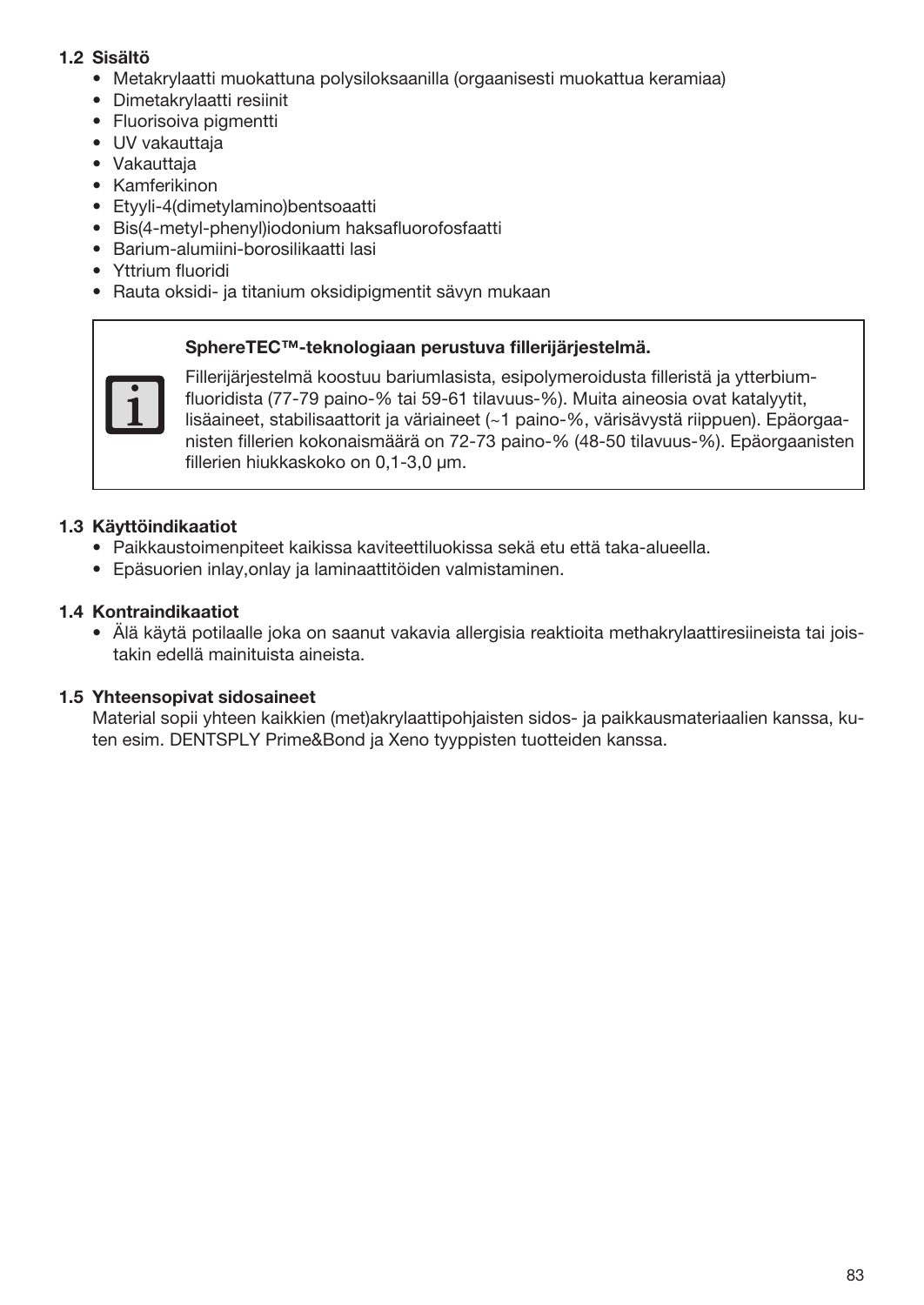# 2 Turvallisuusohjeet

Huomioi seuraavat yleiset turvallisuusohjeet sekä erityisohjeet käyttöohjeiden eri kappaleissa.

## Turvallisuusmerkki.



- Tämä on turvallisuusmerkki. Sitä käytetään varoittamaan mahdollisista henkilökohtaisista vaaranpaikoista.
- Noudata kaikkia turvallisuusohjeita välttääksesi mahdolliset onnettomuudet.

#### 2.1 Varoitukset

Materiaali sisältää metakrylaatteja ja polymerisoituvia monomeereja jotka voivat olla ärsyttäviä iholle, silmille tai suun limakalvoille ja aiheuttaa herkistymistä ihokontaktissa sekä kosketusaineallergiaa herkille ihmisille.

- Vältä kontaktia silmien kanssa, saattaa ärsyttää ja mahdollisesti aiheuttaa vaurioita. Jos tuotetta joutuu silmään, huuhtele heti runsaalla vedellä ja hakeudu lääkärin vastaanotolle.
- Vältä ihokontaktia, ehkäistäksesi mahdollista ärsytystä ja allergisia reaktioita. Punertavaa ihottumaa saattaa esiintyä jos tuotetta joutuu iholle. Pyyhi iho tarvittaessa paperilapulla ja alkoholilla ja pese huolellisesti vedellä ja saippualla. Jos iho herkistyy tuotteelle tai sinulla on ihottumaa, hakeudu lääkäriin.
- Vältä kontaktia suun pehmytkudosten/limakalvon kanssa. Jos tuotetta vahingossa joutuu limakalvoille, poista se välittömästi kudoksista. Huuhtele limakalvot runsaalla vedellä ja poista vesi (syljenimulla). Jos kudoksissa näkyy muutoksia, hakeudu lääkärin vastaanotolle.

#### 2.2 Varotoimet

Tämä tuote on tarkoitettu käytettäväksi vain sille määritetyllä tavalla näiden ohjeiden mukaisesti. Ohjeiden jättämättä noudattaminen jättää vastuun hammaslääkärille.

- Jos säilytät jääkapissa, anna materiaalin lämmetä huoneenlämmössä ennen käyttöä.
- Käytä aina asianmukaista suojausta sekä potilaalle että hammashoitohenkilökunnalle, esim. suojalaseja ja kofferdamkumia kuten ohjeistettu on.
- Ruiskuja tai Compules kapseleita ei voida käyttää uudelleen. Välttääksesi ristikontaminaation, pidä ne poissa työskentelyalueelta, jossa sylki tai veri voivat päästä kontaktiin materiaalin kanssa, Käsittele ruiskuja ja kapseleita aina suojakäsineet kädessä. Hävitä kontaminoituneet tuotteet.
- Compules kapseleita voidaan käyttää kahdella tapaa, viemallä paikkamateriaali kapselista suoraan kaviteettiin tai pursottamalla kapselista sopiva määrä lehtiölle ja sitten instrumentilla kaviteettiin. Mikäli käytät kapselia suoraan kavitettiin, hävitä se käytön jälkeen. Älä käytä toisille potilaille, välttääksesi ristikontaminaation.
- Compules kapseleita suositellaan käytettäväksi DENTSPLY Compules kapselinviejän (pistoolin) kanssa.
- Compules kapselinviejä on tarkoitettu käytettäväksi ainoastaan DENTSPLY Compules kapselien kanssa.
- Tarkemmat ohjeet Compules kapselinviejän käyttöön löytyy kapselinviejän ohjeista.
- Sävyskaalaa ei voida käyttää uudelleen. Välttääksesi ristikontaminaation, pidä se poissa työskentelyalueelta, jossa sylki tai veri voivat päästä kontaktiin skaalan kanssa, Käsittele sitä aina suojakäsineet kädessä.
- Materiaali tulee ulos helposti. ÄLÄ KÄYTÄ VOIMAA. Liian voimakas paine saattaa aiheuttaa Compules kapselin kärjen repeämisen tai kapselin irtoamisen annostelupistoolista.
- Sulje ruisku huolellisesti heti käytön jälkeen.
- Sylki, veri ja ientaskun nesteet saattavat heikentää täytteen onnistumista. Käytä eristystä, esimerkiksi kofferdamkumia.
- Yhteisvaikutukset:
	- Älä käytä eugenoli- tai hydrogen peroksidia sisältäviä materiaaleja tämän tuotteen kanssa, sillä ne voivat vaikuttaa kovettumiseen.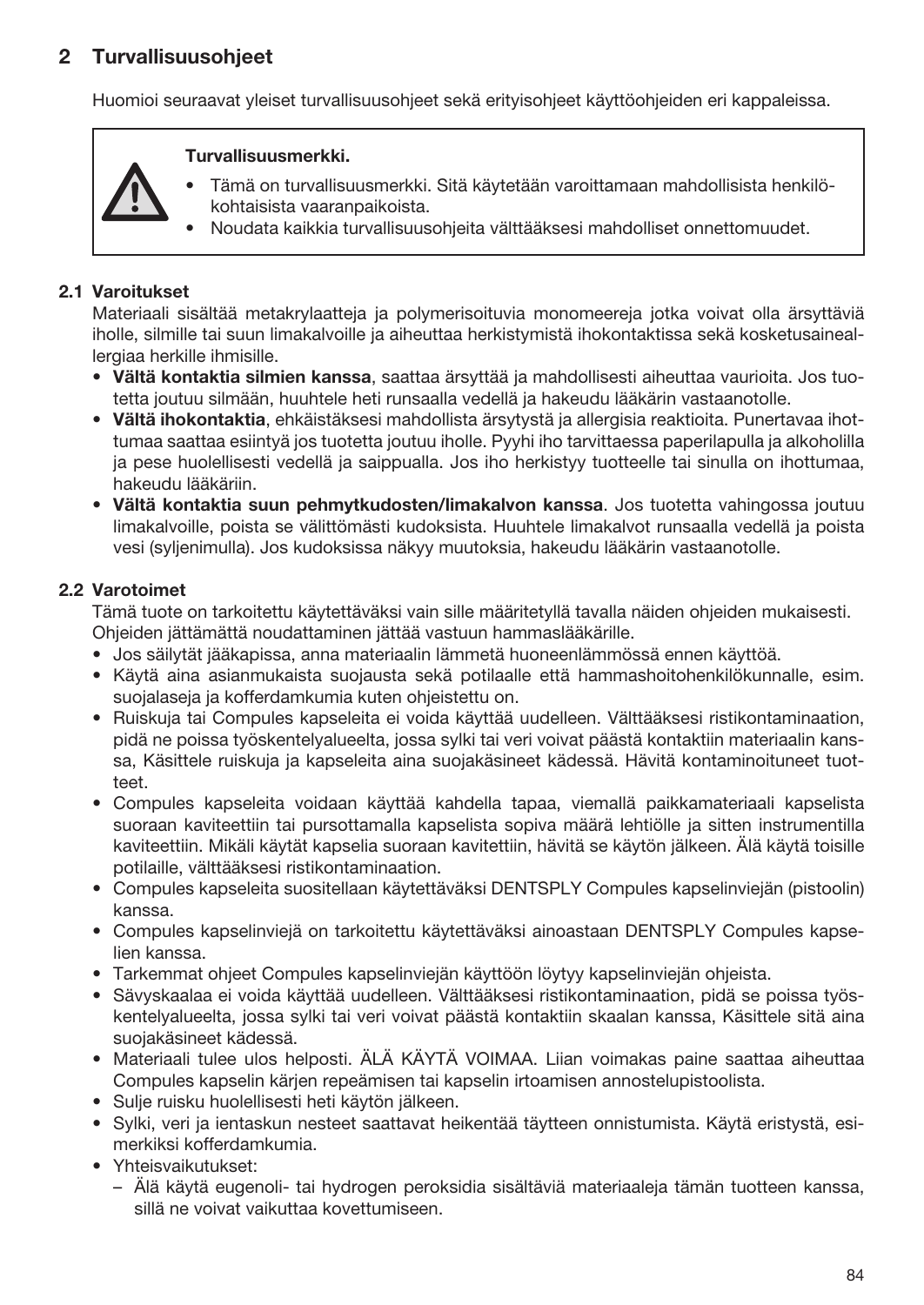## 2.3 Haittavaikutukset

- Silmäkontakti: ärsytys ja mahdollinen sarveiskalvon vaurio.
- Ihokontakti: ärsytys ja mahdollinen allerginen reaktio. Punertavaa ihottumaa saattaa ilmaantua iholle.
- Pehmytkudoskontakti: tulehdus (katso varoitukset).

#### 2.4 Varastointi ja säilytys

Vääränlaiset varastointiolosuhteet saattavat lyhentää tuotteen käyttöikää ja saatavat heikentää tuotteen tehoa.

- Suljetut pakkaukset tulee säilyttää 2 °C-28 °C asteen välillä.
- Säilytä auringonvalolta suojattuna ja suojaa kosteudelta.
- Älä jäädytä.
- Älä käytä vanhenemispäivämäärän jälkeen.

# 3 Käyttöohjeet

#### 3.1 Sävyn valinta

- 1. Ennen sävyn valintaa puhdista hampaan pints profylaksiapastalla ja poista plakki/värjäymät.
- 2. Valitse sävy kun hampaat ovat kosteat.

Sävyn valinnassa on kaksi apuvälinettä:

- ceram.x® sävymalli, joka on valmistettu yhdistelmämuovista, niin että sen optiset ominaisuudet ovat mahdollisimman lähellä ceram.x® sävyjä.
- VITA® perinteinen sävyskaala, johon on kiinnitetty i-label sävytarra. Tarran avulla valitaan oikea sävy verrattuna alkuperäiseen VITA® skaalaan.

#### 3.1.1 Sävyn valinta ceram.x® sävyliuskaa apuna käyttäen

1. Valise ceram.x® sävyliuskoista lähimpänä hampaan omaa sävyä oleva väri.



#### Vältä värimallin kontaminoitumista.

Välttääksesi ristikontaminaation, pidä sävyliuska poissa työskentelyalueelta, jossa sylki tai veri voivat päästä kontaktiin skaalan kanssa, käsittele sitä aina suojakäsineet kädessä. Ota aina yksittäinen sävyliuska irti telineestä.

## 3.1.2 Sävyn valinta VITA® skaalan ja i-shade oppaan kanssa



## Pidä i-shade tarra valmiina.

Suosittelemme liimaamaan i-shade tarran VITA® skaalaan, jolloin värin valinta sujuu helposti.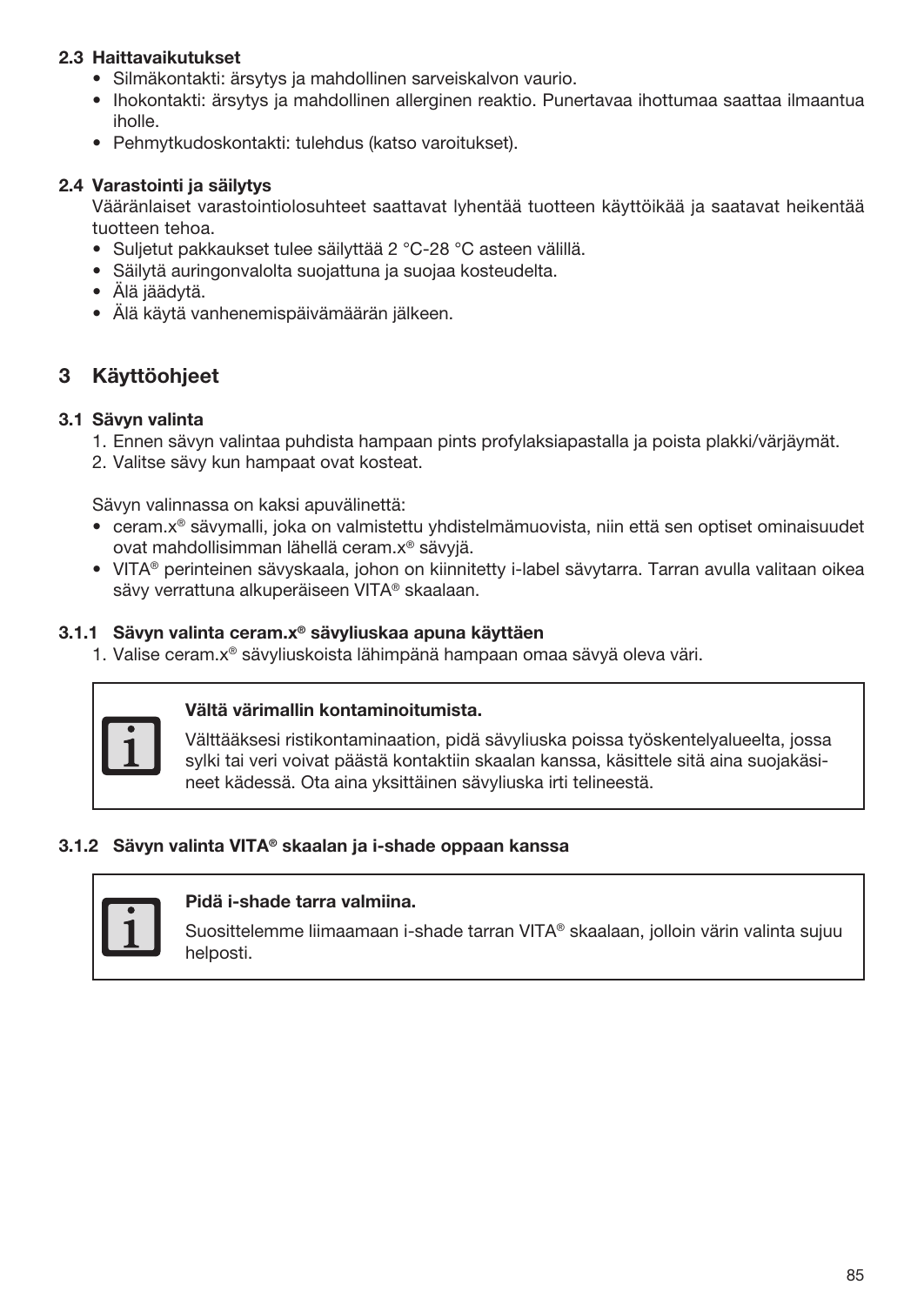1. Valitse VITA® skaalan Avella väri, verraten sitä hampaan keskiosan sävyyn.

2. Käytä i-shade tarraa (Ks alla) valitaksesi oikean CLOUD sävyn.

|                | Hampaan sävy VITA® skaalan mukaan            |  |                               |  |                  |  |  |                    |         |                |                |                |                |  |  |
|----------------|----------------------------------------------|--|-------------------------------|--|------------------|--|--|--------------------|---------|----------------|----------------|----------------|----------------|--|--|
| A <sub>1</sub> |                                              |  | A3   A3.5   A4   B1   B2   B3 |  |                  |  |  |                    | $B4$ C1 | C <sub>2</sub> | C <sub>3</sub> | C <sub>4</sub> | D <sub>2</sub> |  |  |
|                |                                              |  |                               |  | $(A1) (A1) (A2)$ |  |  | ) കൂടി കൂടി (സി (ഓ |         |                | <b>A3.5</b>    |                | وه             |  |  |
|                | Suositeltava ceram.x <sup>®</sup> CLOUD sävy |  |                               |  |                  |  |  |                    |         |                |                |                |                |  |  |

# 3.2 Kaviteetin preparointi

- 1. Puhdista hampaan pinta fluorittomalla profylaksiapastalla (esim. NUPRO® profylaksia pasta).
- 2. Valmistele kaviteetti (ei aina tarpeen, esim. kervikaalileesio).
- 3. Käytä asianmukaista eristystä kuten kofferdamia.
- 4. Huuhtele pinta vedellä ja varovasta poista ylimääräinen vesi. Älä ylikuivaa hampaan pintaa.

# 3.2.1 Matriisin asettaminen ja kiilat (II luokan täytteet)

1. Aseta matriisi (esim. AutoMatrix® tai Palodent®) ja kiila. Matriisinauhan punssaus parantaa kontaktia ja muotoa. Kiilaa tai BiTine® rengasta suositellaan käytettäväksi.

# 3.3 Pulpan suojaus, hampaan/dentiinin esikäsittely, sidosaineen annostelu

Seuraa valmistajan ohjeita pulpan suojauksessa, hampaan/dentiinin esikäsittelyssä tai sidosaineen annostelussa. Kun pinnat on kauttaaltaan käsitelty, ne on pidettävä kontaminoitumattomina. Jatka välittömästi paikkausmateriaalin annosteluun.

# 3.4 Annostelu

Annostele materiaali välittömästi sidosaineen laittamisen jälkeen. Materiaali on suunniteltu valokovetettavaksi 2 mm kerroksissa.

# Compules kapseleiden käyttö

- 1. Aseta Compules kapseli sille tarkoitettuun koloon Compules kapselinviejään (pistooliin). Kapselin kaulan tulisi mennä ensin kapselinviejän läpi.
- 2. Poista värillinen korkki kapselista. Kapselia voidaan kääntää 360° astetta jotta saavutetaan oikea kulma ja saavutetaan helposti kaviteetti tai sekoituslehtiö. ÄLÄ KÄYTÄ VOIMAA.

Epäsuora käyttö: Välttääksesi kapselin kontaminoitumisen roiskeilta tai kontaminoiduilta käsiltä on tärkeää että kapselia käsitellään kauempana hoidettavasta kohteesta puhtain/desinfioiduin käsinein. Annostele tarvittava määrä materiaalia sekoituslehtiölle ja suojaa valolta. Annostele materiaalia kaviteettiin muovi-instrumentilla.

- tai -

Suora intraoraali käyttö; annostele materiaali suoraan preparoituun kaviteettiin hitaalla, tasaisella paineella.

3. Kapselin poistamine: vedä kapselinviejän mäntä takaisin ääriasentoon, siten että käsiosa aukeaa leveimpään asentoon. Käännä kapselinviejä ylösalaisin ja poista kapseli.

#### Liika voima.

Vahinko.

- 1. Käytä hidasta ja tasaista painetta kapselinviejässä.
- 2. Älä käytä liikaa voimaa. Kapselin kärki saattaa revetä tai murtua ja irrota kapselinviejästä.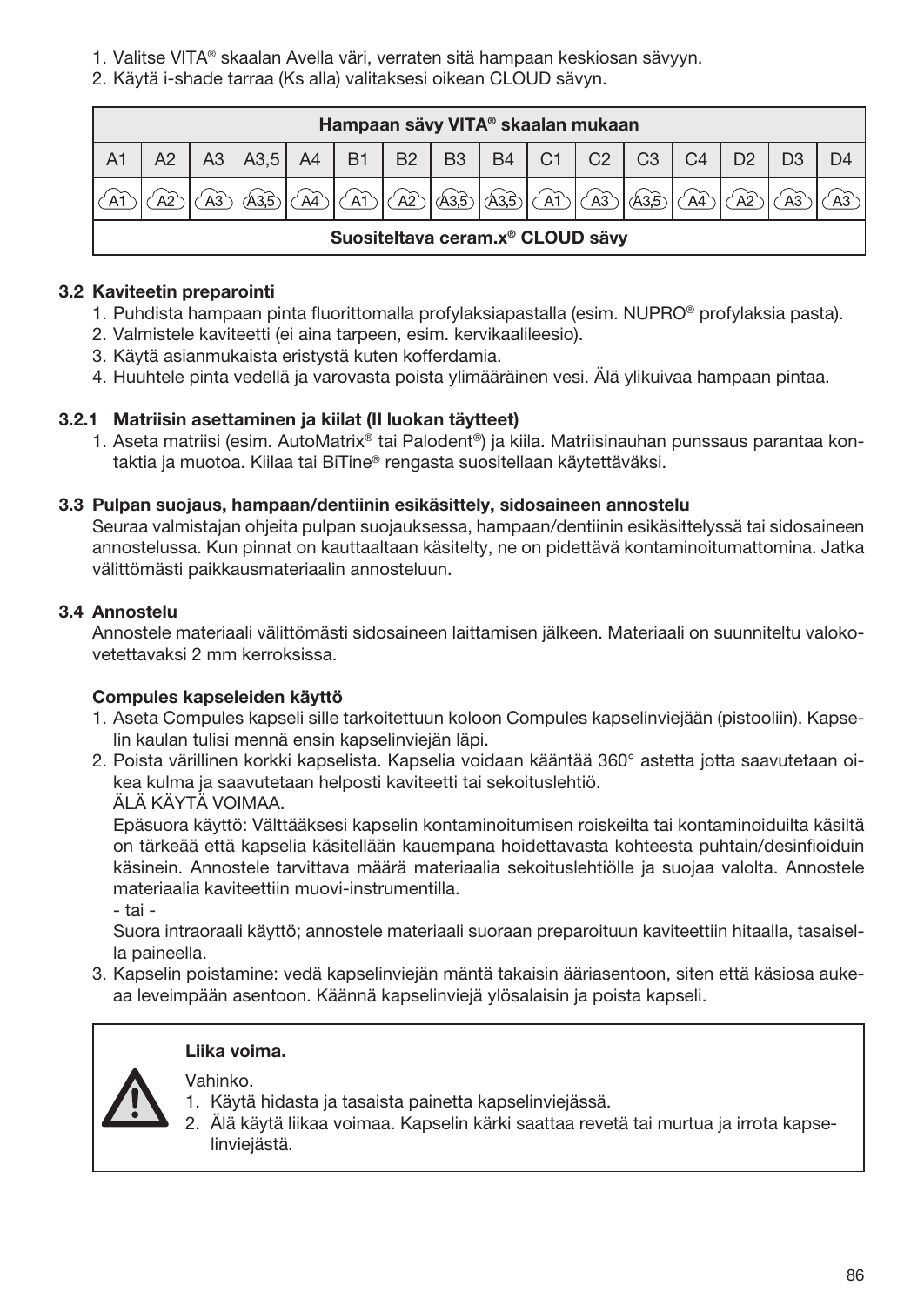

#### Vältä ruiskun kontaminoitumista.

Välttääksesi ruiskun kontaminoitumisen käsittele sitä aina kauempana hoidettavasta kohteesta, puhtain/desinfioiduin käsinein.

- 1. Poista korkki.
- 2. Käännä kahvaa hitaasti myötäpäivään ja annostele haluamasi määrä paikkamateriaalia sekoituslehtiölle.
- 3. Osoita ruiskun kärjellä ylöspäin ja käännä kahvasta vastapäivään, estääksesi materiaalin valumisen ulos ruiskusta.
- 4. Sulje ruisku heti käytön jälkeen.
- 5. Suojaa sekoituslehtiöllä oleva materiaali valolta.

#### 3.4.1 ceram.x® paikkamateriaalin annostelu

- 1. Täytä koko kaviteetti asteittain. Jokainen kerros ≤ 2 mm.
- 2. Valokoveta jokaista kerrosta oheisen taulukon mukaan [3.5 Valo-kovetus].

#### 3.5 Valo-kovetus

1. Valokoveta kutakin kerrosta tarkoituksenmukaisella valokovettimella<sup>2</sup>. Koveta jokaista muovi kerrosta **10 sekuntia**, kun valokovettajan voima on vähintään 800 mW/cm², käyttämällä DENTSPLY SmartLite® PS tai SmartLite® FOCUS®.

Mikäli valokovettajan teho on 500 mW/cm<sup>2</sup>-800 mW/cm<sup>2</sup>, koveta 20 sekuntia. Noudata myös valokovettajan valmistajan antamia ohjeita ja suosituksia.

#### Kovetusaika 2 mm kerrospaksuudelle

| Sävyn     | $mW/cm^2$  | sec | mm           |
|-----------|------------|-----|--------------|
| A1 - A4,  | $\geq 500$ | 20  | $\mathbf{2}$ |
| <b>BW</b> | $\geq 800$ | 10  |              |



#### Valokovetustaulukko.

Valokovetusohjeet löydät myös kaikista pakkauksista.

#### Epäonnistunut valokovetus.

Riittämätön polymerisaatio.

- 1. Tarkista valokovettimen toimivuus.
- 2. Tarkista valokovetusaika.
- 3. Tarkista valokovettimen teho.
- 4. Koveta jokaista kerrosta annetun kovetusajan verran.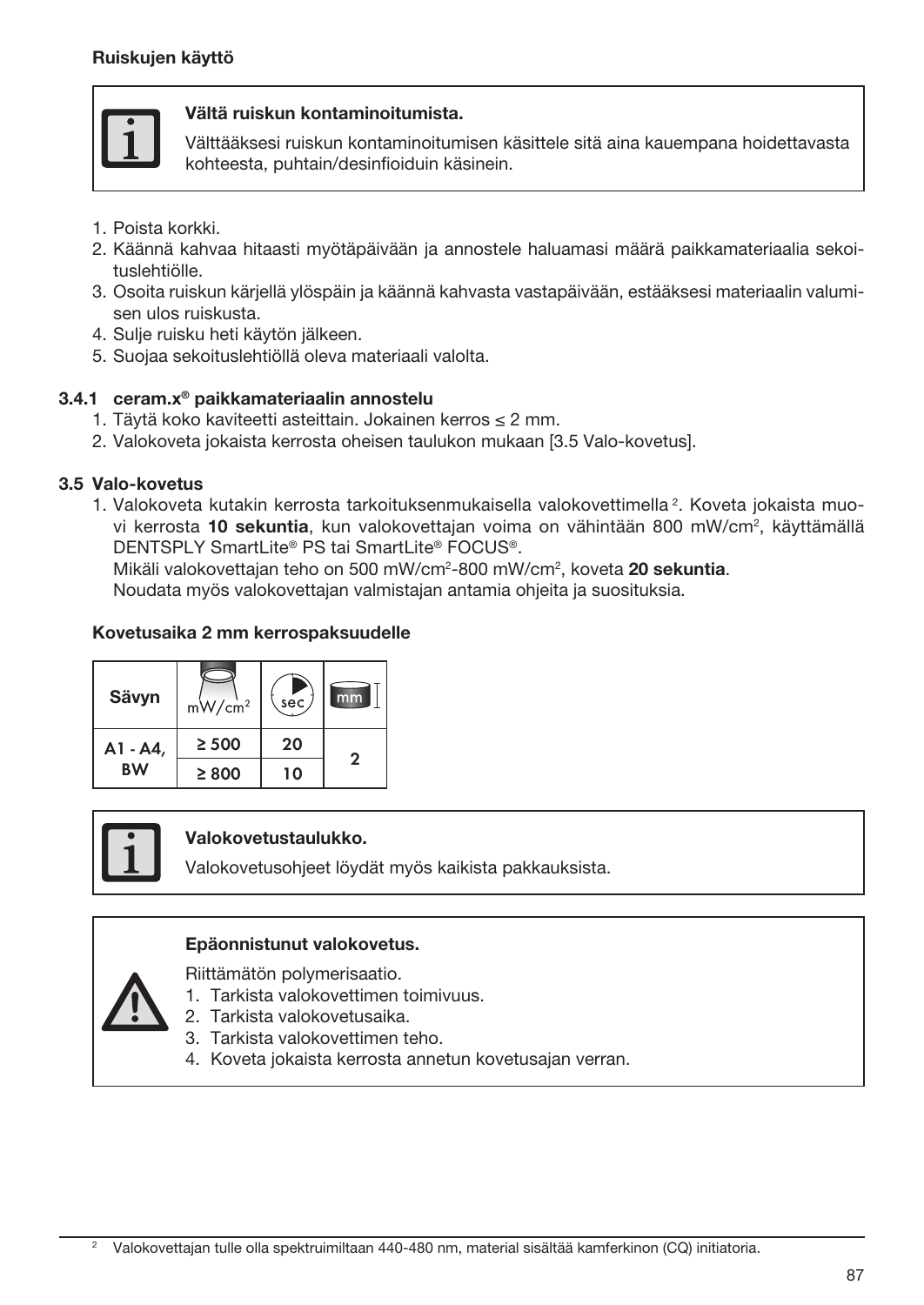# 3.6 Viimeistely ja kiillotus

- 1. Muotoile täyte viimeistelykärjillä tai timantilla.
- 2. Käytä Enhance® viimeistelytuotteita vaihtoehtoisesti.
- 3. Ennen kiillotusta, tarkista että pinta on sileä ja siinä ei ole vikoja.
- 4. Saavuttaaksesi korkean kiillon, suosittelemme ceram.x® gloss, Enhance® ja PoGo® viimeistely ja kiillotusinstrumentteja, Prisma® Gloss™ Regular ja Extrafine kiillotuspastaa.

Muotoiluun, viimeistelyyn ja/tai kiillotukseen, noudata aina valmistajan ohjeita.

# **Hygienia**

#### 4.1 Compules annostelupistooli

Mikäli tarvitset uudet käyttöohjeet Compules kapselinviejälle, volt tulostaa ne osoitteesta www.dentsply.eu/IFU. Tarvittaessa voimme myös lähettää ne veloituksetta sinfully 7 päivän kuluessa. Ohjeet löytyvät nettisivuiltamme.

#### 4.2 Compules kärjet – risti-kontaminaatio

#### Risti-kontaminaatio.

Tartunta.

- 1. Älä uudelleenkäytä Compules kärkiä intraoraalisen/ja tai kontaminoitumisen jälkeen.
- 2. Hävitä kontaminoituneet tai intraoraalisesti käytetyt kapselit paikallisten ohjeiden mukaisesti.

# 4.3 Ruiskut – risti-kontaminaatio

#### Risti-kontaminaatio.

Tartunta.

- 1. Ruiskuja ei voida käsiteltävä uudelleen.
- 2. Välttääksesi kontaminoitumisen syljelle ja verelle, käsittele ruiskuja kauemapana potilaasta sekä käytä suojakäsineitä. Älä uudelleenkäytä ruiskut kontaminoitumisen jälkeen.
- 3. Hävitä kontaminoituneet ruiskut paikallisten ohjeiden mukaisesti.

#### 4.4 Yksittäiset sävymalli liuskat – risti-kontaminaatio

#### Risti-kontaminaatio.

Tartunta.

- 1. Sävymalli ja yksittäiset sävyliuskat eivät ole korjattavissa.
- 2. Välttääksesi ristikontaminaation, pidä sävyliuska poissa työskentelyalueelta, jossa sylki tai veri voivat päästä kontaktiin skaalan kanssa, käsittele sitä aina suojakäsineet kädessä. Ota aina yksittäinen sävyliuska irti telineestä.
- 3. Hävitä kontaminoituneet sävyliuskat ja yksittäiset sävymallit paikallisten ohjeiden mukaisesti.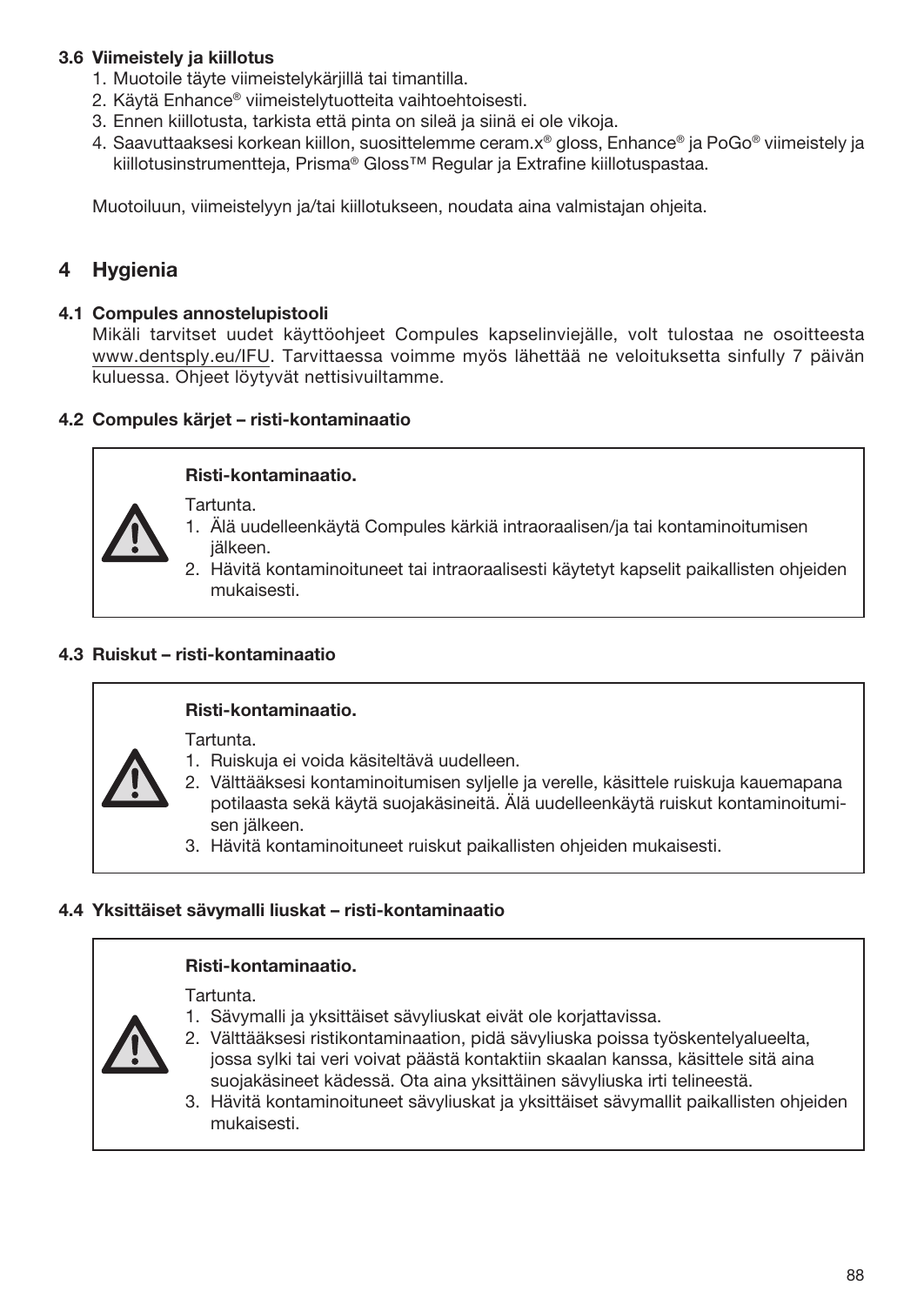# 5 Lot numero  $(\Box)$  ja vanhenemispäivämäärä  $(2)$

- 1. Älä käytä vanhenemispäivämäärän jälkeen. ISO järjestelmän mukaisesti "VVVV-KK"
- 2. Seuraavat numerot tulisi ilmoittaa mahdollisissa yhteydenotoissa:
	- Tilausnumero
	- Lot numero
	- Vanhenemispäivämäärä

# © DENTSPLY DeTrey 2016-04-15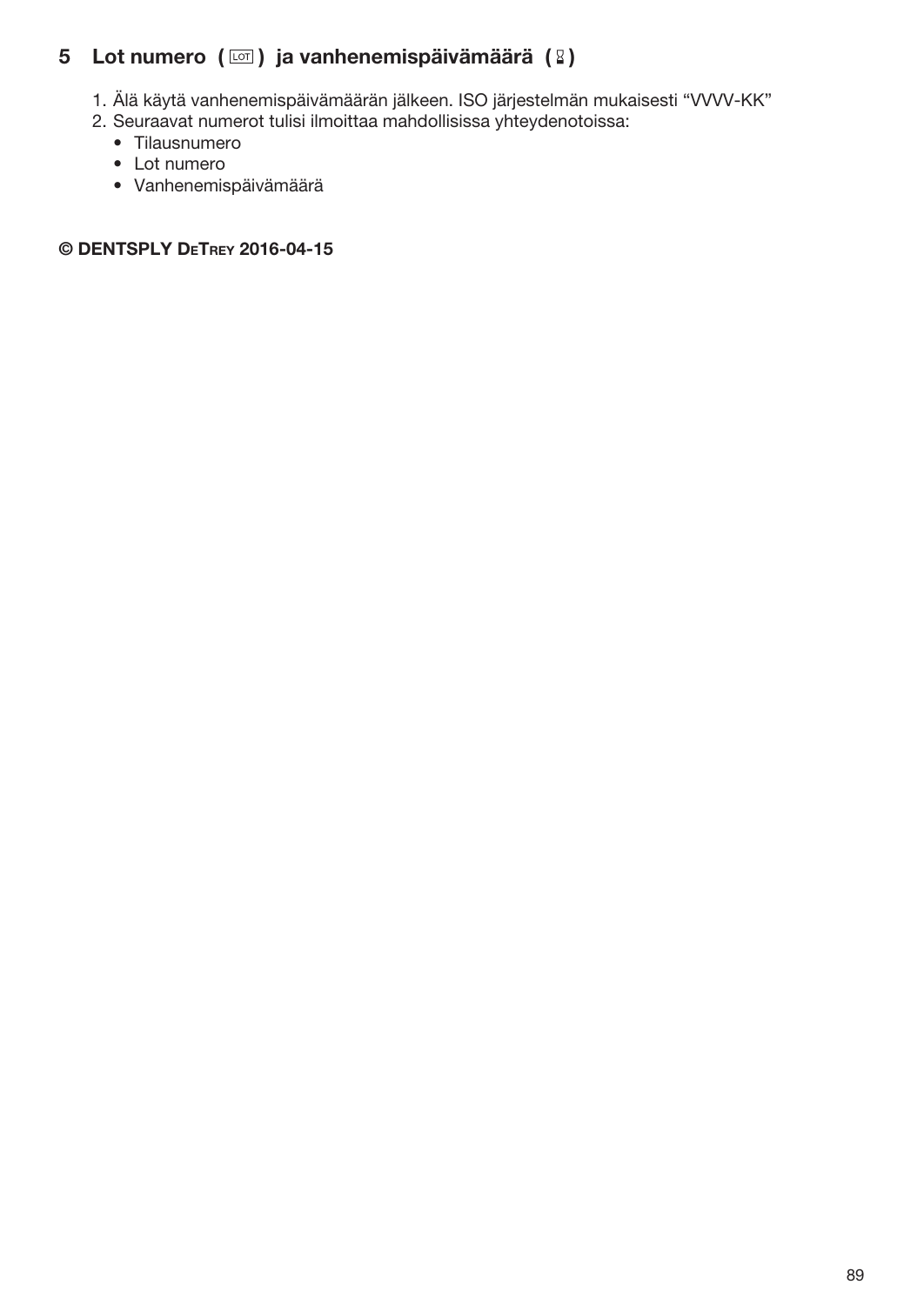

# Universāls Nano Keramisks plombēšanas materiāls

BRĪDINĀJUMI: Pielietojams tikai zobārstniecībā.

| Saturs | Lpp |
|--------|-----|
|        |     |
|        |     |
|        |     |
|        |     |
|        |     |

# 1 Produkta apraksts

ceram.x® ir nano keramikas, gaismā cietējošs, rentgenkontrastains universāls kompozīts, kas ir balstīts uz SphereTEC™ pildvielu tehnoloģiju, indicēts gan tiešajām, gan netiešajām restaurācijām.

Sfērisku, granulētu pildvielu tehnoloģija, saukta par SphereTEC™, pārceļ ceram.x® apstrādes īpašības jaunā līmenī:

- ceram.x® ir viegli pielāgojams kavitātes sienām un nelīp pie rokas instrumentiem.
- ceram.x® ir viegli un precīzi veidojams, zema plūstamība.
- ceram.x® ir stingras konsistences, bet tajā pašā laikā ir viegli izspiežams no kompulas.

ceram. $x^{\circ}$  veido piecus universālus CLOUD tonus, kas tiek apzīmēti  $\langle$  A1 $\rangle$  līdz  $\langle$  A4 $\rangle$ .

Katrs CLOUD tonis ir izstrādāts tā, lai pēc iespējas precīzāk atkārtotu maksimāli daudz VITA® 1 krāsu skalas tonus. Kopumā pieci CLOUD toni aptver visus 16 VITA® klasiskos tonus, kas nodrošina estētiskus klīniskos rezultātus. Bez tam, ir pieejams arī viens tonis balinātiem zobiem (BW).

Sfēriskas, granulētas pildvielas, kas sastāv no submikronu stikla pildvielām, nodrošina ātru un vieglu pulēšanu, kā rezultātā veidojas izcils spīdums.

#### 1.1 Iepakojuma forma

- Unidozu kompulas (Compules® Tips)
- Šļirces (izņemot BW toni)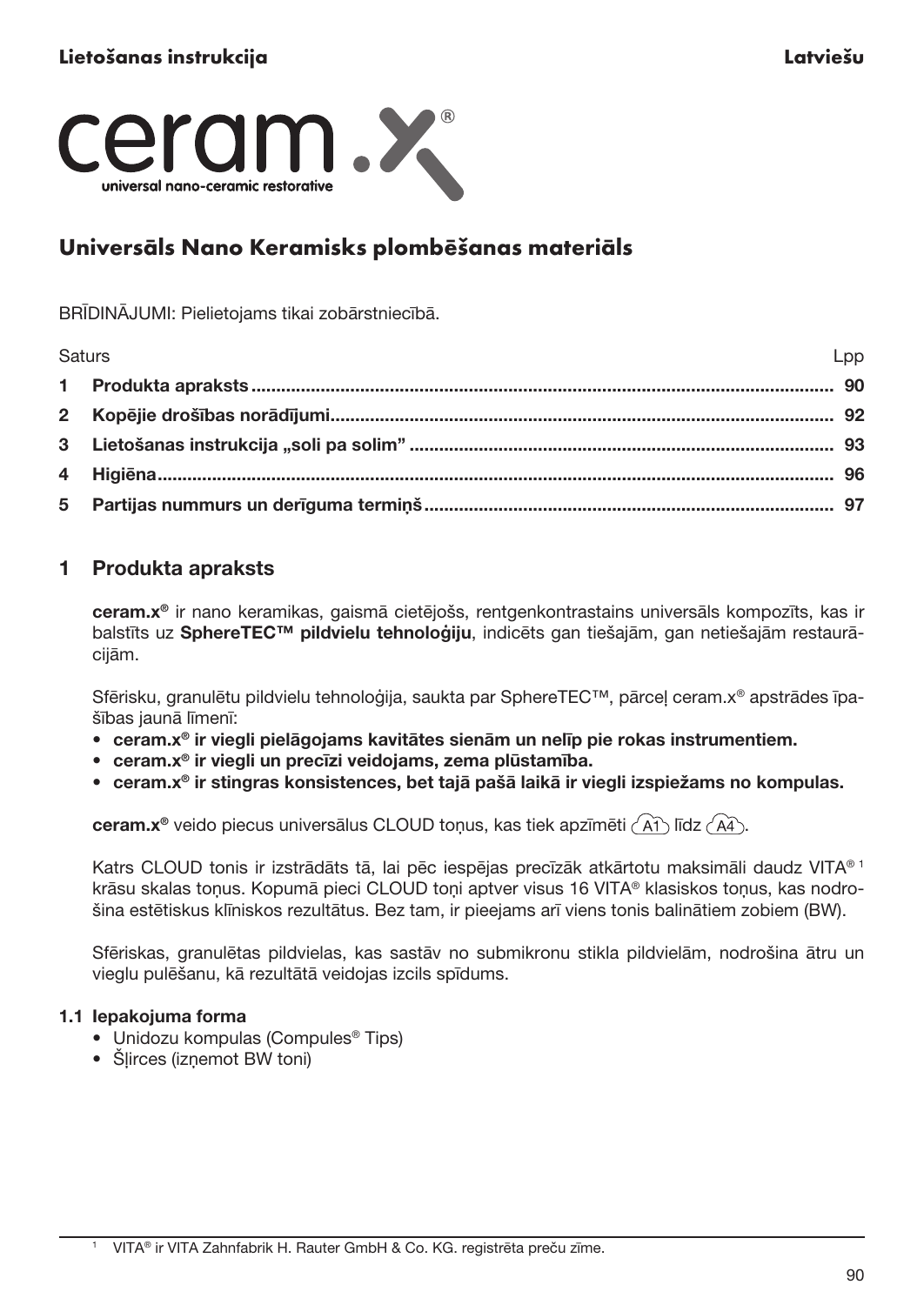# 1.2 Sastāvs

- Metakrilāta modificēts polisiloksāns (organiski modificēta keramika)
- Dimetakrilāta sveķi
- Fluorescentais pigments
- UV stabilizators
- Stabilizators
- Kamparhinons
- Etil-4(dimetilamino)benzoāts
- Bis(4-metil-fenil)joda heksafluorfosfāts
- Bārija alumīnija borosilikāta stikls
- Iterbija fluorīds
- Dzelzs oksīda pigments un titāna oksīda pigments atkarībā no toņa

#### Pildvielas sistēma uz SphereTEC™ bāzes.



Pildvielas sistēma sastāv no bārija stikla, iepriekš polimerizētas pildvielas un iterbija fluorīda (77-79 % svara vai 59-61% tilpuma). Papildu sastāvdaļas ir katalizatori, piedevas, stabilizētāji un pigmenti (apt. 1 %s vara, atbilstoši tonim). Neorganisko pildvielu kopējais daudzums ir 72-73% svara (48-50% tilpuma). Neorganisko pildvielu daļiņu izmērs ir no 0,1 līdz 3,0 μm.

#### 1.3 Indikācijas

- Visu klašu priekšzobu un sānu zobu tiešām restaurācijām.
- Inleju, onleju un venīru netiešā izgatavošana.

### 1.4 Kontrindikācijas

• Pacientiem, kuru anamnēzē ir alerģiskas reakcijas uz metakrilāta sveķiem vai jebkuru citu materiāla komponentu.

#### 1.5 Saderīgie adhezīvi

Materiāls ir saderīgs ar visiem (met)akrilāta bāzes dentīna/emaljas adhezīviem, kā, piemēram, DENTSPLY Prime&Bond un Xeno veida adhezīvi.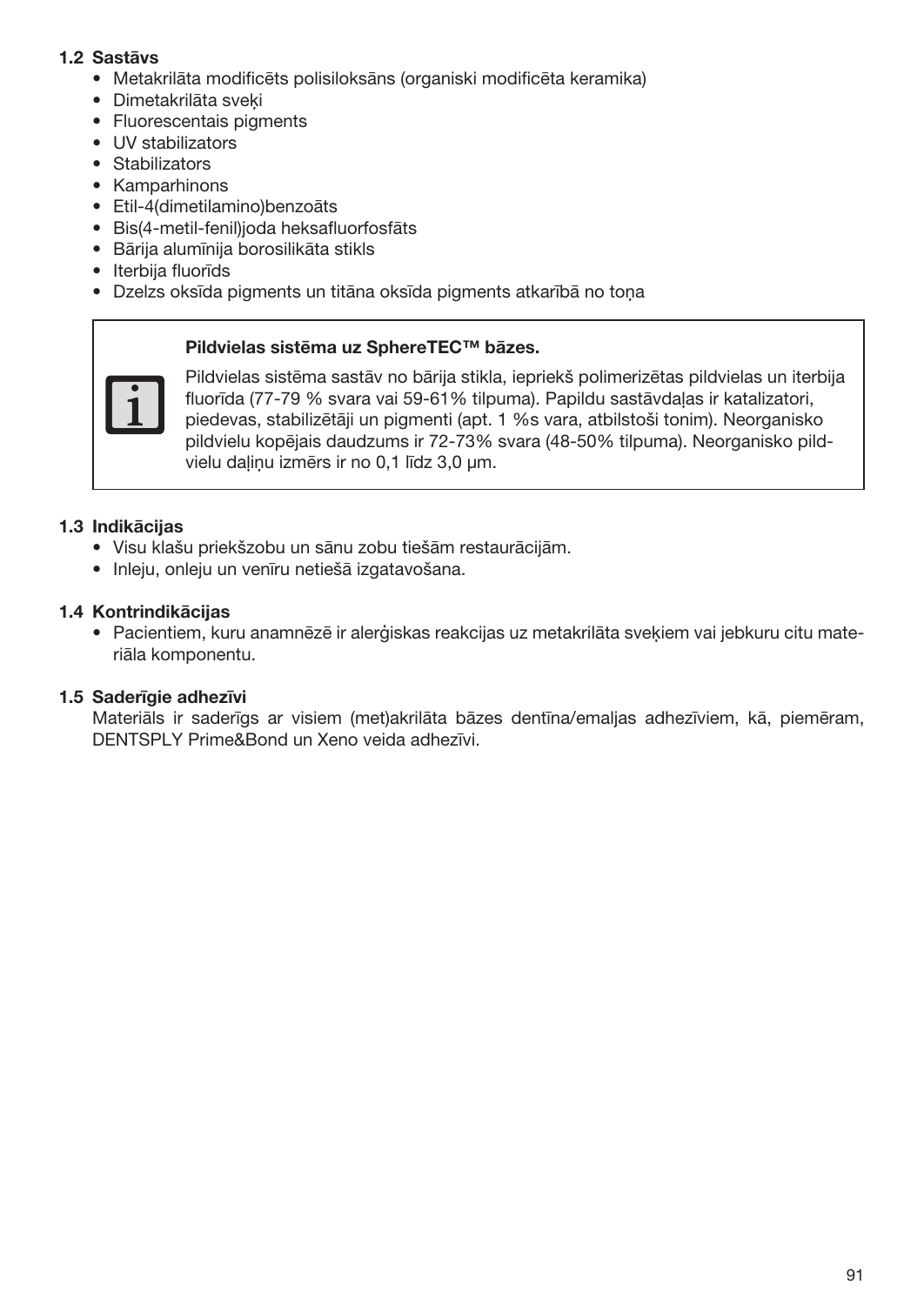# 2 Kopējie drošības norādījumi

Nepieciešams apzinīgi pildīt zemāk minētos kopējos drošības noteikumus un speciālos drošības noteikumus, kas ir minēti dotās instrukcijas citās nodaļās.

#### Bīstamības apzīmējums.

- Šis simbols nozīmē bīstamību. Tas tiek izmantots, lai brīdinātu Jūs par potenciāliem riskiem veselībai.
	- Sekojiet visiem drošības norādījumiem, kas ir apzīmēti ar šo simbolu, lai novērstu kaitējumu veselībai.

## 2.1 Brīdinājums

Materiāls satur metakrilātus un polimerizējamus monomērus, kuri var kairināt ādu, acis un mutes gļotādu, kā arī saskarē ar ādu var izraisīt alerģisku kontaktdermatītu pacientiem ar noslieci uz alerģijām.

- Izvairieties no kontakta ar acīm, lai novērstu iespējamo kairinājumu un radzenes bojājumu. Ja noticis kontakts ar acīm, noskalojiet ar lielu ūdens daudzumu un griezieties pēc medicīniskās palīdzības.
- Izvairieties no kontakta ar ādu, lai novērstu kairinājumu un iespējamu alerģisku reakciju. Gadījumā, ja noticis kontakts ar ādu, uz ādas var parādīties sarkani izsitumi. Ja noticis kontakts ar ādu, notīriet materiālu ar spirtā samērcētu vatīti, un kārtīgi nomazgājiet ar ūdeni un ziepēm. Ja parādās izsitumi vai sensibilitātes pazīmes, pārtrauciet produkta lietošanu un griezieties pēc medicīniskās palīdzības.
- Izvairieties no kontakta ar mutes dobuma mīkstaiiem audiem un glotādu, lai novērstu iekaisumu. Ja noticis nejaušs kontakts, noņemiet materiālu ar vati. Noskalojiet gļotādu ar lielu ūdens daudzumu, uzreiz savācot skalojamo ūdeni no mutes dobuma. Ja mutes dobuma gļotādas iekaisums nepāriet, griezieties pēc medicīniskās palīdzības.

# 2.2 Piesardzības pasākumi

Šis produkts ir lietojams tikai saskaņā ar lietošanas instrukciju. Produkta pielietojums, kas neatbilst dotās instrukcijas norādījumiem, ir praktizējošā ārsta individuāls lēmums, par kuru atbildība gulstās uz pašu ārstu.

- Ja materiāls tiek glabāts ledusskapī, pirms tā izmantošanas ir jāparedz laiks, kurā tas varētu sasilt līdz istabas temperatūrai.
- Izmantojiet atbilstošus aizsardzības pasākumus gan personālam, gan pacientiem, tādus kā aizsargbrilles un koferdamu, saskaņā ar vietējās stomatoloģiskās asociācijas rekomendācijām.
- Šļirces un kompulas nav pārstrādājamas. Lai novērstu šļirces (un kompulas, ja aplikācijai izmanto netiešo metodi) piesārņojumu ar ķermeņa šķidrumiem un piesārņotām rokām, vienmēr lietojiet šļirci ar tīriem/dezinficētiem cimdiem. Izmetiet materiālu, ja tas ticis piesārņots.
- Kompulas var tik izmantotas gan tiešai intraorālai restaurācijas materiāla aplicēšanai kavitātē, gan netiešai materiāla aplicēšanai uz palikņa. Pēc intraorālās lietošanas izmetiet kompulas un nelietojiet atkārtoti, lai novērstu krusteniskās infekcijas risku.
- Ieteicams lietot kompulu pistoli.
- Kompulu pistole ir paredzēta lietošanai tikai ar DENTSPLY kompulām un kompulu uzgaļiem.
- Lai iegūtu plašāku informāciju, lūdzu, skatiet Compules® Tips Gun lietošanas instrukciju.
- Krāsu skala un individuālie krāsu skalas paraugi nav apstrādājami. Lai novērstu krāsu skalas un krāsu skalas paraugu piesārņojumu ar ķermeņa šķidrumiem un piesārņotām rokām, vienmēr lietojiet šļirci ar tīriem/dezinficētiem cimdiem.
- Materiālam ir jāizspiežas viegli. NELIETOJIET PĀRMĒRĪGU SPĒKU. Pārmērīgs spiediens var izraisīt kompulas plīsumu vai tās izgrūšanu no kompulu pistoles.
- Pēc materiāla izmantošanas cieši aiztaisiet šļirci.
- Kontakts ar siekalām, asinīm un smaganu šķidrumu, var būt par iemeslu neveiksmīgai zoba restaurācijai. Lai nodrošinātu nepieciešamo izolāciju, izmantojiet koferdamu.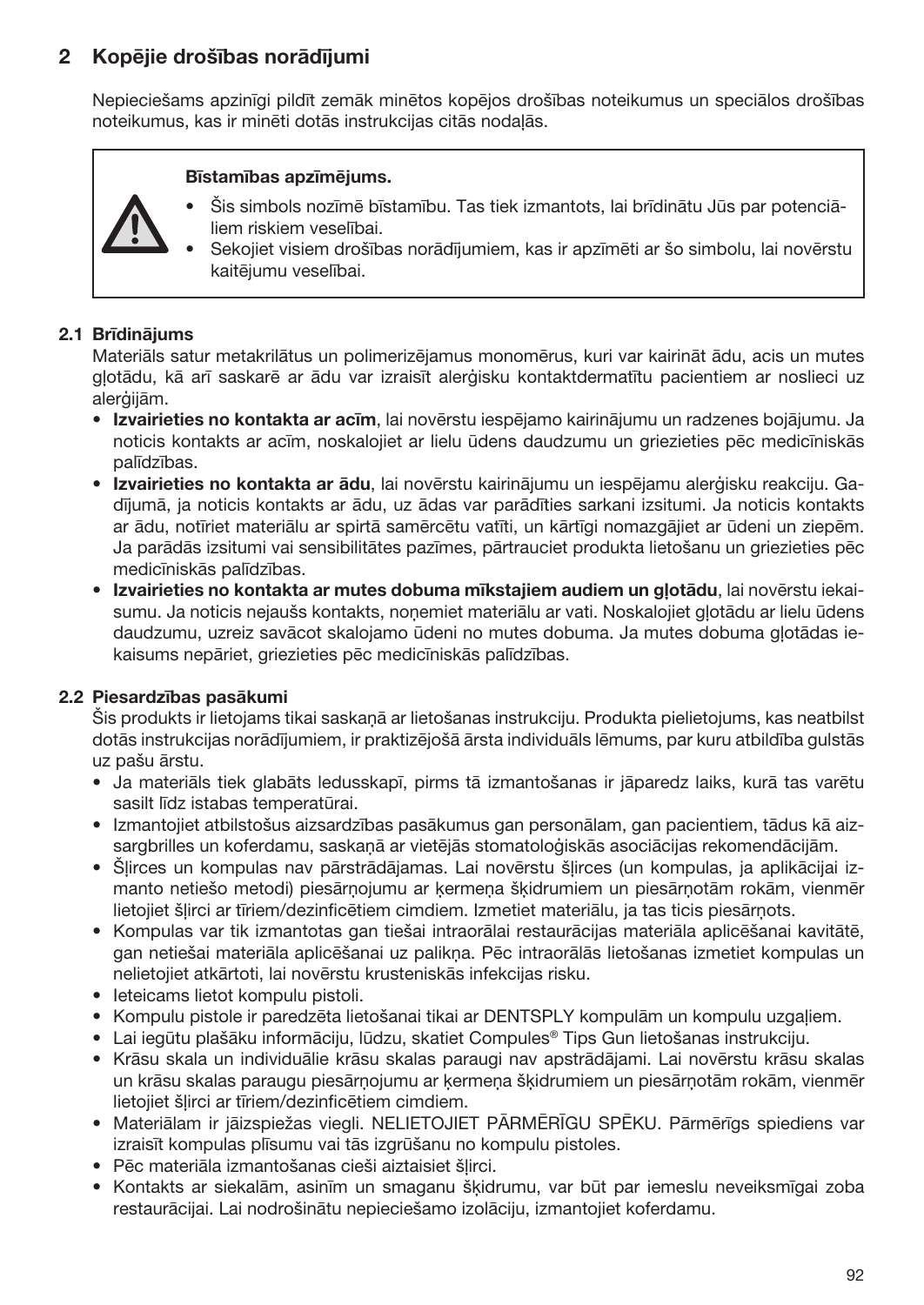- Mijiedarbība ar citiem materiāliem:
	- Eigenolu un H<sub>2</sub>O<sub>2</sub> saturošus materiālus nevajadzētu izmantot kombinācijā ar šo produktu, jo tie var samazināt polimēru komponentu cietību.

# 2.3 Blakus reakcijas

- Kontakts ar acīm: kairinājums vai iespējams radzenes bojājums.
- Kontakts ar ādu: kairinājums vai iespējamas alerģiskas reakcijas. Uz ādas var rasties sarkani izsitumi.
- Kontakts ar glotādu: Iekaisums (skat. nodaļu "Brīdinājums").

# 2.4 Glabāšana

Nepareizi glabāšanas apstākļi var samazināt produkta derīguma termiņu.

- Glabājiet aizpakotu temperatūrā starp 2 ºC un 28 °C.
- Sargājiet no tiešiem saules stariem un mitruma.
- Nesasaldējiet.
- Neizmantojiet produktu, ja tam beidzies derīguma termiņš.

# 3 Lietošanas instrukcija "soli pa solim"

# 3.1 Tona izvele

- 1. Pirms toņa izvēles, noņemiet aplikumu un pigmentu no zoba virsmas, izmantojot profilaktisko pulējamo pastu.
- 2. Izvēlieties toni uz mitra zoba.

Lai noteiktu zoba krāsu var izmantot divas metodes:

- ceram.x® krāsu skala. ceram.x® krāsu skala sastāv no toņu paraugiem, kas ir veidoti no kompozīta, kura optiskās īpašibas ir tuvu ceram.x®.
- VITA® klasiskā krāsu skala kopā ar i-shade uzlīmi. ceram.x® i-shade uzlīme atvieglo toņa izvēli, piešķirot vienu no CLOUD toņiem katram no 16 VITA® toņiem.

# 3.1.1 Toņa noteikšana ar pievienoto ceram.x® krāsu skalu

1. Izmantojiet toņu paraugus no ceram.x® krāsu skalas, lai izvelētos CLOUD toni, kas vistuvāk atbilst atjaunojamajai zonai.



# Izvairieties no krāsu skalas piesārņosanas.

Lai novērstu krāsu skalas piesārņojumu ar ķermeņa šķidrumiem un piesārņotām rokām, vienmēr lietojiet krāsu skalu ar tīriem/dezinficētiem cimdiem. Toņa noteikšanai izņemiet atsevišķus krāsas paraugus no krāsu skalas turētāja.

# 3.1.2 Toņa noteikšana ar VITA® klasisko krāsu skalu un i-shade marķējumu



### i-shade uzlīmes sagatavosana.

Lai būtu drošs, ka i-shade krāsu skala vienmēr ir pa rokai, iesakām to uzlīmēt uz VITA® klasiskās krāsu skalas mugurējās daļas.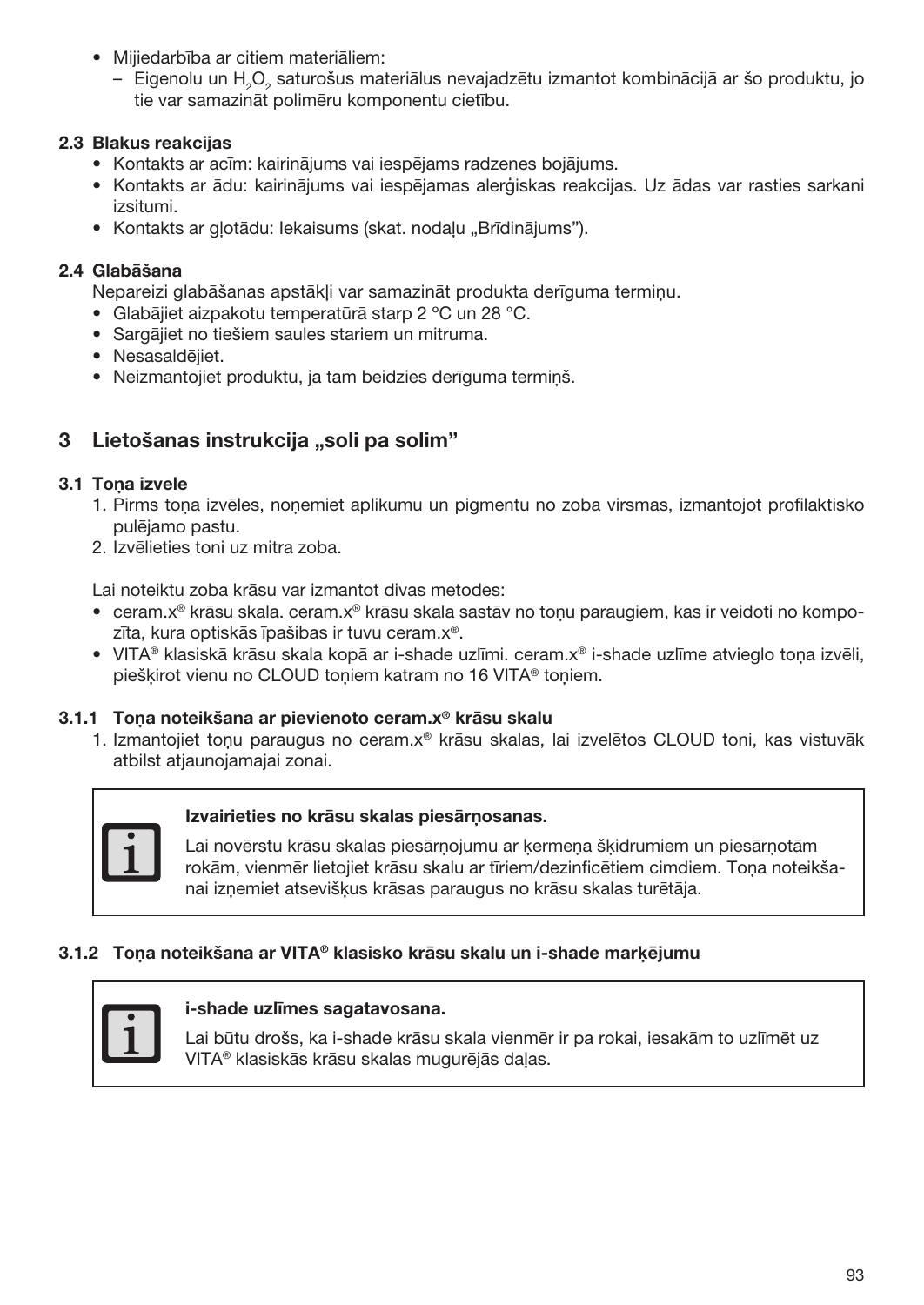- 1. Izvēlieties VITA® toni, kas visprecīzāk atbilst zoba zonai, kas būs jāatjauno.
- 2. Izmantojiet i-shade uzlīmi (skatīt tabulu zemāk), lai noteiktu atbilstošos ceram.x® CLOUD toni.

|                                              | Zoba tonis atkarībā no VITA® klasiskās krāsu skalas |    |                           |  |  |  |  |                                                 |  |  |            |    |             |  |  |
|----------------------------------------------|-----------------------------------------------------|----|---------------------------|--|--|--|--|-------------------------------------------------|--|--|------------|----|-------------|--|--|
|                                              |                                                     | A3 | A3,5 A4 B1 B2 B3 B4 C1 C2 |  |  |  |  |                                                 |  |  | C3         | C4 |             |  |  |
|                                              |                                                     |    |                           |  |  |  |  | $(A)$ $(A)$ $(A)$ $(A)$ $(B)$ $(B)$ $(A)$ $(A)$ |  |  | ) കൂടി ക്ക |    | $\sqrt{A2}$ |  |  |
| leteicamais ceram.x <sup>®</sup> CLOUD tonis |                                                     |    |                           |  |  |  |  |                                                 |  |  |            |    |             |  |  |

# 3.2 Kavitātes preparēšana

- 1. Notīriet zoba virsmu ar fluoru nesaturošu profilaktisko pastu (piemēram pasta NUPRO®).
- 2. Atpreparējiet kavitāti (izņemot atsevišķus gadījumus, piemēram, bojājums zoba kakliņa rajonā).
- 3. Izmantojiet atbilstošu izolāciju, tādu kā koferdams.
- 4. Noskalojiet virsmu ar ūdens strūklu un uzmanīgi savāciet ūdens paliekas. Nepārsausiniet.

# 3.2.1 Matricas un ķīlīšu uzstādīšana (II klases restaurācijām)

1. Uzstādiet matricu (piem. AutoMatrix® vai Palodent® matricu sistēmu) un ķīlīti. Konturētās metāliskās matricas uzlabo aproksimālās virsmas kontaktu un kontūru. Tiek rekomendēta gredzena BiTine® izmantošana.

# 3.3 Pulpas aizsardzība, zoba kodināšana, dentīna apstrāde, adhezīva uzklāšana

Sekojiet adhezīva ražotāja norādēm, attiecībā uz pulpas aizsardzību un adhezīva uzklāšanu. Pēc zoba virsmas apstrādes, to vairs nedrīkst sasmērēt. Nekavējoties sākat materiāla uzklāšanu.

# 3.4 Materiāla uzklāšana

Uzklājiet materiālu pa porcijām, uzreiz pēc adhezīva uzklāšanas. Polimerizējiet materiālu pa 2 mm biezām porcijām.

# Kompulu pielietojums

- 1. Ievietojiet kompulu pistolē ar sašaurināto daļu uz priekšu.
- 2. Noņemiet krāsaino vāciņu no kompulas. Kompulas galiņu var pagriezt pa 360°, lai būtu ērti izspiest materiālu kā kavitātē, tā arī uz maisāmā papīrīša. NELIETOJIET PĀRMĒRĪGU SPĒKU.

Pie netiešās izmantošanas: lai izvairītos no kompulas piesārņošanas ar ķermeņa škidrumu pilieniem vai piesārņotām rokām, materiāls ir jāņem ar tīriem/dezinficētiem cimdiem. Izspiediet nepieciešamo materiāla daudzumu uz maisāmā papīrīša, sargājiet to no gaismas. Aplicējot materiālu uz maisāmā papīra, izmantojiet plastmasas instrumentu, vai arī ienesiet to tieši kavitatē, pielietojot vieglu un vienmērīgu spēku.

- vai -

Tieša intraorālā lietošana: izspiest materiālu tieši sagatavotajā kavitātē izmantojot lēnu, stabilu spiedienu.

3. Lai izņemtu kompulu, pārliecinieties, ka pistoles virzulis ir izejas stāvoklī, kā rezultātā pistoles rokturis būs atvilkts. Pieturiet kompulu aiz galiņa un izņemiet to virzienā uz leju.

# Pārmērīgs spēks.

Bojājumi.

- 1. Pielietojiet vieglu un vienmērīgu spēka spiedienu uz kompulu pistoli.
- 2. Nepielietojiet pārāk lielu spēku, tas var novest pie kompulas plīsuma un materiāla izspiešanas no kompulas.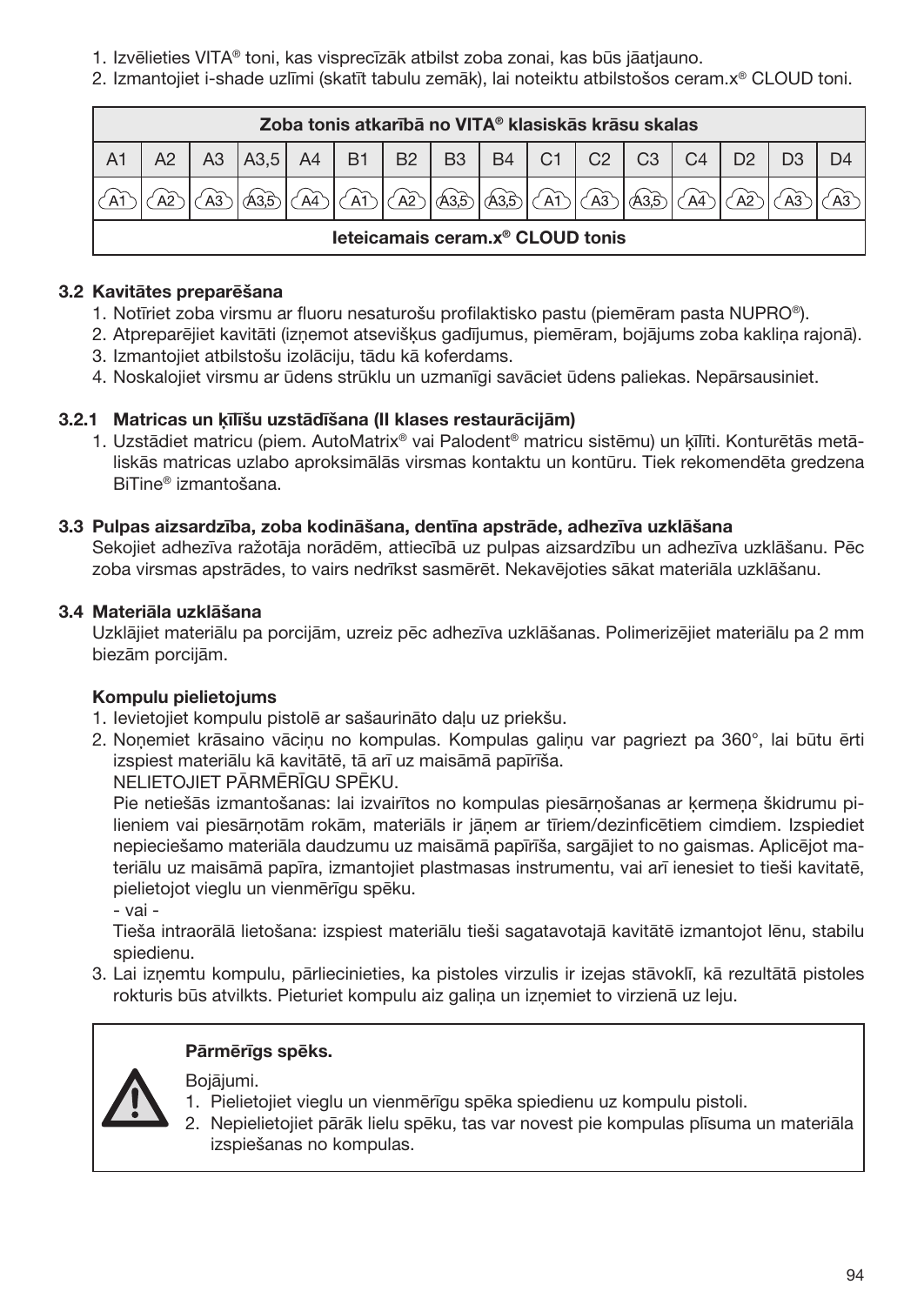

## Izvairieties no šļirces piesārņošanas.

Lai novērstu šļirces piesārņojumu ar ķermeņa šķidrumiem un piesārņotām rokām, vienmēr lietojiet šļirci ar tīriem/dezinficētiem cimdiem.

- 1. Noņemiet vāciņu.
- 2. Lai izspiestu nepieciešamo materiāla daudzumu uz maisāmā papīrīša, lēnām pagrieziet šļirces rokturīti pulksteņa rādītāja kustības virzienā.
- 3. Lai novērstu liekā materiāla izspiešanu, virziet šļirces galu uz augšu un pagrieziet rokturīti pret pulksteņrādītāja virzienam.
- 4. Nekavējoties aizveriet šļirci ar vāciņu.
- 5. Sargājiet uzklāto materiālu no gaismas.

# 3.4.1 ceram.x® uzklāšana

- 1. Kavitāti pildiet pa slāņiem līdz 2 mm biezumam.
- 2. Polimerizējiet katru slāni, sekojot zemāk minētajiem norādījumiem [3.5. Polimerizācija].

# 3.5 Polimerizācija

1. Polimerizēt katru slāni ar piemērotu polimerizācijas lampu <sup>2</sup>. Polimerizēt katru slāni 10 sekundes, ja tiek lietotas tādas polimerizācijas lampas kā DENTSPLY SmartLite® PS vai SmartLite® FOCUS®, kuru minimālais starojums ir 800 mW/cm2 .

Polimerizēt kompozītmateriālu 20 sekundes, ja minimālais izstarojums ir starp 500 mW/cm<sup>2</sup> un 800 mW/cm².

Noskaidrojiet polimerizācijas lampas ražotāja rekomendācijas, saistībā ar polimerizēšanu un polimerizātora saderību.

# Polimerizācijas laiks 2 mm slānim





# Gaismošanas laika grafiks.

Norādījumiem par polimerizēšanas cikla ilgumu jābūt norādītiem uz visiem iepakojumiem ārpusē.

# Nepietiekama polimerizācija.

Nepietiekama polimerizācija.

- 1. Pārbaudiet gaismas polimerizātora saderību.
- 2. Pārbaudiet polimerizēšanās cikla ilgumu.
- 3. Pārbaudiet gaismas stara jaudu.
- 4. Katra zona un katrs slānis jāgaismo pēc ieteiktā polimerizēšanas cikla ilguma.

<sup>2</sup> Polimerizācijas lampa paredzeta, lai polimerizētu materiālus, kas satur kamparhinonu. Gaismas spektrs diapazona no 440-480 nm.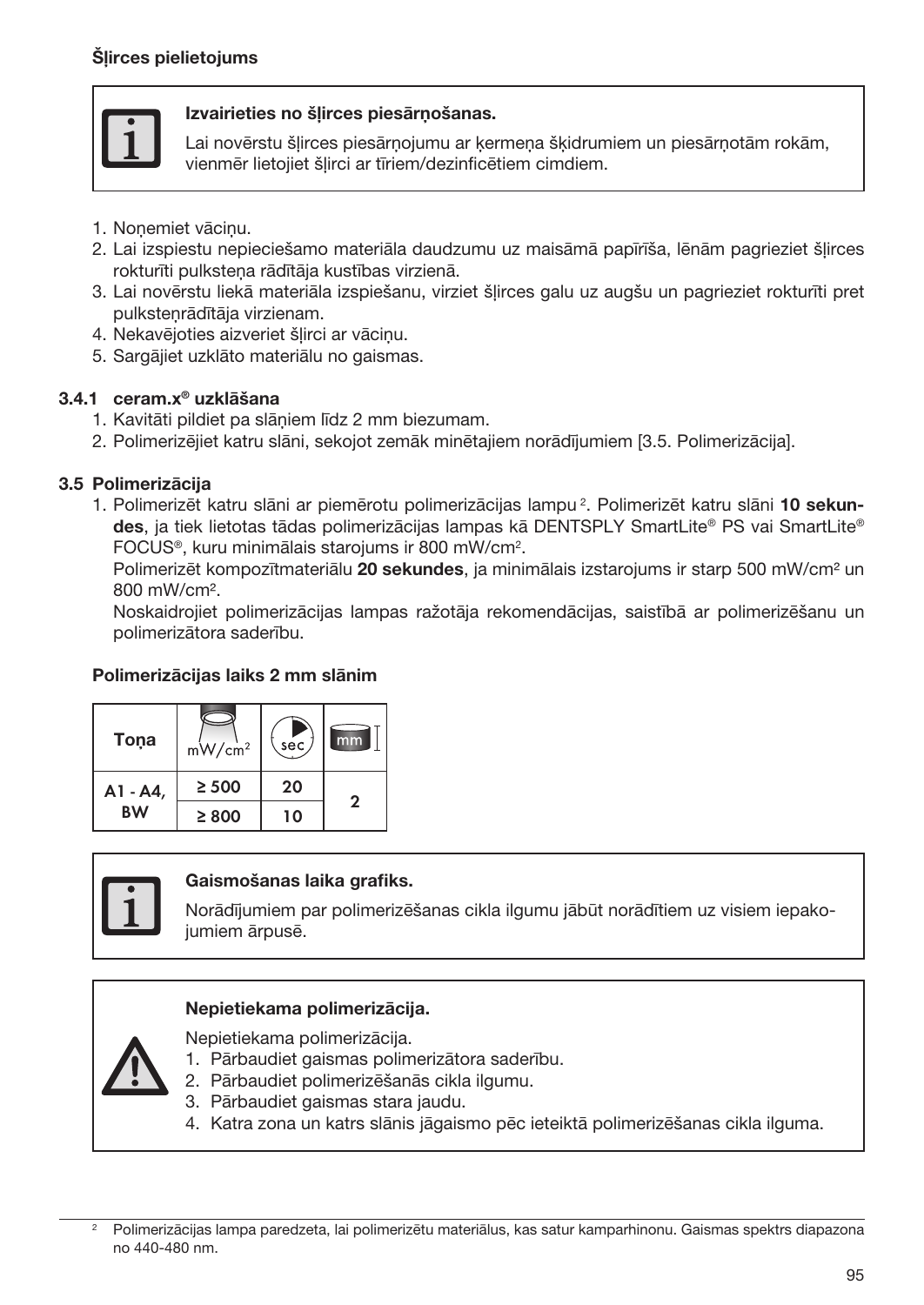# 3.6 Beigu apstrāde un pulēšana

- 1. Pārbaudiet restaurācijas kontūras, izmantojot dimantu apstrādes urbuļus.
- 2. Papildus apstrādei, izmantojiet Enhance® sistēmu.
- 3. Pirms pulēšanas pārliecinieties, ka virsma ir gluda un bez defektiem.
- 4. Lai sasniegtu maksimāli spīdīgu restaurācijas virsmu, mēs iesakām kombinēt ceram.x® gloss, Enhance® un PoGo® sistēmas virsmu pulēšanai, kā arī izmantot Prisma® Gloss™ Regular un Extrafine pulējamās pastas.

Beigu apstrādei un pulēšanai sekojiet ražotāja norādījumiem.

# **Higiēna**

#### 4.1 Kompulu pistole

Norādījumus par kompulu pistoles pārstrādāšanu, lūdzu skatīt Compules® Tips Gun lietošanas instukcijā, kas ir pieejama mūsu mājas lapā www.dentsply.eu/IFU. Ja nepieciešams, mēs Jums nosūtīsim bezmaksas drukātu lietošanas instrukcijas kopiju jums vēlamajā valodā, 7 dienu laikā. Šim nolūkam Jums jāaizpilda pieteikuma veidlapa, kas atrodama mūsu mājas lapā.

# 4.2 Kompulas – krusteniskā infekcija



# Krusteniskā infekcija.

Infekcija.

- 1. Nelietojiet kompulas atkārtoti pēc intraorālas lietošanas.
- 2. Utilizējiet izlietotās vai netīrās kompulas, sekojot vietējai likumdošanai.

# 4.3 Šļirces – krusteniskā infekcija

# Krusteniskā infekcija.

Infekcija.

- 1. Šļirces nevar pārstrādāt.
- 2. Lai novērstu šļirces piesārņojumu ar ķermeņa šķidrumiem un piesārņotām rokām, vienmēr lietojiet šļirci ar tīriem/dezinficētiem cimdiem. Nelietot atkārtoti, ja šļirce ir piesārņota.
- 3. Utilizējiet piesārņotās šļirces, sekojot vietējai likumdošanai.

# 4.4 Individuālā krāsu skala – krusteniskā infekcija

#### Krusteniskā infekcija.

Infekcija.

1. Krāsu skalu un individuālos krāsu skalas paraugus nevar pārstrādāt.



- 2. Lai novērstu krāsu skalas un individuālās krāsu skalas paraugu piesārņojumu ar ķermeņa šķidrumiem un piesārņotām rokām, vienmēr lietojiet tos ar tīriem/dezinficētiem cimdiem. Nelietot atkārtoti, ja krāsu skala un individuālie krāsu skalas paraugi ir piesārņoti.
- 3. Utilizējiet piesārņotu krāsu skalu un individuālos krāsu skalas paraugus, sekojot vietējai likumdošanai.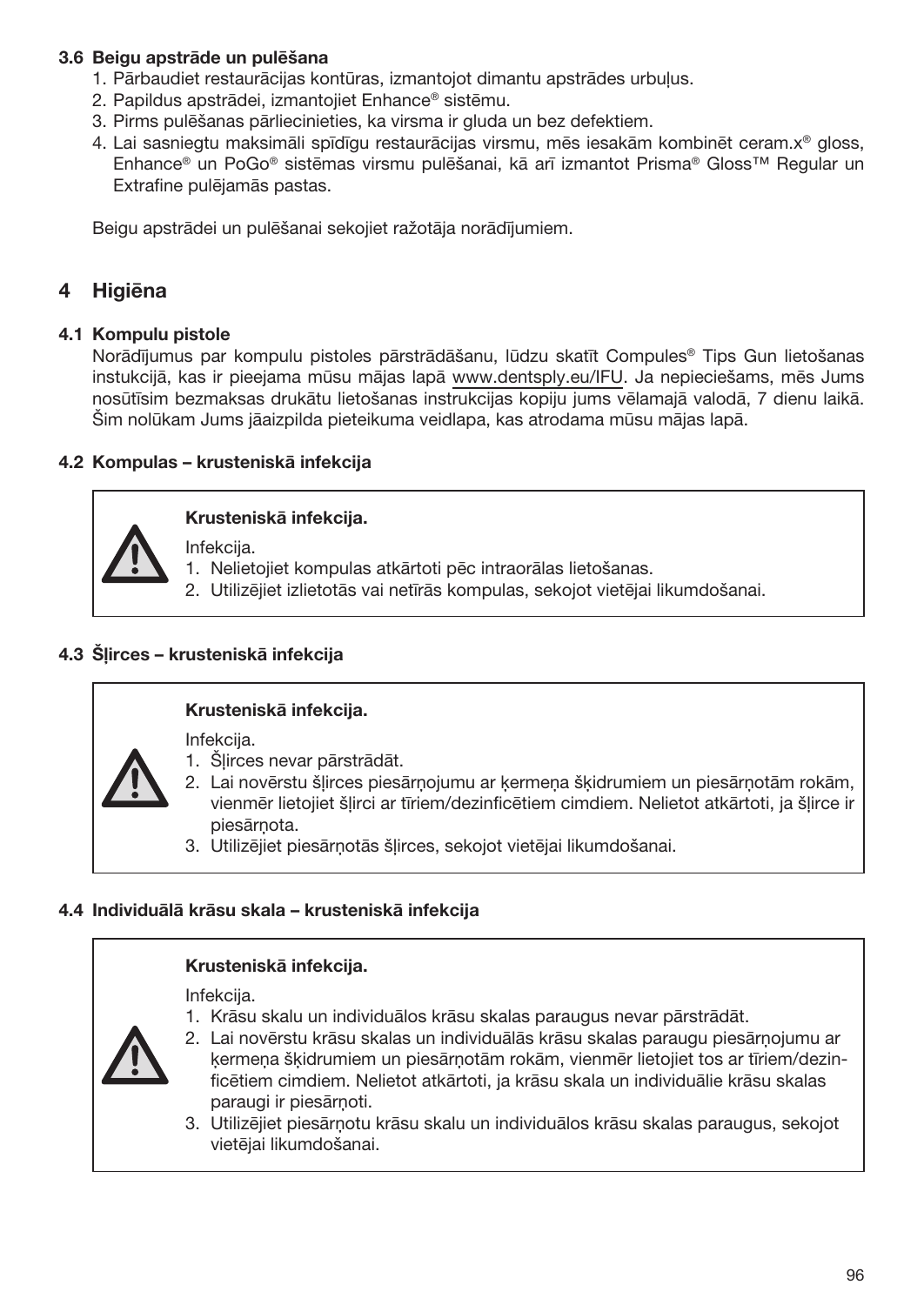# 5 Partijas numurs  $(\Box)$  un derīguma termiņš  $(2)$

- 1. Nelietojiet produktu, ja beidzies derīguma termiņš. Izmantotie standarti ISO: "YYYY/MM"
- 2. Minot produktu noteikti jāpiemin sekojoši dati:
	- Pasūtījuma Nr.
	- Partijas Nr.
	- Realizācijas termiņš

# © DENTSPLY DeTrey 2016-04-15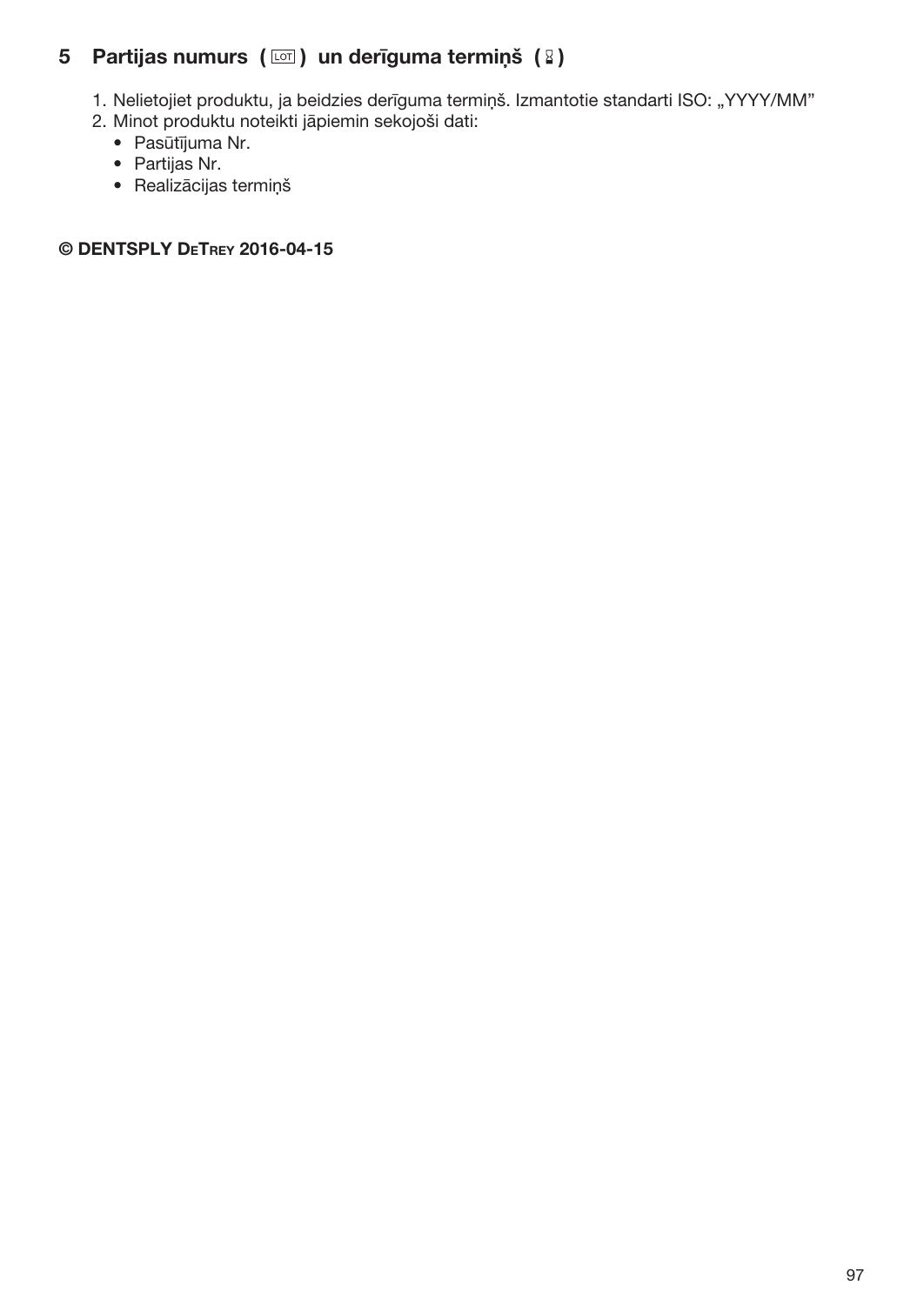

# Universali nanokeraminė restauravimo medžiaga

PERSPĖJIMAS: skirta tik odontologijai.

| Turinys<br>Puslapis |  |
|---------------------|--|
|                     |  |
|                     |  |
|                     |  |
|                     |  |
|                     |  |

# 1 Gaminio aprašas

ceram.x® yra nanokeraminis šviesa kietinamas rentgenokontrastiškas universalusis kompozitas, paremtas naująja SphereTEC™ užpildo technologija ir skirtas tiek tiesioginėms, tiek netiesioginėms restauracijoms.

Sferinių granulinių užpildo dalelių technologija, vadinama SphereTEC™, sukuria guolio poveikį, dėl kurio pasiekiamos neprilygstamos ceram.x® naudojimo savybės:

- ceram.x® paprasta pritaikyti prie ertmės paviršių, bet jis nelimpa prie instrumentų.
- ceram.x® paprasta tiksliai formuoti, jis atsparus tekėjimui.
- ceram.x® konsistencija tvirta, bet kartu jį lengva išspausti iš Compules kapsulių.

ceram.x<sup>®</sup> sudaro penki universalūs vidutinio permatomumo CLOUD atspalviai nuo  $\widehat{(\widehat{A1})}$  iki  $\widehat{(\widehat{A4})}$ .

Kiekvienas CLOUD atspalvis sukurtas atitikti VITA® 1 atspalvių diapazoną. Bendrai penki CLOUD atspalviai apima visus 16 VITA® klasikinius atspalvius ir jais galima gauti estetišką klinikinį rezultatą. Be to, balintiems dantims skirtas vienas balintų dantų atspalvis (BW).

Sferinį granulinį užpildą sudaro mažesnio nei mikronų dydžio dalelių pirminio stiklo užpildas, jį paprasta greitai nupoliruoti ir pasiekti puikų blizgesį.

# 1.1 Gaminio formos

- Dozuotosios Compules kapsulės
- Švirkštai (išskyrus BW atspalvį)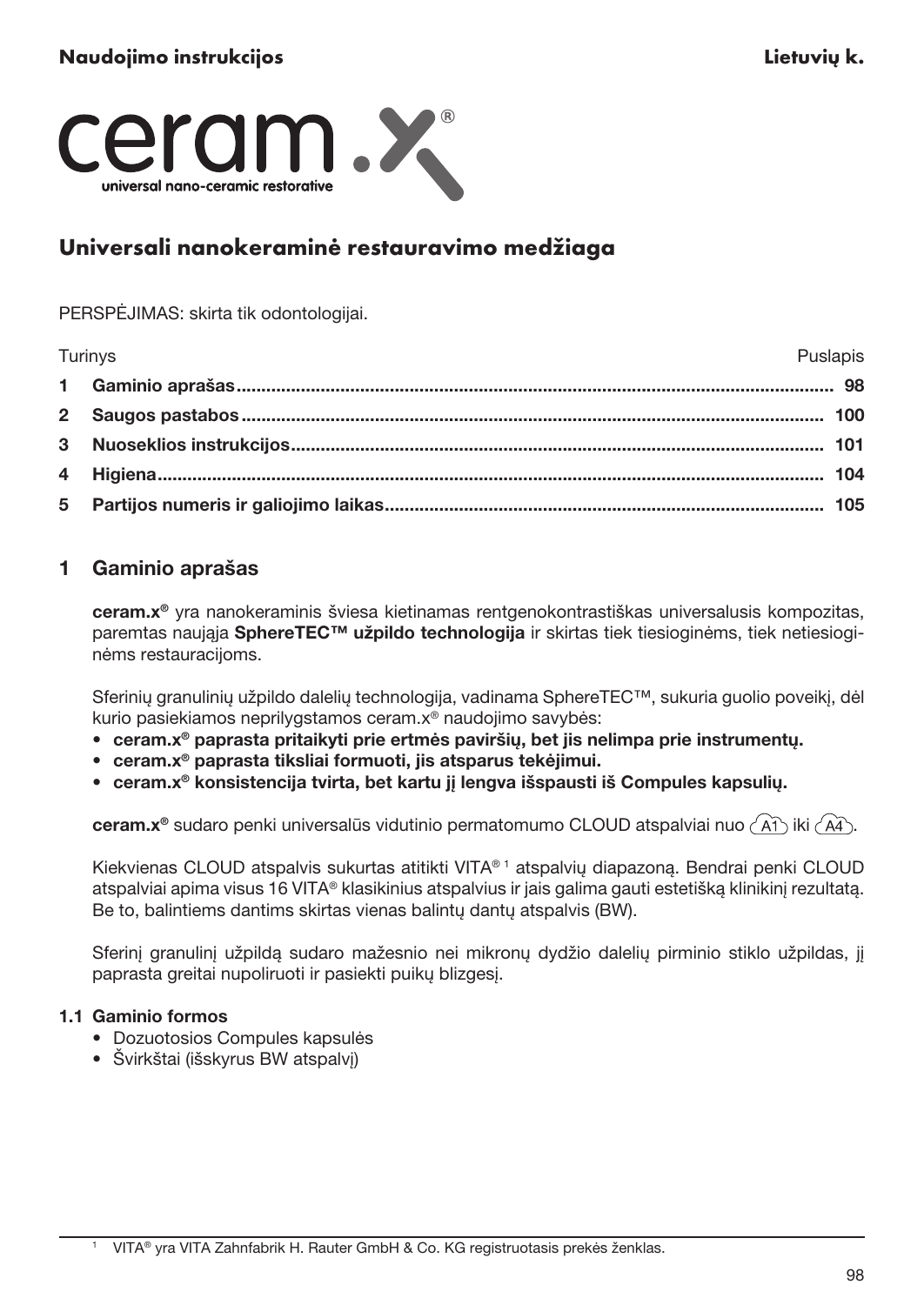## 1.2 Sudėtis

- Metakrilatu modifikuotas polisiloksanas (organiniais junginiais modifikuota keramika),
- dimetakrilato dervos,
- fluorescencinis pigmentas,
- UV stabilizatorius,
- stabilizatorius.
- kamparo chinonas,
- etil-4(dimetilamino)benzoatas,
- Bis(4-metil-fenil)jodonio heksafluorfosfatas,
- bario-aliuminio-borosilikato stiklas,
- iterbio fluoridas,
- geležies oksido pigmentai ir titano oksido pigmentai, atsižvelgiant į atspalvį.

#### "SphereTEC™" technologija pagrista užpildo sistema.



Užpildo sistemą sudaro bario stiklas, iš anksto polimerizuotas užpildas ir iterbio fluoridas (77-79 % svorio arba 59-61 % tūrio). Papildomos sudedamosios dalys yra katalizatoriai, priedai, stabilizatoriai ir pigmentai (~1 % svorio, pagal atspalvį). Bendras neorganinio užpildo kiekis yra 72-73 % svorio (48-50 % tūrio). Neorganinio užpildo dalelių dydis yra 0,1-3,0 μm.

#### 1.3 Indikacijos

- Visų klasių priekinių ir galinių dantų ertmių tiesioginės restauracijos.
- Netiesioginė įklotų, užklotų ir laminačių gamyba.

### 1.4 Kontraindikacijos

• Pacientai, kurių anamnezėje nustatyta sunki alerginė reakcija į (met)akrilato dervas ar bet kuriuos komponentus.

#### 1.5 Suderinami rišikliai

Medžiaga skirta naudoti kartu su visais (met)akrilatų pagrindo dentino/emalio rišikliais, pavydžiui, DENTSPLY Prime&Bond ir Xeno rišikliais.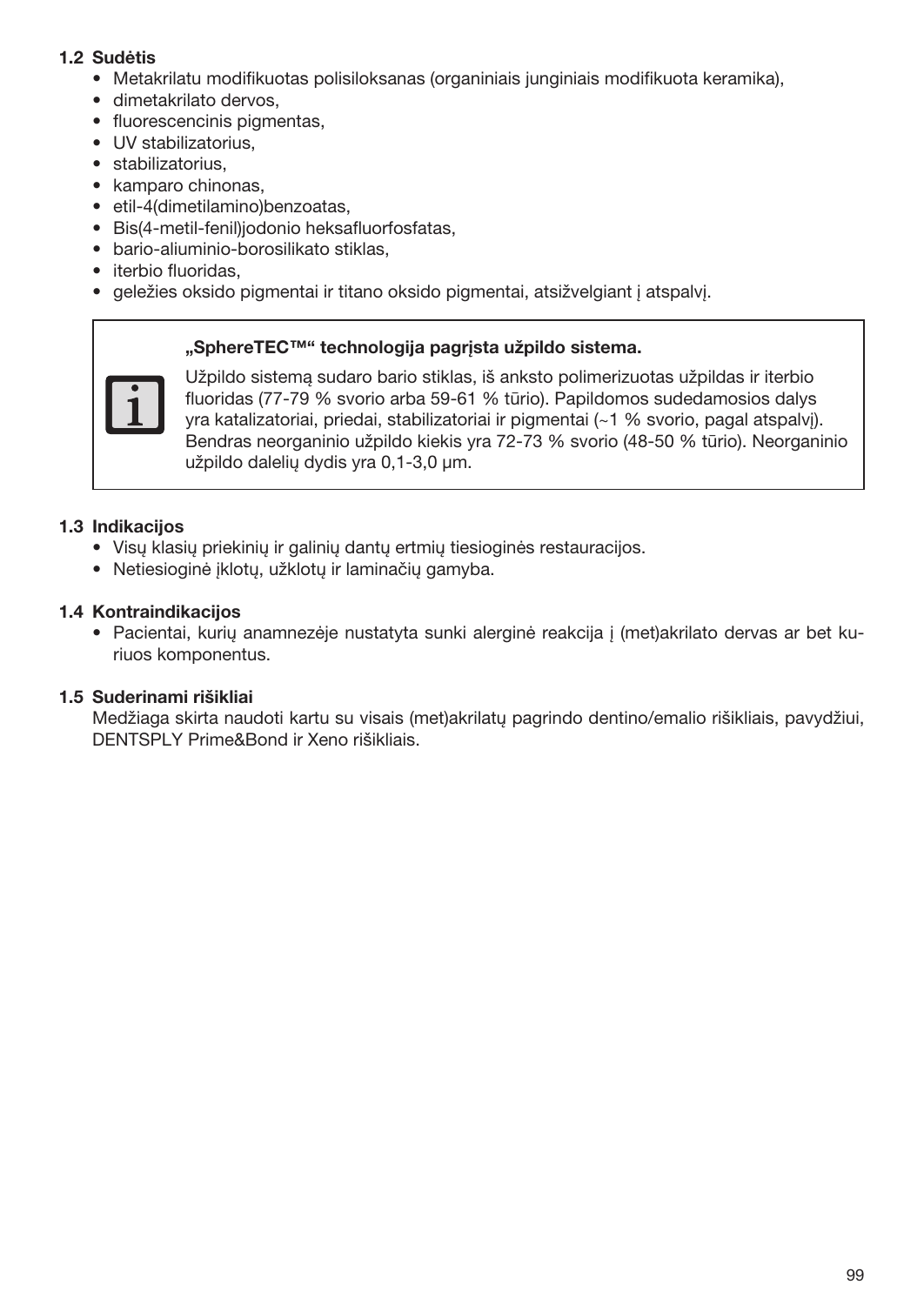# 2 Saugos pastabos

Turėkite omenyje toliau pateiktas bendrąsias saugos pastabas ir kituose šių naudojimo instrukcijų skyriuose pateiktas specialiąsias saugos pastabas.

#### Saugumo pavojaus simbolis.

- Tai saugumo pavojaus simbolis. Jis naudojamas įspėti jus apie galimą pavojų susižaloti.
	- Norėdami išvengti galimo sužalojimo, laikykitės visų saugos pranešimų, pateiktų su tokiu simboliu.

#### 2.1 Ispėjimai

Medžiagoje yra metakrilatų ir polimerizuojamų monomerų, kurie gali dirginti odą, akis ir burnos gleivinę bei jautrius žmones gali sensitizuoti ar sukelti alerginį kontaktinį dermatitą.

- Venkite kontakto su akimis, kad nesudirgintumėte ir nesužalotumėte ragenos. Patekus į akis, gausiai plaukite vandeniu ir kreipkitės į gydytoją.
- Venkite kontakto su oda, kad išvengtumėte sudirginimo ir galimo alerginio atsako. Patekus ant odos, gali atsirasti rausvų bėrimų. Jei medžiagos pateko ant odos, pašalinkite medžiagą alkoholiu sudrėkinta vata ir kruopščiai plaukite muilu ir vandeniu. Jei oda sudirgusi ar išberta, medžiagos nebenaudokite ir kreipkitės į gydytoją.
- Venkite kontakto su burnos minkštaisiais audiniais ir gleivine, kad išvengtumėte uždegimo Jei medžiagos netyčia pateko ant gleivinės, ją pašalinkite. Gleivinę gausiai plaukite vandeniu ir jį nupūskite. Jei gleivinės uždegimas tęsiasi, kreipkitės į gydytoją.

## 2.2 Atsargumo priemonės

Šis gaminys skirtas naudoti tik pagal šias naudojimo instrukcijas.

Naudoti šį gaminį ne pagal šias naudojimo instrukcijas savo nuožiūra yra odontologo atsakomybė.

- Jei šaldote, prieš naudodami leiskite medžiagai sušilti iki kambario temperatūros.
- Naudokite darbuotojų ir pacientų apsaugo priemones, pavyzdžiui, akinius ir koferdamą, pagal geriausią naudojamą praktiką.
- Švirkštų ir Compules kapsulių negalima apdoroti pakartotinai. Kad į švirkštus (ir Compules kapsules, naudojamas netiesioginiu būdu) nepatektų kūno skysčių lašelių ar aerozolių ir jie nebūtų užteršti rankomis, būtina su įtaisais dirbti toliau nuo odontologinės kedės ir švariomis (dezinfekuotomis) pirštinėmis. Užterštus įtaisus išmeskite.
- Compules kapsules galima naudoti švirkščiant tiesiogiai į ertmę arba pirma išspaudžiant ant maišymo lentelės. Panaudoję burnoje, Compules kapsulių nenaudokite kitiems pacientams; kapsules išmeskite, kad išvengtumėte kryžminės taršos.
- Rekomenduojama naudoti Compules kapsules su Compules kapsulių pistoletu.
- Compules kapsulių pistoletas skirtas naudoti tik su DENTSPLY Compules arba Compula kapsulėmis.
- Daugiau informacijos žr. Compules kapsulių pistoleto naudojimo instrukcijose.
- Spalvų rakto ir atskirų spalvų rakto pavyzdžių negalima apdoroti pakartotinai. Kad ant spalvų rakto ir atskirų spalvų rakto pavyzdžių nepatektų kūno skysčių lašelių ar aerozolių ir jie nebūtų užteršti rankomis, būtina spalvų raktą ir atskirus spalvų rakto pavyzdžius naudoti švariomis (dezinfekuotomis) pirštinėmis.
- Medžiaga turi išsispausti lengvai. NENAUDOKITE DIDELĖS JĖGOS. Dėl per didelio slėgio Compules kapsulė gali trūkti arba būti išstumta iš Compules kapsulių pistoleto.
- Panaudoję stipriai uždarykite švirkštus.
- Jei dedant medžiagą patenka seilių, kraujo ir vagelės skysčio, restauracija gali būti nesėkminga. Tinkamai izoliuokite, pavyzdžiui, koferdamu.
- Sąveikos:
	- Su šiuo gaminiu nenaudokite medžiagų su eugenoliu arba vandenilio peroksidu, nes jos gali sutrikdyti gaminio kietėjimą.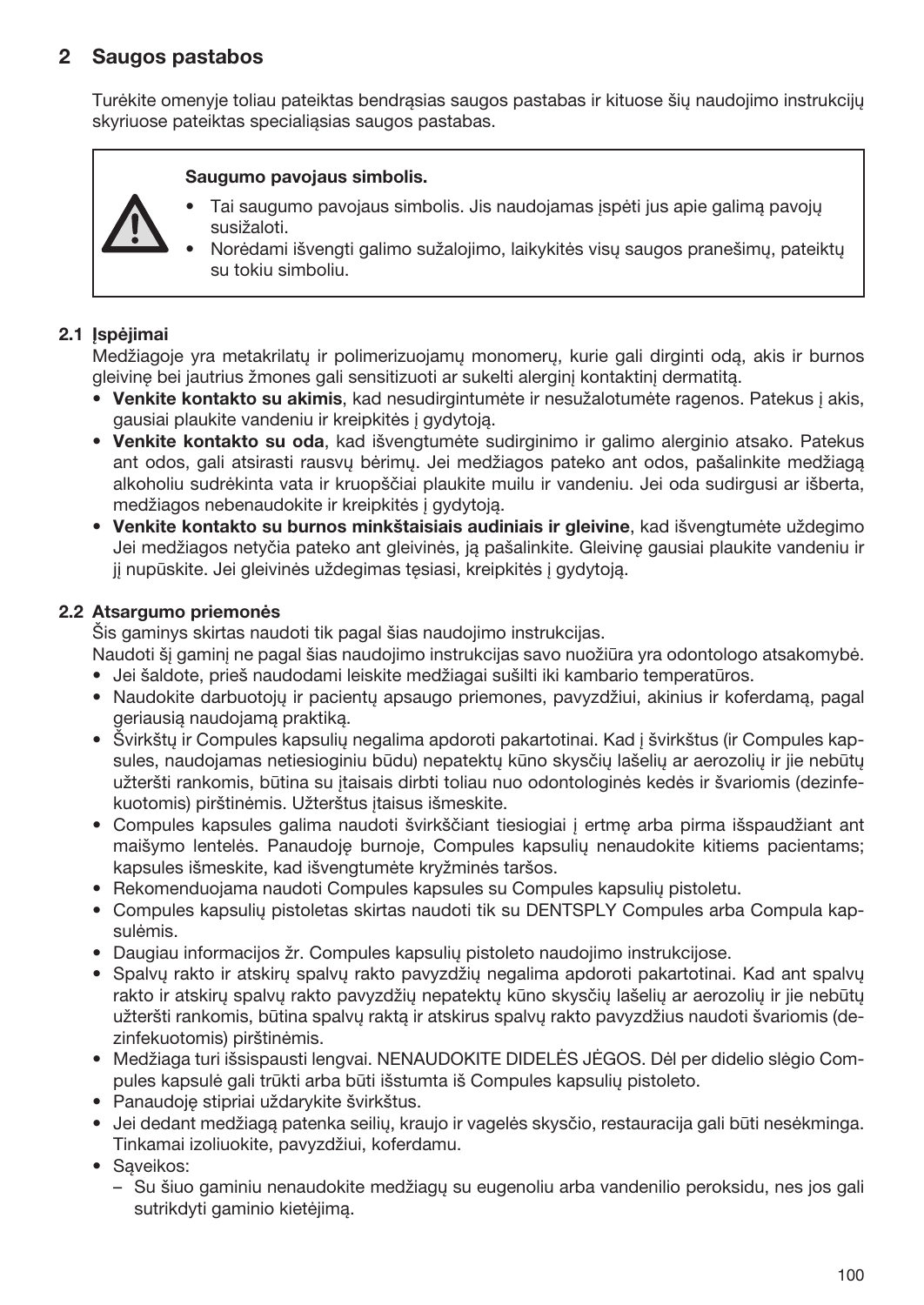## 2.3 Nepageidaujamos reakcijos

- Patekus į akis: sudirgimas ir galimas ragenos sužalojimas.
- Patekus ant odos: sudirgimas ir galimas alerginis atsakas. Ant odos gali atsirasti rausvų bėrimų.
- Patekus ant gleivinių: uždegimas (žr. Įspėjimai).

## 2.4 Laikymo sąlygos

Laikant netinkamomis sąlygomis, gali sutrumpėti naudojimo laikas ir pakisti gaminio savybės.

- Sandarias pakuotes laikykite temperatūroje tarp 2 ºC ir 28 °C.
- Saugokite nuo tiesioginės saulės šviesos ir drėgmės.
- Neužšaldykite.
- Nenaudokite pasibaigus galiojimo laikui.

# 3 Nuoseklios instrukcijos

#### 3.1 Atspalvio parinkimas

- 1. Prieš parinkdami atspalvį, nuvalykite danties paviršių profilaktine pasta, kad pašalintumėte apnašą ar paviršiaus pigmentą.
- 2. Atspalvį parinkite, kol dantys drėgni.

Atspalviui parinkti galima naudoti du įrankius:

- ceram.x® spalvų raktą. ceram.x® spalvų raktą sudaro pavyzdžiai, pagaminti iš kompozito, jų optinės savybės panašios į ceram.x®.
- VITA® klasikinį spalvų raktą kartu su i-shade label. Su ceram.x® i-shade label lengviau parinkti atspalvį priskiriant kiekvienam iš 16 VITA® atspalvių po vieną iš penkių CLOUD atspalvių.

### 3.1.1 Atspalvio parinkimas naudojant tiekiamus ceram.x<sup>®</sup> atspalviu pavvzdžius

1. ceram.x® spalvų rakto pavyzdžiais pasirinkite CLOUD atspalvį, panašiausią į atkuriamą danties sritį.



#### Neužterškite spalvų rakto.

Kad ant spalvų rakto nepatektų kūno skysčių lašelių ar aerozolių ir jis nebūtų užterštas rankomis, būtina spalvų raktą naudoti toliau nuo odontologinės kėdės ir naudoti švarias (dezinfekuotas) pirštines. Norėdami parinkti atspalvį, išimkite iš spalvų rakto laikiklio atskirus pavyzdžius.

# 3.1.2 Atspalvio parinkimas naudojant VITA® klasikinį spalvų raktą ir i-shade label

#### Turėkite paruoštą i-shade label.

Įsitikinkite, kad i-shade label turite šalia darbo kėdės, rekomenduojame jį priklijuoti prie VITA® klasikinio spalvų rakto nugarėlės.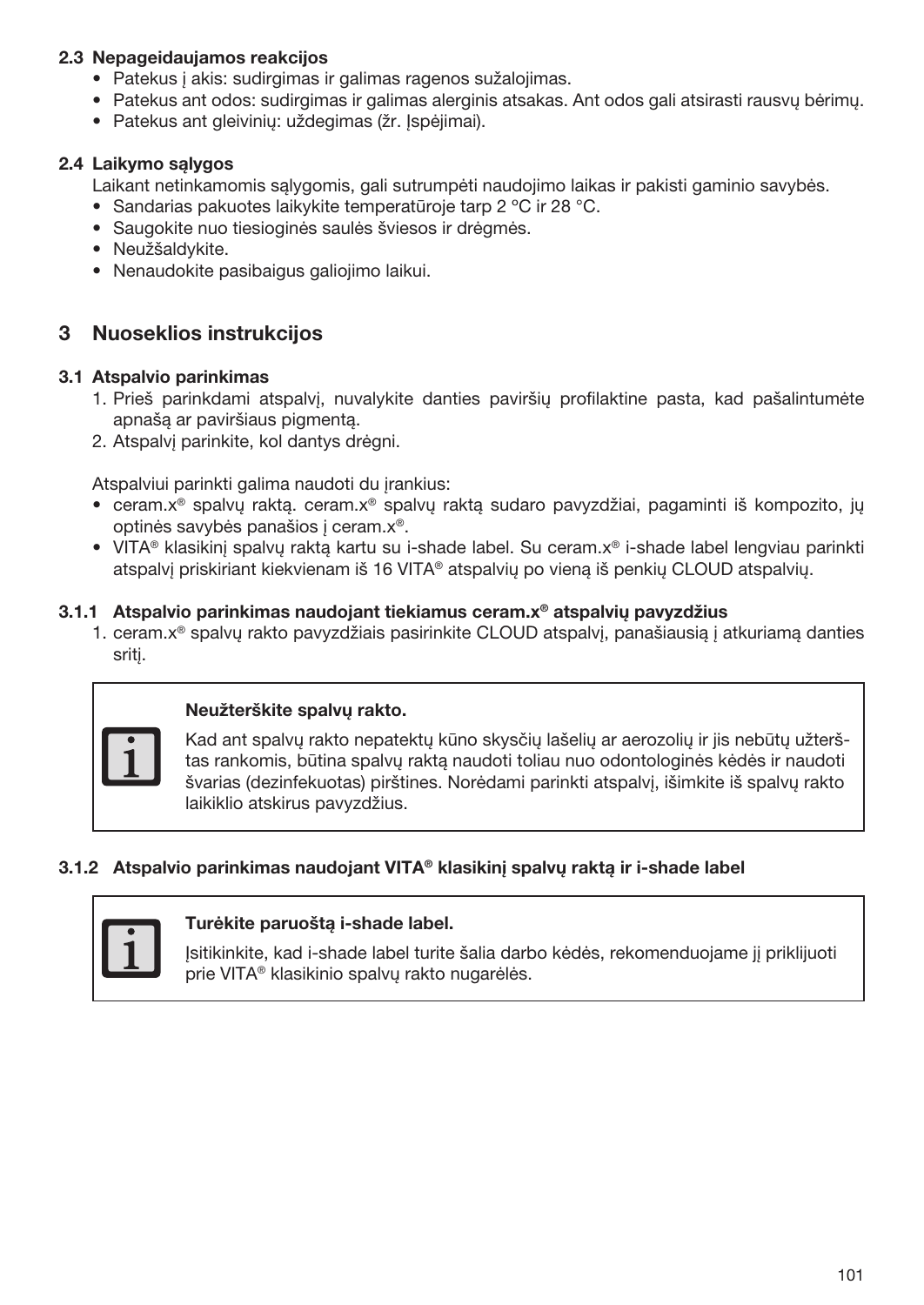- 1. Pasirinkite VITA® klasikinio spalvų rakto atskaitos dantį, kurio centrinė dalis labiausiai atitinka atkuriamo danties sritį.
- 2. Naudokite i-shade label (žr. toliau pateiktą lentelę) atitinkamam ceram.x® CLOUD atspalviui nustatyti.

| Danties atspalvis pagal VITA® klasikini spalvu rakta |    |                  |  |  |             |              |                   |                    |                       |                |                |  |  |  |
|------------------------------------------------------|----|------------------|--|--|-------------|--------------|-------------------|--------------------|-----------------------|----------------|----------------|--|--|--|
|                                                      | A3 | A3,5 A4 B1 B2 B3 |  |  |             |              | <b>B4</b>         | $ $ C <sub>1</sub> | $\mid$ C <sub>2</sub> | C <sub>3</sub> | C <sub>4</sub> |  |  |  |
|                                                      |    |                  |  |  | $\sqrt{A2}$ | <b>A3</b> .5 | $ A33 $ $\bigcap$ |                    |                       |                |                |  |  |  |
| Rekomenduojamas ceram.x <sup>®</sup> CLOUD atspalvis |    |                  |  |  |             |              |                   |                    |                       |                |                |  |  |  |

# 3.2 Ertmės paruošimas

- 1. Nuvalykite danties paviršių profilaktine pasta (pvz., NUPRO® profilaktine pasta).
- 2. Paruoškite ertmę (nebent nereikia, pvz., kaklelio defektas)
- 3. Tinkamai izoliuokite, pavyzdžiui, koferdamu.
- 4. Skalaukite paviršių vandens srove ir atsargiai išdžiovinkite. Neišdžiovinkite danties struktūros.

# 3.2.1 Matricos įvedimas ir kaiščių naudojimas (II klasės restauracijos)

- 1. Iveskite matrica (pvz., AutoMatrix® arba Palodent® matricu sistema) ir kaišti. Itrynus matrica pagerės kontaktas ir kontūras. Rekomenduojama kaištį įvesti iš anksto arba uždėti BiTine® žiedą.
- 3.3 Pulpos apsauga, danties paruošimas (dentino išankstinis apdorojimas), rišiklio tepimas Apie pulpos apsaugą, danties paruošimą ir (arba) rišiklio tepimą žr. rišiklio gamintojo naudojimo instrukcijose. Tinkamai apdorojus, paviršių negalima užteršti. Iškart dėkite medžiagą.

# 3.4 Naudojimas

Padengę rišikliu, iškart dėkite sluoksniais medžiagą. Medžiaga turi būti kietinama iki 2 mm storio (gylio) sluoksniais.

# Compules kapsulių naudojimas

- 1. Įdėkite Compules kapsulę į Compules kapsulių pistoleto angą su įranta. Pirma įdėkite Compules kapsulės žiedą.
- 2. Nuimkite spalvotą Compules kapsulės dangtelį. Compules kapsulę galima pasukti 360°, kad tinkamai pasiektumėte ertmę arba maišymo lentelę.

NENAUDOKITE DIDELĖS JĖGOS.

Netiesioginis naudojimas: kad ant Compules kapsulių nepatektų kūno skysčių lašelių ar aerozolių ir jos nebūtų užterštos rankomis, būtina Compules kapsules naudoti toliau nuo odontologinės kėdės ir naudoti švarias (dezinfekuotas) pirštines. Išspauskite reikiamą kiekį medžiagos ant maišymo lentelės ir saugokite nuo šviesos. Įveskite medžiagą į ertmę plastikiniu instrumentu. - arba -

Tiesioginis naudojimas burnoje: išspauskite medžiagą tiesiogiai į ertmę lengvai tolygiai spausdami.

3. Norėdami išimti panaudotą Compules kapsulę, visiškai ištraukite Compules kapsulių pistoleto stūmoklį atverdami rankeną į plačiausią padėtį. Compules kapsulės galiuką spauskite žemyn ir išimkite.

# Didelė jėga.



Susižalojimas.

- 1. Compules kapsulių pistoletą spauskite lengvai ir tolygiai.
- 2. Nenaudokite didelės jėgos. Compules kapsulė gali trūkti arba būti išspausta iš Compules kapsulių pistoleto.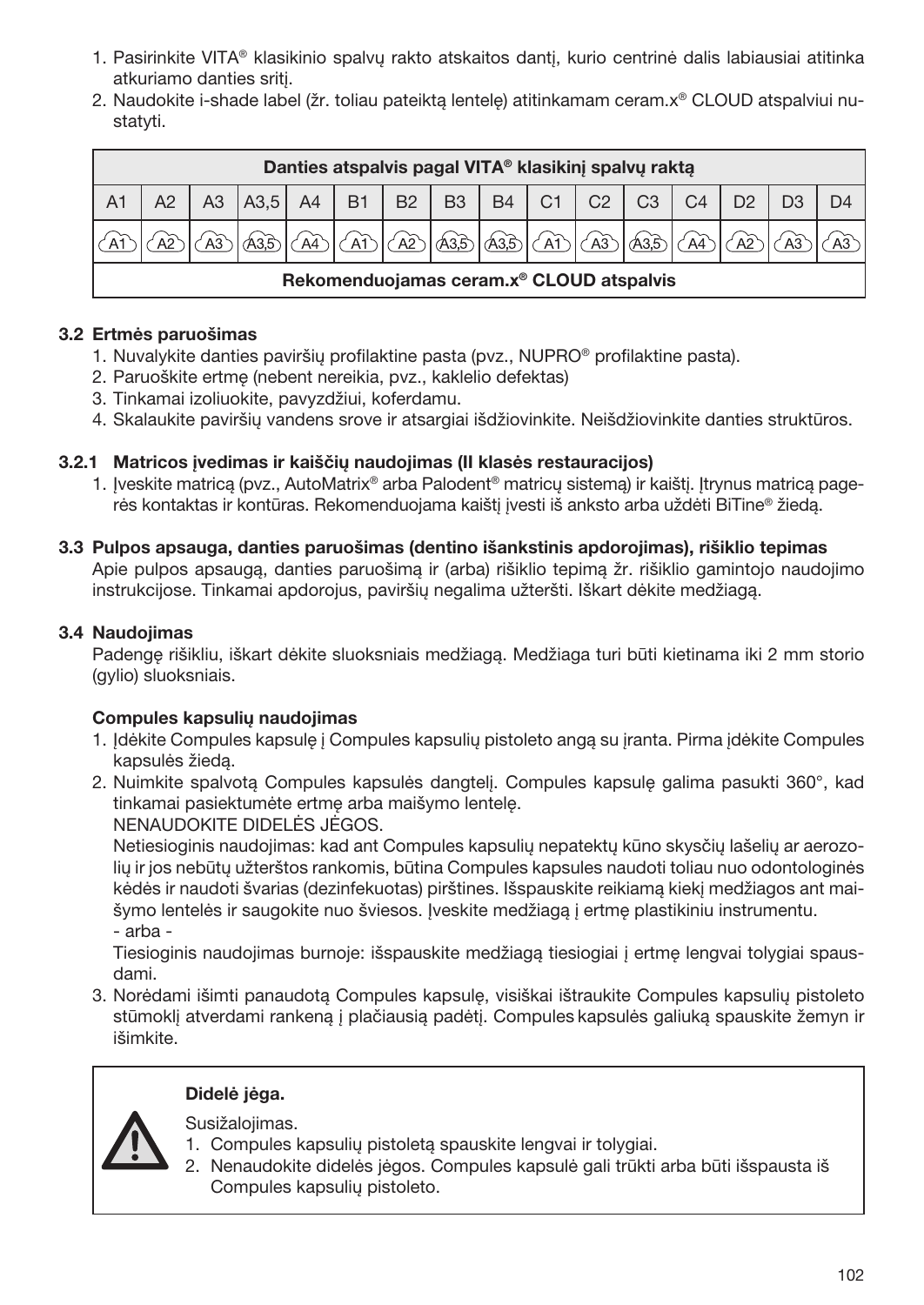#### Neužterškite švirkšto.

Kad į švirkštą nepatektų kūno skysčių lašelių ar aerozolių ir jis nebūtų užterštas rankomis, būtina švirkštą laikyti toliau nuo odontologinės kėdės ir naudoti švarias (dezinfekuotas) pirštines.

- 1. Nuimkite dangtelį.
- 2. Lėtai sukite švirkšto rankenėlę palei laikrodžio rodyklę ir išspauskite reikiamą kiekį medžiagos ant maišymo lentelės.
- 3. Nukreipkite švirkšto galiuką aukštyn ir pasukite rankenėlę prieš laikrodžio rodyklę, kad neišspaustumėte per daug medžiagos.
- 4. Iškart uždenkite švirkštą dangteliu.
- 5. Saugokite restauravimo medžiagą ant maišymo lentelės nuo šviesos.

# 3.4.1 ceram.x® restauravimo medžiagos naudojimas

- 1. Ertmę pildykite sluoksniais. Kiekvienas sluoksnis ≤ 2 mm.
- 2. Kietinkite kiekvieną sluoksnį pagal toliau pateiktą lentelę [3.5 Kietinimas šviesa].

# 3.5 Kietinimas šviesa

1. Kietinkite kiekvieną sluoksnį šviesa tinkama kietinimo lempa <sup>2</sup>. Kietinkite kiekvieną sluoksnį 10 sekundžių, jei naudojate DENTSPLY SmartLite® PS arba SmartLite® FOCUS® kietinimo lempas, kurių mažiausia apšvieta yra 800 mW/cm<sup>2</sup>.

Kietinkite kompozita 20 sekundžiu, kai mažiausia apšvieta yra tarp 500 mW/cm<sup>2</sup> ir 800 mW/cm<sup>2</sup>. Suderinamumą ir kietinimo rekomendacijas žr. lempos gamintojo naudojimo instrukcijose.

#### 2 mm sluoksnių kietinimo laikas





# Kietinimo laiko lentelė.

Pirmiau pateikta kietinimo lentelė yra ir ant visų pakuočių.

#### Nepakankamai kietinta.

Nepakankama polimerizacija.

- 1. Patikrinkite, ar kietinimo lempa suderinama.
- 2. Patikrinkite kietinimo ciklą.
- 3. Patikrinkite kietinimo galią.
- 4. Kietinkite kiekvieną kiekvieno sluoksnio sritį rekomenduojamą laiką.

<sup>2</sup> Kietinimo lempa, skirta medžiagoms su iniciatoriumi kamparo chinonu (CQ) kietinti. Spektro viršūnė 440-480 nm diapazone.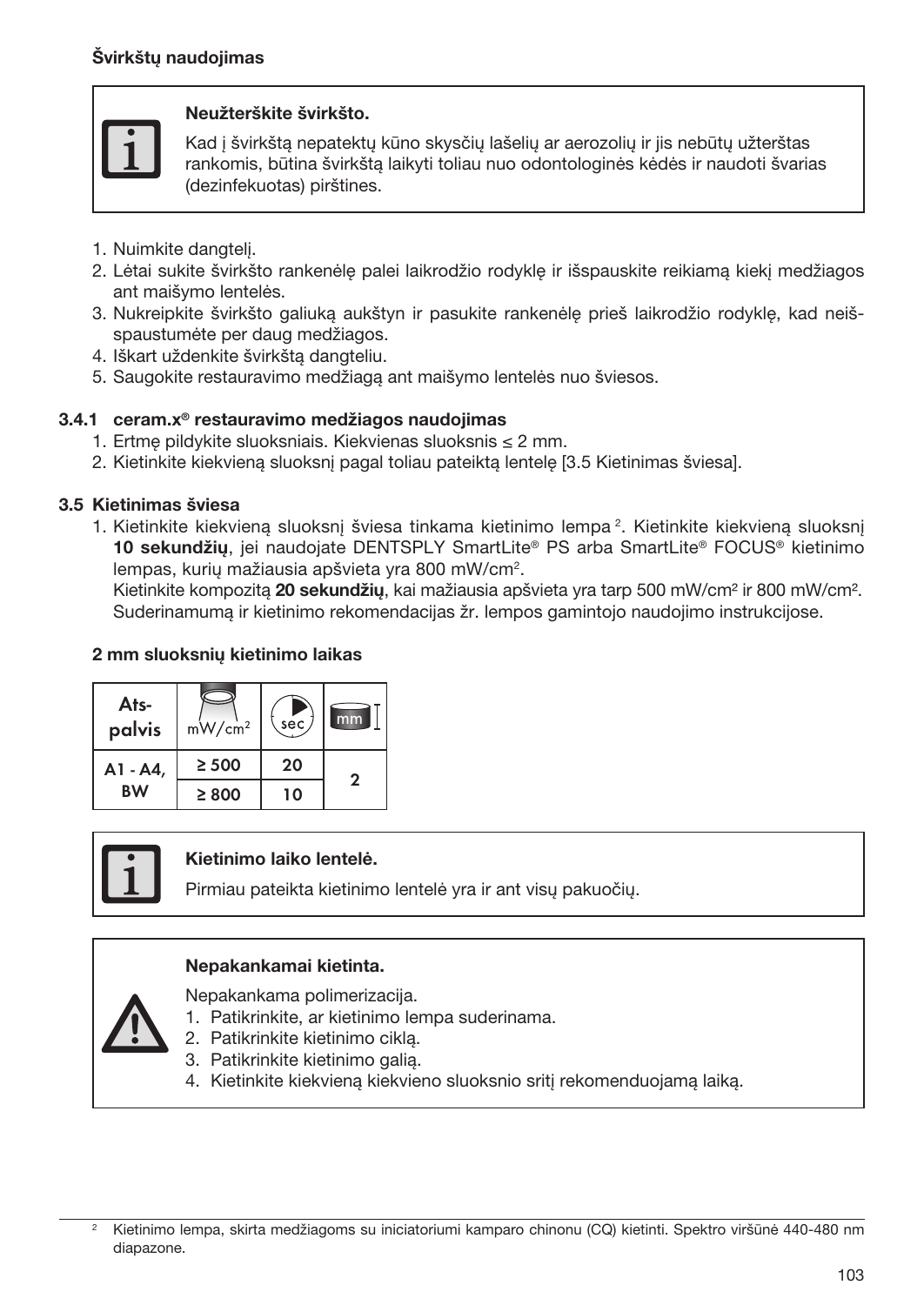# 3.6 Baigimas ir poliravimas

- 1. Apdorokite restauraciją apdailos grąžteliais.
- 2. Papildomai naudokite Enhance® instrumentus.
- 3. Prieš poliruodami patikrinkite, ar paviršius lygus ir ar jame nėra defektų.
- 4. Norint, kad restauracija blizgėtų, rekomenduojami ceram.x® gloss, Enhance® ir PoGo® baigimo ir poliravimo instrumentai, Prisma® Gloss™ Regular ir Extrafine poliravimo pasta.

Kaip koreguoti, baigti ir (arba) poliruoti restauraciją, žr. gamintojo naudojimo instrukcijose.

# **Higiena**

#### 4.1 Compules kapsulių pistoletas

Pakartotinio apdorojimo instrukcijas žr. Compules kapsulių pistoleto naudojimo instrukcijose, prieinamose mūsų interneto svetainėje adresu www.dentsply.eu/IFU. Paprašius, išsiųsime Jums nemokamą spausdintą naudojimo instrukcijų kopiją Jums reikiama kalba per 7 dienas. Tam galite naudoti mūsų interneto svetainėje pateiktą užsakymo formą.

#### 4.2 Compules kapsulės – kryžminė tarša



#### Kryžminė tarša.

Infekcija.

- 1. Nenaudokite naudotų burnoje ar užterštų Compules kapsulių.
- 2. Išmeskite naudotas burnoje ar užterštas Compules kapsules laikydamiesi vietinių reglamentų.

## 4.3 Švirkštai – kryžminė tarša

# Kryžminė tarša.

Infekcija.

- 1. Švirkštai negali būti perdirbta.
- 2. Kad į švirkštus nepatektų kūno skysčių lašelių ar aerozolių ir jie nebūtų užteršti rankomis, būtina švirkštus naudoti švariomis (dezinfekuotomis) pirštinėmis. Nenaudokite švirkštų, jei jie užteršti.
- 3. Užterštus švirkštus utilizuokite pagal vietinius reglamentus.

# 4.4 Atskiri spalvų rakto pavyzdžiai – kryžminė tarša

#### Kryžminė tarša.

Infekcija.

1. Spalvų rakto ir atskirų spalvų rakto pavyzdžių negalima apdoroti pakartotinai.



- 2. Kad ant spalvų rakto ir atskirų spalvų rakto pavyzdžių nepatektų kūno skysčių lašelių ar aerozolių ir jie nebūtų užteršti rankomis, būtina spalvų raktą ir atskirus spalvų rakto pavyzdžius naudoti švariomis (dezinfekuotomis) pirštinėmis. Nenaudokite spalvų rakto ir atskirų spalvų rakto pavydžių pakartotinai, jei jie buvo užteršti.
- 3. Užterštą spalvų raktą ir atskirus spalvų rakto pavydžius utilizuokite pagal vietinius reglamentus.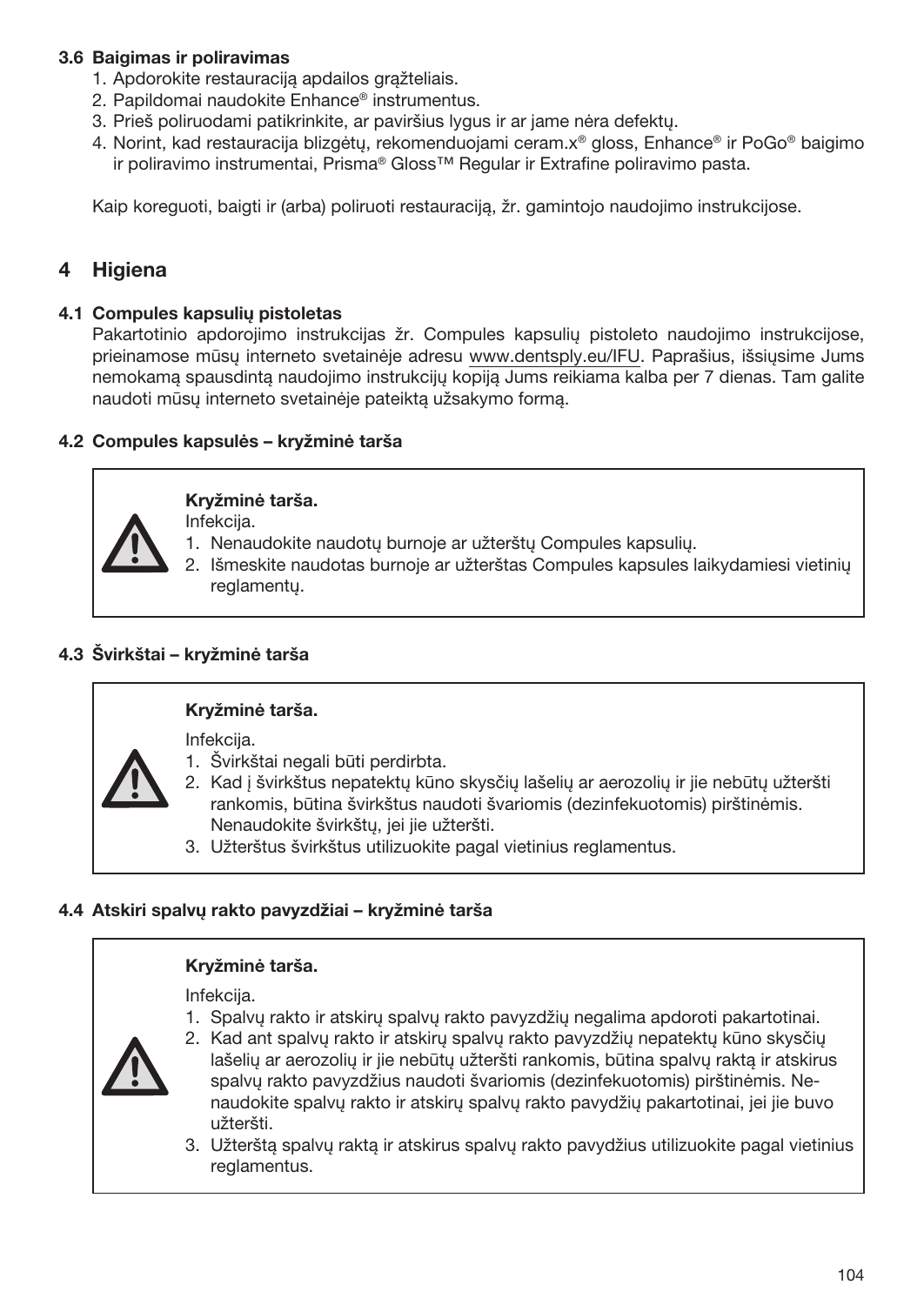# 5 Partijos numeris  $(\Box)$  ir galiojimo laikas  $(\Box)$

- 1. Nenaudokite pasibaigus galiojimo laikui. Naudojamas ISO standartas: MMMM-mm
- 2. Visoje korespondencijoje reikia nurodyti toliau pateiktus numerius:
	- pakartotinio užsakymo numerį,
	- partijos numerį,
	- galiojimo laiką.

#### © DENTSPLY DeTrey 2016-04-15